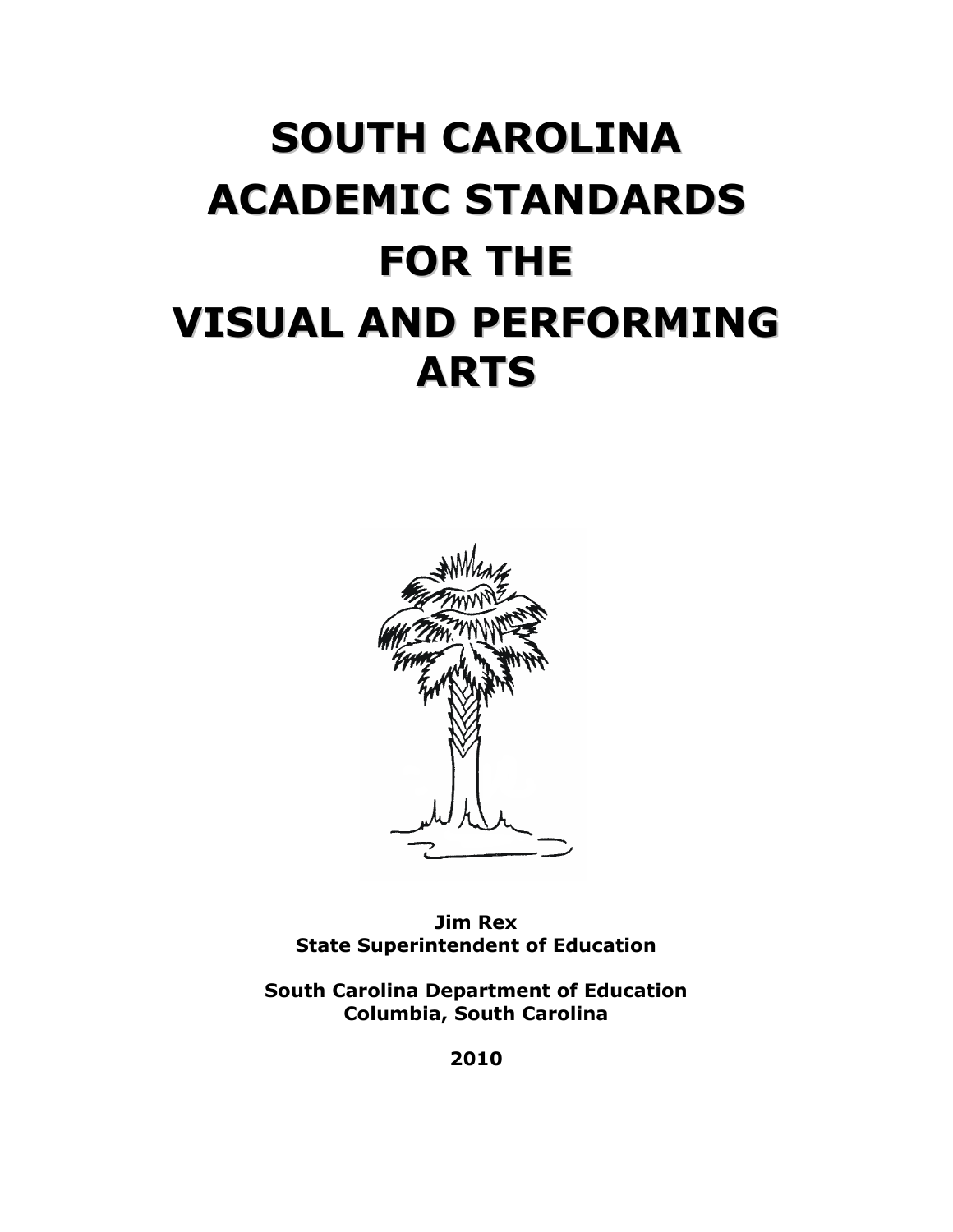# **ACKNOWLEDGMENTS**

South Carolina owes a debt of gratitude to the following individuals for their expertise and dedication in developing a quality vision for the visual and performing arts in our state.

## **South Carolina Visual and Performing Arts Standards Development Team**

The members of the South Carolina Visual and Performing Arts Standards Development Team used recommendations from various review panels to revise the 2003 South Carolina Visual and Performing Arts Curriculum Standards. The following individuals served on the Team:

| Kara Corley                            |
|----------------------------------------|
| Dance Teacher                          |
| <b>Hand Middle School</b>              |
| <b>Richland School District 1</b>      |
| Kathy Clark                            |
| <b>Fine Arts Coordinator</b>           |
| <b>Berkeley County School District</b> |
| Dr. Cynthia Colbert                    |
| Sarah Bolick Smith Distinguished       |
| Professor of Fine Arts                 |
| Department of Art                      |
| University of South Carolina           |
| Katy Dallas                            |
| Dance Teacher                          |
| Crayton Middle School                  |
| <b>Richland School District 1</b>      |
|                                        |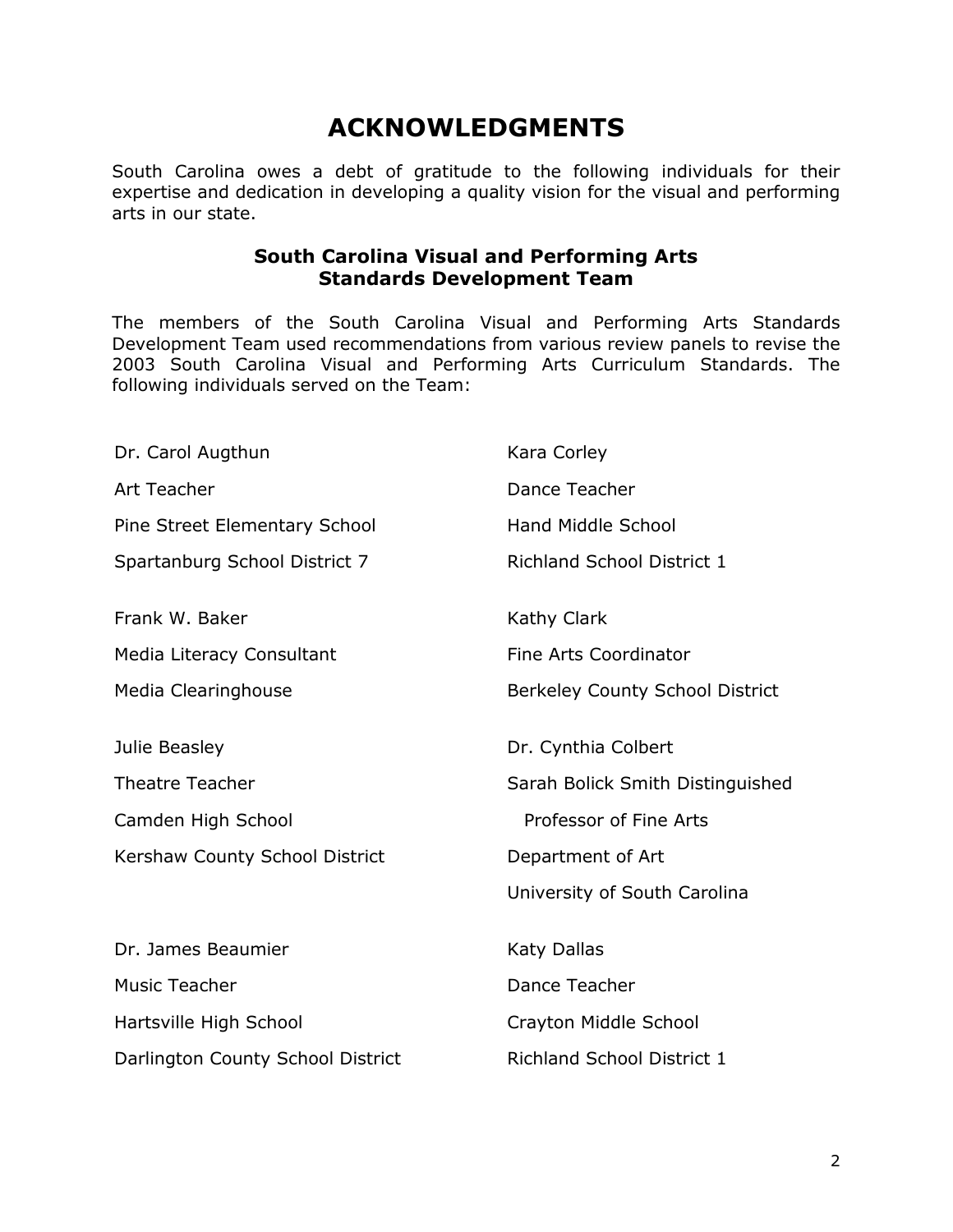| William Bennett                        |
|----------------------------------------|
| Music Teacher                          |
| Cane Bay High School                   |
| <b>Berkeley County School District</b> |
| Leah Carlander                         |
| Dance Teacher                          |

Crayton Middle School Richland County School District 1

Vivian Coleman Music Teacher Saluda Elementary School Saluda County School District

Kimberly Colón Music Teacher Whitlock Junior High School Spartanburg School District 7

Christine Sides Fisher **Director** Arts in Basic Curriculum Project Winthrop University

Sarah E. Fitzgerald Music Teacher Charleston School of the Arts Charleston County School District Sharon T. Doyle Administrator Jesse S. Bobo Elementary School Spartanburg School District 6

Joshua Drews Visual Arts Teacher Spring Valley High School Richland School District 2

Barbara Mickelsen Ervin Visual Arts Teacher Honea Path Elementary School Anderson School District 2

Nancy Noel Etman

Music Teacher

Britton's Neck Elementary

Marion School District 7

Betsy Newman

Producer

South Carolina Educational Television Creative Services

Carolyn Newsome Music Teacher High Hills Elementary/Oakland Primary Sumter School District 2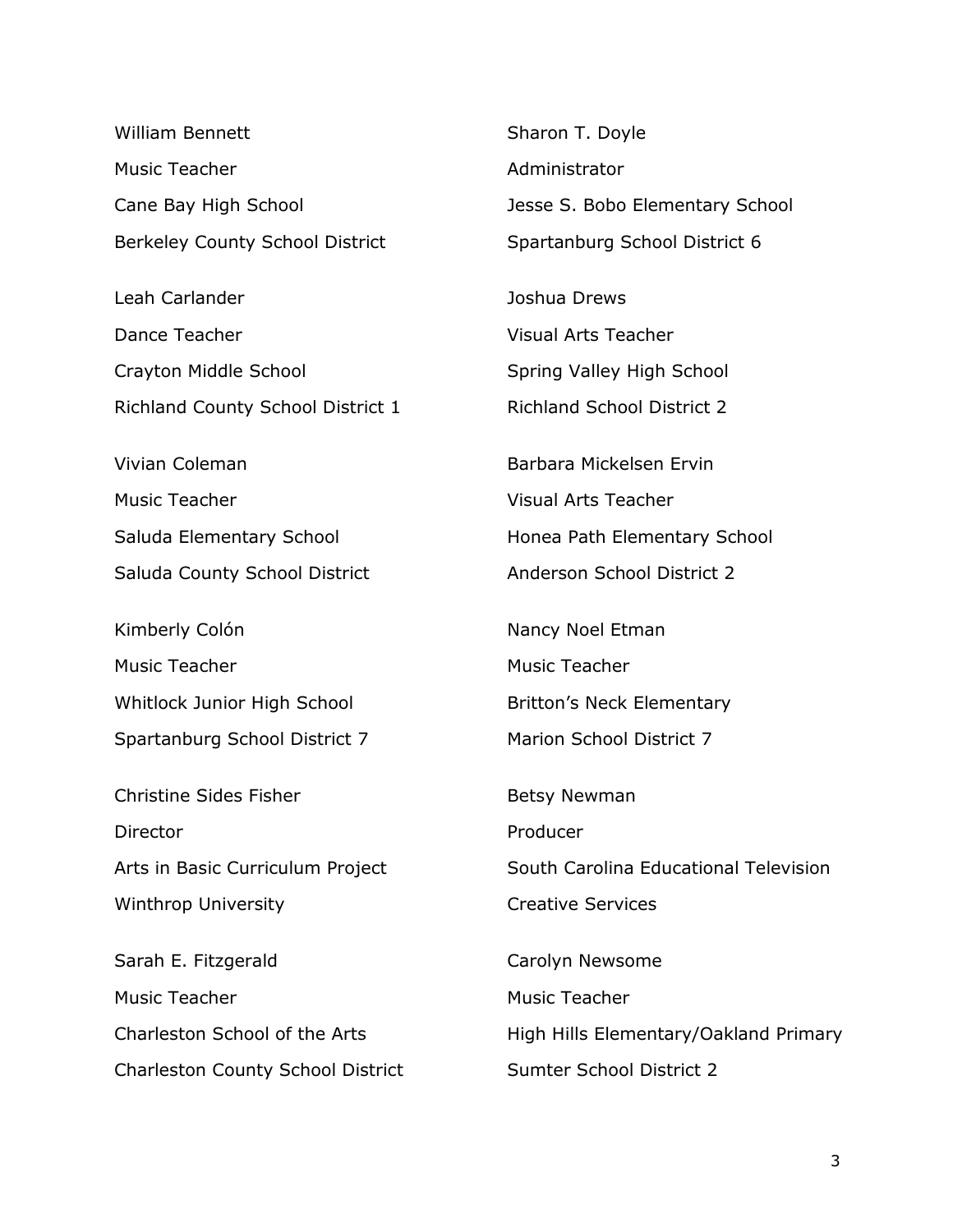Ellen Harrison Dance Teacher Ridge View High School Richland School District 2

Dr. Ginger Hicks Visual Arts Teacher Pickens High School School District of Pickens County

Kimberley K. Jones Theatre Teacher Boiling Springs High School Spartanburg School District 2

Robin R. Justice Visual Arts Teacher Manning High School Clarendon County School District 2

Josh Keiper Visual Arts Teacher White Knoll High School Lexington School District 1

Beverly Joyce Parler-Rice Music Teacher Elloree Elementary School Orangeburg County Consolidated School District 3 Dr. Anne S. Richardson Dance Teacher, Palmetto Center for the Arts Richland Northeast High School Richland School District 2

Dr. Christopher R. Selby Orchestra Coordinator Spring Valley High School Richland School District 2

Andy Smith Associate Director Columbia Film Society

Lisa Schulze Smith Theatre Teacher Arts Communication Theatre School Greenwood School District 50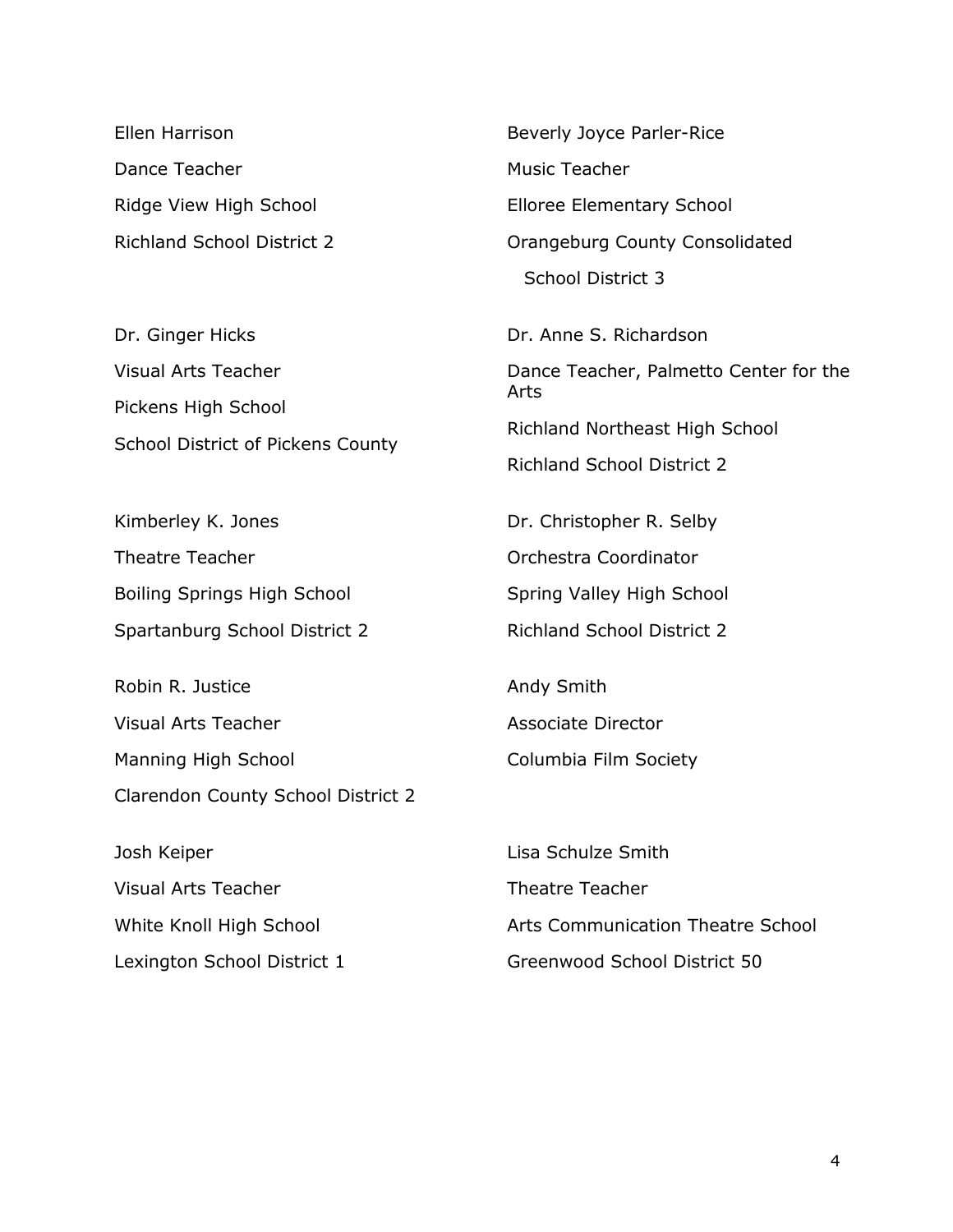Linda Wolford Linke Theatre Teacher Saluda River Academy for the Arts Lexington School District 2

Patrick A. Mainieri Music Teacher Easley High School School District of Pickens County

Dr. Stephanie Milling Assistant Professor of Dance Education Department of Theatre and Dance Winthrop University

Debbie B. Murphy Visual Arts Teacher Mid-Carolina High School Newberry County School District

Keith Tolen Visual Arts Teacher Camden Middle School Kershaw County School District

Kim Steele Dance Teacher Howe Hall Arts Infused Magnet School and Marrington Middle School of the Arts Berkeley County School District James A. Stroman Sr. Music Teacher William J. Clark Middle School Orangeburg County Consolidated School District 5 Kim Sullivan Art Teacher Ballentine Elementary School School District 5 of Lexington and Richland Counties Andrea Thorpe Curriculum Coordinator Creative Services South Carolina Educational Television Gina Wilkerson Music Teacher and Fine Arts Coordinator Cheraw Primary School

Chesterfield County School District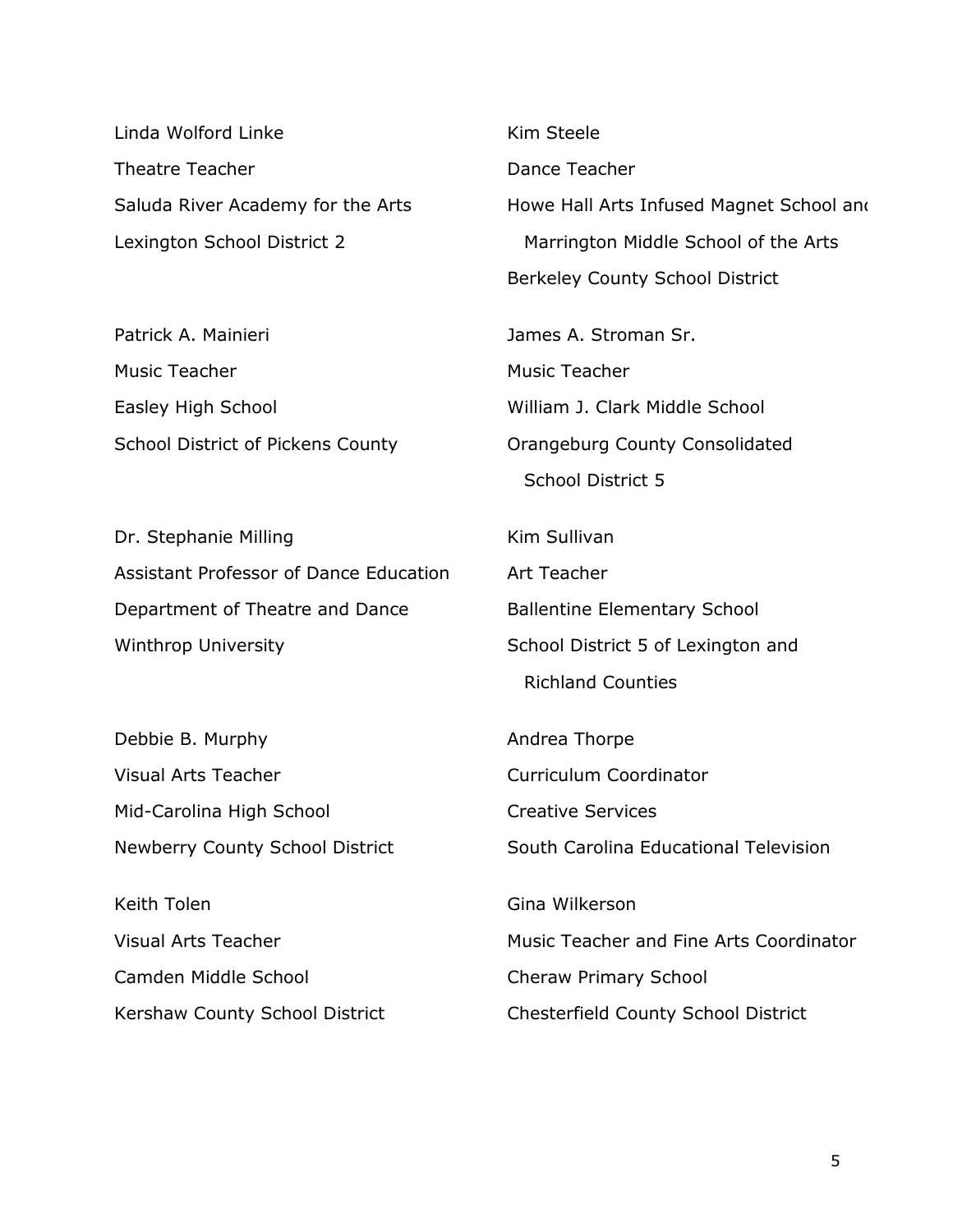|                                      | Donna Wilson                      |
|--------------------------------------|-----------------------------------|
| Jayce Tromsness                      |                                   |
| <b>Theatre Teacher</b>               | Theatre Teacher and Director      |
| South Carolina Governor's School for | Palmetto Center for the Arts      |
| the Arts and Humanities              | Richland Northeast High School    |
|                                      | <b>Richland School District 2</b> |
| Lorrie Miller Turner                 | Wendi Wimmer                      |
| <b>Band Director</b>                 | Theatre and Film Teacher          |
| CrossRoads Middle School             | Ridge View High School            |
| School District 5 of Lexington and   | School for the Arts               |
| <b>Richland Counties</b>             | <b>Richland School District 2</b> |
| Helen A. Walker                      | Susan C. Woodham                  |
| <b>Music Teacher</b>                 | Dance Specialist                  |
| Doby's Mill Elementary School        | Pine Street Elementary School     |
| Kershaw County School District       | Spartanburg School District 7     |

## **South Carolina Department of Education**

The academic standards in this document were revised under the direction of Dr. Valerie Harrison, Deputy Superintendent, Division of Standards and Learning, and Robin Rivers, Director, Office of Standards and Support.

The following South Carolina Department of Education staff members assisted in the design and development of this document: Cathy Jones, Coordinator, Office of Standards and Support, and R. Scot Hockman, Education Associate, Office of Standards and Support.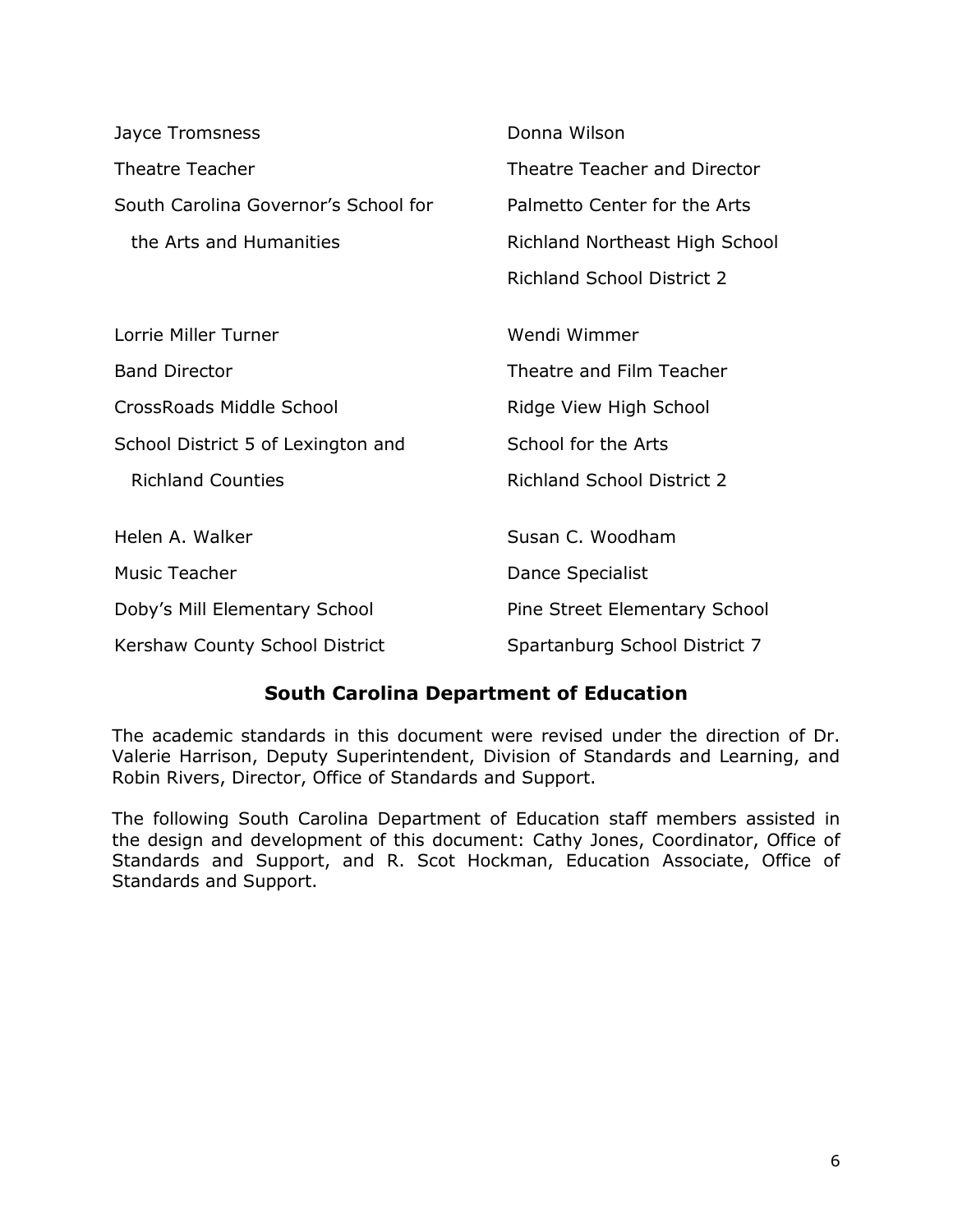# **INTRODUCTION**

The 2010 *South Carolina Academic Standards for the Visual and Performing Arts* is presented as a series of seven documents that individually address the arts areas of dance, choral music, general music, instrumental music, media arts, theatre, and visual arts from kindergarten through high school. Delineating what the state's children should know and be able to do in these content areas, the seven documents are intended to be used not only as the basis for curricula, instruction, and assessment in the arts disciplines in South Carolina schools but also as a concise statement about expectations for learning in the arts for policy makers, education administrators, teachers, and instructional and community leaders.

South Carolina Department of Education professional staff, in collaboration with members of the South Carolina Visual and Performing Arts Standards Development Team, created this series of arts-standards documents. The fundamental process began with the development of the *South Carolina Visual and Performing Arts Framework* in 1993. The next year, *National Standards for Arts Education: What Every Young American Should Know and Be Able to Do in the Arts*, developed by the Consortium of National Arts Education Associations, was made available nationwide, and in 2003, the SCDE published its *South Carolina Visual and Performing Arts Curriculum Standards*, which utilized the nine content standards that are put forth in the national standards document. The 2010 *South Carolina Academic Standards for the Visual and Performing Arts* is based on both of these latter documents. While changes in the wording of the discipline-specific national content and achievement standards have been made here, the essential beliefs and intent of these standards remain intact. In addition, our seven documents contain standards that are original and unique to South Carolina.

**While the** *2010 South Carolina Academic Standards for the Visual and Performing Arts* **represent a guide for what students should know and be able to do, the local school district should determine the appropriateness of the content used to teach the standards. Decisions as to curriculum, instruction, and assessment should match the grade level at which the standards are taught and support the culture of the local community.**

The *2010 South Carolina Academic Standards for the Visual and Performing Arts*  draws on the expertise of K–16 arts teachers and administrators who were nominated by district superintendents and the professional arts education organizations for dance, music, theatre, and visual arts. We are grateful to all who those contributed to this effort.

## **The Visual and Performing Arts in South Carolina**

Students who participate in the standards-based education in the visual and performing arts that South Carolina provides are heirs to excellent arts opportunities and programs because of the vision and tenacity of generations of devoted arts educators in our state and throughout the nation. The *2010 South*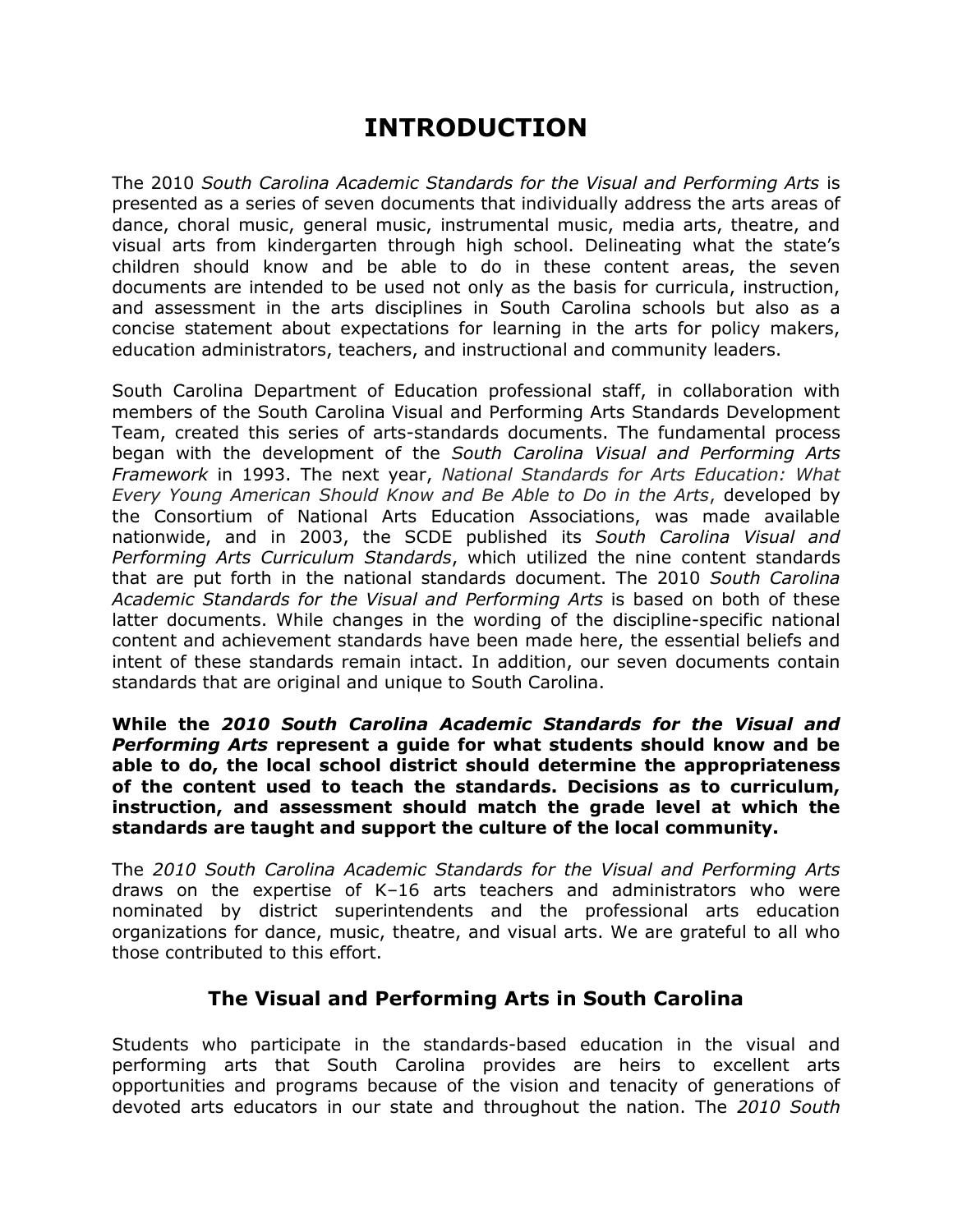*Carolina Academic Standards for the Visual and Performing Arts* will serve as the basis for the continuation of the comprehensive sequential arts education system offered in our state. In addition, these standards provide guaranteed experiences for our students to study, perform, and produce in the arts.

Ten years of ongoing research in South Carolina schools has demonstrated that increased and enhanced arts education programs make a significant impact on the state's students, schools, and teachers as well as its overall economic stability. For example, research conducted by the University of South Carolina's Office of Program Evaluation found quality comprehensive arts programs greatly changed the ecology of the schools. Such schools were found to have higher student attendance, higher parent approval, fewer discipline referrals, fewer student interruptions and more time on task, higher teacher attendance, and higher teacher morale. In addition, in 2002, the South Carolina Arts Commission reported that, according to a study conducted by the Division of Research in University of South Carolina's Moore School of Business, the cultural industry in the state was making a significant impact on the state's economy. That study, which updated in 2007, affirmed the state's cultural industry overall had generated \$2.4 billion dollars or more in output for the South Carolina economy, including \$766,249,688 in salaries and wages from 31,490 jobs—a significant return on the state's investment in the visual and performing arts.

## **The South Carolina Visual and Performing Arts Academic Standards Documents**

The 2010 *South Carolina Academic Standards for the Visual and Performing Arts* is not a curriculum. The academic standards set forth in the seven visual and performing arts documents are not sequenced for instruction; do not prescribe classroom activities or materials; and do not dictate instructional strategies, approaches, or practices. Instead, these documents—in presenting a framework for the development of realistic and achievable expectations for student performance in each grade level—are intended to serve as a resource for the state's school districts in designing their own visual and performing arts curricula. A district may expand and organize its course content on the basis of these standards and indicators to fit the needs of its particular student populations.

The academic standards statements and their performance indicators describe the knowledge and skills that should be addressed in each grade level. Mastery of the standards is not expected for kindergarten students, and formal assessment is not appropriate for these standards. When the standards continue into the lower grades, however, mastery and assessment of the grades 1 and 2 standards are expected. The kindergarten visual and performing arts standards were developed with the intention that instruction would be provided in schools (with sufficient arts staff and appropriate funding) by arts specialists or by early childhood teachers who had received extensive professional development in arts education. A systematic collaborative effort between elementary arts specialists and early childhood teachers is highly recommended.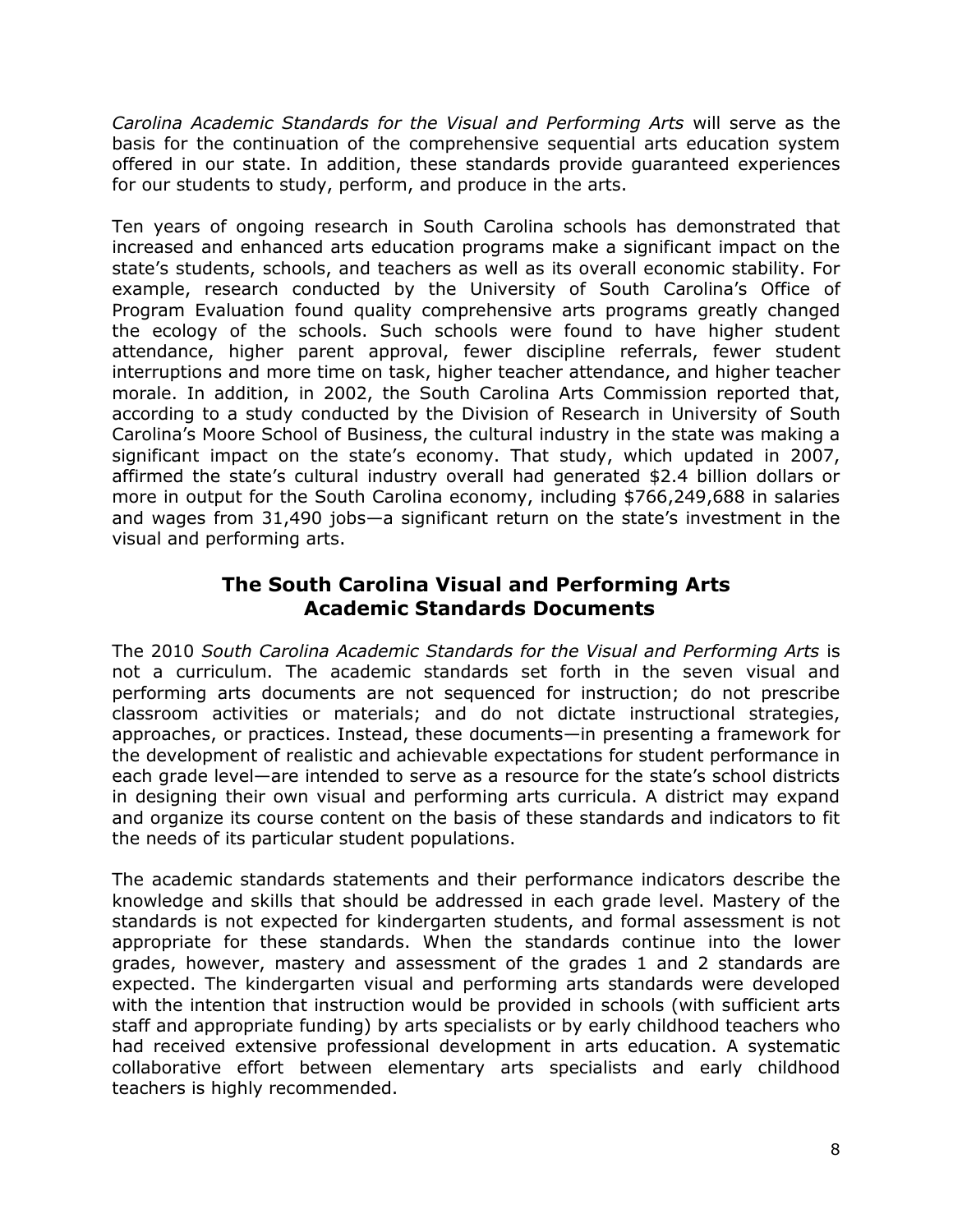As the standards are implemented and the arts program grows, schools and districts should evaluate the effectiveness of their programs by using criteria to determine the extent to which students have opportunities to learn the arts standards. The Program Assessment Worksheets available on Winthrop University's "Arts in Basic Curriculum Project" Web site at [http://www2.winthrop.edu/abc/learn.htm,](http://www2.winthrop.edu/abc/learn.htm) provide a survey instrument for the development of a comprehensive sequential arts program. The survey gauges individual arts disciplines, addressing facilities, supplies and equipment, scheduling, and staffing. In addition, teachers and administrators are encouraged to use the recommendations cited in the *Essential Elements of a Quality District Arts Program* document located at [http://www.ed.sc.gov/arts.](http://www.ed.sc.gov/arts) Checklists, which are provided as a supplement to this document, can be used by districts and schools to conduct a needs assessment of their arts programs.

South Carolina students have always grown through the benefits of strong visual and performing arts programs. This document assures for the continuation of our state's strength in arts education.

## **Document Format and Definitions of Key Terms**

Elementary teachers will find academic standards for kindergarten through grade five; middle school teachers, for grades six through eight. Middle school teachers may find it necessary to adjust the implementation of the standards according to their students' experiences in the arts. Students studying an arts discipline for the first time in the eighth grade may need to be introduced to the sixth- or seventhgrade standards, according to their abilities and knowledge of the discipline. Middle school teachers may want to think of the grades in terms of the following levels: sixth grade as middle-level *one*, seventh grade as middle-level *two*, and eighth grade as middle-level *three*.

For high school students, the standards are written as levels *one* through *four,* representing grades nine through twelve respectively. Teachers should teach the standards at the level at which the individual student's abilities and knowledge exist when he or she enters the arts discipline. A pretest of student abilities and knowledge will assist the teacher in determining which overall level of the standards best aligns with what the students in the class should know and be able to do. All children deserve access to the rich education that the arts provide, regardless of their background, talents, or disabilities. Students with disabilities can derive great benefit from the arts; therefore, arts specialists should be involved in the planning for the education of students with special needs through their individualized education program (IEP). Arts specialists should also take part in the planning and implementation of artistically gifted and talented programs. Students in these programs in the elementary and middle grades are expected to achieve all the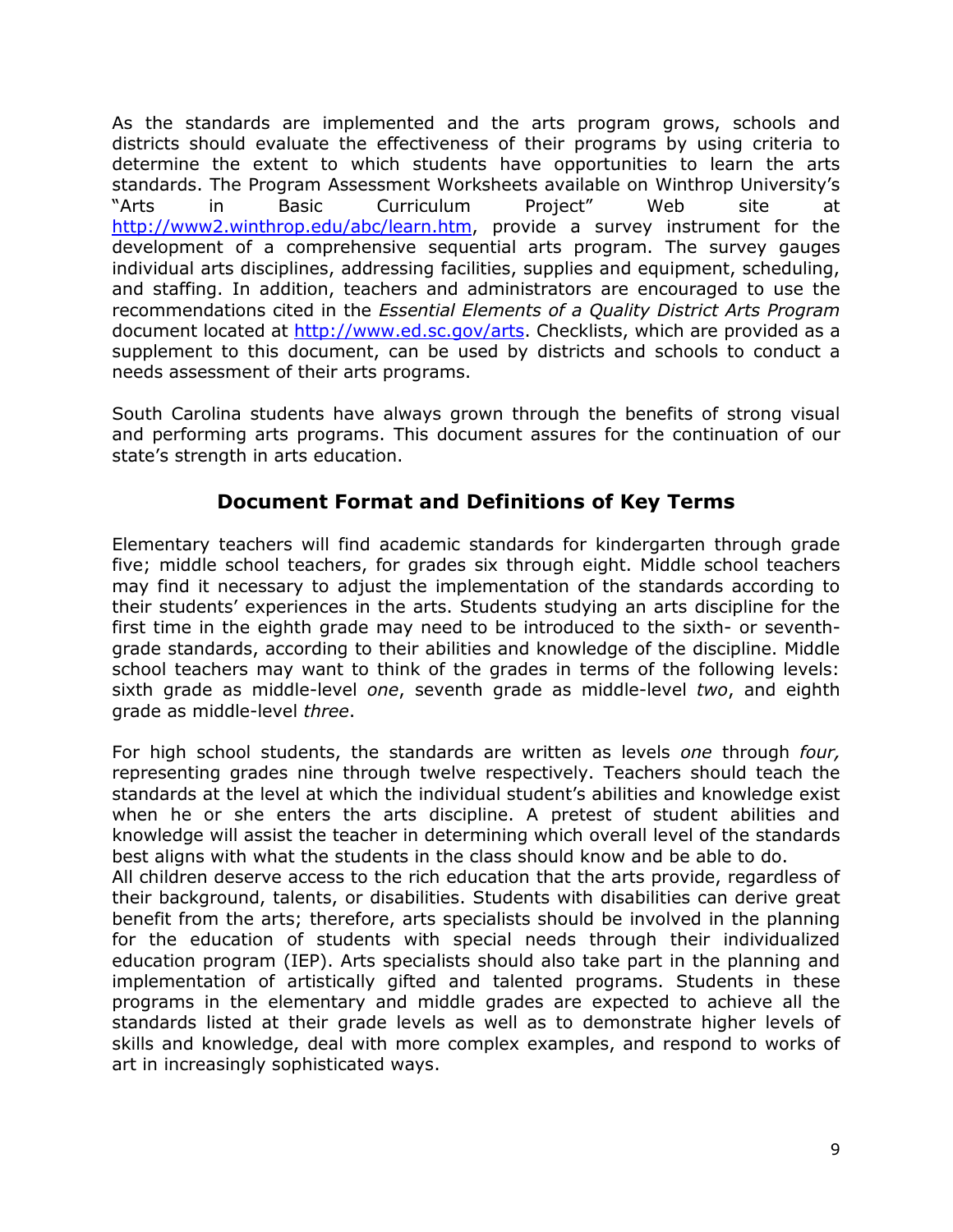**Academic standards** are statements of the most important and consensually determined expectations for student learning in a particular discipline. The 2010 South Carolina Academic Standards for the Visual and Performing Arts are provided for nine grade levels (kindergarten through grade eight) and four high school levels.

**Indicators** are specific statements of the content knowledge, skills, and performance levels that students must demonstrate in order to meet the particular standard. The term *including* in the indicator statements names the specific items that are intended to be the focus of the teaching and learning on the particular skill or concept. Teachers must focus their instruction on the entire indicator, but they must also be certain to include in their instruction the components specified in the *including* statements. The items named in the parenthetical *for example* statements, on the other hand, are suggestions rather than requirements.

Throughout the text of the standards and the indicators for the individual grade levels, terms that are defined in the glossary appear in boldface type. Words in the glossary are defined contextually as they are used in the standards.

The indicators are labeled in such a way that identifies the particular arts area. The following designations are used:

- $D = D$ ance
- **MA** = Media Arts
- **MG** = General Music (Music, General)
- **MC** = Choral Music (Music, Choral)
- **MI** = Instrumental Music (Music, Instrumental)
- $T = \text{The}$
- **VA** = Visual Arts

The individual indicators are labeled alphanumerically by arts area, grade level, standard number, and sequential number. The example, the second indicator for standard 1 for Dance in the eighth-grade is written **D8-1.2**:

- The letter *D*, for dance, represents the particular arts area,
- the number 8 represents the grade level,
- the number 1 represents the content standard, and
- the number 2 represents the order in which the indicator appears in the sequence of items in the list.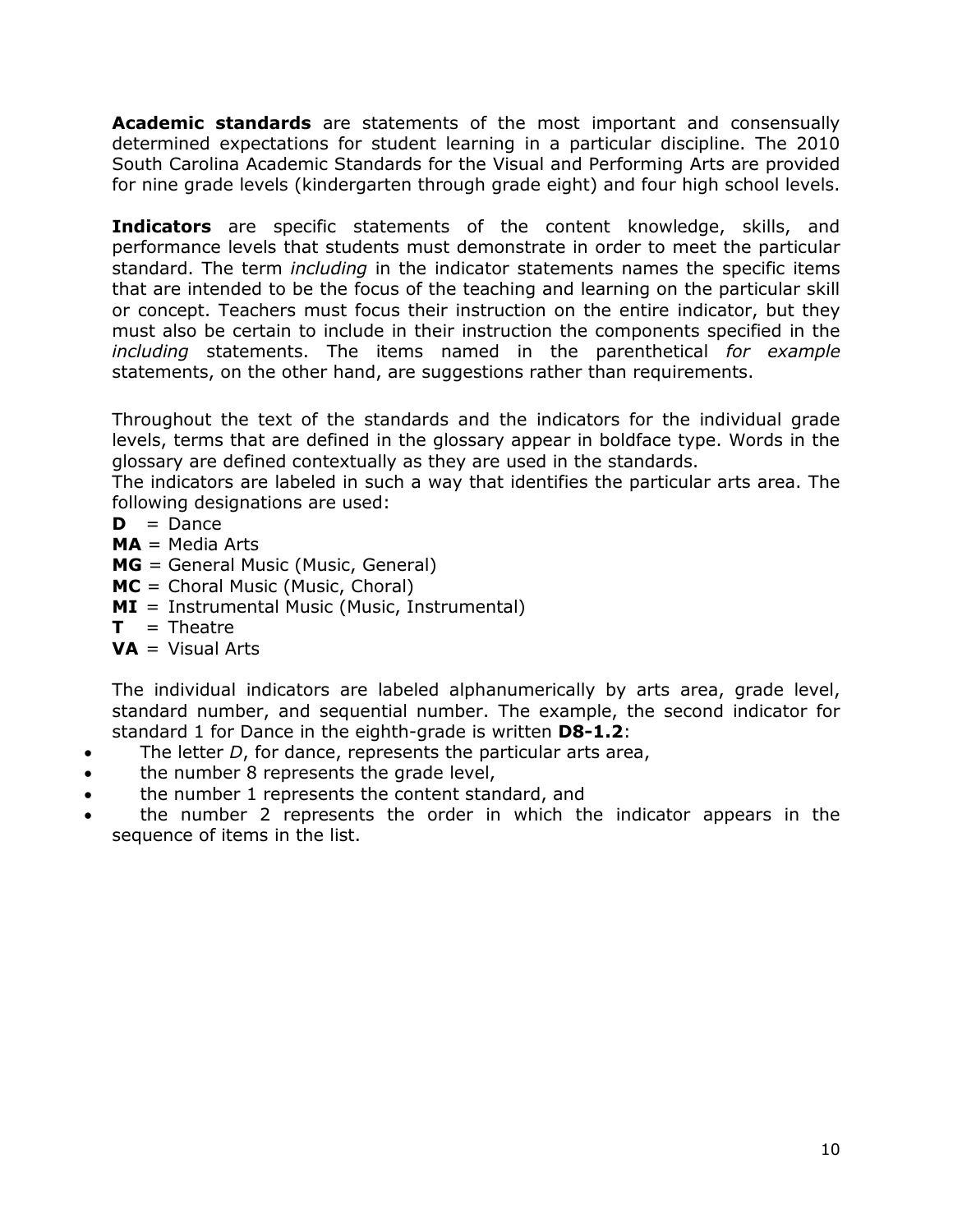# **SOUTH CAROLINA ACADEMIC STANDARDS FOR THE VISUAL AND PERFORMING ARTS**

# **VISUAL ARTS**



**Jim Rex State Superintendent of Education**

**South Carolina Department of Education Columbia, South Carolina**

**2010**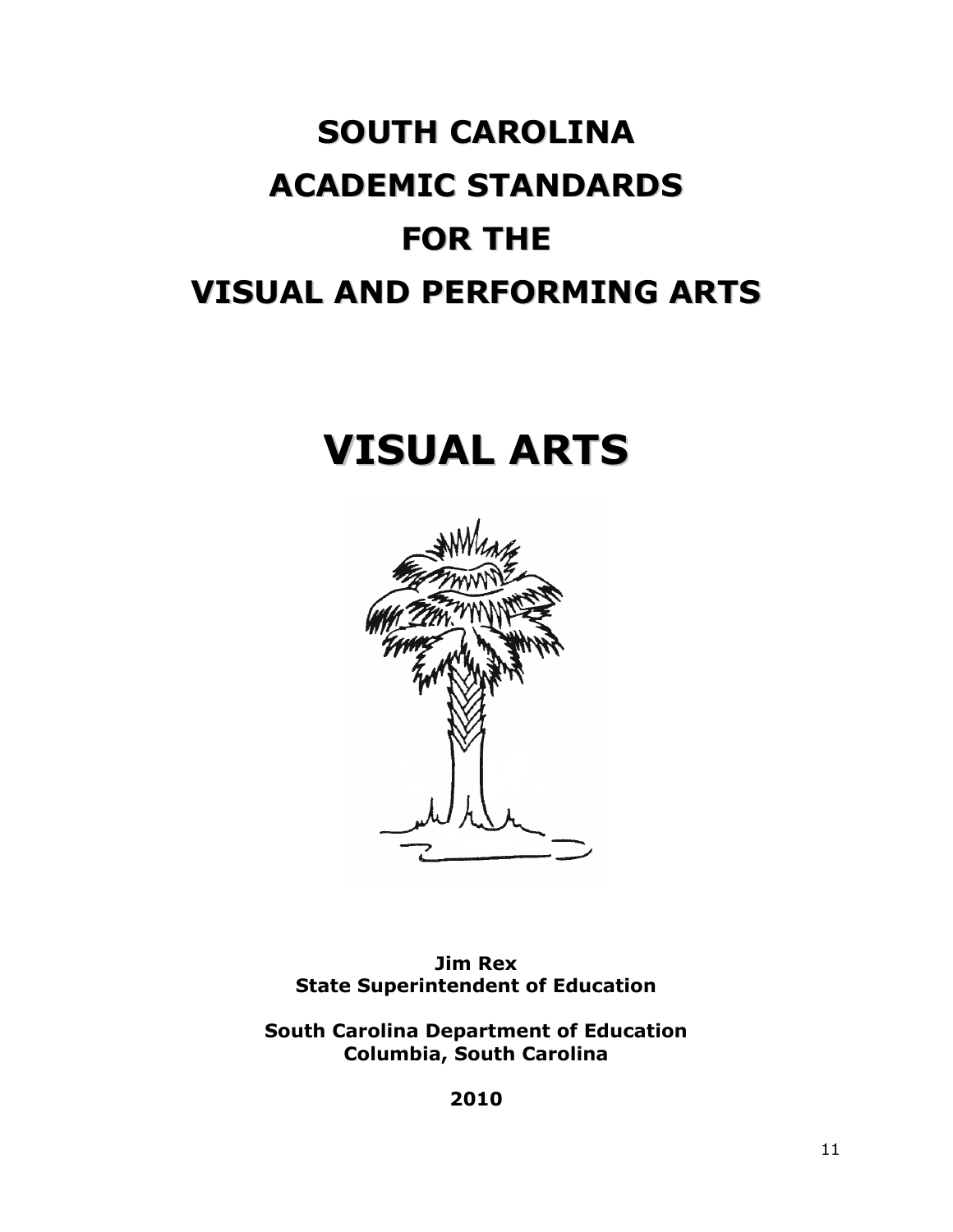# **CONTENTS**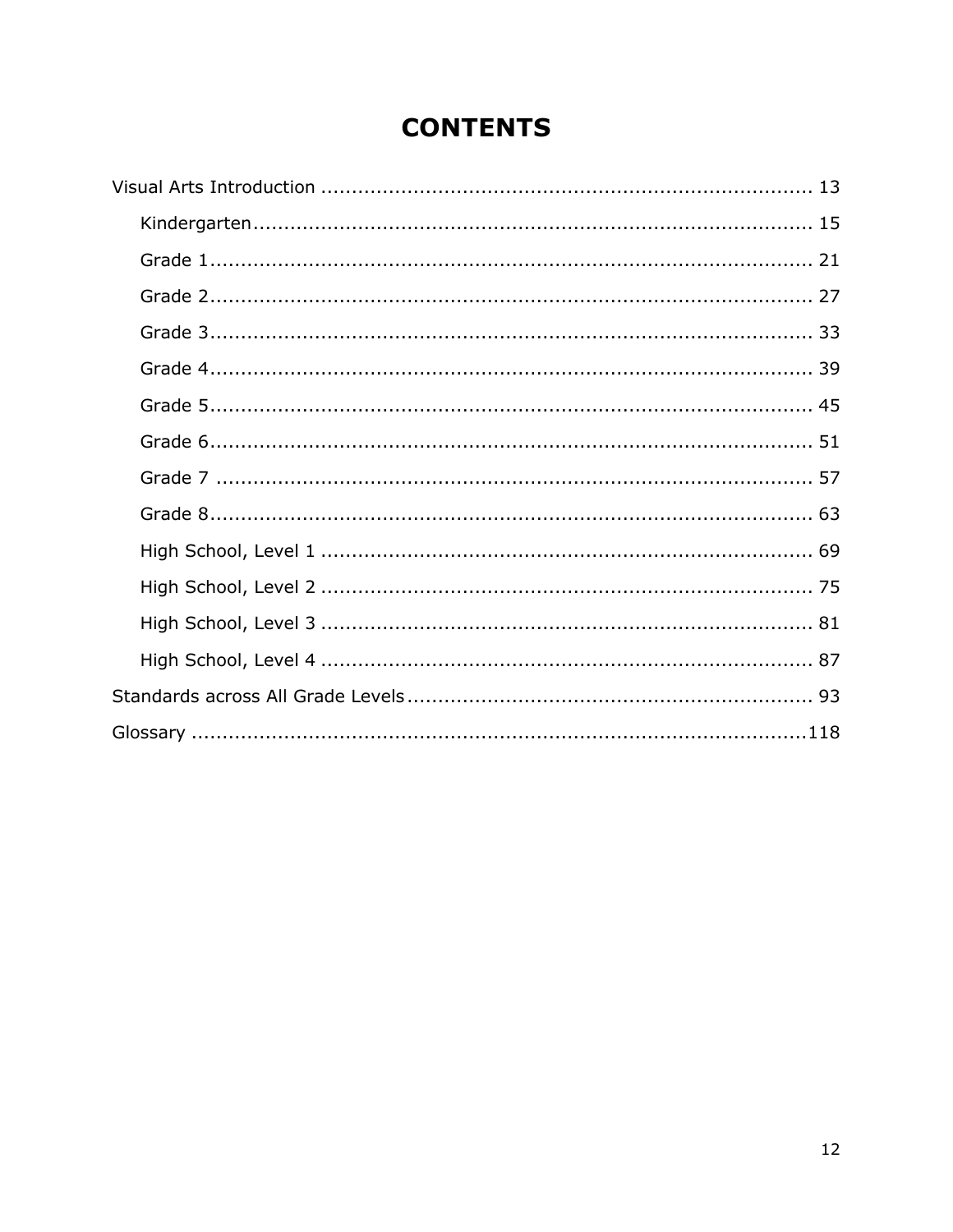# **Visual Arts Introduction**

Education systems in the United States have long recognized the need for national standards to provide the basis for a common curriculum and academic programs throughout the country. In accordance with that objective, the 2010 South Carolina academic standards for Visual Arts are based upon the six content standards that are put forth in *National Standards for Arts Education: What Every Young American Should Know and Be Able to Do in the Arts*, a document developed by the Consortium of National Arts Education Associations and published in 1994, as were the Visual Arts standards in the *South Carolina Visual and Performing Arts Curriculum Standards,* published in 2003.

Studies in visual arts are components of a comprehensive visual arts program and are part of the overall school curriculum; therefore, a school's visual arts curriculum should include sequential visual arts courses as well as specialized courses in high school: Art 1–4, for example, and courses in drawing, painting, printmaking, sculpture, ceramics, graphic design, photography, and the media arts.

The revised South Carolina academic standards for Visual Arts are organized in six academic standards. Several of the academic standards are repeated across the grade levels. Teachers should understand that these standards need to be reinforced throughout these grades as the students use more advanced tools and media as well as more complex terminology and study art concepts in depth.

## **The Grade Levels**

Visual Arts standards are provided for each grade level from kindergarten through high school. However, students enter the visual arts class with varying degrees of visual arts instruction. Visual arts teachers—who are held accountable for students' attainment of the visual arts standards—must therefore understand how the standards and indicators provide for sequential learning. In many instances, the performance indicator statements themselves suggest prerequisite skills that will help a teacher accommodate gaps in instruction.

Although the South Carolina academic standards for Visual Arts are numbered 1 through 6, the arrangement of these standards is not meant to suggest a sequence or hierarchy. Rather, the concepts contained within the various standards often overlap or are related to one another. Richly designed curriculum and instruction should integrate many standards within a unit of study, thus enabling students to see the connections among the six standards of the visual arts discipline.

Schools interested in developing quality visual arts programs should consult Winthrop University's "Opportunity-to-Learn: Standards for Arts Education," Arts in Basic Curriculum Project, online at [http://www2.winthrop.edu/abc/learn.htm.](http://www2.winthrop.edu/abc/learn.htm) In addition, program development recommendations can also be gleaned from the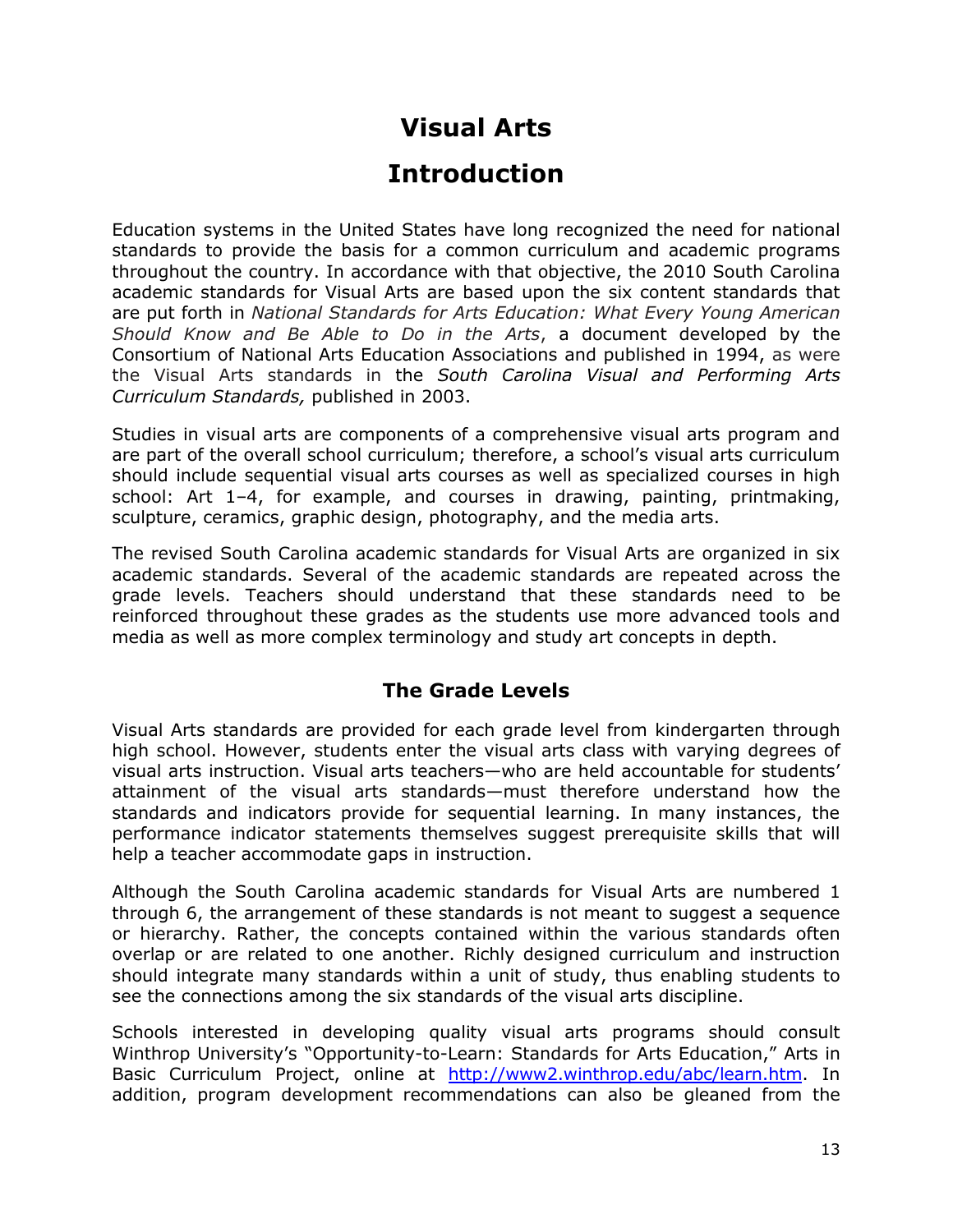South Carolina Department of Education document *Essential Elements of a Quality Visual and* Performing *Arts Program,* available online at [http://www.ed.sc.gov/arts.](http://www.ed.sc.gov/arts)

**Grades K–8:** South Carolina specifies academic standards and performance indicators for elementary (kindergarten through grade 5) and middle school (grades 6 through 8). Middle school visual arts classes should be scheduled to allow adequate instructional time for teachers to address all the 6 through 8 Visual Arts standards and indicators. In the case of limited-contact-hour classes (nine-week exploratory courses or one-semester courses, for example), teachers may not be able to address all of the standards, however. These teachers should therefore identify the indicators that repeat across the three grade levels and implement those particular ones in that class. Then later, as these students progress through the middle school grades, the teacher should seek to give students the optimum level of visual arts instruction by addressing the indicators that do show increasing complexity from one grade level to another.

**Grades 9–12 (High School Levels 1–4):** The Visual Arts high school academic standards and indicators are designed to reflect the highest possible levels of achievement in visual arts instruction. High schools that aspire to build a comprehensive visual arts program for their students should also consider offerings in the area of visual arts appreciation, visual arts history, and visual arts theory as well as in a variety of production-based visual arts courses. While high school visual arts programs make it possible for students who have participated in elementary and middle school visual arts programs to continue their growth as visual artists, high school students with no prior visual arts experience should be provided opportunities in the area of visual arts appreciation and in appropriate productionbased courses

Those high school students who are interested in the arts should be encouraged to enroll in the Art, Audio-Video Technology, and Communications Career Cluster, which is divided into six pathways: Audio-Video Communications Technology; Broadcasting, Film, Journalism; Performing Arts; Printing Technology; Telecommunications; and Visual Arts.

## **Secondary Sources**

In addition to the *National Standards for Arts Education: What Every Young American Should Know and Be Able to Do in the Arts*, the following sources were utilized in the creation of the South Carolina academic standards for Visual Arts:

Minnesota Department of Education. 2003. *Minnesota Academic Standards: Arts K– 12* Roseville: MDE. Available online at [http://education.state.mn.us/mdeprod/groups/Standards/documents/LawSta](http://education.state.mn.us/mdeprod/groups/Standards/documents/LawStatute/004244.pdf) [tute/004244.pdf.](http://education.state.mn.us/mdeprod/groups/Standards/documents/LawStatute/004244.pdf)

National Art Education Association. 1994. *The National Visual Arts Standards.* Reston VA: NAEA. Available online at [http://www.naea](http://www.naea-reston.org/store/NAEA_Natl_Visual_Standards1.pdf)[reston.org/store/NAEA\\_Natl\\_Visual\\_Standards1.pdf.](http://www.naea-reston.org/store/NAEA_Natl_Visual_Standards1.pdf)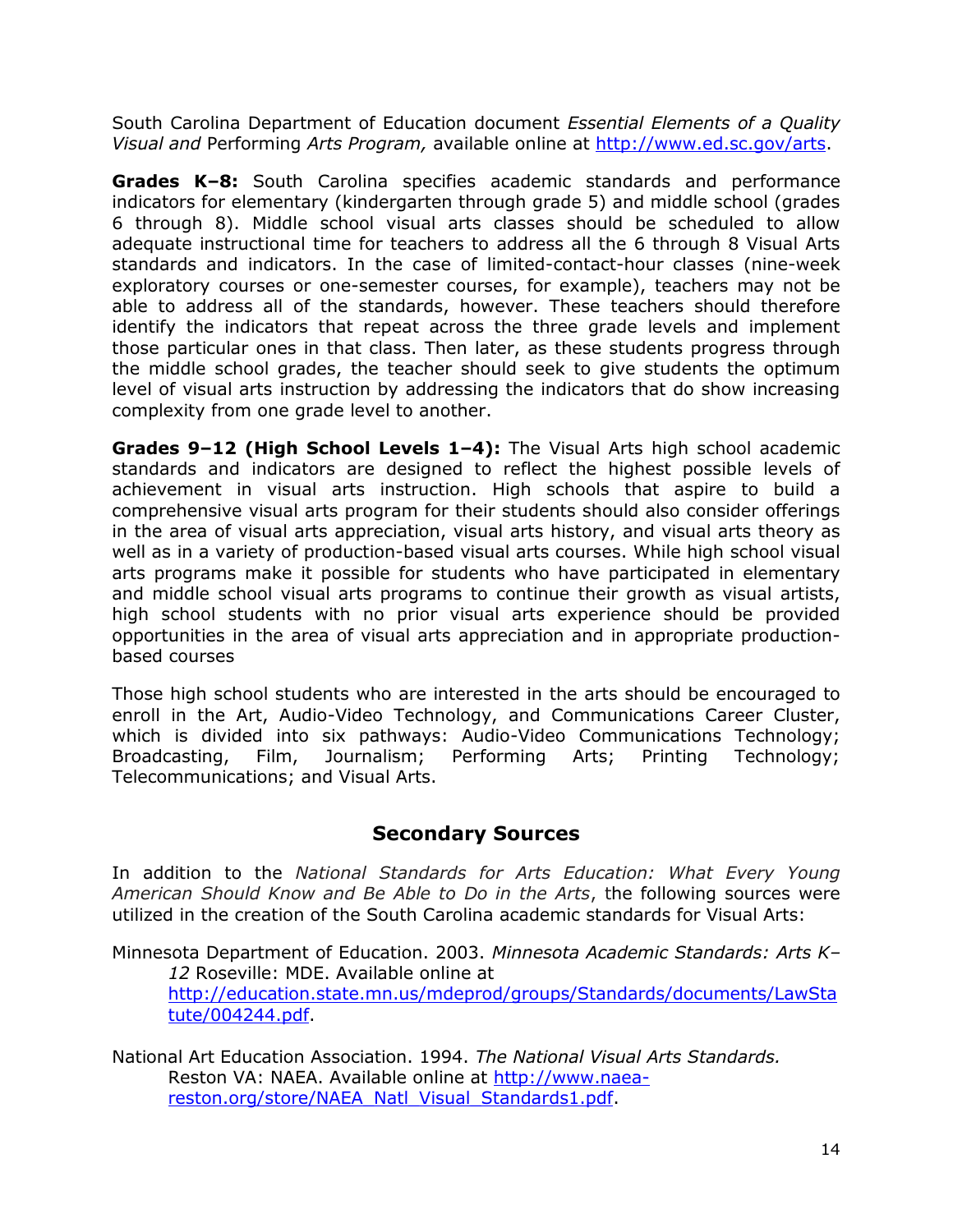## **Creating Works of Visual Art**

**Standard 1:** The student will demonstrate competence in the use of ideas, materials, **techniques**, and processes in the creation of works of visual art.

- VAK-1.1 Use his or her own ideas in the creation of works of visual art.
- VAK-1.2 Identify the materials, **techniques**, and processes used in a variety of works of visual art.
- VAK-1.3 Use all art materials and tools in a safe and responsible manner.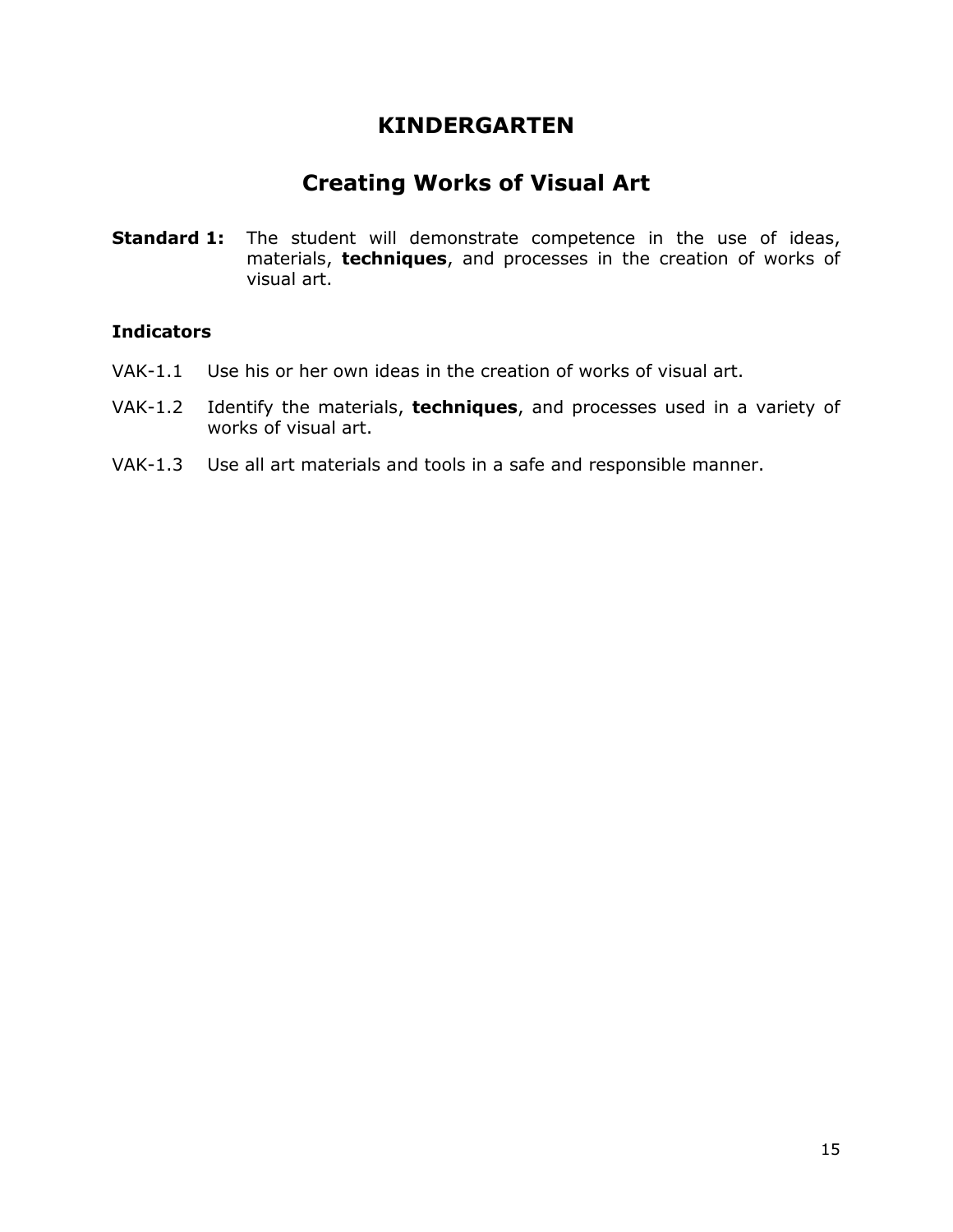# **Using Structures and Functions**

**Standard 2:** The student will use composition and the **elements and principles of design** to communicate ideas.

- VAK-2.1 Recognize similarities and differences among various works of visual art.
- VAK-2.2 Identify the **elements and principles of design** used in a particular work of visual art.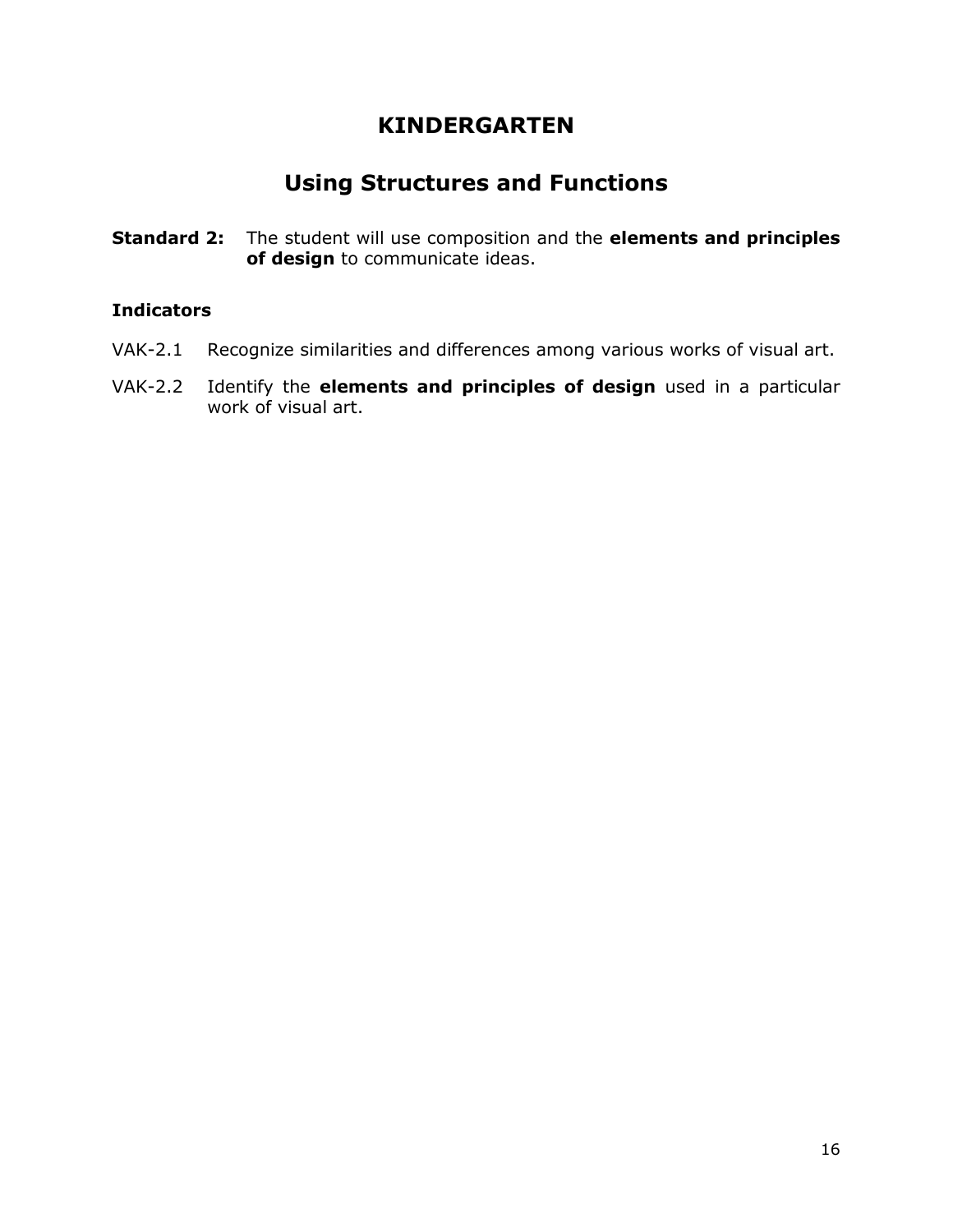# **Exploring Content**

**Standard 3:** The student will examine the content of works of visual art and use elements from them in creating his or her own works.

- VAK-3.1 Identify and describe content used by artists.
- VAK-3.2 Select and use appropriate **subject matter**, symbols, and ideas to communicate his or her ideas through works of visual art.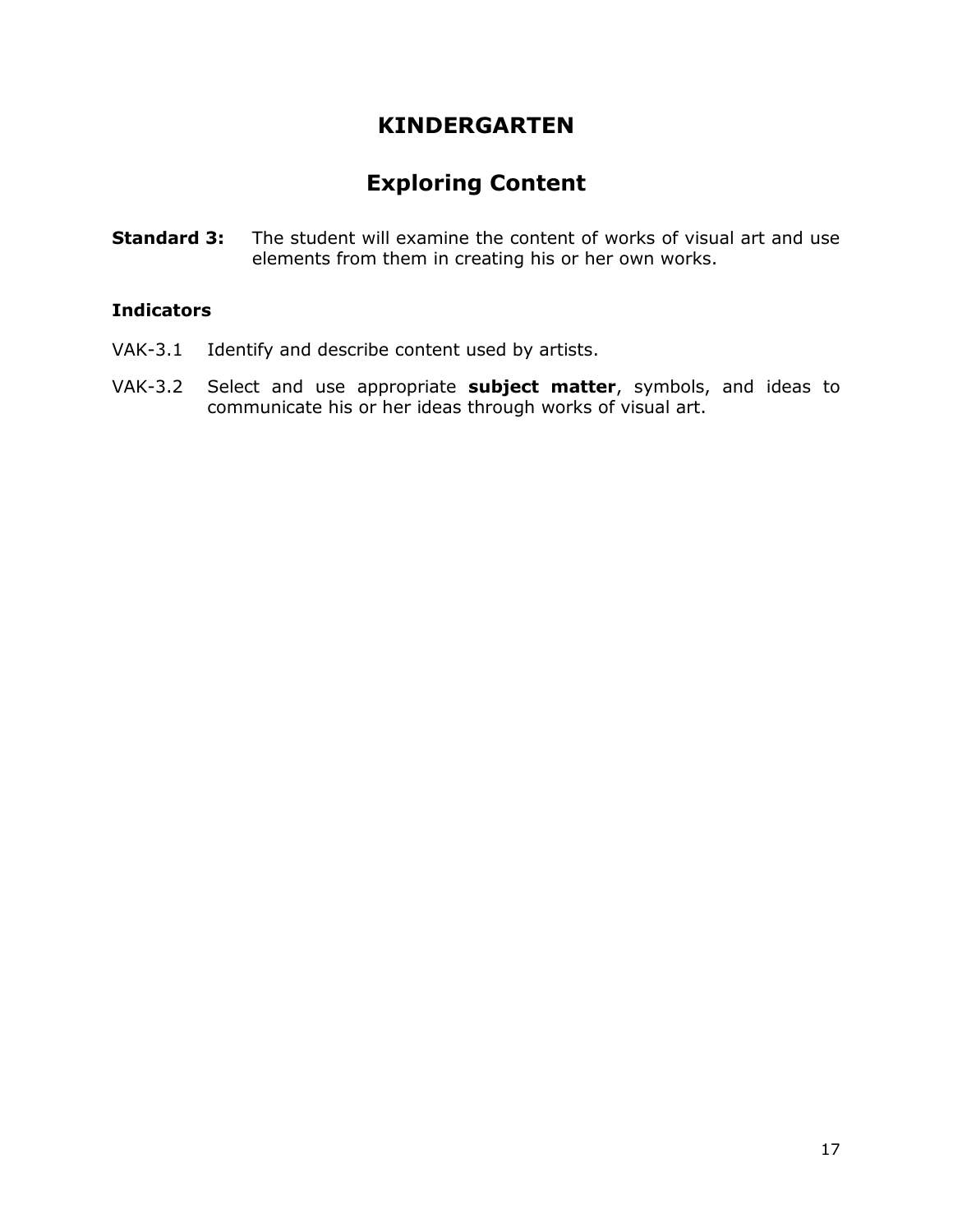# **History and Culture**

- **Standard 4:** The student will understand the visual arts in relation to history and world cultures and the technologies, tools, and materials used by artists.
- VAK-4.1 Identify works of visual art as belonging to a particular time, culture, and place.
- VAK-4.2 Discuss the works of visual art in relationship to the technologies, tools, and materials used by the artists.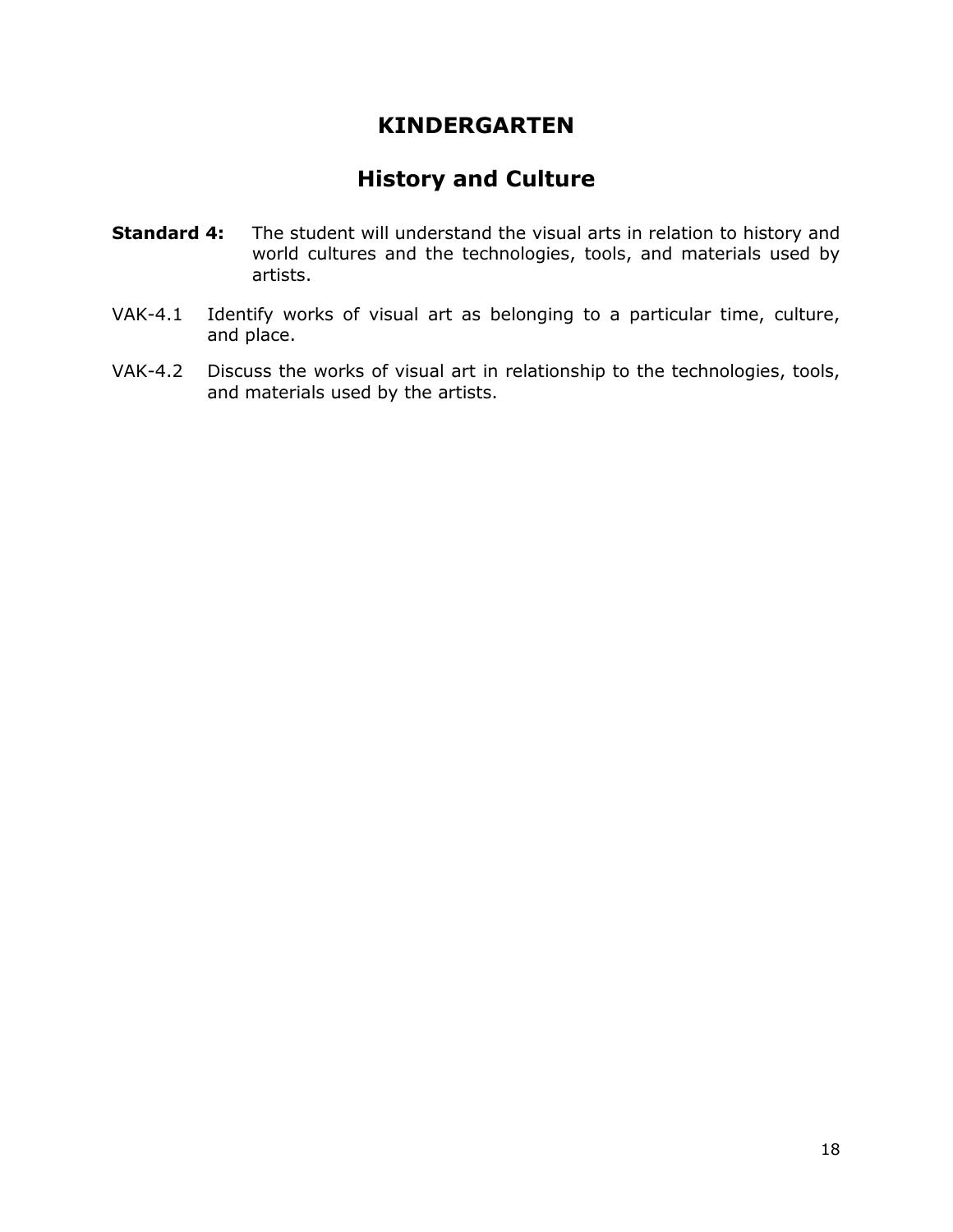# **Interpreting Works of Visual Art**

**Standard 5:** The student will analyze and assess the characteristics and qualities of his or her own works of visual art and those of others.

- VAK-5.1 Identify some of the purposes for the creation of works of visual art.
- VAK-5.2 Describe the different qualities and characteristics of artworks.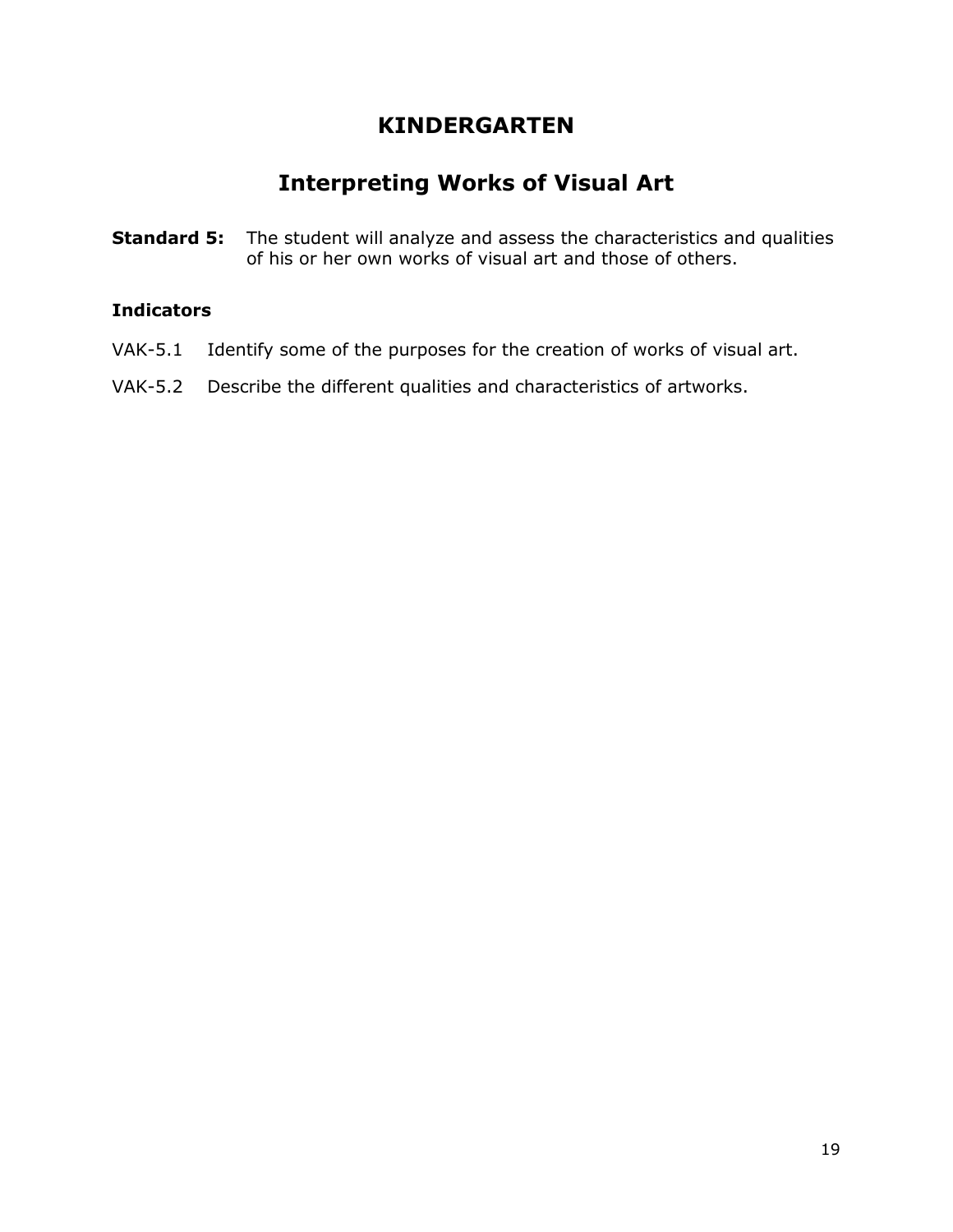# **Making Connections**

**Standard 6:** The student will make connections between the visual arts and other arts disciplines, other content areas, and the world.

- VAK-6.1 Identify connections between the visual arts and content areas across the curriculum.
- VAK-6.2 Discuss the relationship between visual art and language as a means of storytelling.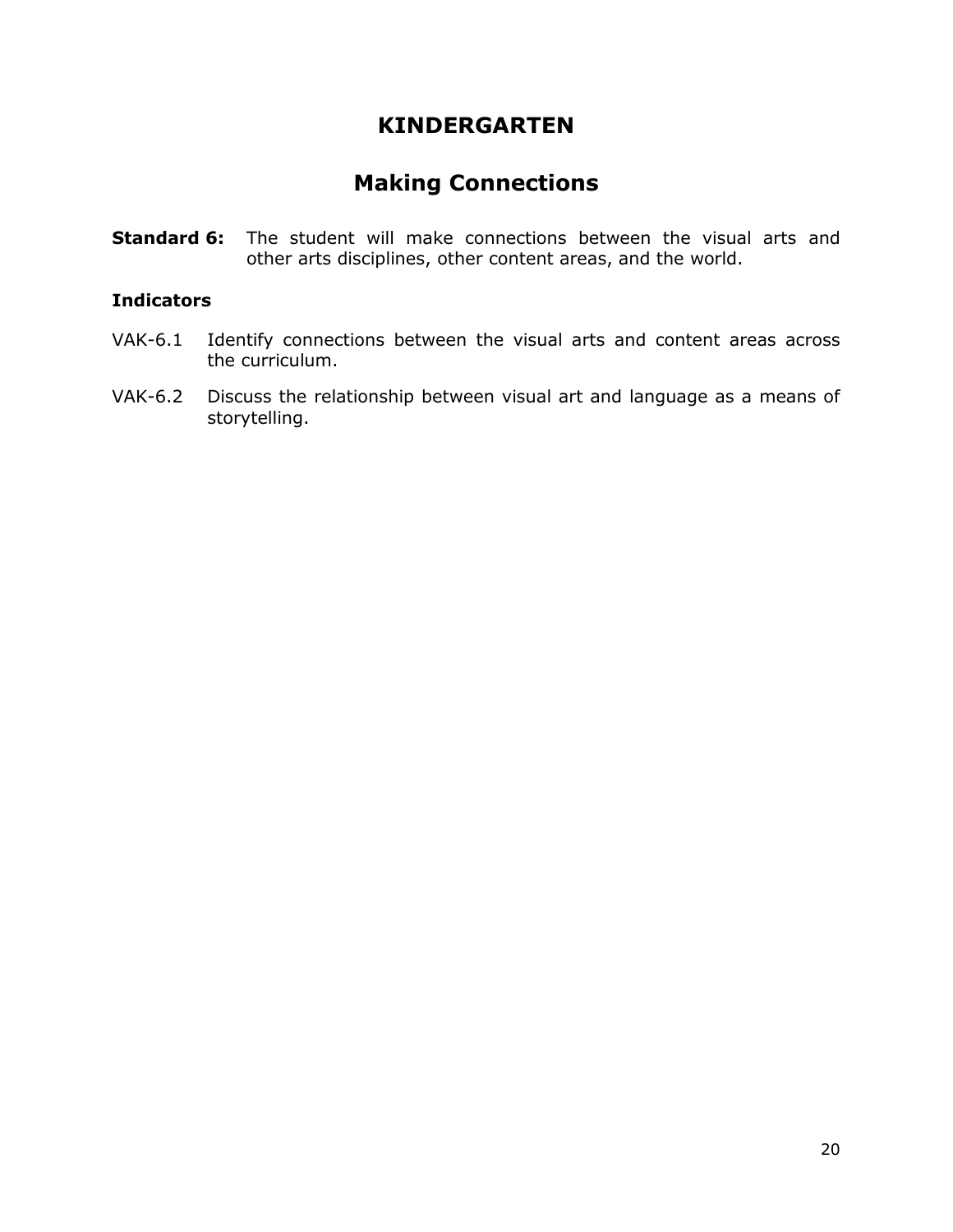# **Creating Works of Visual Art**

**Standard 1:** The student will demonstrate competence in the use of ideas, materials, **techniques**, and processes in the creation of works of visual art.

- VA1-1.1 Use his or her own ideas in the creation of works of visual art.
- VA1-1.2 Identify and describe the materials, **techniques**, and processes used in a variety of works of visual art.
- VA1-1.3 Use a variety of materials, **techniques**, and processes to create works of visual art.
- VA1-1.4 Use all art materials and tools in a safe and responsible manner.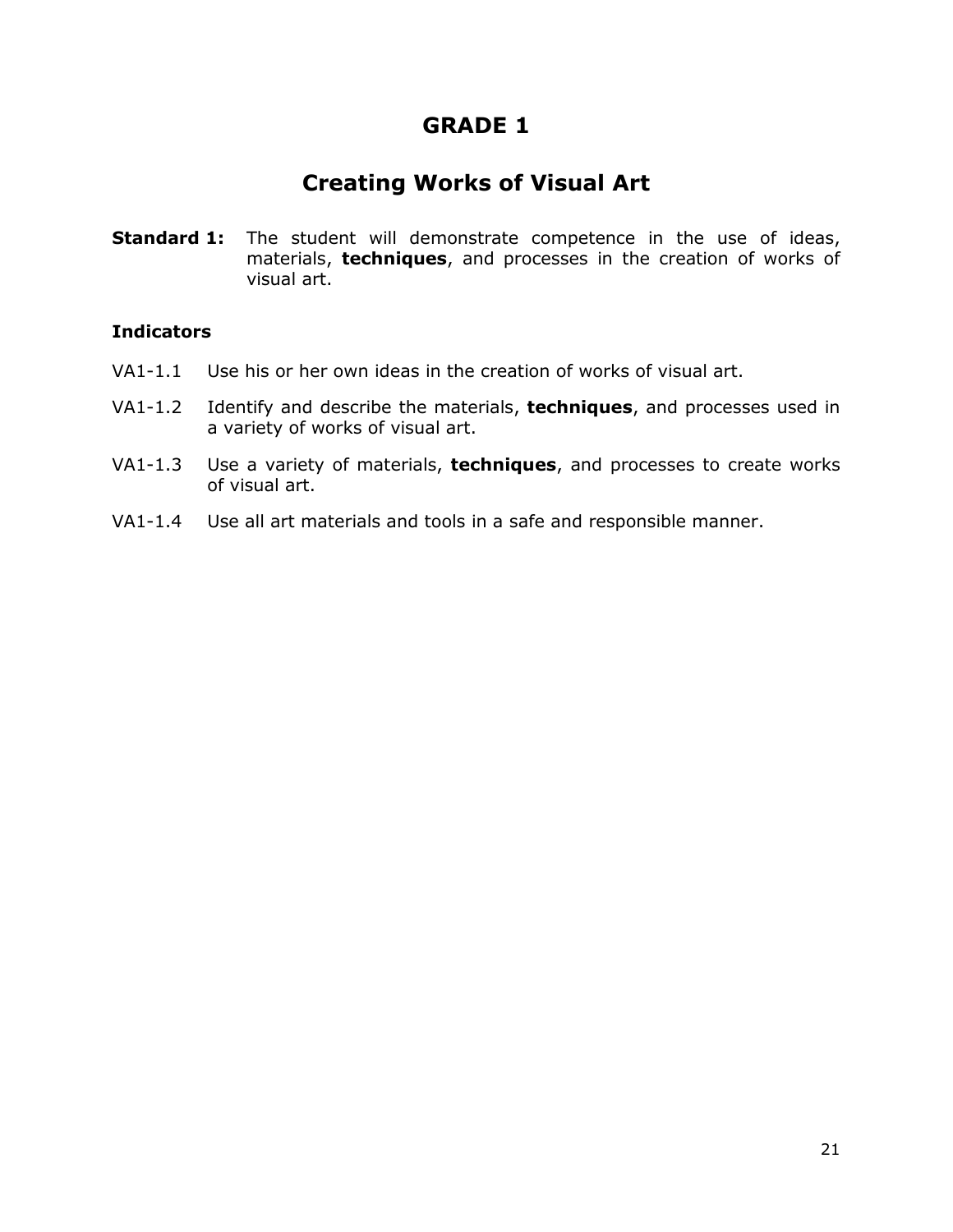# **Using Structures and Functions**

**Standard 2:** The student will use composition and the **elements and principles of design** to communicate ideas.

- VA1-2.1 Recognize and describe the differences in the composition and design of various works of visual art.
- VA1-2.2 Discuss the reasons that different **elements and principles of design** each cause their own distinct response in one who is creating or viewing artworks.
- VA1-2.3 Select and use various **elements and principles of design** to communicate his or her ideas, feelings, and stories through works of visual art.
- VA1-2.4 Discuss the **elements and principles of design** found in works of visual art.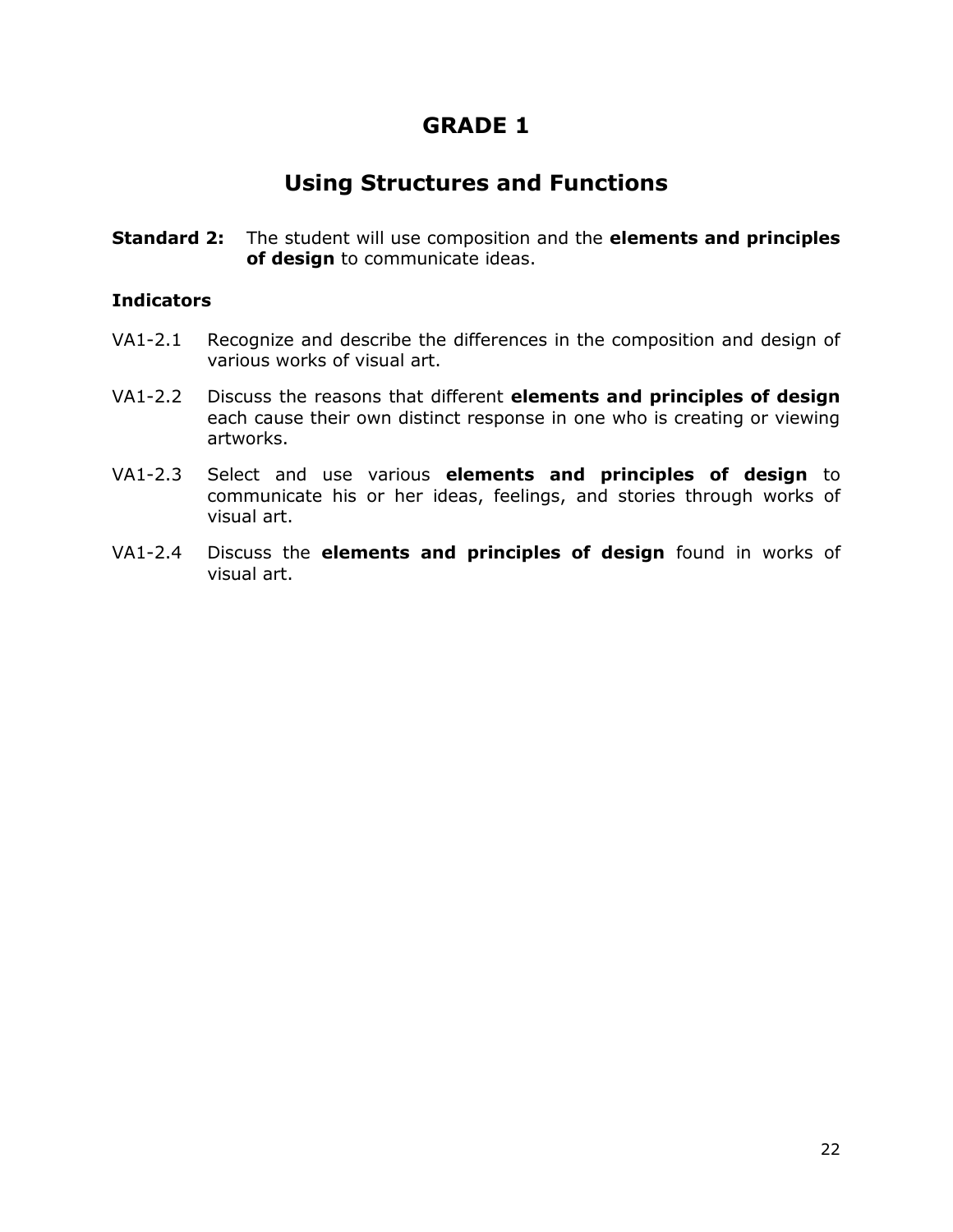# **Exploring Content**

**Standard 3:** The student will examine the content of works of visual art and use elements from them in creating his or her own works.

- VA1-3.1 Recognize and describe the content in a work of visual art.
- VA1-3.2 Select and use **subject matter**, symbols, and ideas to communicate meaning through his or her artworks.
- VA1-3.3 Discuss the ways that choices of **subject matter**, symbols, and ideas combine to communicate meaning in his or her works of visual art.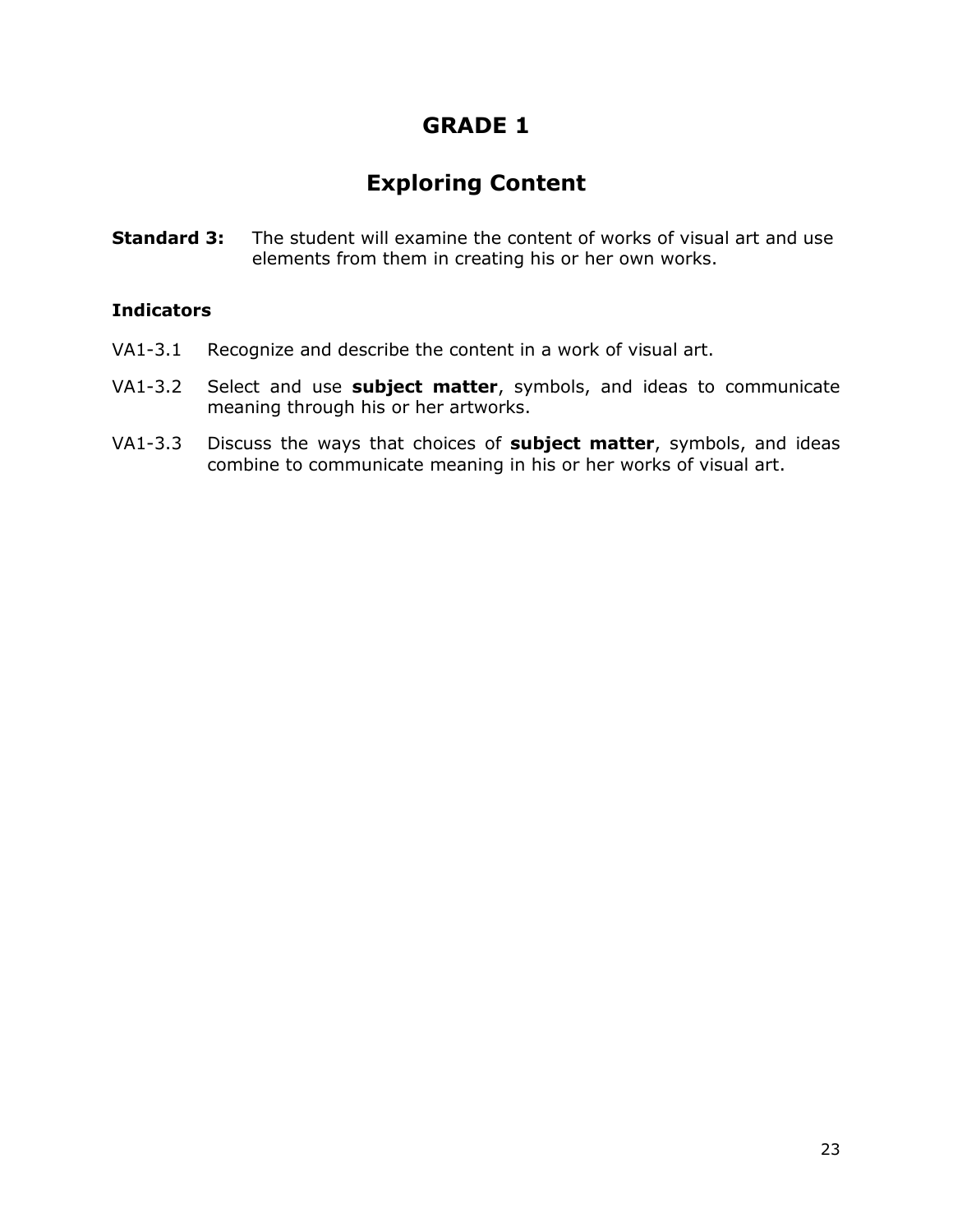# **History and Culture**

**Standard 4:** The student will understand the visual arts in relation to history and world cultures and the technologies, tools, and materials used by artists.

- VA1-4.1 Identify works of visual art as belonging to a particular time, culture, and place.
- VA1-4.2 Discuss the works of visual art in relationship to the technologies, tools, and materials used by the artists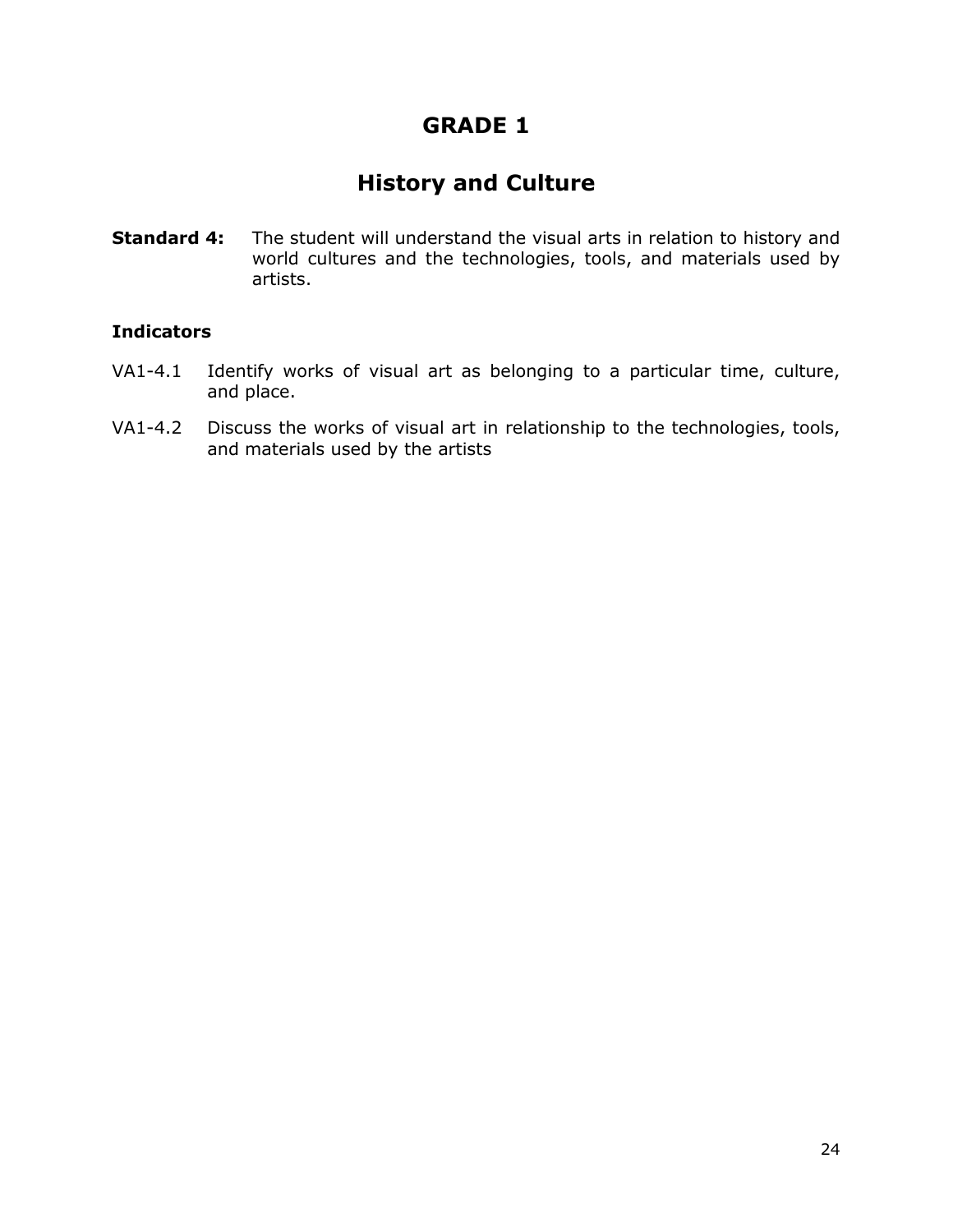# **Interpreting Works of Visual Art**

**Standard 5:** The student will analyze and assess the characteristics and qualities of his or her own works of visual art and those of others.

- VA1-5.1 Identify some of the purposes for the creation of works of visual art.
- VA1-5.2 Describe and discuss the different qualities and characteristics of works of visual art.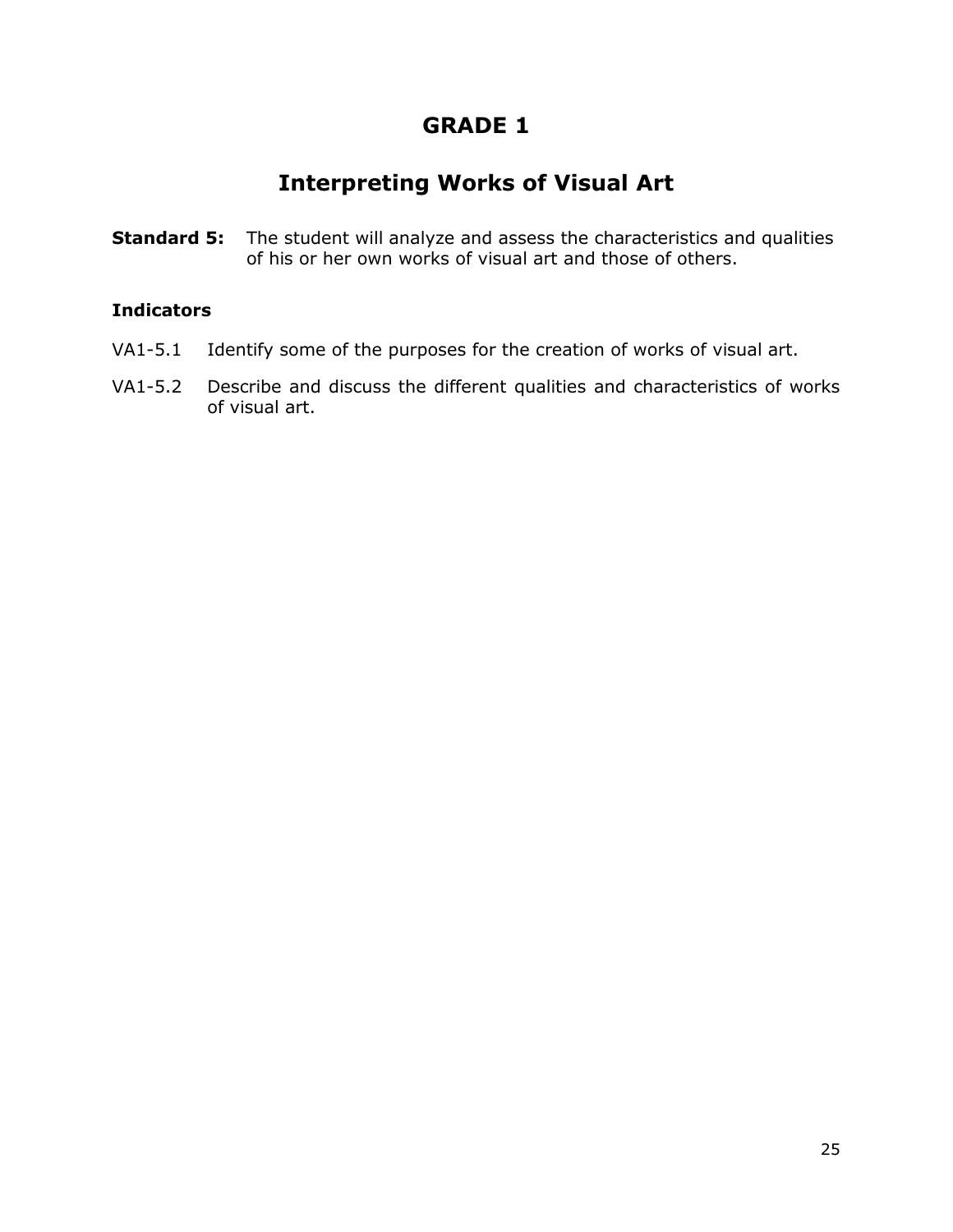# **Making Connections**

**Standard 6:** The students will make connections between the visual arts and other arts disciplines, other content areas, and the world.

- VA1-6.1 Identify similarities and connections between the visual arts and other subjects in the school curriculum.
- VA1-6.2 Discuss and compare the similarities and differences between the visual arts and other arts disciplines.
- VA1-6.3 Discuss the ways that skills from other areas of the curriculum are used in the visual arts.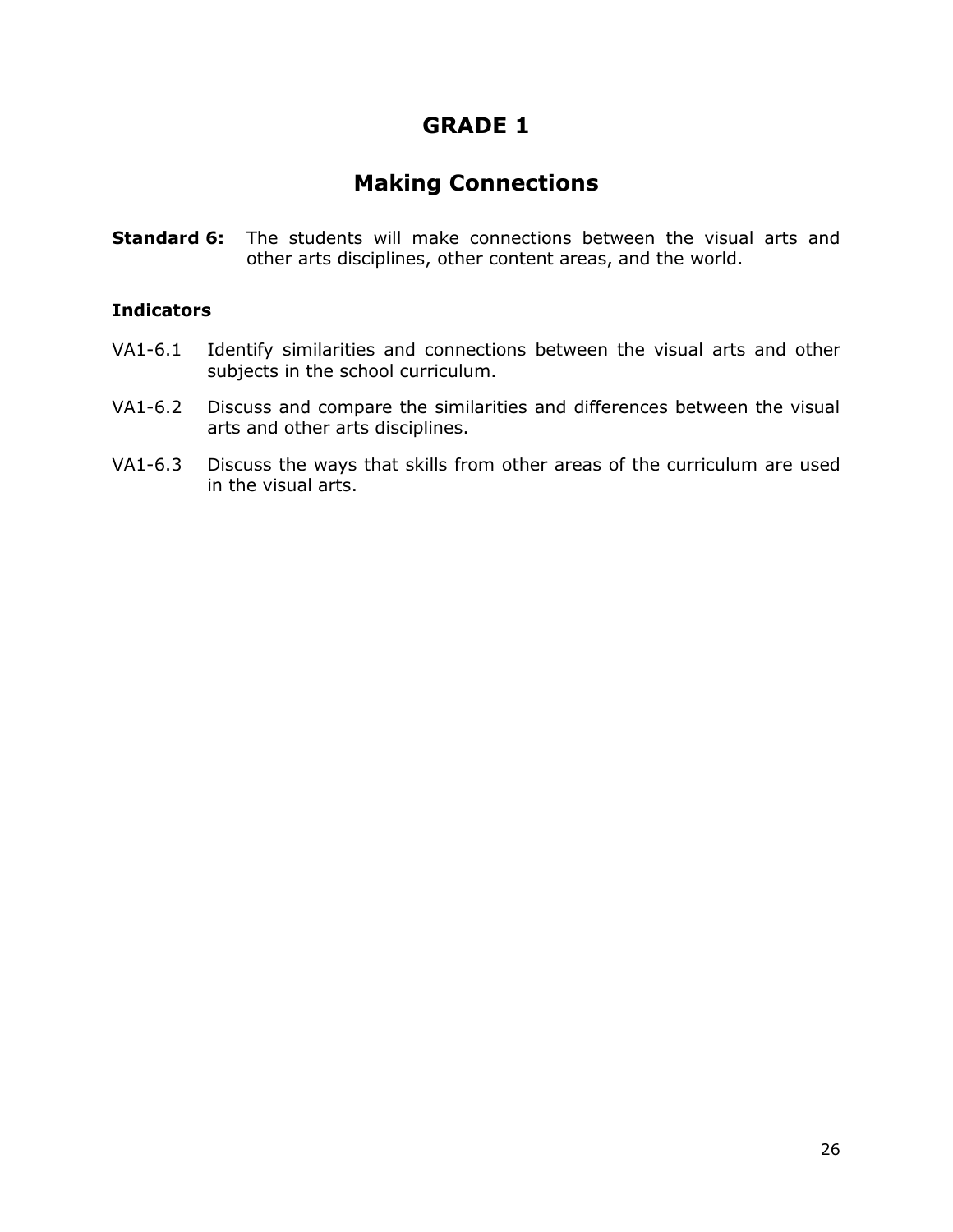# **Creating Works of Visual Art**

**Standard 1:** The student will demonstrate competence in the use of ideas, materials, **techniques**, and processes in the creation of works of visual art.

- VA2-1.1 Identify the materials, **techniques**, and processes used in a variety of artworks.
- VA2-1.2 Discuss the reasons that different **elements and principles of design** each cause their own distinct response in one who is creating or viewing works of visual art.
- VA2-1.3 Use and combine a variety of materials, **techniques**, and processes to create works of visual art.
- VA2-1.4 Use all art materials and tools in a safe and responsible manner.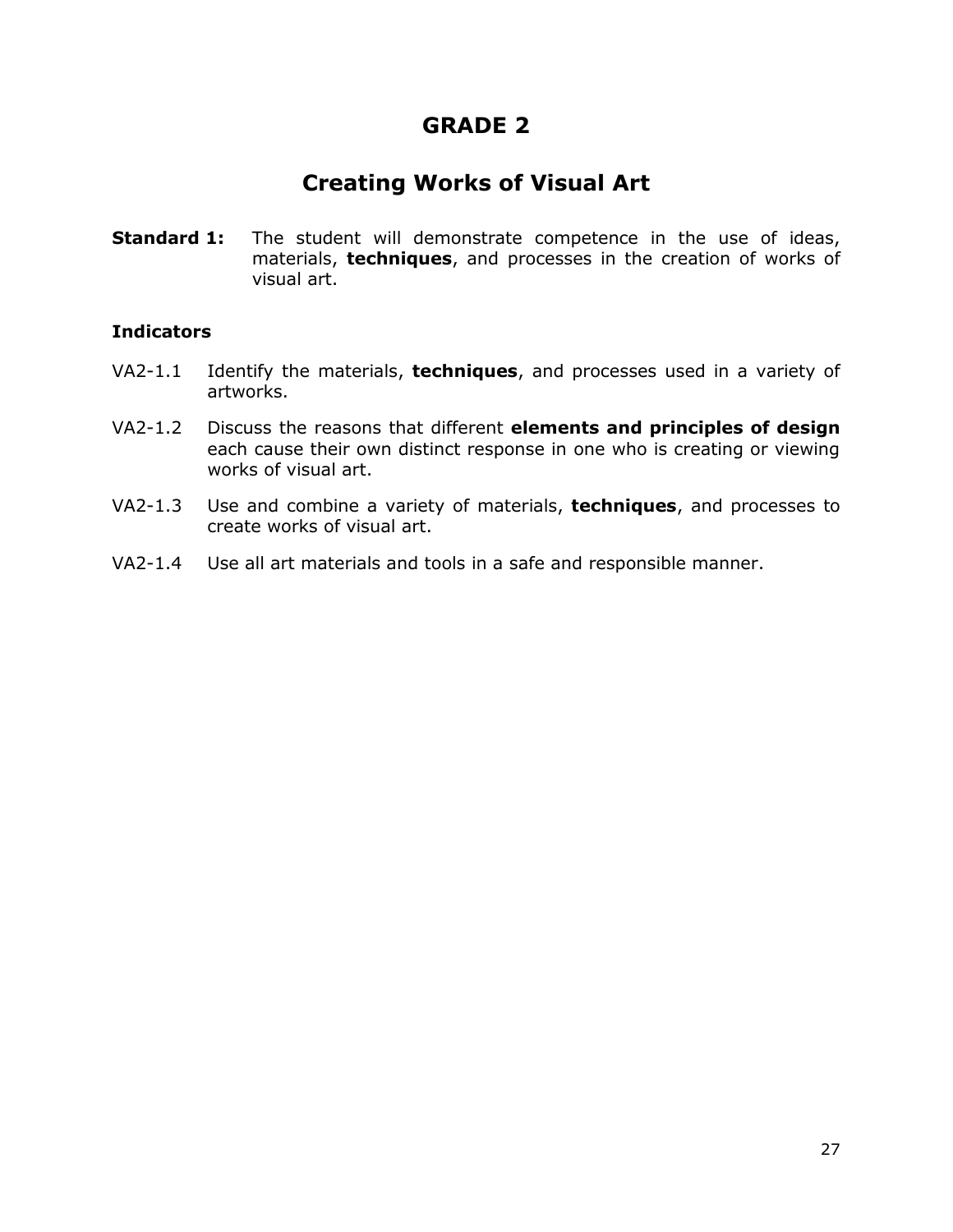# **Using Structures and Functions**

**Standard 2:** The student will use composition and the **elements and principles of design** to communicate ideas.

- VA2-2.1 Recognize and describe the differences in the composition and design of various works of visual art and the ideas they convey.
- VA2-2.2 Discuss the reasons that different **elements and principles of design** each cause their own distinct response in one who is creating or viewing artworks.
- VA2-2.3 Select and use various **elements and principles of design** to communicate his or her ideas, feelings, and stories through works of visual art.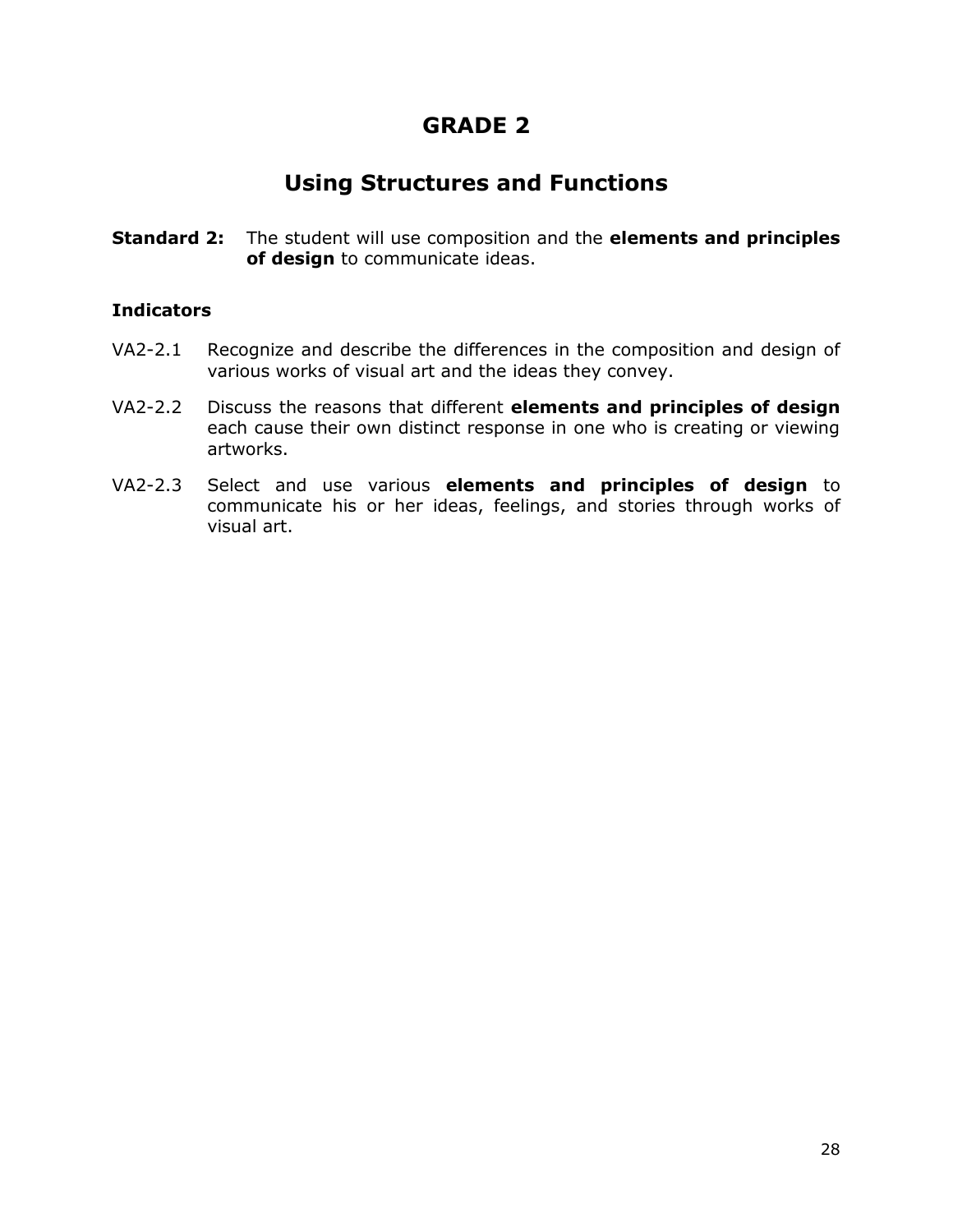# **Exploring Content**

**Standard 3:** The student will examine the content of works of visual art and use elements from them in creating his or her own works.

- VA2-3.1 Describe the content in a work of visual art.
- VA2-3.2 Select and use **subject matter**, symbols, and ideas to communicate meaning through his or her artworks.
- VA2-3.3 Discuss the ways that choices of **subject matter**, symbols, and ideas combine to communicate meaning in his or her works of visual art.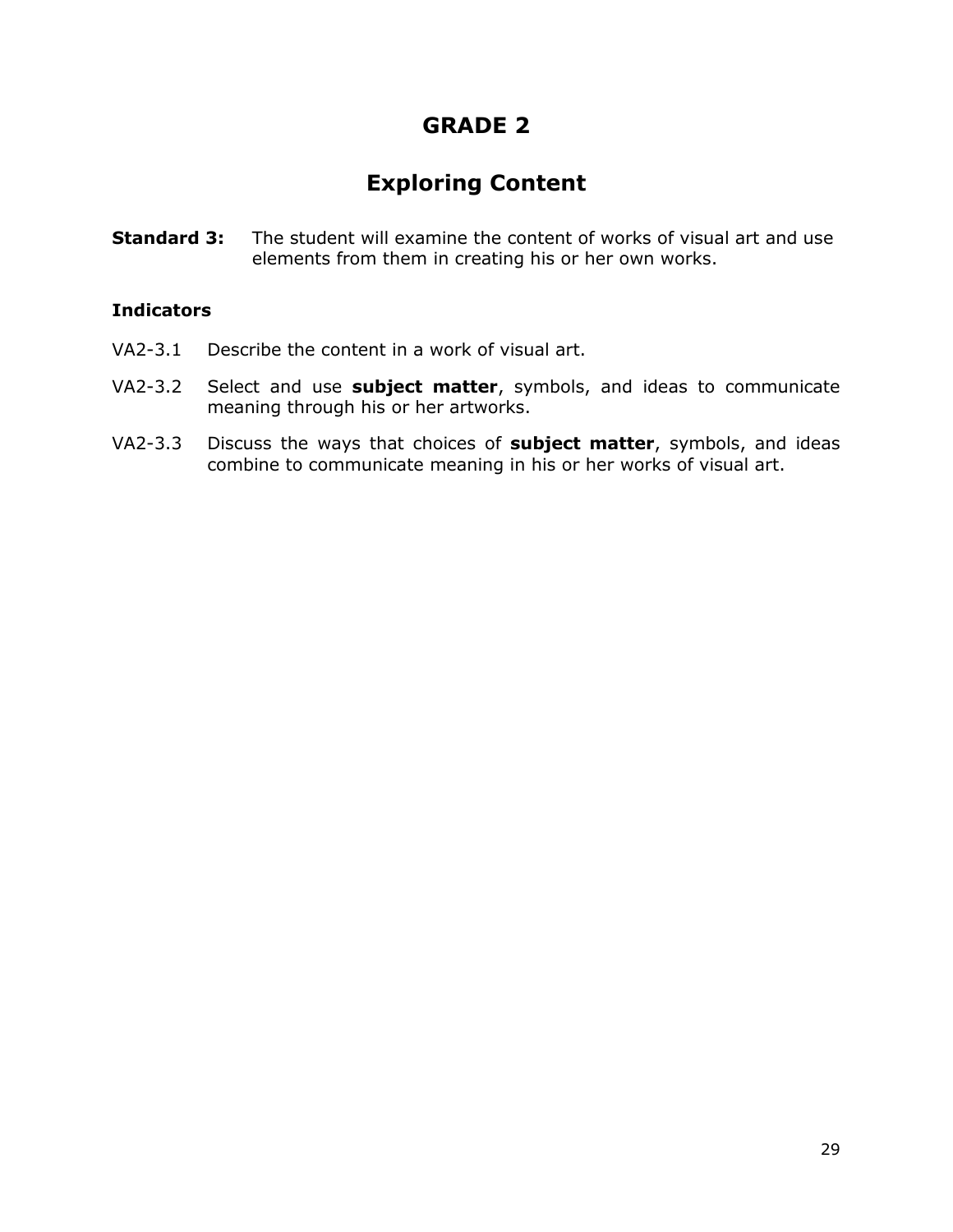# **History and Culture**

**Standard 4:** The student will understand the visual arts in relation to history and world cultures and the technologies, tools, and materials used by artists.

- VA2-4.1 Identify and discuss specific works of visual art as belonging to a particular time, culture, and place.
- VA2-4.2 Discuss specific works of visual art in relationship to the technologies, tools, and materials used by the artists.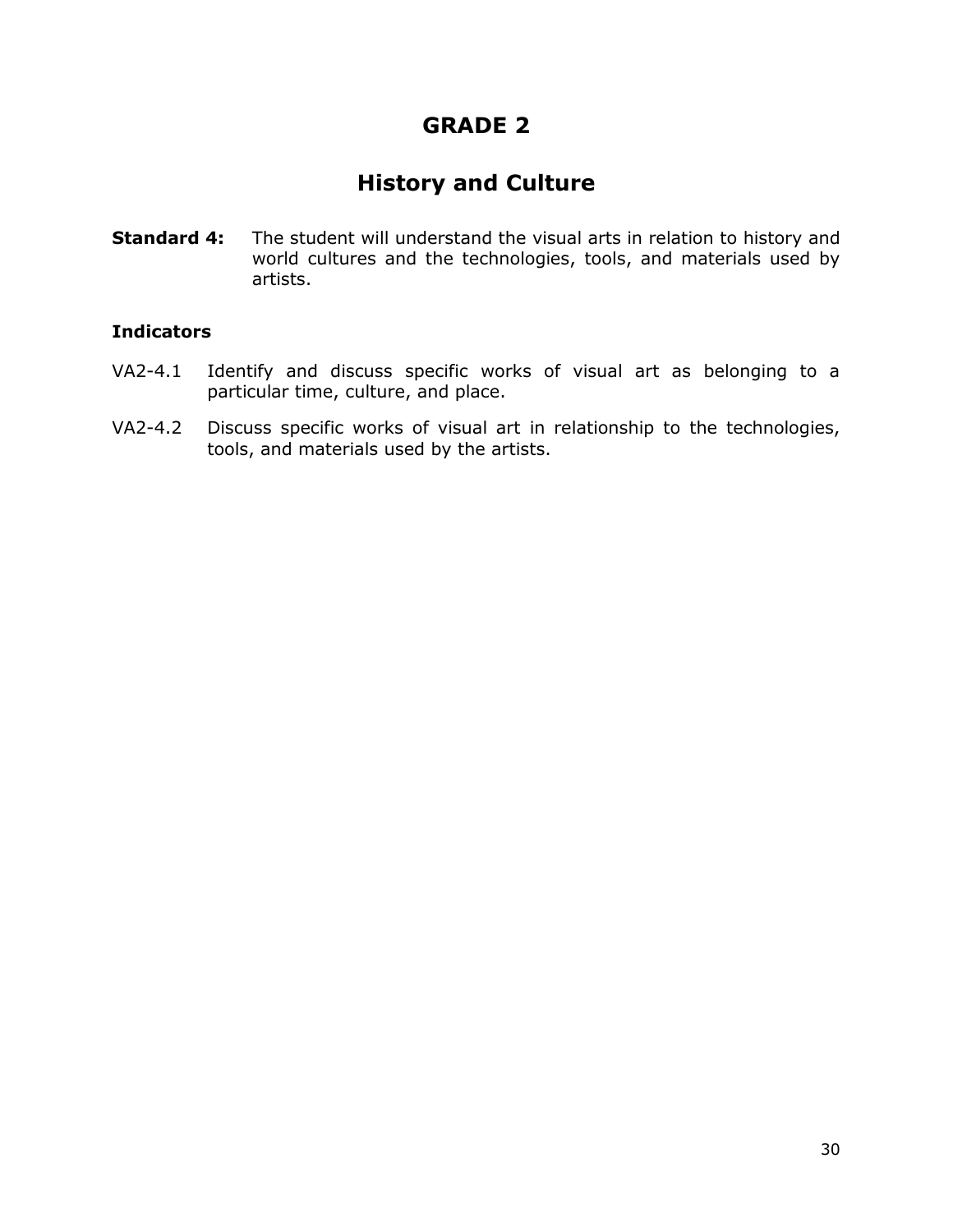# **Interpreting Works of Visual Art**

**Standard 5:** The student will analyze and assess the characteristics and qualities of his or her own works of visual art and those of others.

- VA2-5.1 Identify purposes for the creation of works of visual art.
- VA2-5.2 Describe and discuss the different qualities and characteristics of his or her own artworks and those others.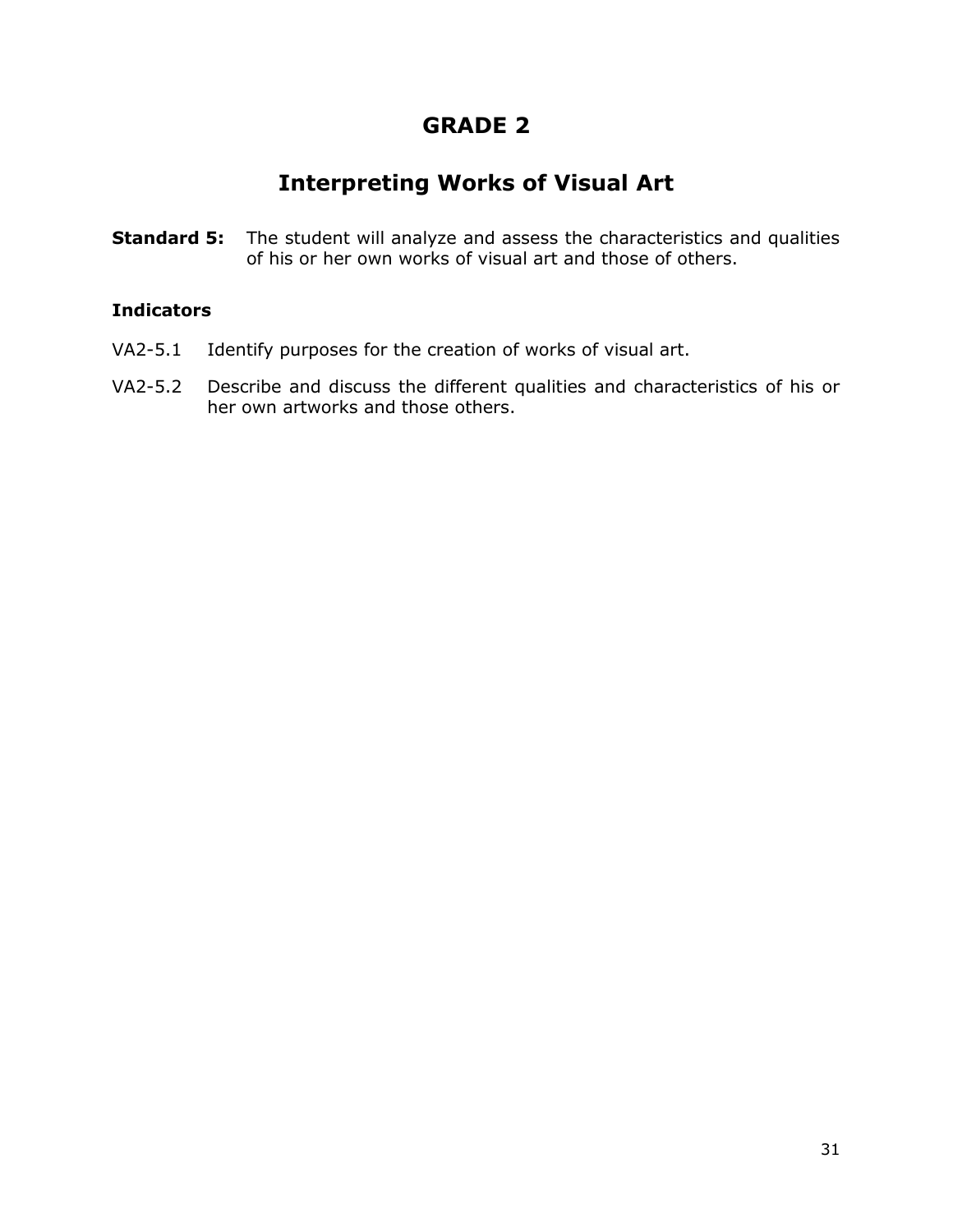# **Making Connections**

**Standard 6:** The student will make connections between the visual arts and other arts disciplines, other content areas, and the world.

- VA2-6.1 Identify similarities and connections between the visual arts and other subjects in the school curriculum.
- VA2-6.2 Discuss and compare the similarities and differences between the visual arts and other arts disciplines.
- VA2-6.3 Discuss ways that skills from other areas of the curriculum are used in the visual arts.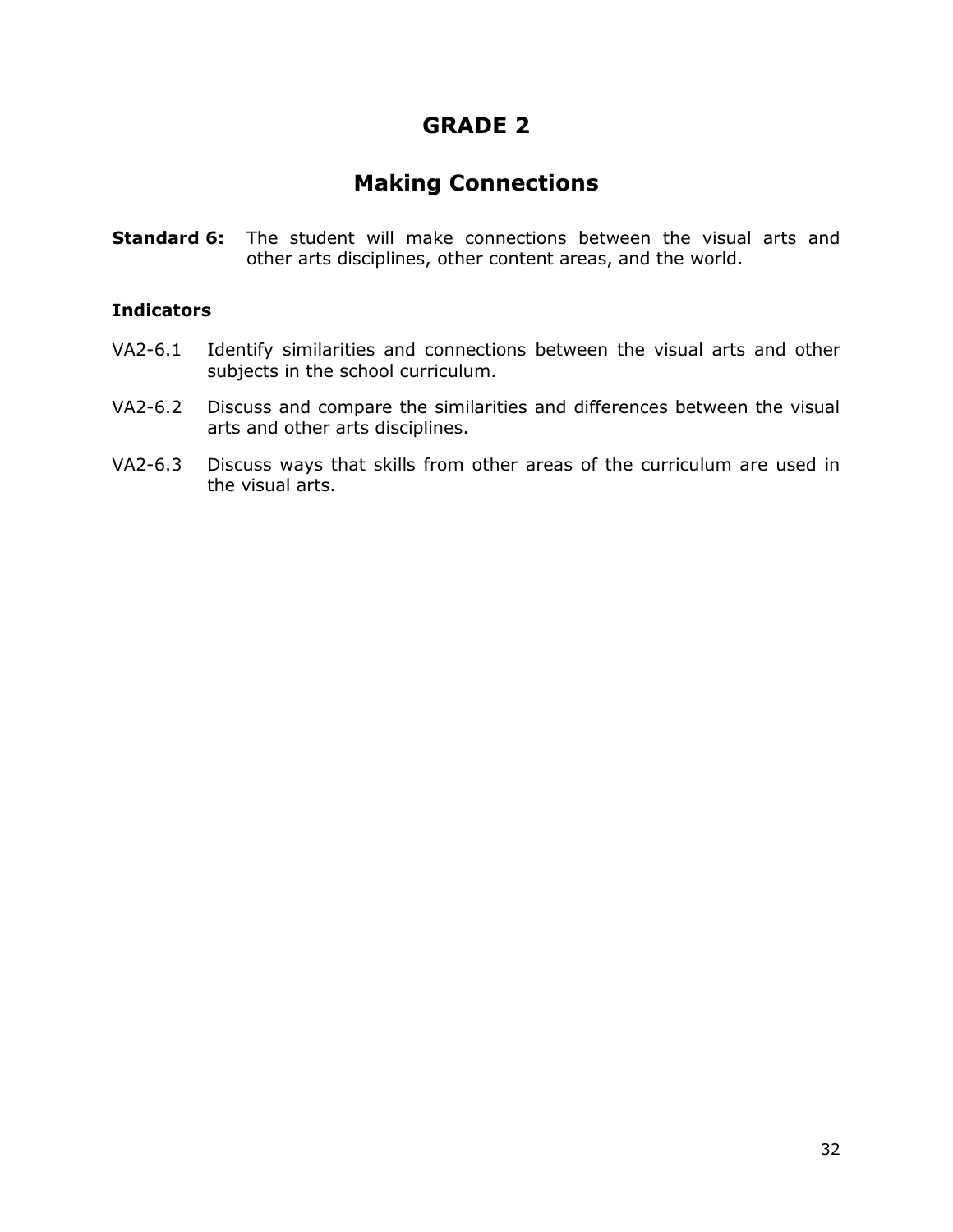# **Creating Works of Visual Art**

**Standard 1:** The student will demonstrate competence in the use of ideas, materials, **techniques**, and processes in the creation of works of visual art.

- VA3-1.1 Use his or her own ideas in creating works of visual art.
- VA3-1.2 Identify and describe the materials, **techniques**, and processes used in a variety of artworks.
- VA3-1.3 Use and combine a variety of materials, **techniques**, and processes to create works of visual art.
- VA3-1.4 Select and use the most effective materials, **techniques**, and processes to communicate his or her ideas, experiences, and stories through works of visual art.
- VA3-1.5 Use all art materials and tools in a safe and responsible manner.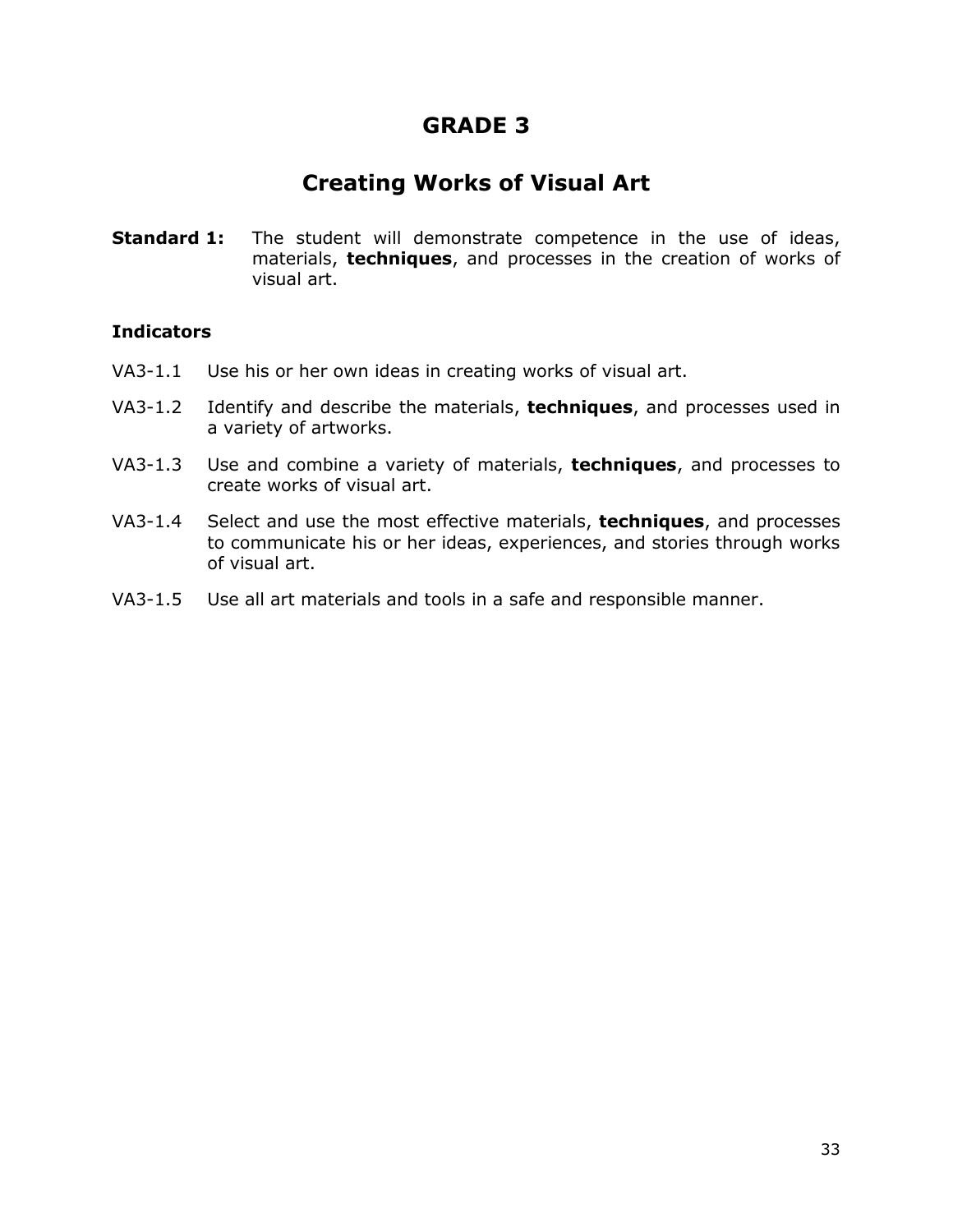## **Using Structures and Functions**

**Standard 2:** The student will use composition and the **elements and principles of design** to communicate ideas.

- VA3-2.1 Recognize and describe the differences in the composition and design of various works of visual art and the ideas they convey.
- VA3-2.2 Discuss the reasons that different **elements and principles of design** each cause their own distinct response in one who is creating or viewing artworks.
- VA3-2.3 Select and use various **elements and principles of design** to communicate his or her ideas and feelings in works of visual art.
- VA3-2.4 Describe, both orally and in writing, the ways that his or her use of organizational principles and expressive features evoke the ideas he or she intended to convey in a work of visual art.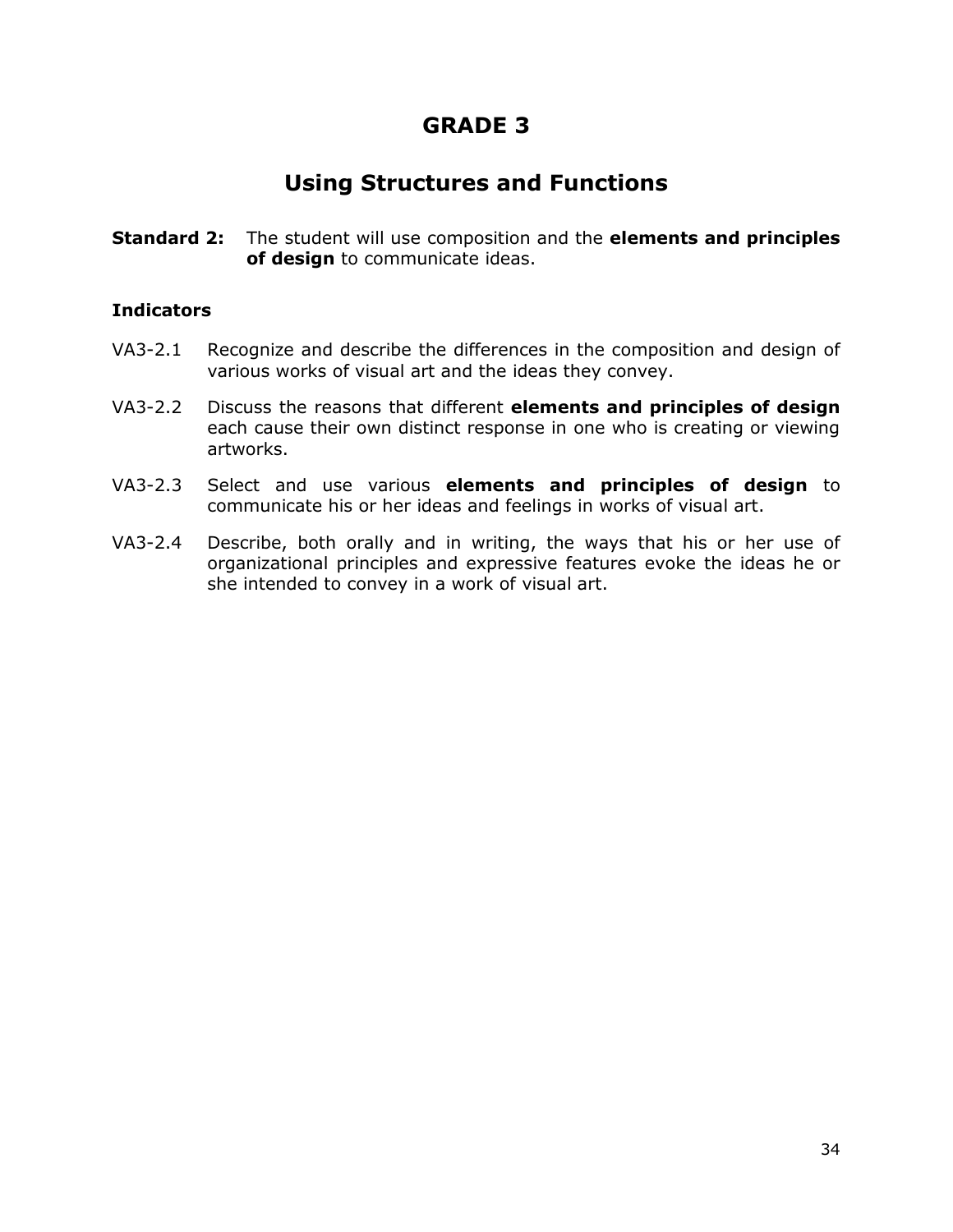# **Exploring Content**

**Standard 3:** The student will examine the content of works of visual art and use elements from them in creating his or her own works.

- VA3-3.1 Recognize and describe the content in a work of visual art.
- VA3-3.2 Select and use **subject matter**, symbols, and ideas to communicate meaning through his or her artworks.
- VA3-3.3 Discuss the ways that choices of **subject matter**, symbols, and ideas combine to communicate meaning in his or her works of visual art.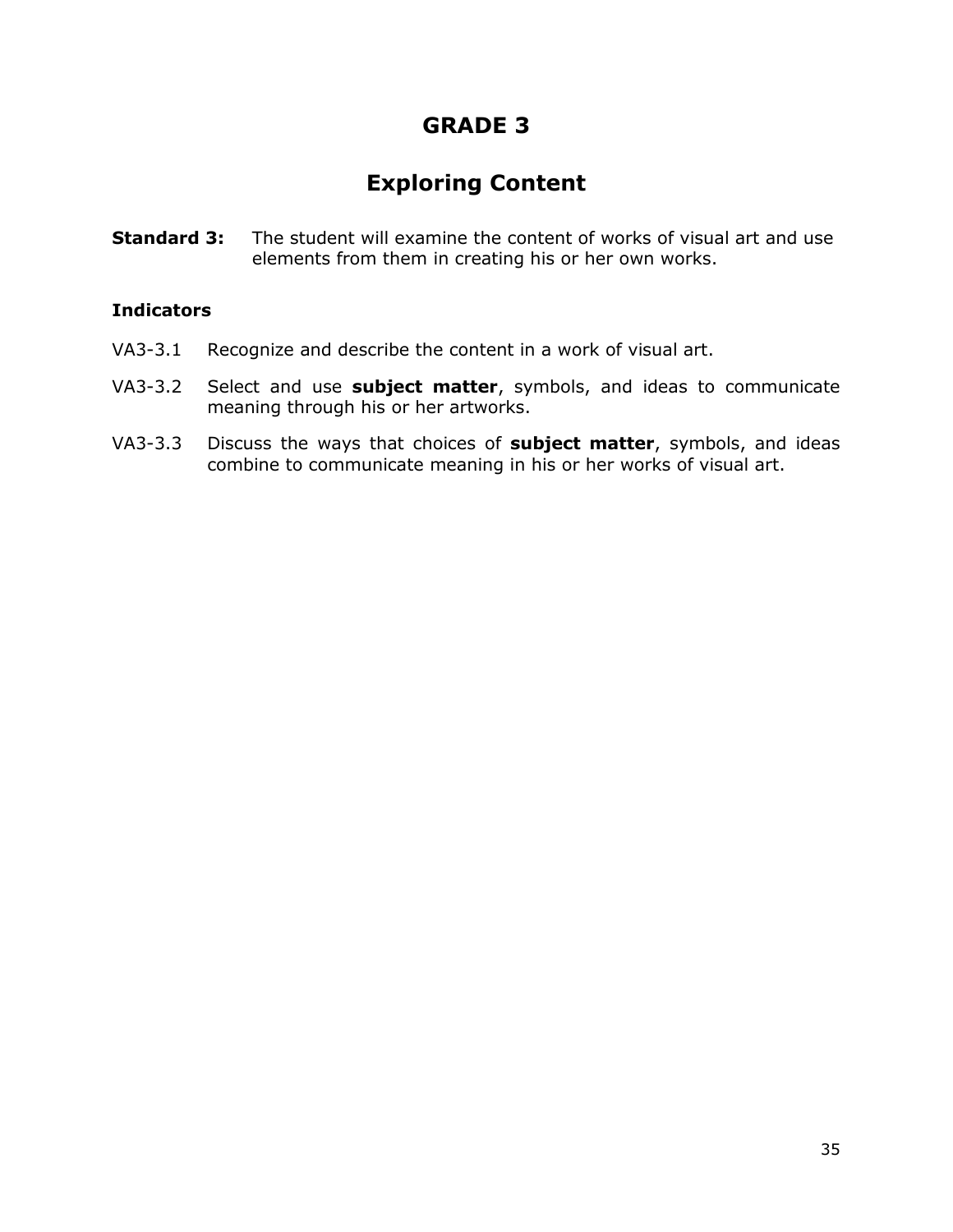# **History and Culture**

**Standard 4:** The student will understand the visual arts in relation to history and world cultures and the technologies, tools, and materials used by artists.

- VA3-4.1 Identify and discuss specific works of visual art created by artists from South Carolina as belonging to a particular time, culture, and place.
- VA3-4.2 Discuss specific works of visual art in relationship to the technologies, tools, and materials used by the artists.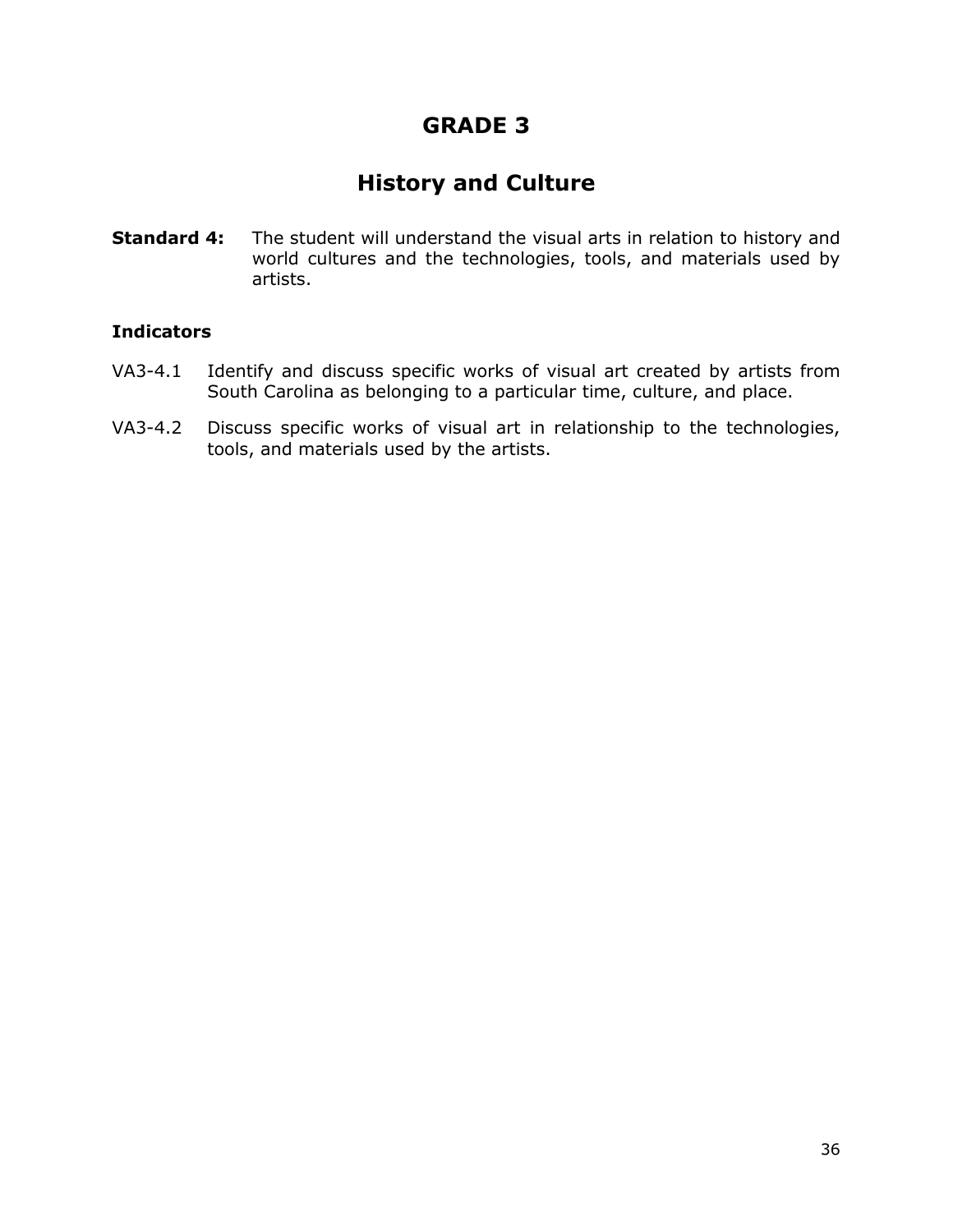## **Interpreting Works of Visual Art**

**Standard 5:** The student will analyze and assess the characteristics and qualities of his or her own works of visual art and those of others.

- VA3-5.1 Identify purposes for the creation of works of visual art.
- VA3-5.2 Describe, discuss, and evaluate the different qualities and characteristics of his or her own artworks and those of others, including works by South Carolina artists.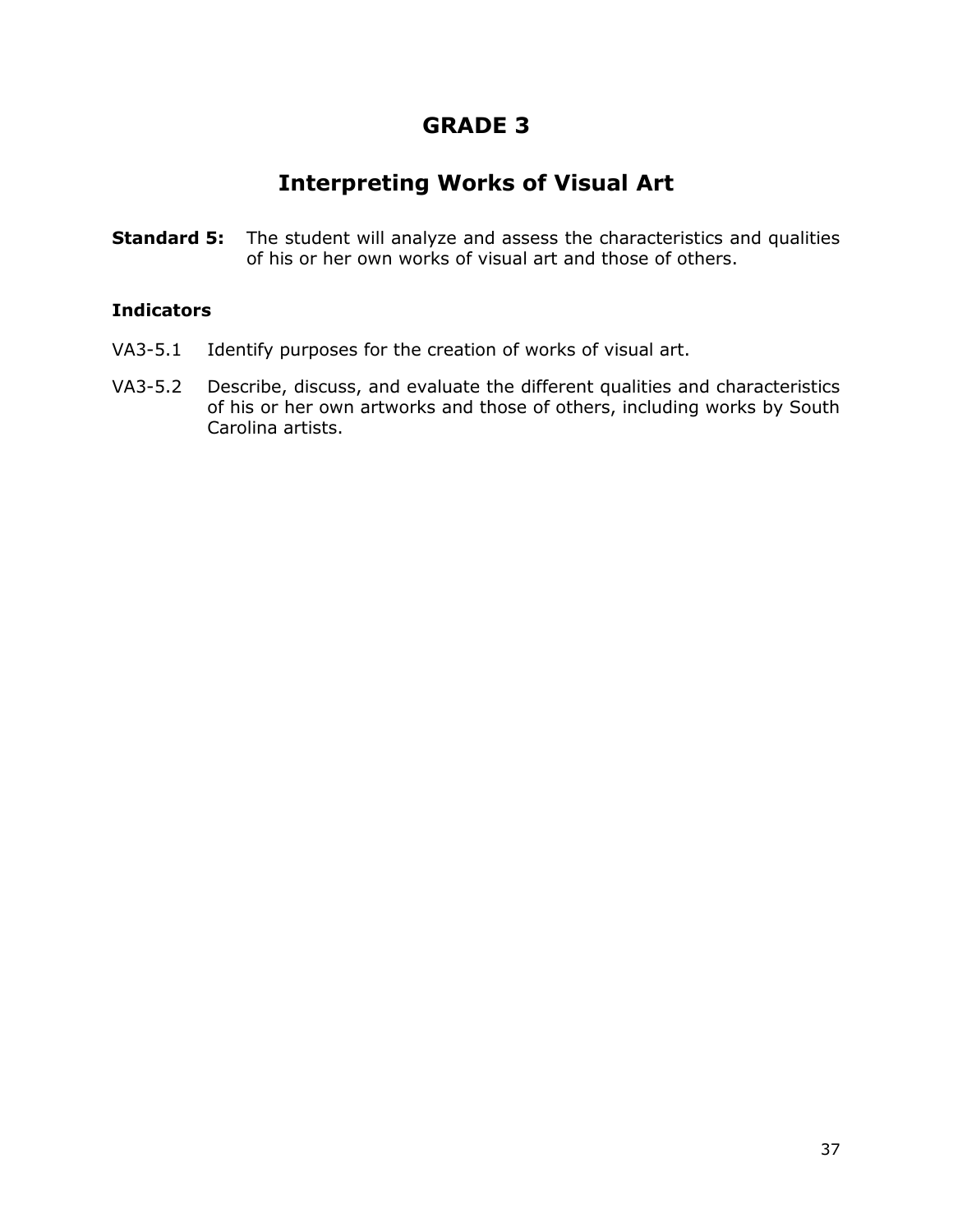## **Making Connections**

**Standard 6:** The student will make connections between the visual arts and other arts disciplines, other content areas, and the world.

- VA3-6.1 Identify similarities and connections between the visual arts and other subjects in the school curriculum.
- VA3-6.2 Discuss and compare the similarities and differences between the visual arts and other arts disciplines.
- VA3-6.3 Discuss and write about the ways that skills from another area of the curriculum are used in the visual arts.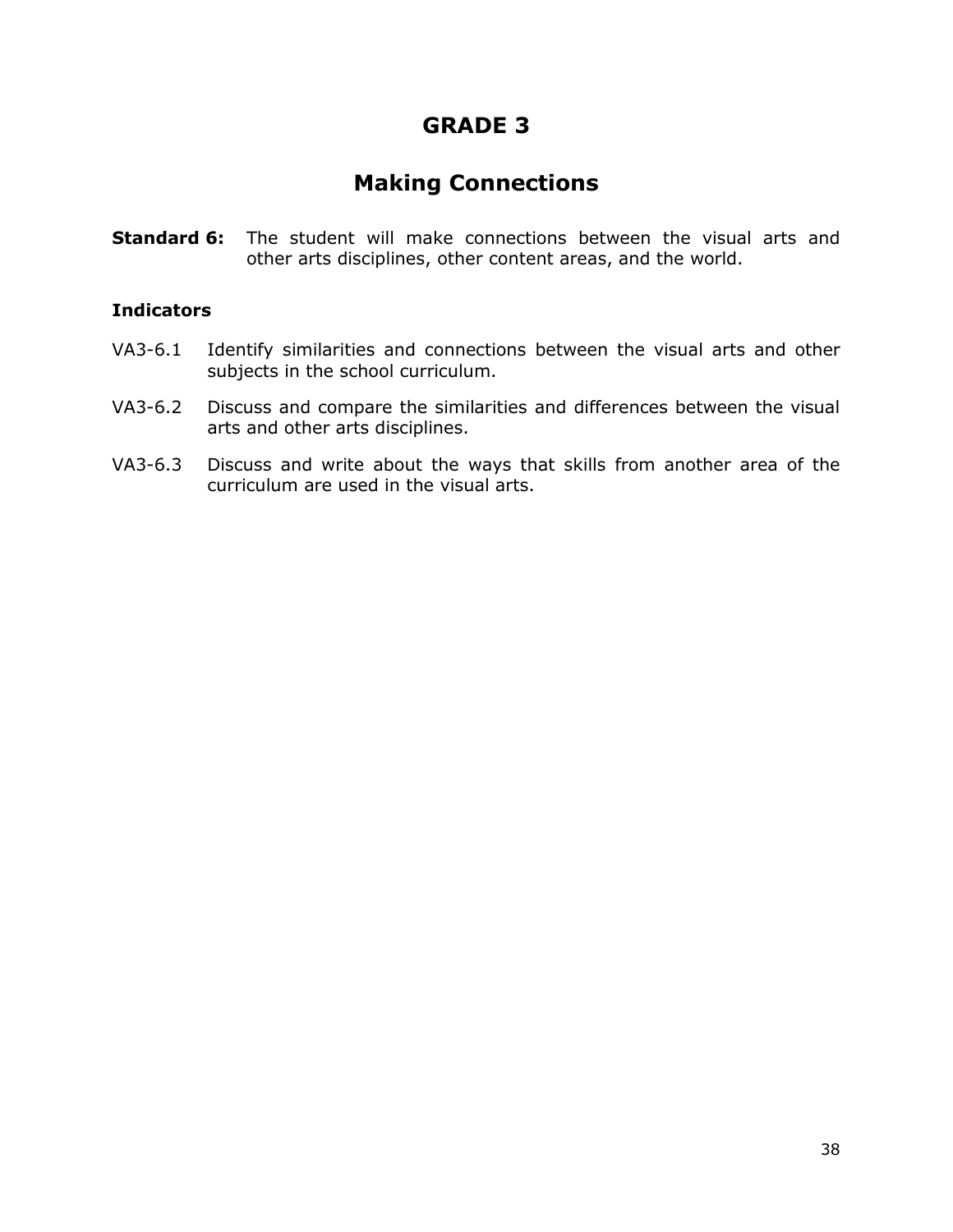## **Creating Works of Visual Art**

**Standard 1:** The student will demonstrate competence in the use of ideas, materials, **techniques**, and processes in the creation of works of visual art.

- VA4-1.1 Identify the materials, **techniques**, and processes used in a variety of artworks.
- VA4-1.2 Explain the reasons that different **elements and principles of design** each cause their own distinct response in one who is creating or viewing artworks.
- VA4-1.3 Use a variety of **media**, **techniques**, and processes to create works of visual art.
- VA4-1.4 Select and use the most effective materials, **techniques**, and processes to communicate his or her ideas, experiences, and stories through works of visual art.
- VA4-1.5 Use all art materials and tools in a safe and responsible manner.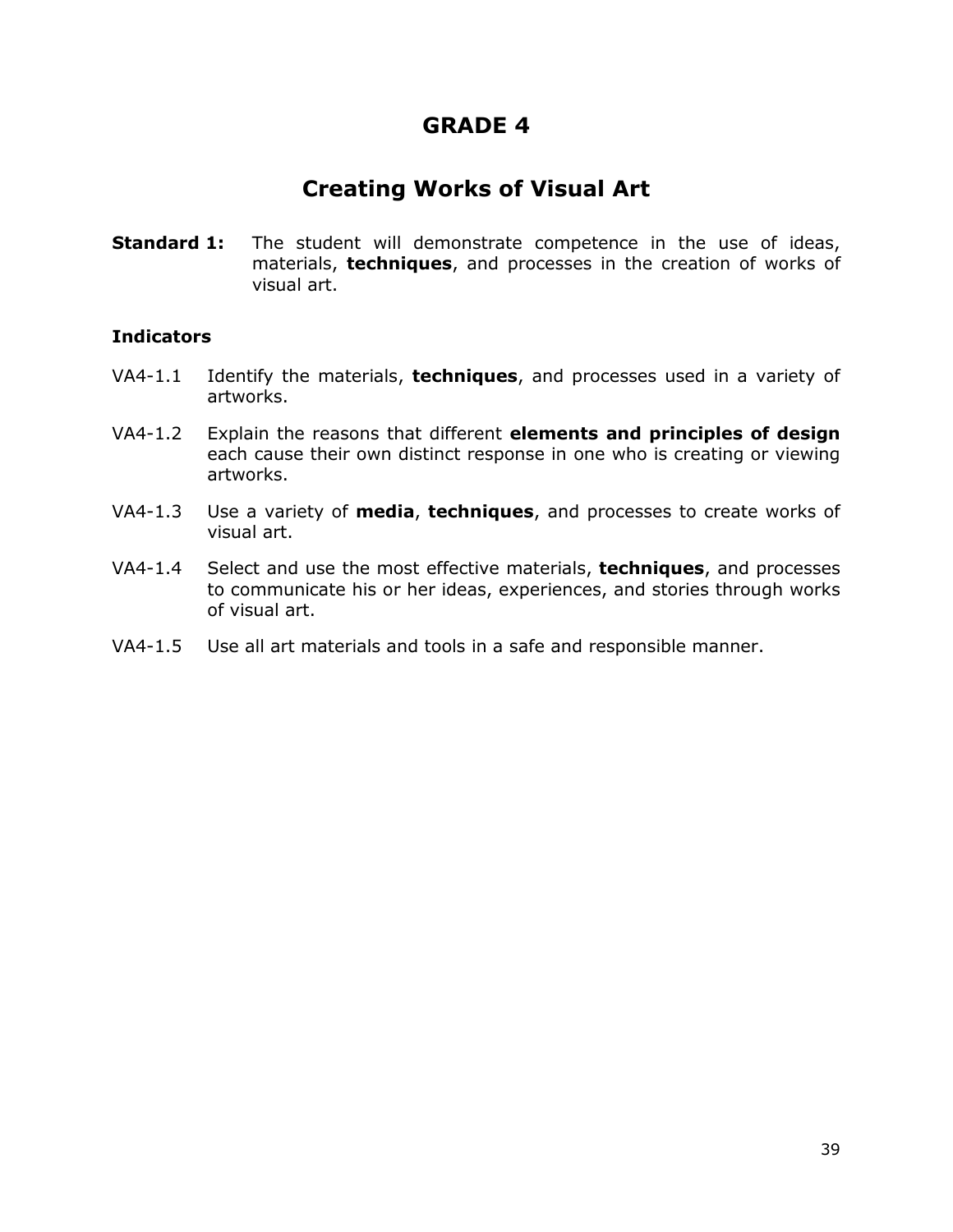### **Using Structures and Functions**

**Standard 2:** The student will use composition and the **elements and principles of design** to communicate ideas.

- VA4-2.1 Explain the differences in the composition and design of various works of visual art and the ideas they convey.
- VA4-2.2 Explain the reasons that different **elements and principles of design** each cause their own distinct response in one who is creating or viewing artworks.
- VA4-2.3 Use visual structures and functions of art to create artworks that communicate ideas.
- VA4-2.4 Describe the ways that his or her use of organizational principles and expressive features evoke the ideas he or she intended to convey in a work of visual art.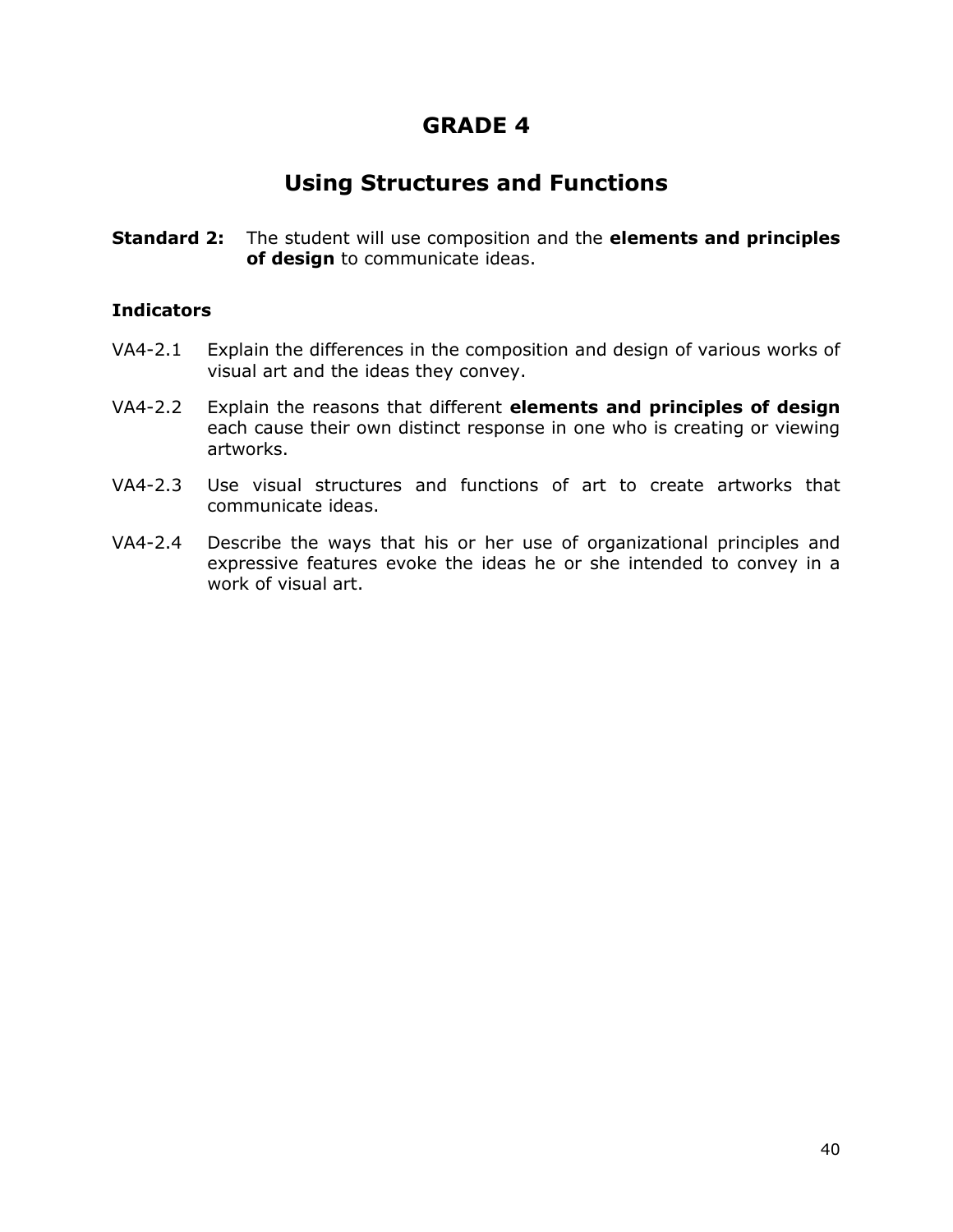# **Exploring Content**

**Standard 3:** The student will examine the content of works of visual art and use elements from them in creating his or her own works.

- VA4-3.1 Identify and describe the content in a work of visual art.
- VA4-3.2 Select and use **subject matter**, symbols, ideas, and the **elements and principles of design** to communicate meaning through his or her artmaking.
- VA4-3.3 Discuss the ways that choices of **subject matter**, symbols, and ideas combine to communicate meaning in his or her works of visual art.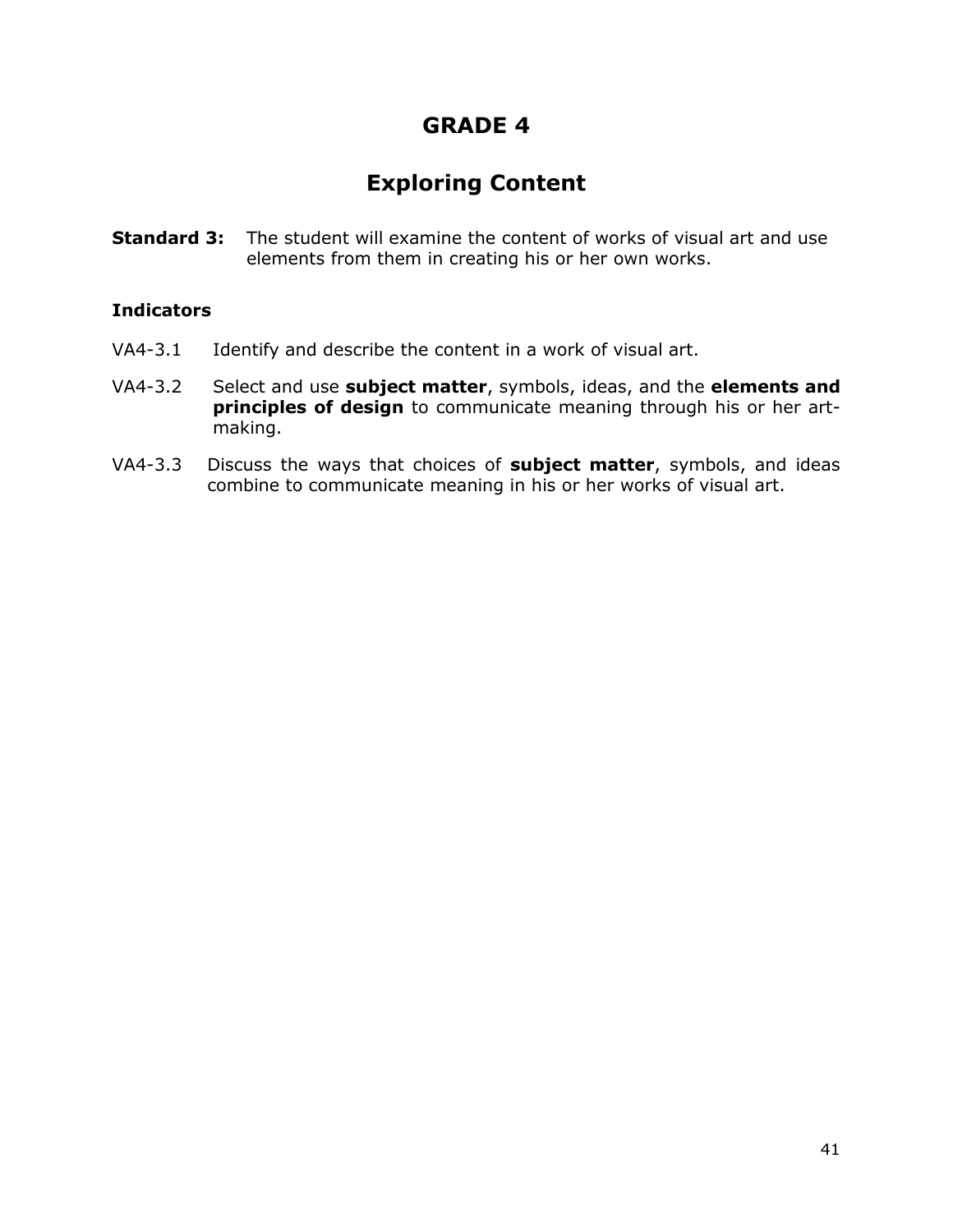# **History and Culture**

**Standard 4:** The student will understand the visual arts in relation to history and world cultures and the technologies, tools, and materials used by artists.

- VA4-4.1 Identify and discuss specific works of visual art as belonging to a particular time, culture, and place.
- VA4-4.2 Discuss the qualities of specific works by artists who have had a diverse access to various technologies, tools, and materials.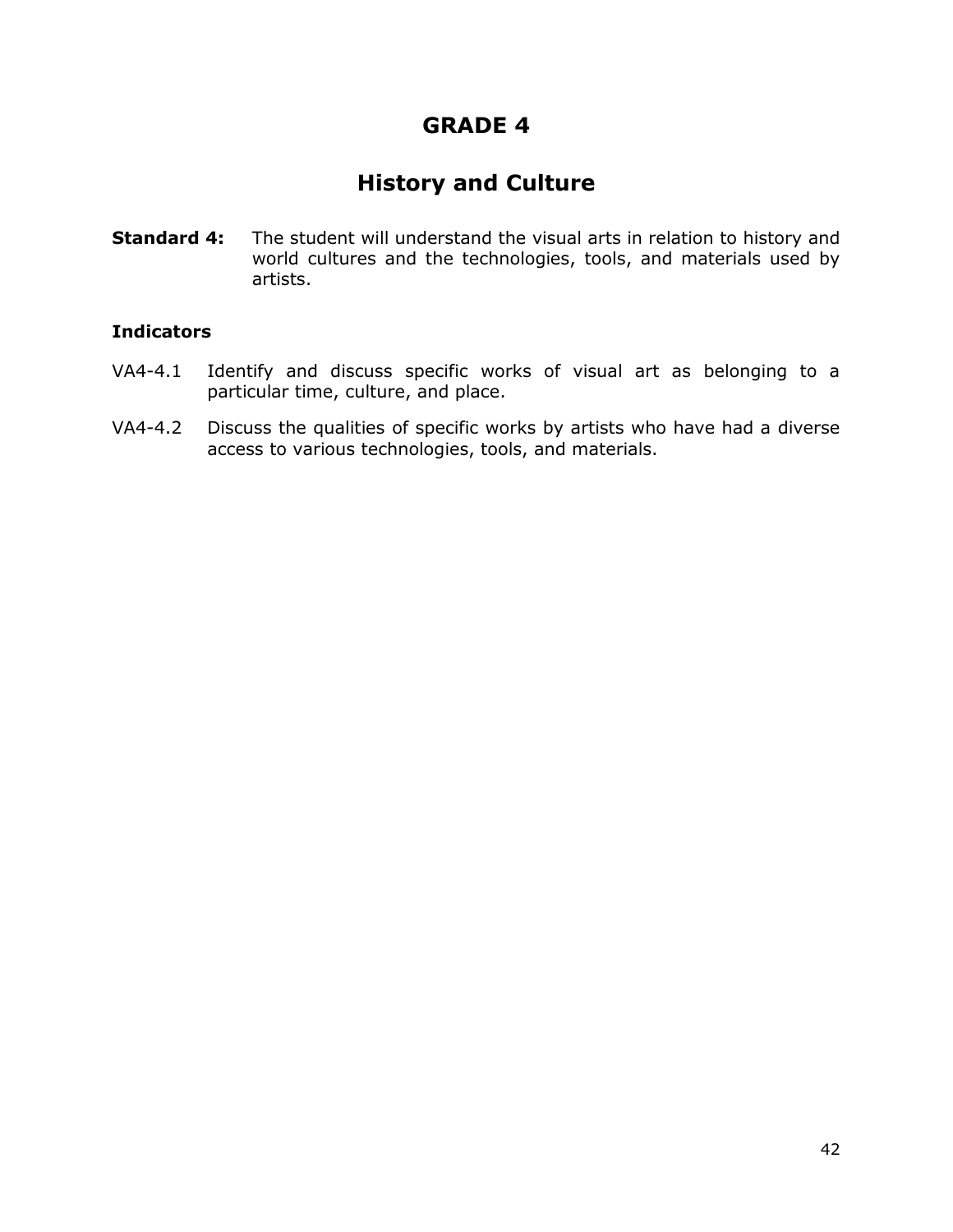## **Interpreting Works of Visual Art**

**Standard 5:** The student will analyze and assess the characteristics and qualities of his or her own works of visual art and those of others.

- VA4-5.1 Identify and discuss some of the purposes for the creation of works of visual art.
- VA4-5.2 Describe, discuss, and evaluate, both orally and in writing, the different qualities and characteristics of his or her artworks and those of others, including works by South Carolina artists.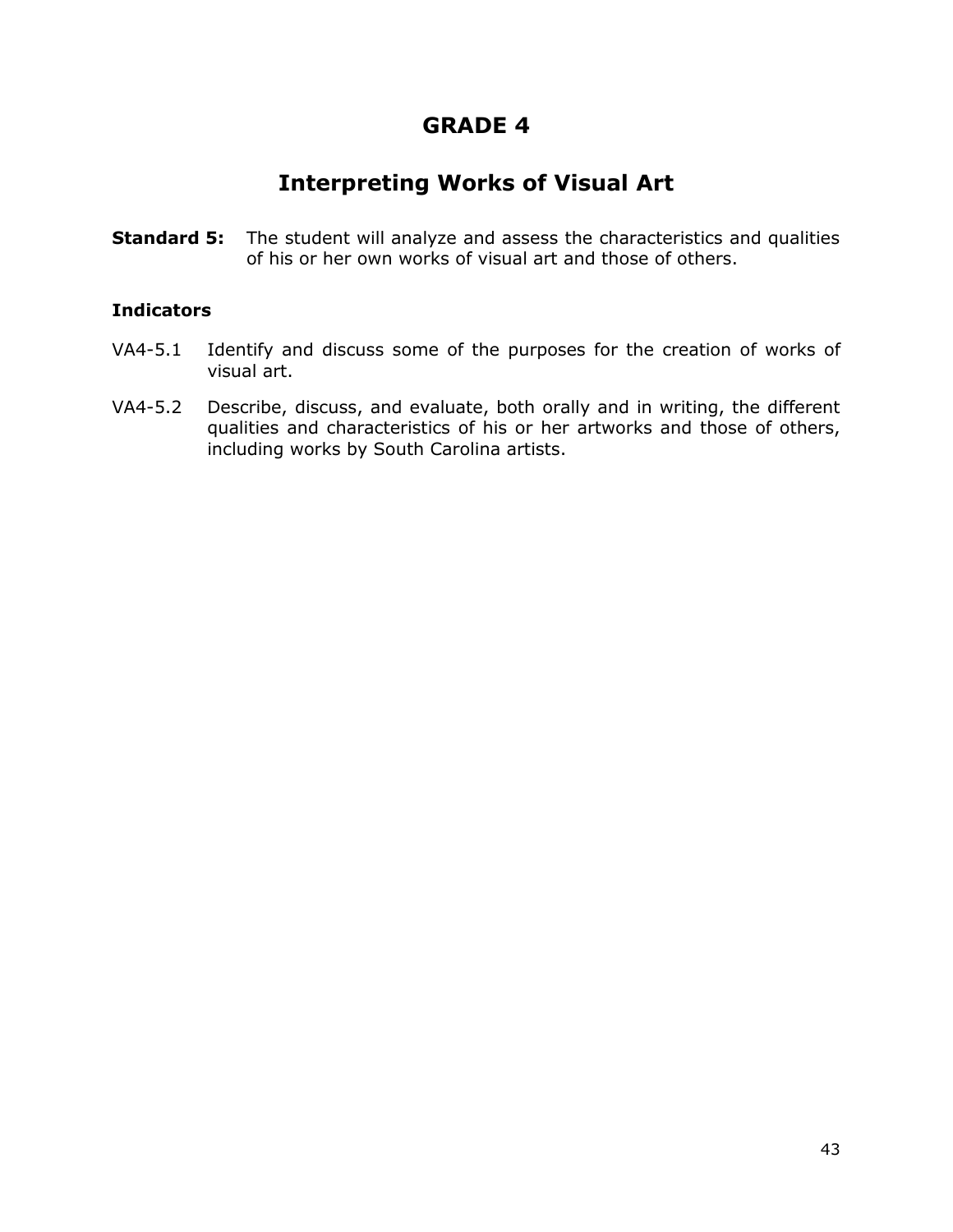## **Making Connections**

**Standard 6:** The student will make connections between the visual arts and other arts disciplines, other content areas, and the world.

- VA4-6.1 Identify similarities and connections between the visual arts and other subjects in the school curriculum.
- VA4-6.2 Discuss and compare the similarities and differences between the visual arts and other arts disciplines.
- VA4-6.3 Discuss and write about the ways that skills from another area of the curriculum are used in the visual arts.
- VA4-6.4 Determine career opportunities in the visual arts.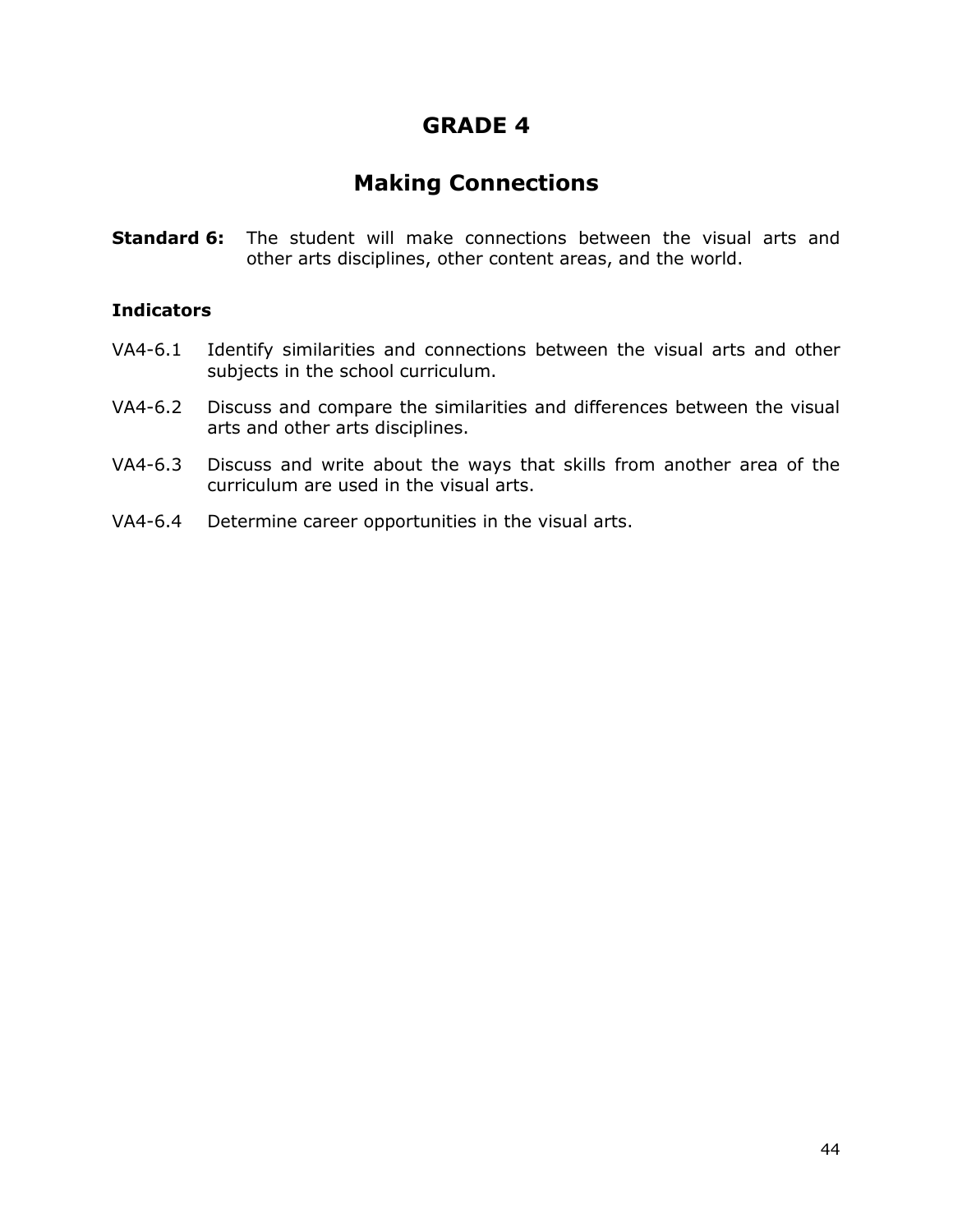### **Creating Works of Visual Art**

**Standard 1:** The student will demonstrate competence in the use of ideas, materials, **techniques**, and processes in the creation of works of visual art.

- VA5-1.1 Identify the materials, **techniques**, and processes used in a variety of artworks.
- VA5-1.2 Describe ways that different materials, **techniques**, and processes evoke different responses in one who is creating or viewing artworks.
- VA5-1.3 Use a variety of materials, **techniques**, and processes to create artworks.
- VA5-1.4 Select and use the most effective materials, **techniques**, and processes to communicate his or her ideas, experiences, and stories through works of visual art.
- VA5-1.5 Use all art materials and tools in a safe and responsible manner.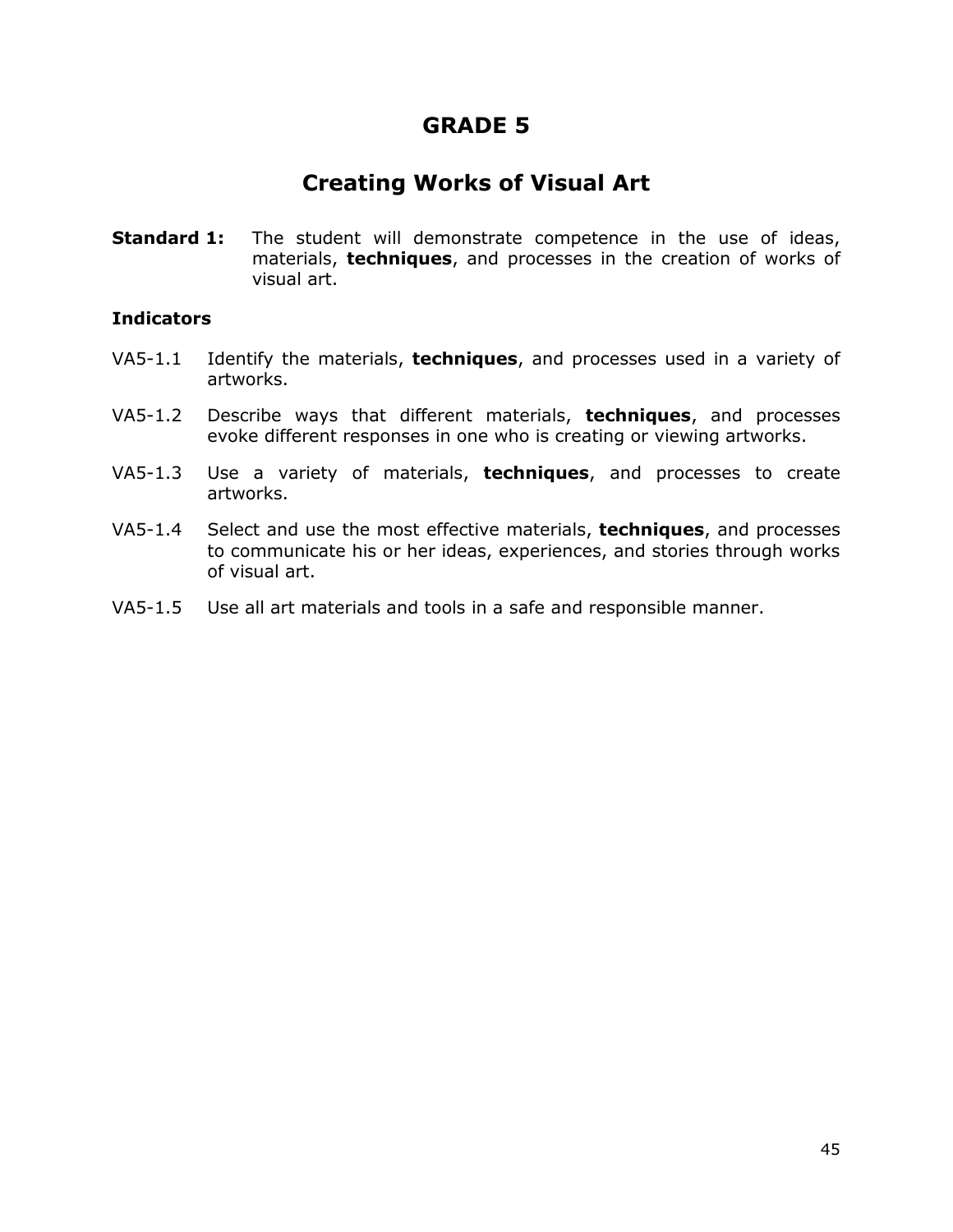### **Using Structures and Functions**

**Standard 2:** The student will use composition and the **elements and principles of design** to communicate ideas.

- VA5-2.1 Select a work of art, analyze its composition, and discuss which elements of art and principles of design are used in the work.
- VA5-2.2 Discuss the ways that the various **elements and principles of design** are used to communicate ideas.
- VA5-2.3 Select **elements and principles of design** to create artworks with a personal meaning.
- VA5-2.4 Discuss the ways that specific **elements and principles of design** are used to communicate meaning in his or her own works of visual art.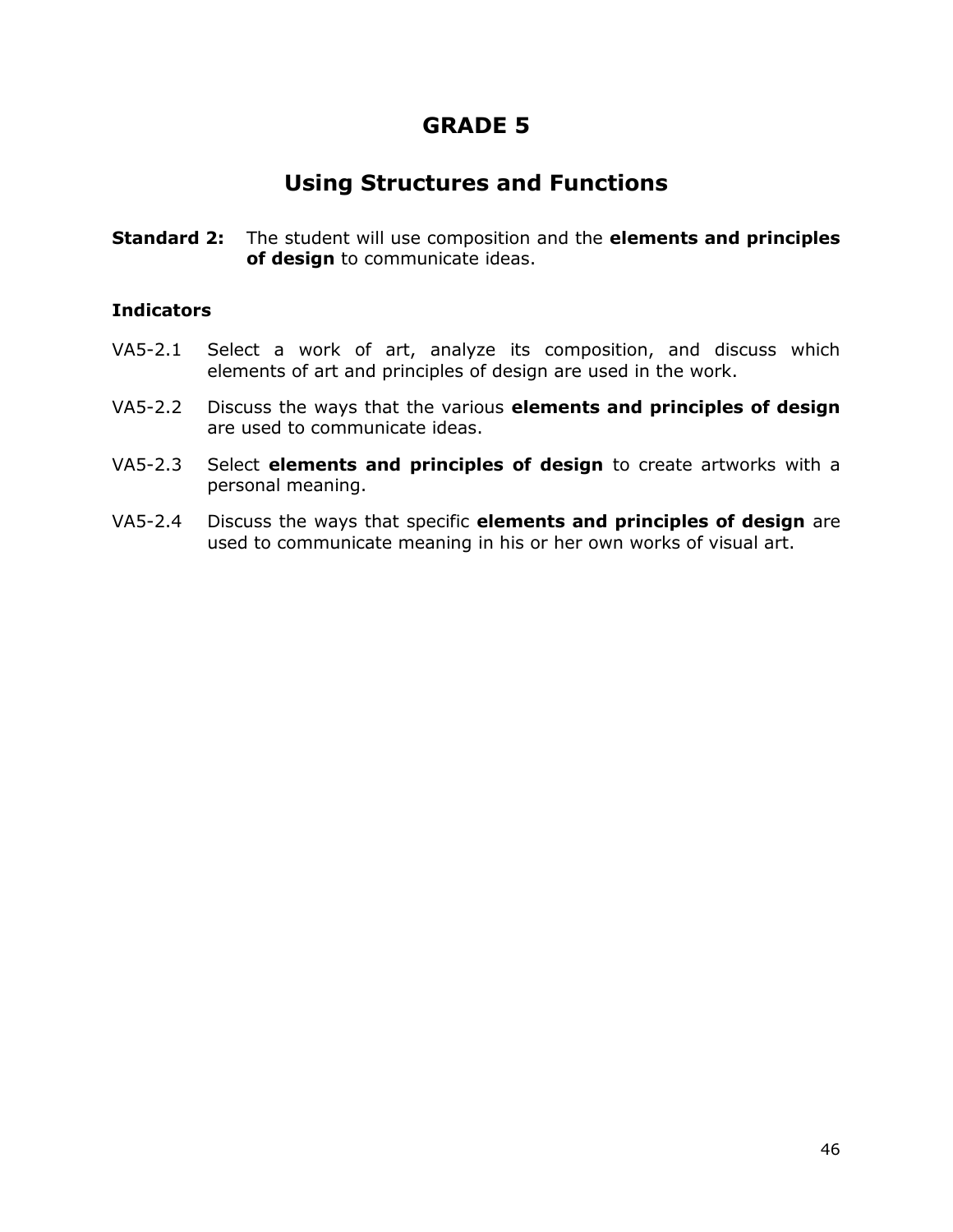# **Exploring Content**

**Standard 3:** The student will examine the content of works of visual art and use elements from them in creating his or her own works.

- VA5-3.1 Identify and describe the content in a work of visual art.
- VA5-3.2 Select and use **subject matter**, symbols, ideas, and the **elements and principles of design** to communicate meaning through his or her artmaking.
- VA5-3.3 Discuss the ways that choices of **subject matter**, symbols, and ideas combine to communicate meaning in his or her works of visual art.
- VA5-3.4 Write a statement that lists the ways that specific elements of art convey the intended meaning in his or her works of visual art.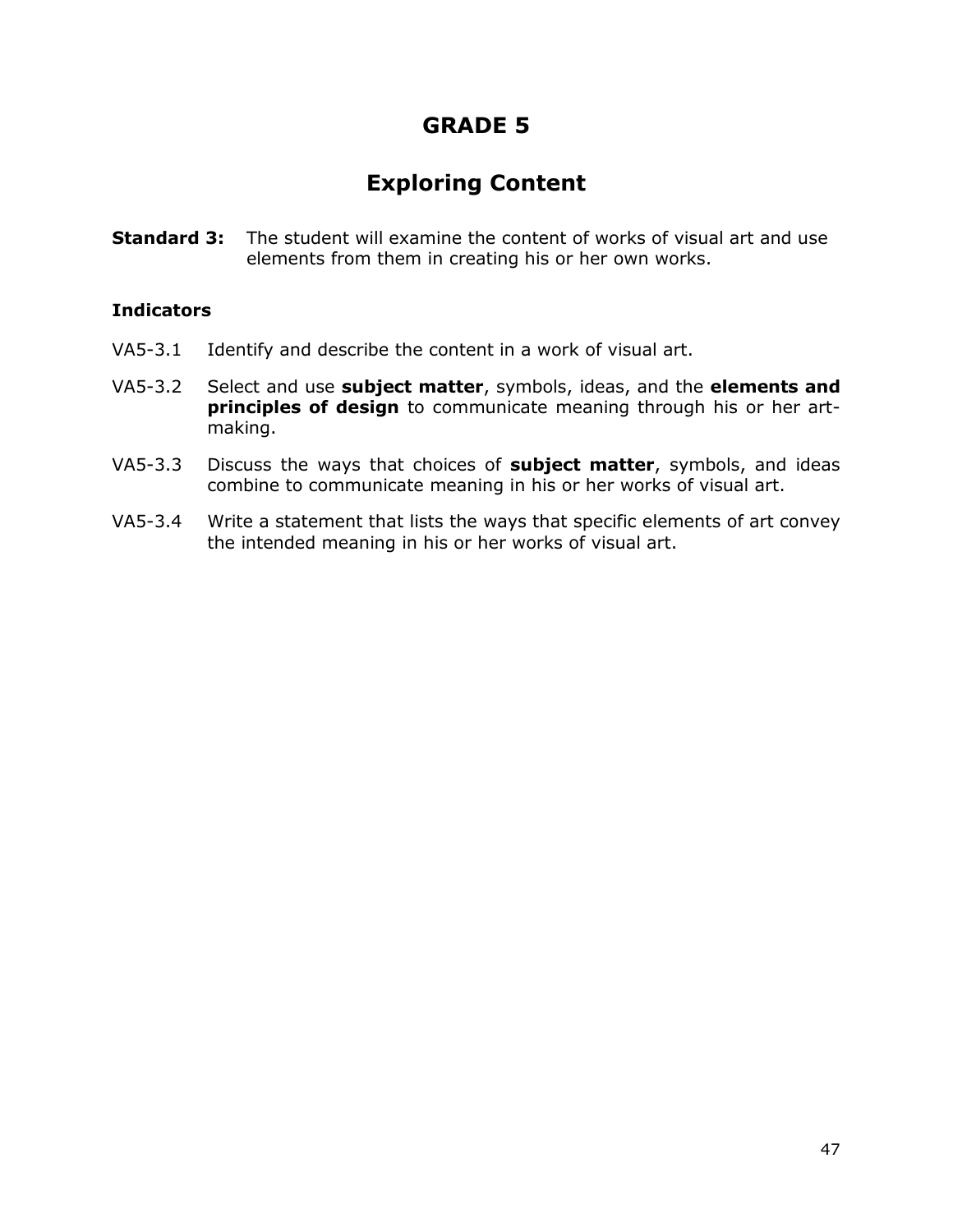# **History and Culture**

**Standard 4:** The student will understand the visual arts in relation to history and world cultures and the technologies, tools, and materials used by artists.

- VA5-4.1 Identify specific artworks and styles as belonging to particular artists, cultures, periods, and places.
- VA5-4.2 Write an analysis of the ways in which his or her artwork was influenced by another artist and conduct research on that artist to support his or her analysis.
- VA5-4.3 Discuss and write about the ways that history, culture, technology, and the visual arts can influence each other.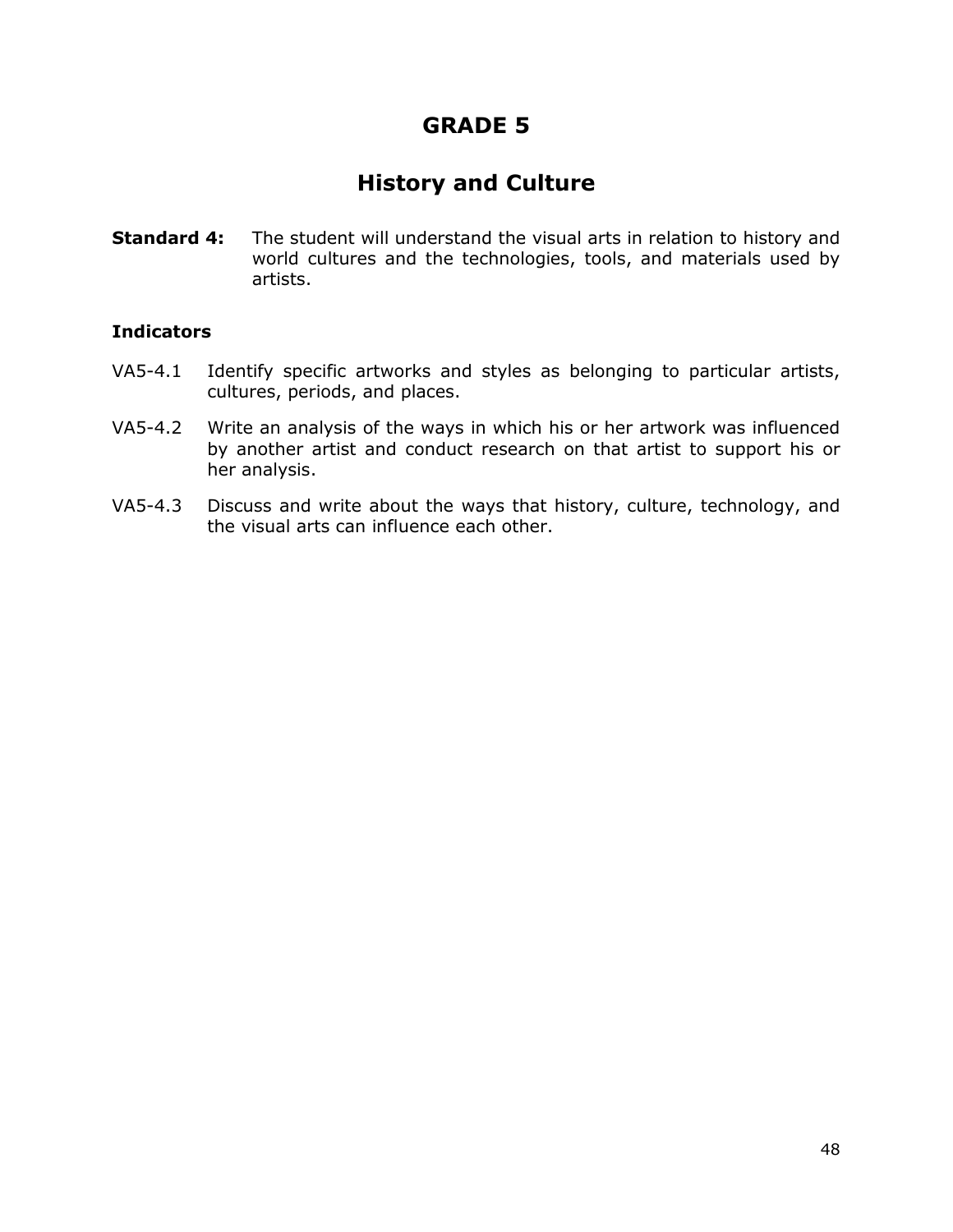## **Interpreting Works of Visual Art**

**Standard 5:** The student will analyze and assess the characteristics and qualities of his or her own works of visual art and those of others.

- VA5-5.1 Identify and discuss purposes for the creation of works of visual art.
- VA5-5.2 Describe, discuss, and evaluate, both orally and in writing, the different qualities and characteristics of his or her own artworks and those of others, including works by South Carolina artists.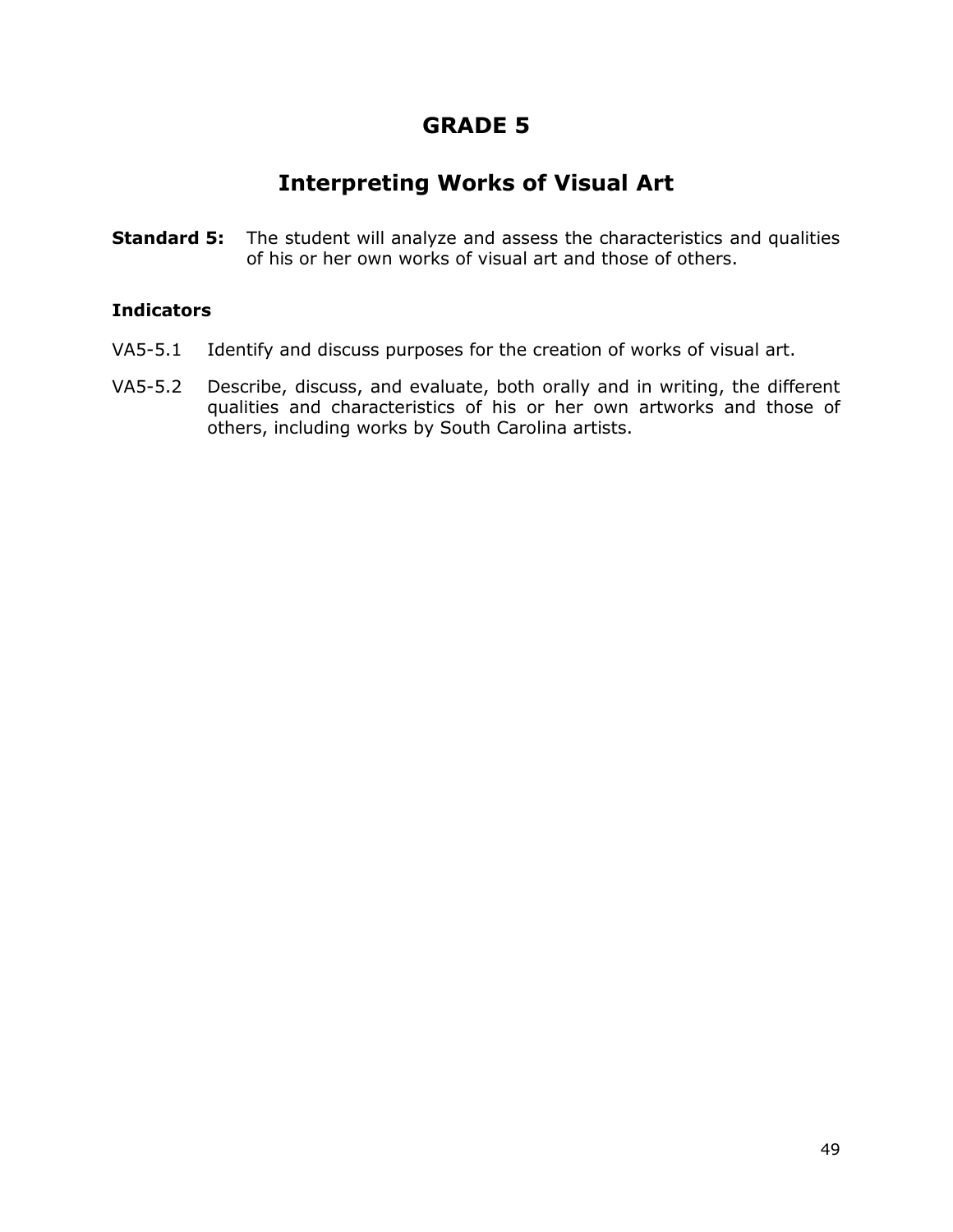## **Making Connections**

**Standard 6:** The student will make connections between the visual arts and other arts disciplines, other content areas, and the world.

- VA5-6.1 Identify connections between the visual arts and content areas across the curriculum.
- VA5-6.2 Discuss the relationship between visual art and language as a means of storytelling.
- VA5-6.3 Practice the usage of aesthetic terminology when discussing other areas of learning.
- VA5-6.4 Discuss and write about the ways that skills from another area of the curriculum might be used in the visual arts.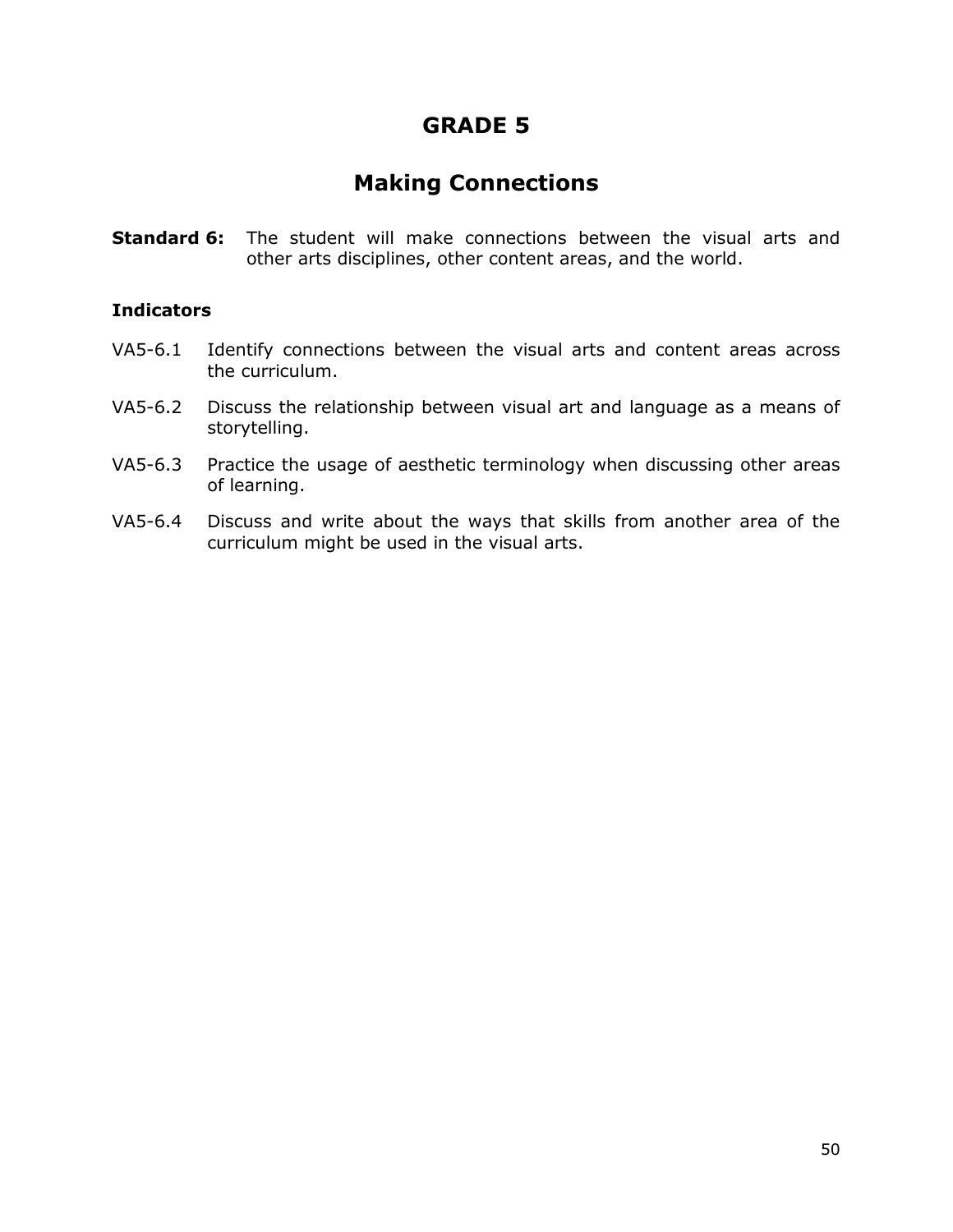### **Creating Works of Visual Art**

- **Standard 1:** The student will demonstrate competence in the use of ideas, materials, **techniques**, and processes in the creation of works of visual art.
- VA6-1.1 Identify the materials, **techniques**, and processes used in a variety of artworks.
- VA6-1.2 Describe the ways that different materials, **techniques**, and processes evoke different responses in one who is creating or viewing artworks.
- VA6-1.3 Select and apply the most effective materials, **techniques**, and processes to communicate his or her experiences and ideas through artworks.
- VA6-1.4 Use art materials and tools in a safe and responsible manner.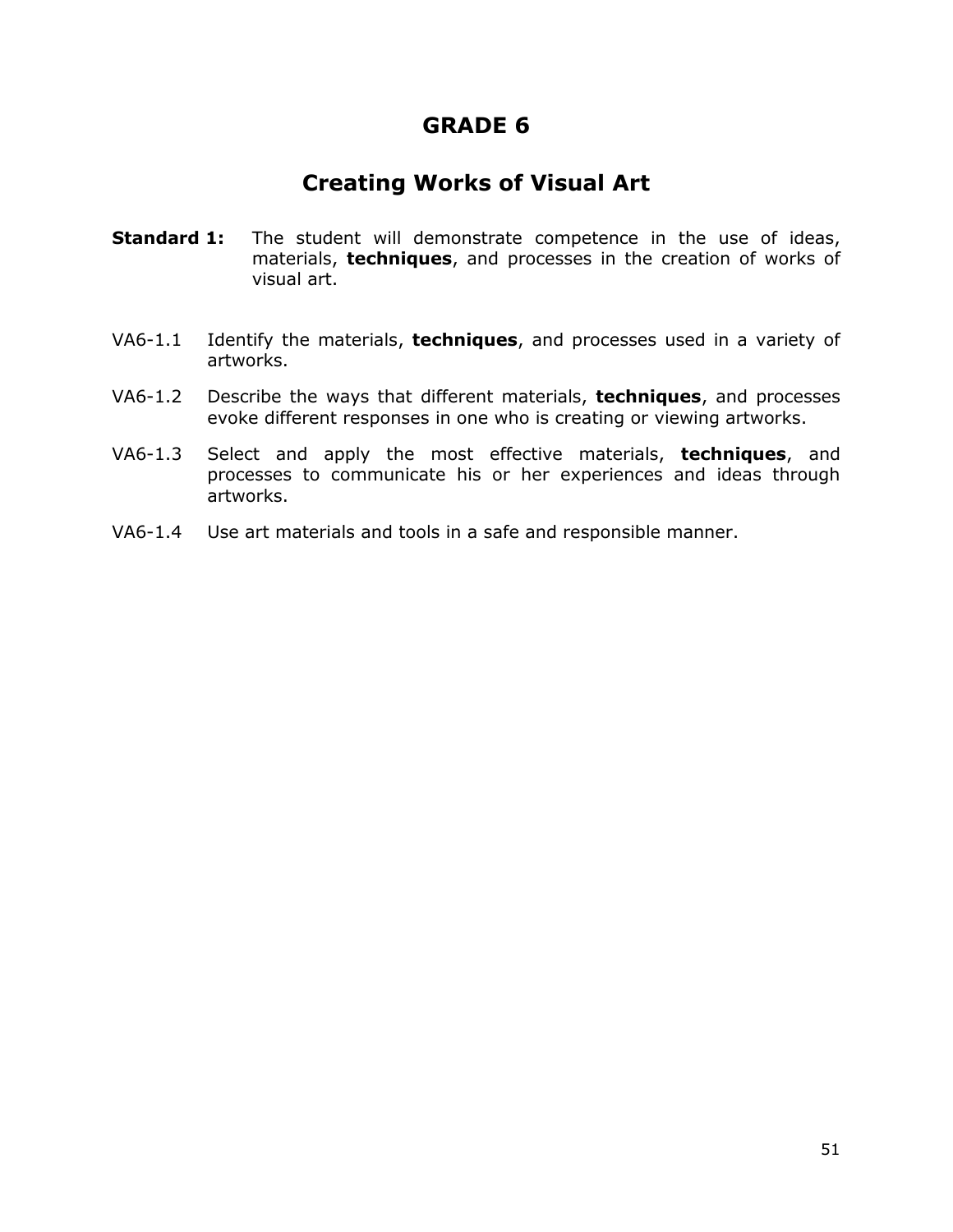### **Using Structures and Functions**

**Standard 2:** The student will use composition and the **elements and principles of design** to communicate ideas.

- VA6-2.1 Select a work of art, analyze its composition, and discuss which elements of art and principles of design are used in the work.
- VA6-2.2 Describe the ways in which the **elements and principles of design** are used in a particular work of art and the ways in which their use expresses the artist's ideas.
- VA6-2.3 Select **elements and principles of design** to create artworks with a personal meaning.
- VA6-2.4 Describe, both orally and in writing, the ways that his or her use of organizational principles and expressive features evoke the ideas he or she intended to convey in a work of visual art.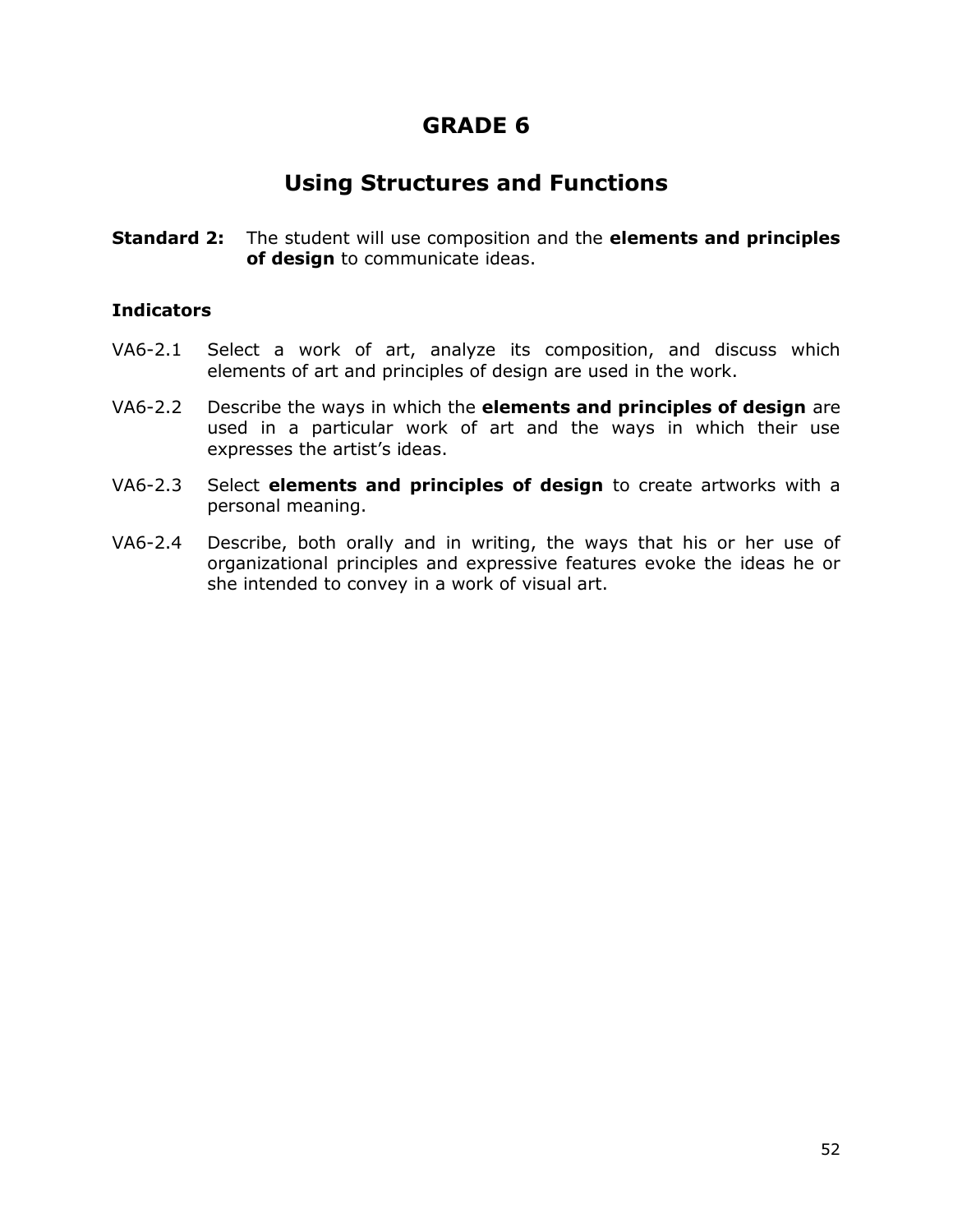# **Exploring Content**

**Standard 3:** The student will examine the content of works of visual art and use elements from them in creating his or her own works.

- VA6-3.1 Identify and describe the content in works of visual art.
- VA6-3.2 Select and use **subject matter**, symbols, ideas, and the **elements and principles of design** to communicate meaning through his or her artmaking.
- VA6-3.3 Discuss the ways that choices of **subject matter**, symbols, and ideas combine to communicate meaning in his or her works of visual art.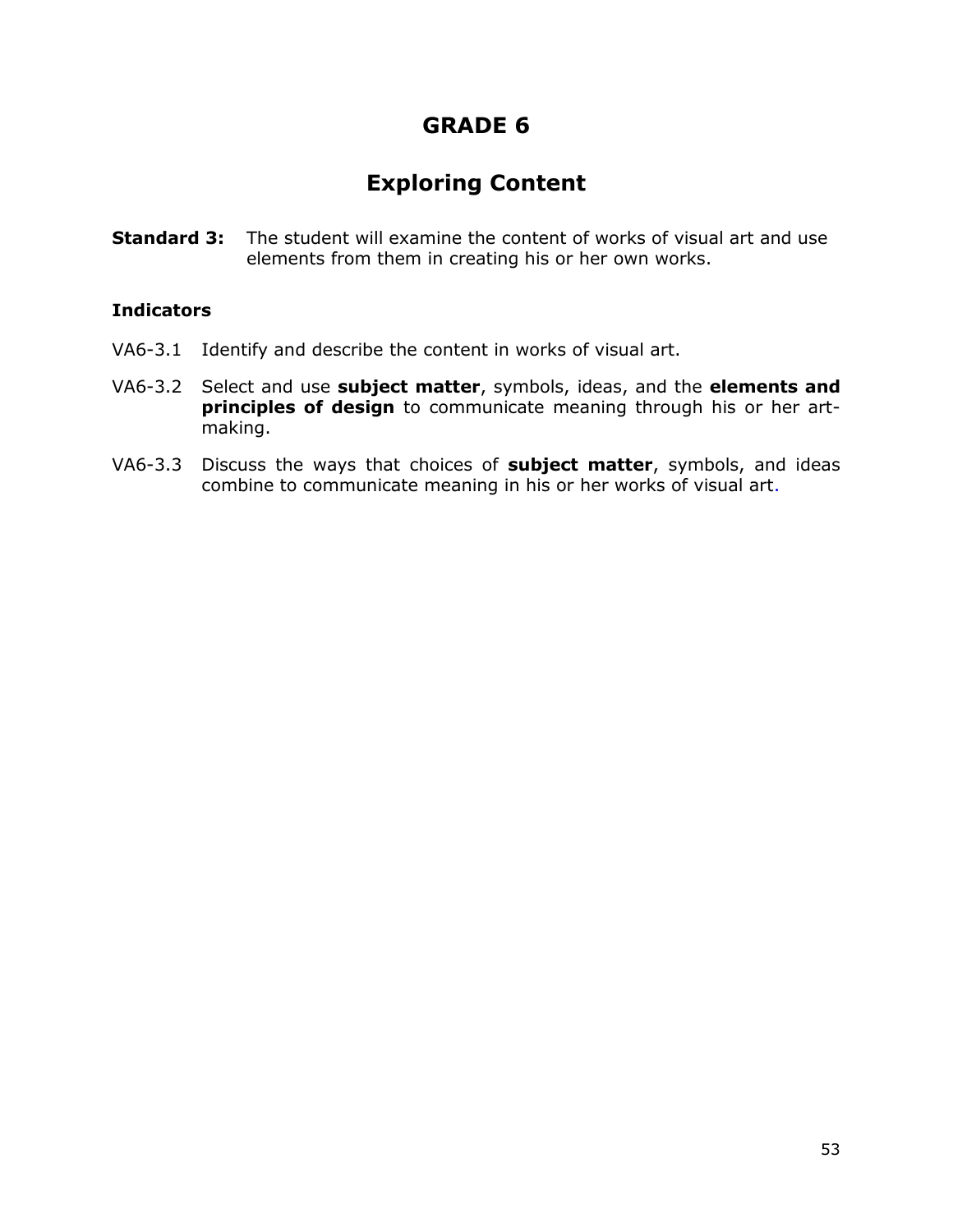# **History and Culture**

**Standard 4:** The student will understand the visual arts in relation to history and world cultures and the technologies, tools, and materials used by artists.

- VA6-4.1 Identify artworks from various cultures and recognize ways in which those works were influenced by man-made and natural factors.
- VA6-4.2 Discuss and write about ways that time, location, climate, resources, ideas, and technology give meaning and value to an artwork.
- VA6-4.3 Demonstrate **visual literacy** by **deconstructing** artworks to identify and discuss the **elements and principles of design** that are used in those works.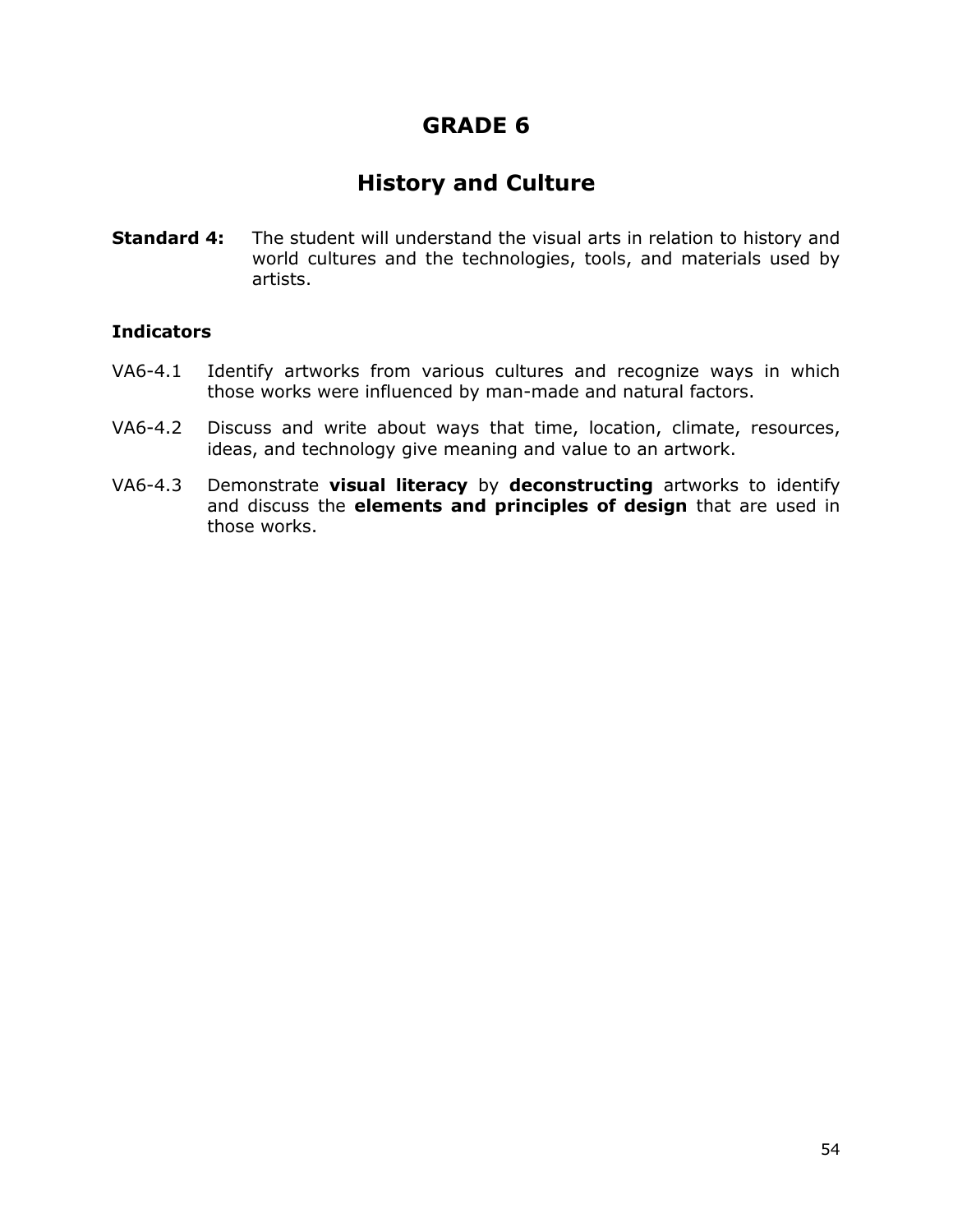## **Interpreting Works of Visual Art**

**Standard 5:** The student will analyze and assess the characteristics and qualities of his or her own works of visual art and those of others.

- VA6-5.1 Compare various purposes for the creation of works of visual art.
- VA6-5.2 Describe, discuss, and evaluate, both orally and in writing, the different qualities and characteristics of his or her own artworks and those of others, including works by South Carolina artists.
- VA6-5.3 Maintain a portfolio of his or her artworks.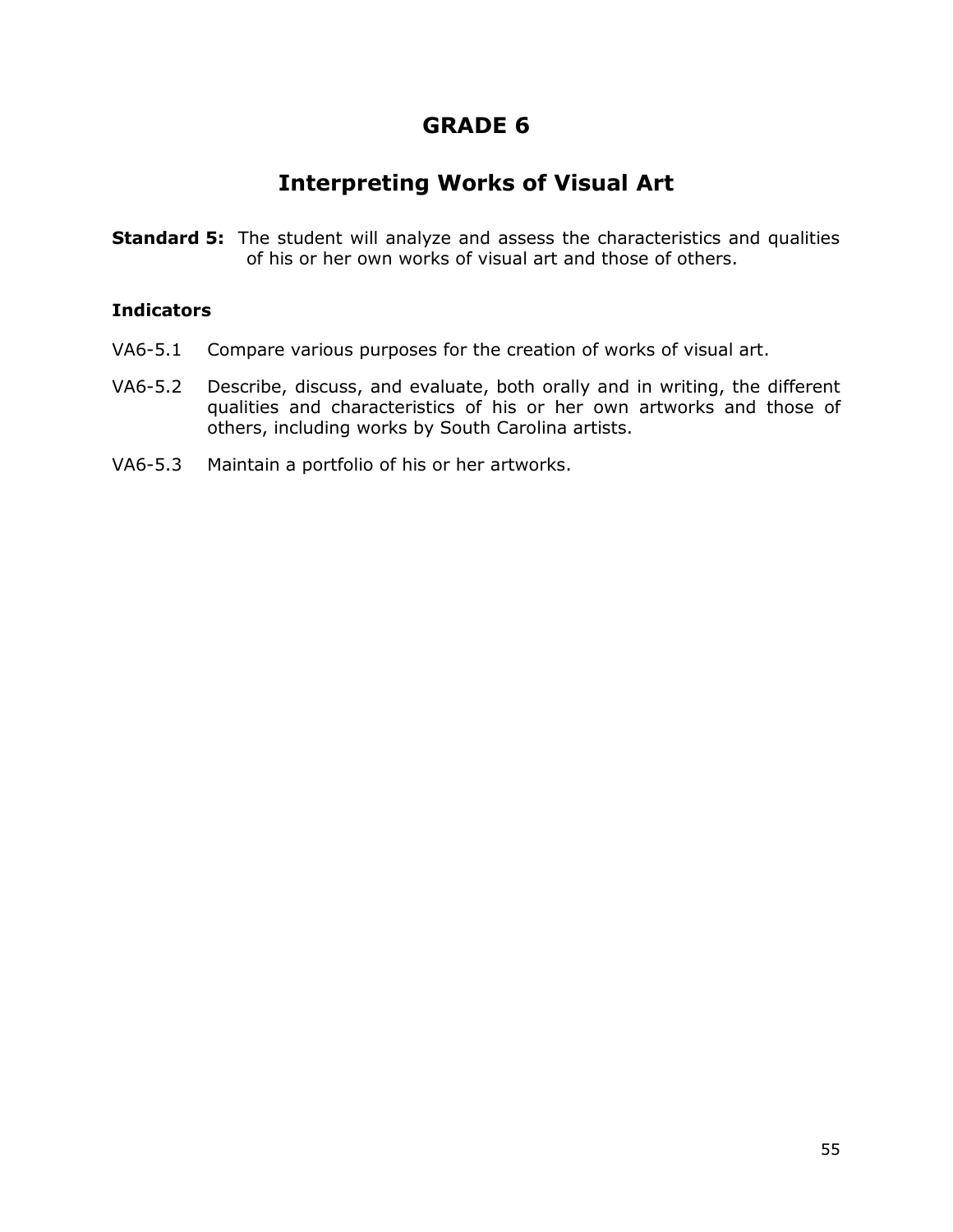## **Making Connections**

**Standard 6:** The student will make connections between the visual arts and other arts disciplines, other content areas, and the world.

- VA6-6.1 Analyze the similarities and differences between the visual arts and other arts disciplines.
- VA6-6.2 Compare and contrast concepts, issues, and themes in the visual arts and other subjects in the school curriculum.
- VA6-6.3 Identify specific visual arts careers and describe the knowledge and skills that one needs for these careers.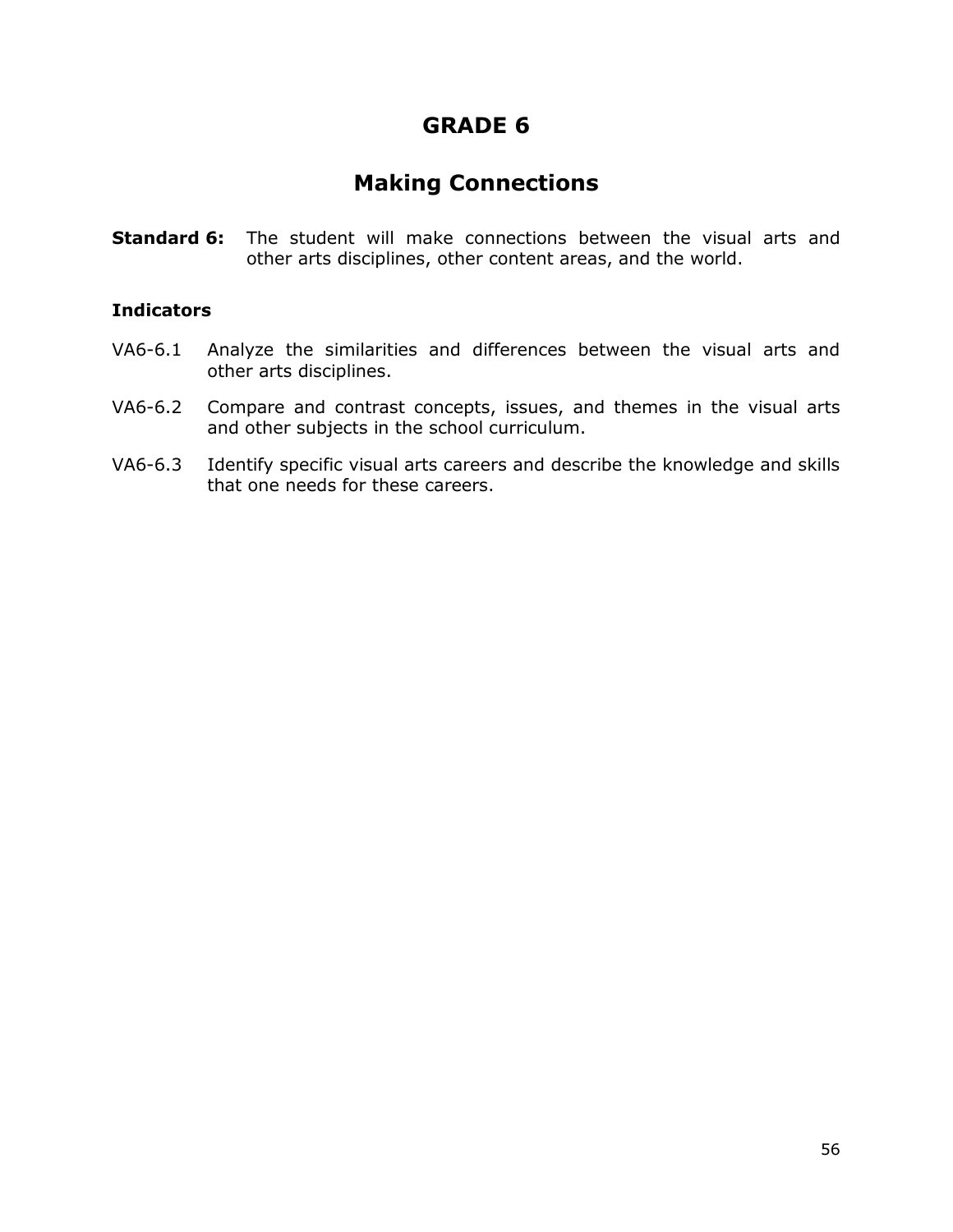### **Creating Works of Visual Art**

**Standard 1:** The student will demonstrate competence in the use of ideas, materials, **techniques**, and processes in the creation of works of visual art.

- VA7-1.1 Identify the materials, **techniques**, and processes used in a variety of artworks.
- VA7-1.2 Describe the ways that different materials, **techniques**, and processes evoke different responses in one who is creating or viewing artworks.
- VA7-1.3 Select and apply the most effective materials, **techniques**, and processes to communicate his or her experiences and ideas through the artworks.
- VA7-1.4 Use art materials and tools in a safe and responsible manner.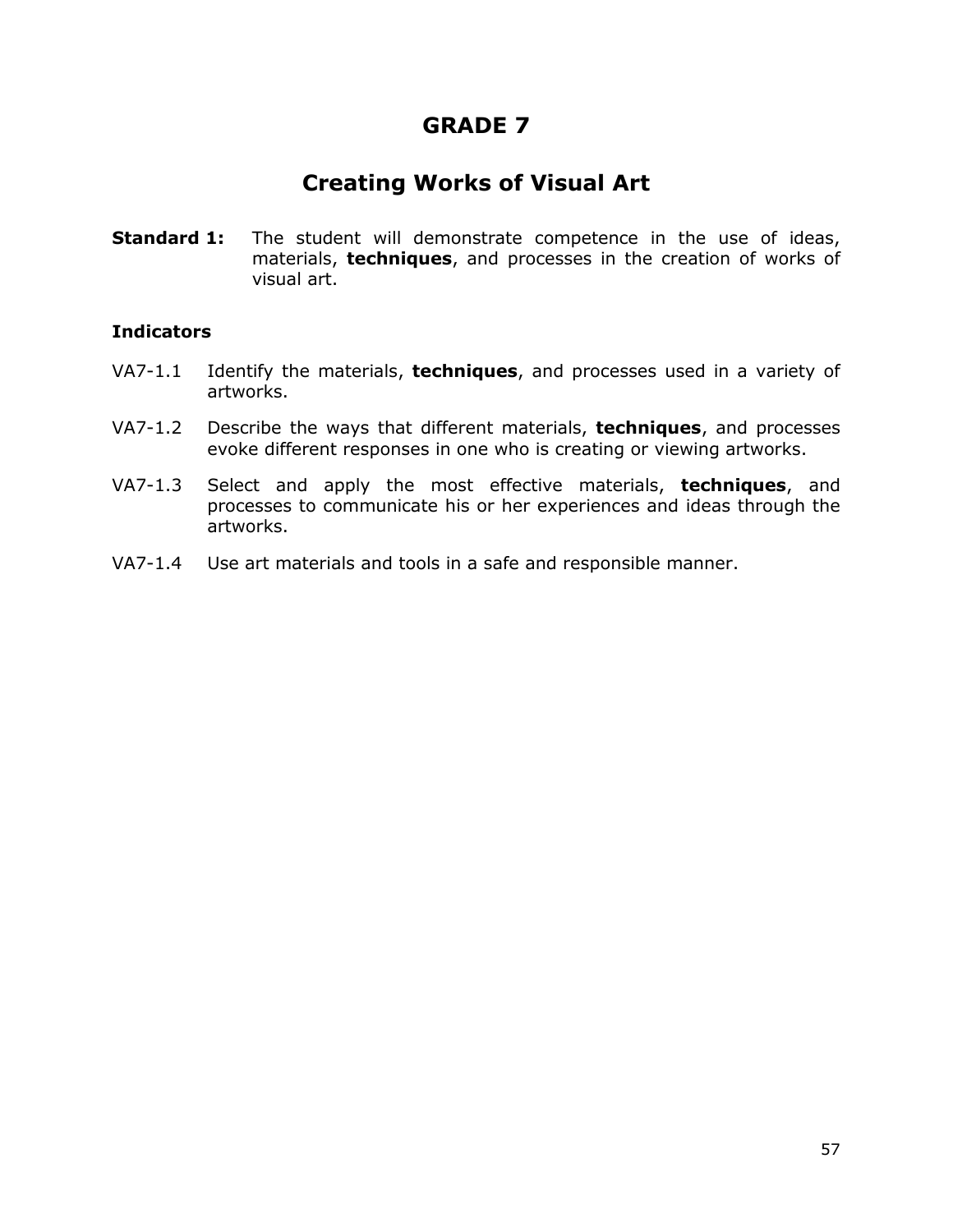### **Using Structures and Functions**

**Standard 2:** The student will use composition and the **elements and principles of design** to communicate ideas.

- VA7-2.1 Discuss similarities and differences in the composition and in the use of the **elements and principles of design** in two contrasting works of visual art.
- VA7-2.2 Compare and contrast several artists' use of the **elements and principles of design** and describe the ways in which these characteristics express the artists' ideas.
- VA7-2.3 Select the **elements and principles of design** to create artworks with a personal meaning.
- VA7-2.4 Describe, both orally and in writing, the ways that his or her use of organizational principles and expressive features evoke the ideas he or she intended to convey in a work of visual art.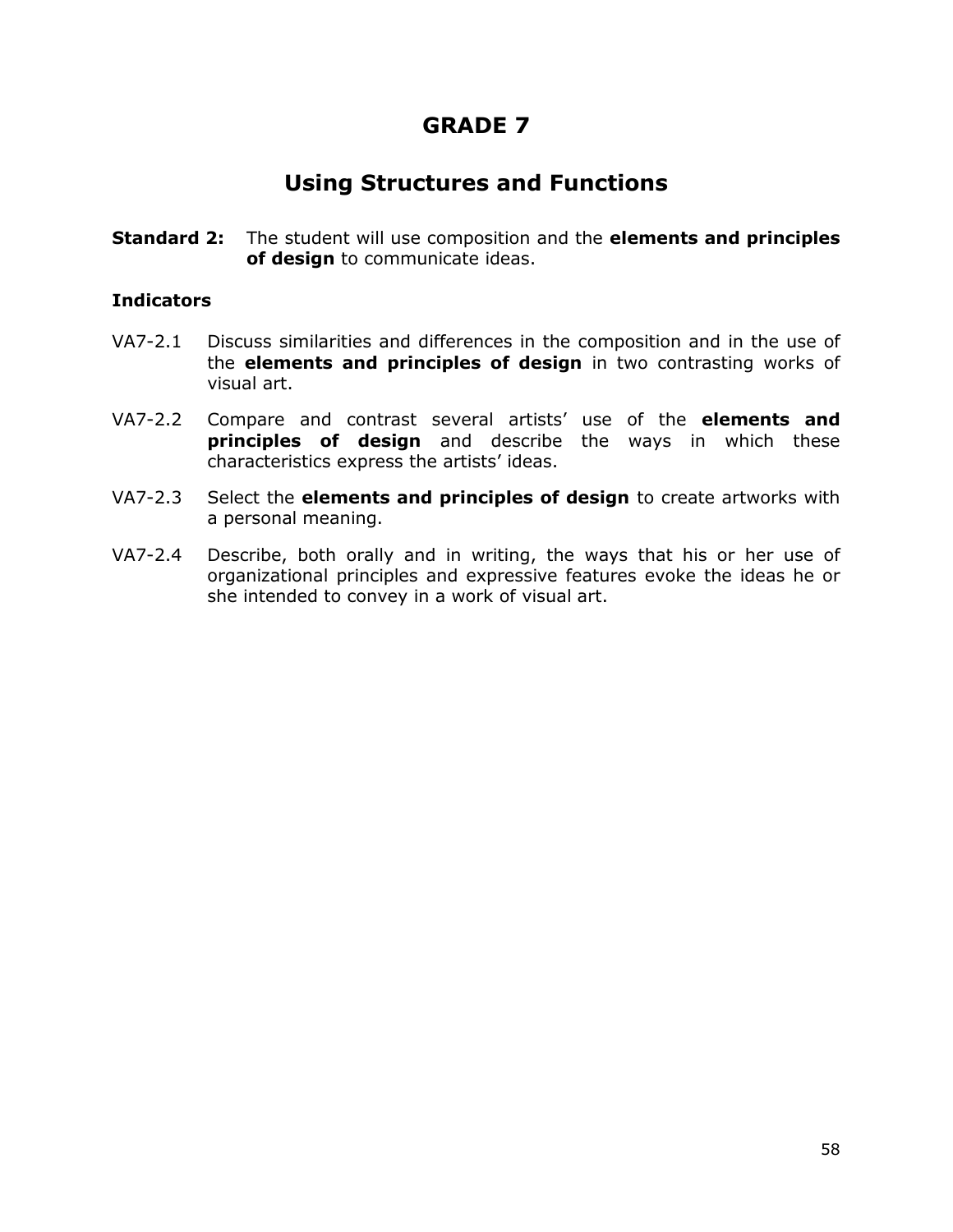# **Exploring Content**

**Standard 3:** The student will examine the content of works of visual art and use elements from them in creating his or her own works.

- VA7-3.1 Compare and contrast the content in two works of visual art.
- VA7-3.2 Select and use **subject matter**, symbols, ideas, and the **elements and principles of design** to communicate meaning through his or her artmaking.
- VA7-3.3 Discuss the ways that choices of **subject matter**, symbols, and ideas combine to communicate meaning in his or her works of visual art.
- VA7-3.4 Compare and contrast his or her works of visual art with those of an established artist.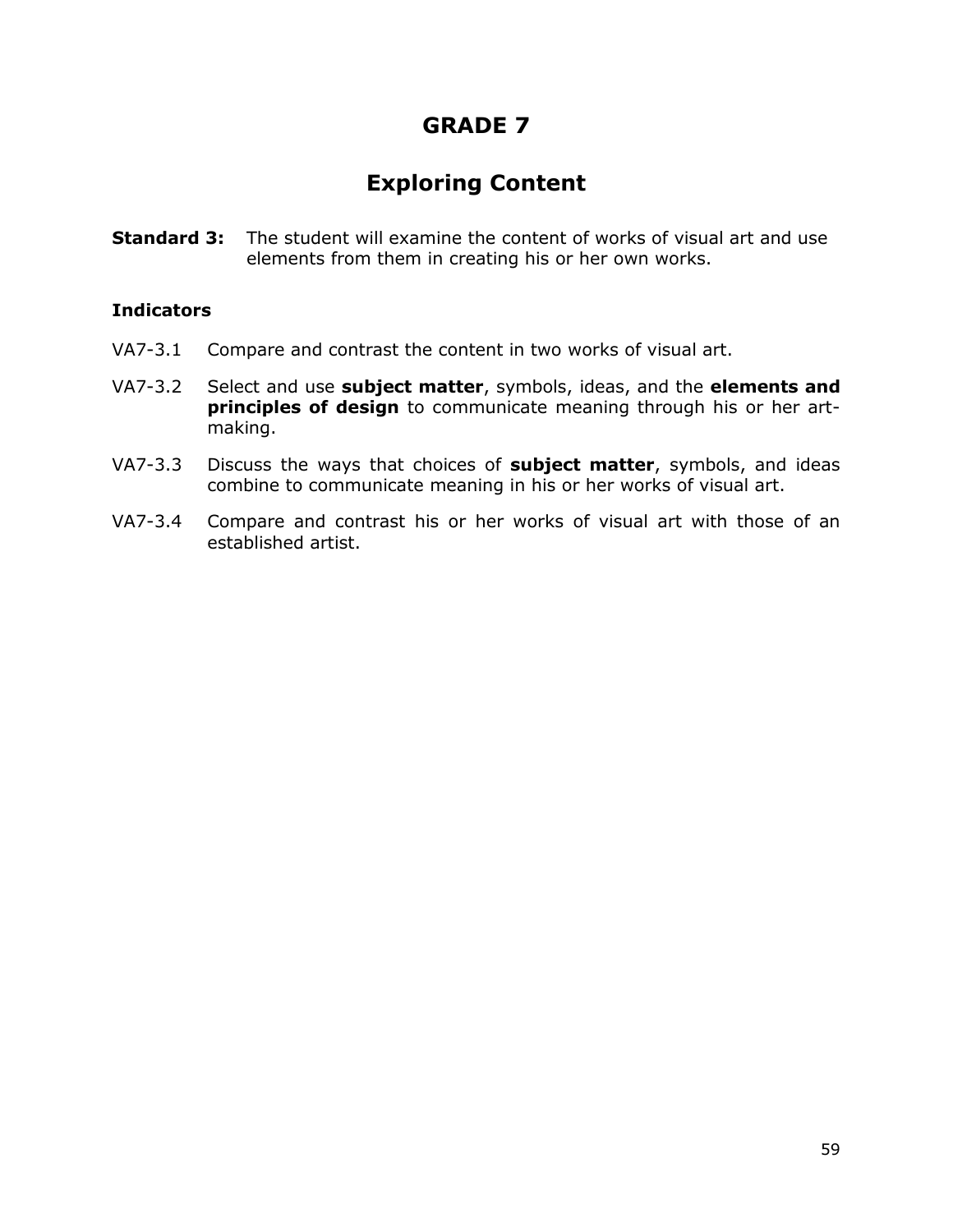# **History and Culture**

**Standard 4:** The student will understand the visual arts in relation to history and world cultures and the technologies, tools, and materials used by artists.

- VA7-4.1 Identify artworks from various cultures and recognize ways in which those works were influenced by man-made and natural factors.
- VA7-4.2 Discuss and write about the ways that time, location, climate, resources, ideas, and technology give meaning and value to an artwork.
- VA7-4.3 Demonstrate **visual literacy** by **deconstructing** works of visual art to identify and discuss the **elements and principles of design** that are used in them.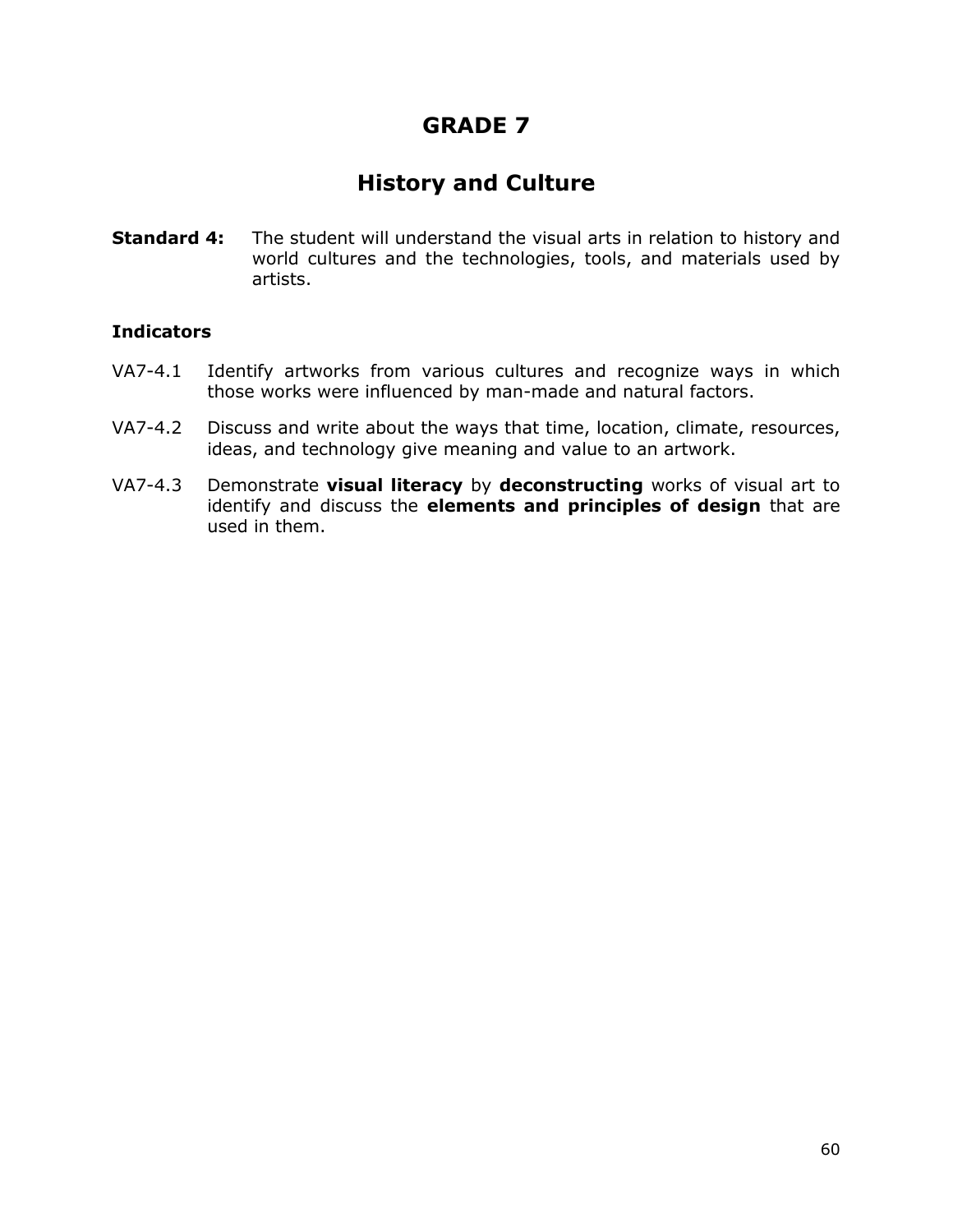## **Interpreting Works of Visual Art**

**Standard 5:** The student will analyze and assess the characteristics and qualities of his or her own works of visual art and those of others.

- VA7-5.1 Compare various purposes for the creation of works of visual art.
- VA7-5.2 Describe, discuss, and evaluate, both orally and in writing, the different qualities and characteristics of his or her own artworks and those of others, including works by South Carolina artists.
- VA7-5.3 Maintain a portfolio of his or her artworks.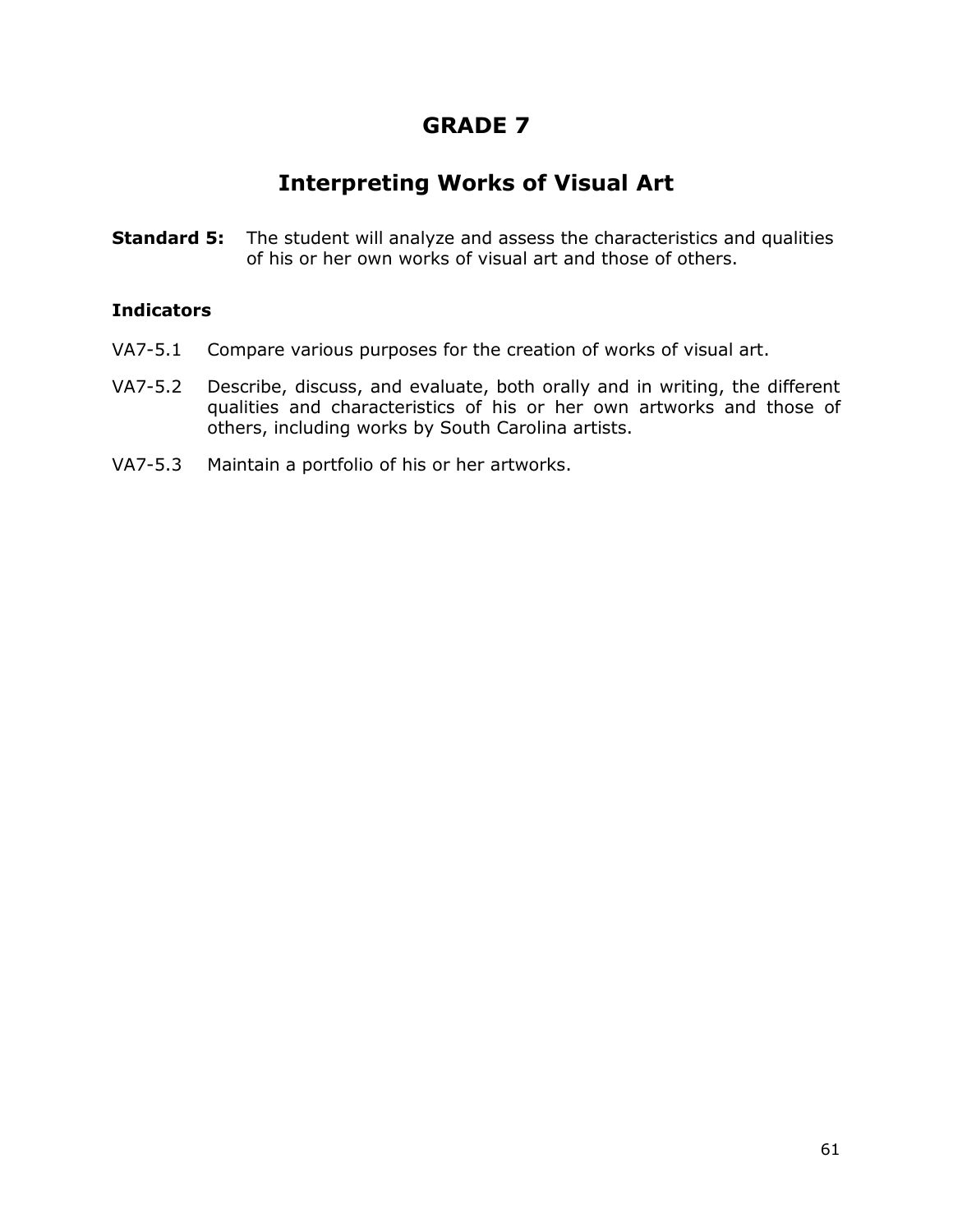### **Making Connections**

**Standard 6:** The student will make connections between the visual arts and other arts disciplines, other content areas, and the world.

- VA7-6.1 Analyze the similarities and differences between the visual arts and other arts disciplines.
- VA7-6.2 Compare and contrast concepts, issues, and themes in the visual arts and other subjects in the school curriculum.
- VA7-6.3 Identify specific visual arts careers and describe the knowledge and skills that one needs for these careers.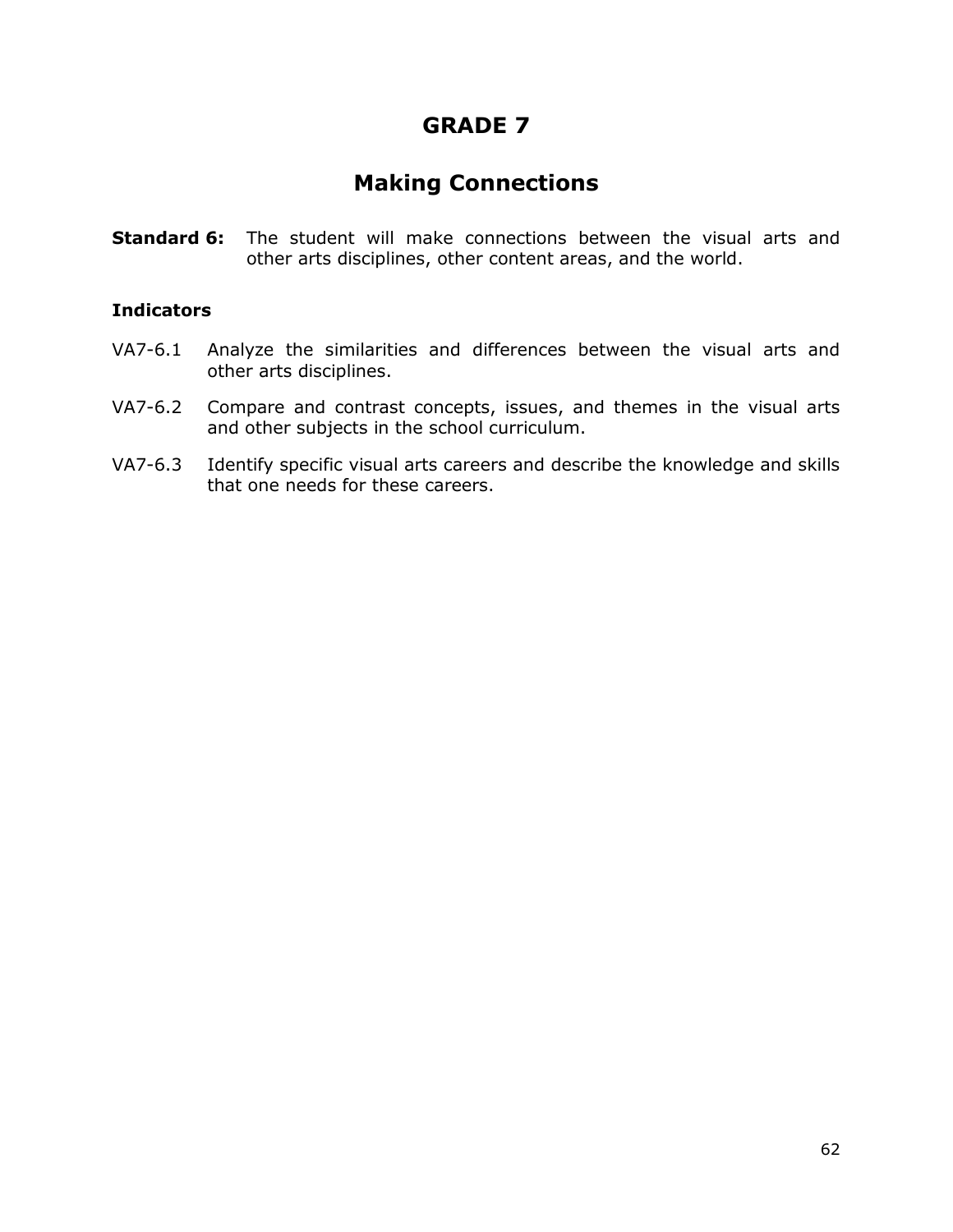### **Creating Works of Visual Art**

**Standard 1:** The student will demonstrate competence in the use of ideas, materials, **techniques**, and processes in the creation of works of visual art.

- VA8-1.1 Identify the materials, **techniques**, and processes used in a variety of artworks.
- VA8-1.2 Describe ways that different materials, **techniques**, and processes evoke different responses in one who is creating or viewing artworks.
- VA8-1.3 Select and apply the most effective materials, **techniques**, and processes to communicate his or her experiences and ideas through artworks.
- VA8-1.4 Use art materials and tools in a safe and responsible manner.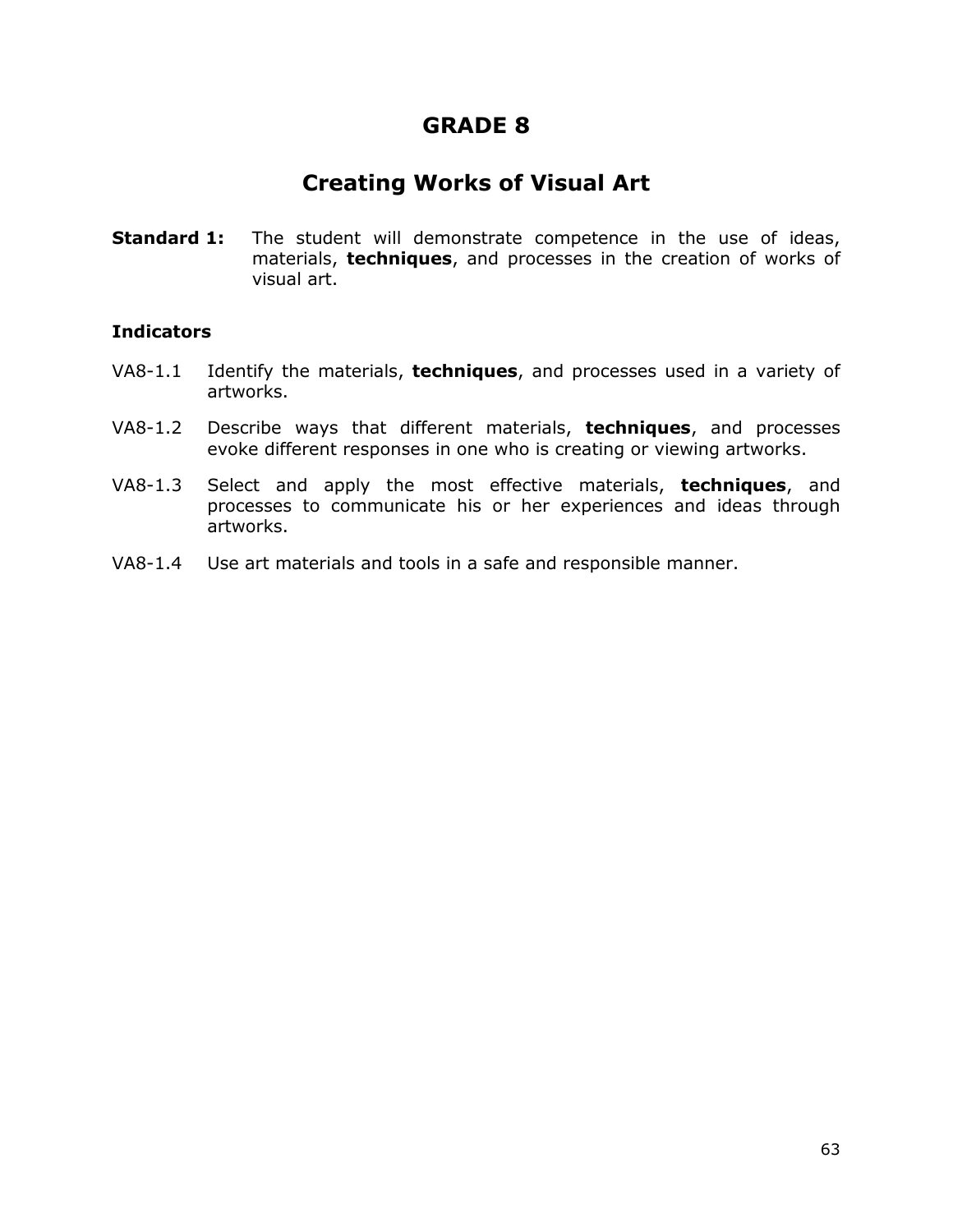### **Using Structures and Functions**

**Standard 2:** The student will use composition and the **elements and principles of design** to communicate ideas.

- VA8-2.1 Identify the **elements and principles of design** used in a particular work of visual art and describe the ways in which these characteristics express the artist's ideas and affect the viewer.
- VA8-2.2 Discuss the ways that the visual arts are able to communicate ideas.
- VA8-2.3 Select **elements and principles of design** to create artworks with a personal meaning.
- VA8-2.4 Describe the ways that his or her use of organizational principles and expressive features evoke the ideas he or she intended to convey in a work of visual art.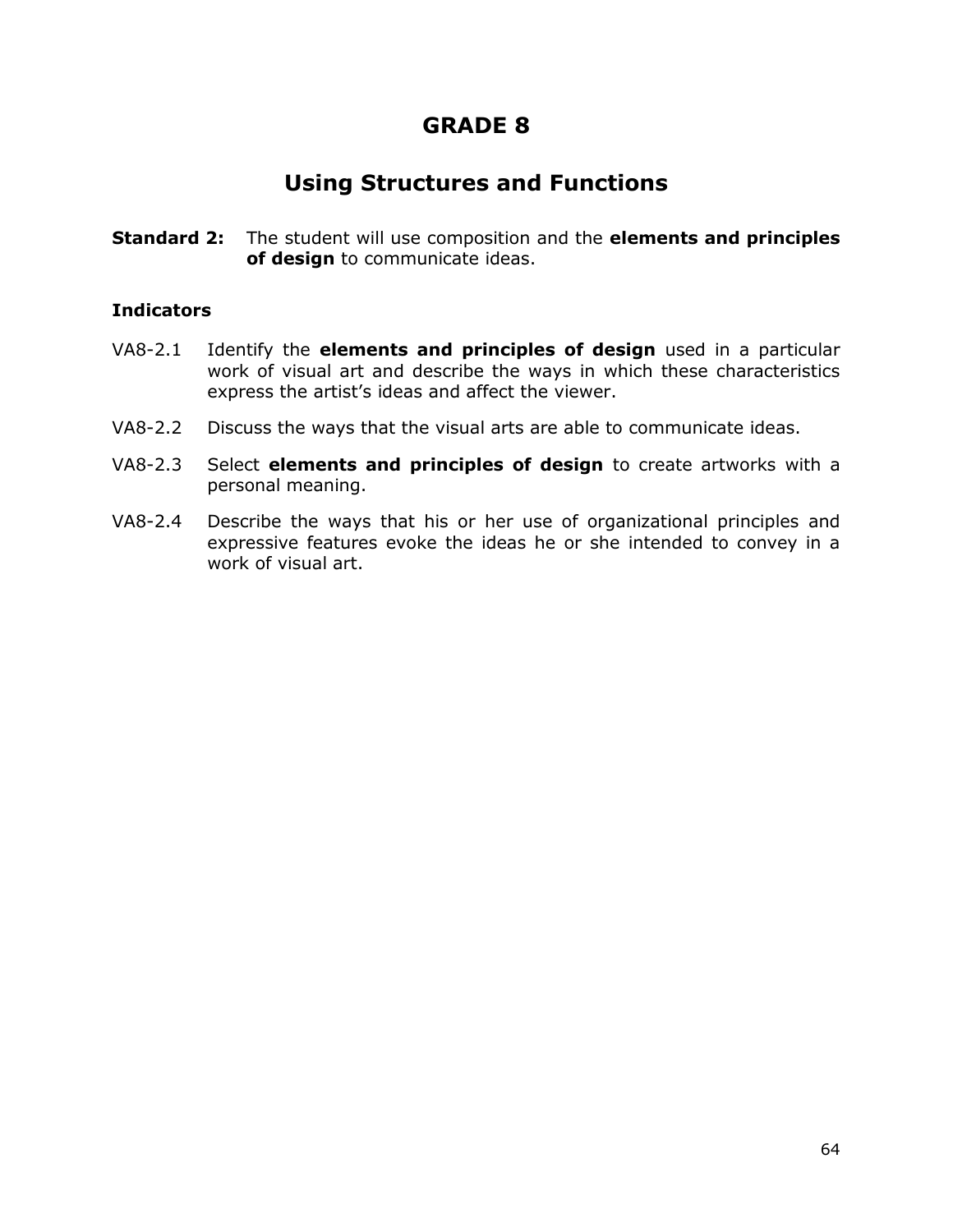# **Exploring Content**

**Standard 3:** The student will examine the content of works of visual art and use elements from them in creating his or her own works.

- VA8-3.1 Compare and contrast the content in several works of visual art.
- VA8-3.2 Select and use **subject matter**, symbols, ideas, and the **elements and principles of design** to communicate meaning through his or her artmaking.
- VA8-3.3 Discuss the ways that choices of **subject matter**, symbols, and ideas combine to communicate meaning in his or her works of visual art.
- VA8-3.4 Compare and contrast his or her works of visual art with those of established artists.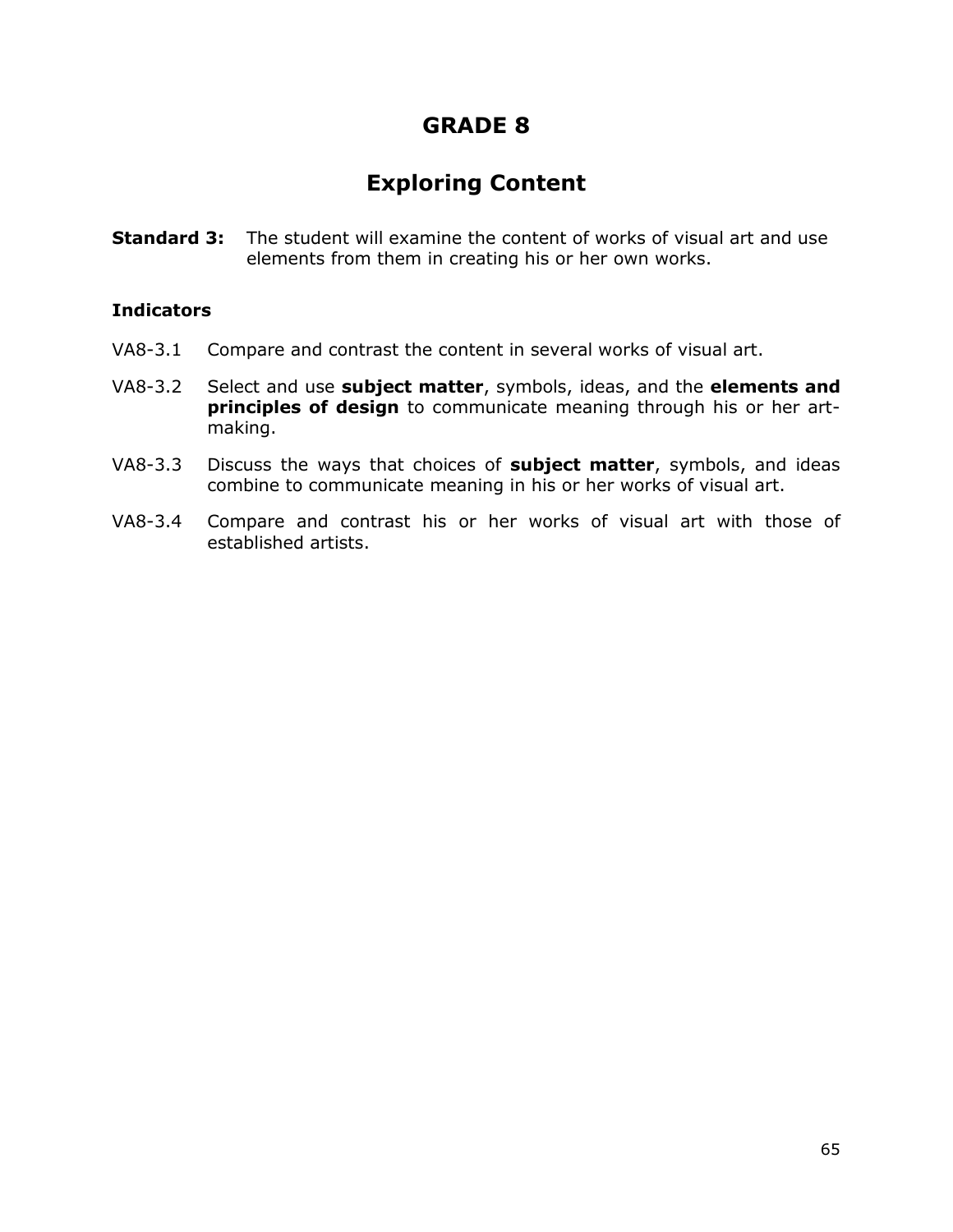## **History and Culture**

**Standard 4:** The student will understand the visual arts in relation to history and world cultures and the technologies, tools, and materials used by artists.

- VA8-4.1 Identify artworks from various cultures and recognize ways in which these works were influenced by man-made and natural factors.
- VA8-4.2 Discuss and write about the ways that time, location, climate, resources, ideas, and technology give meaning and value to an artwork.
- VA8-4.3 Demonstrate **visual literacy** by **deconstructing** works of visual art to identify and discuss the **elements and principles of design** that are used in them.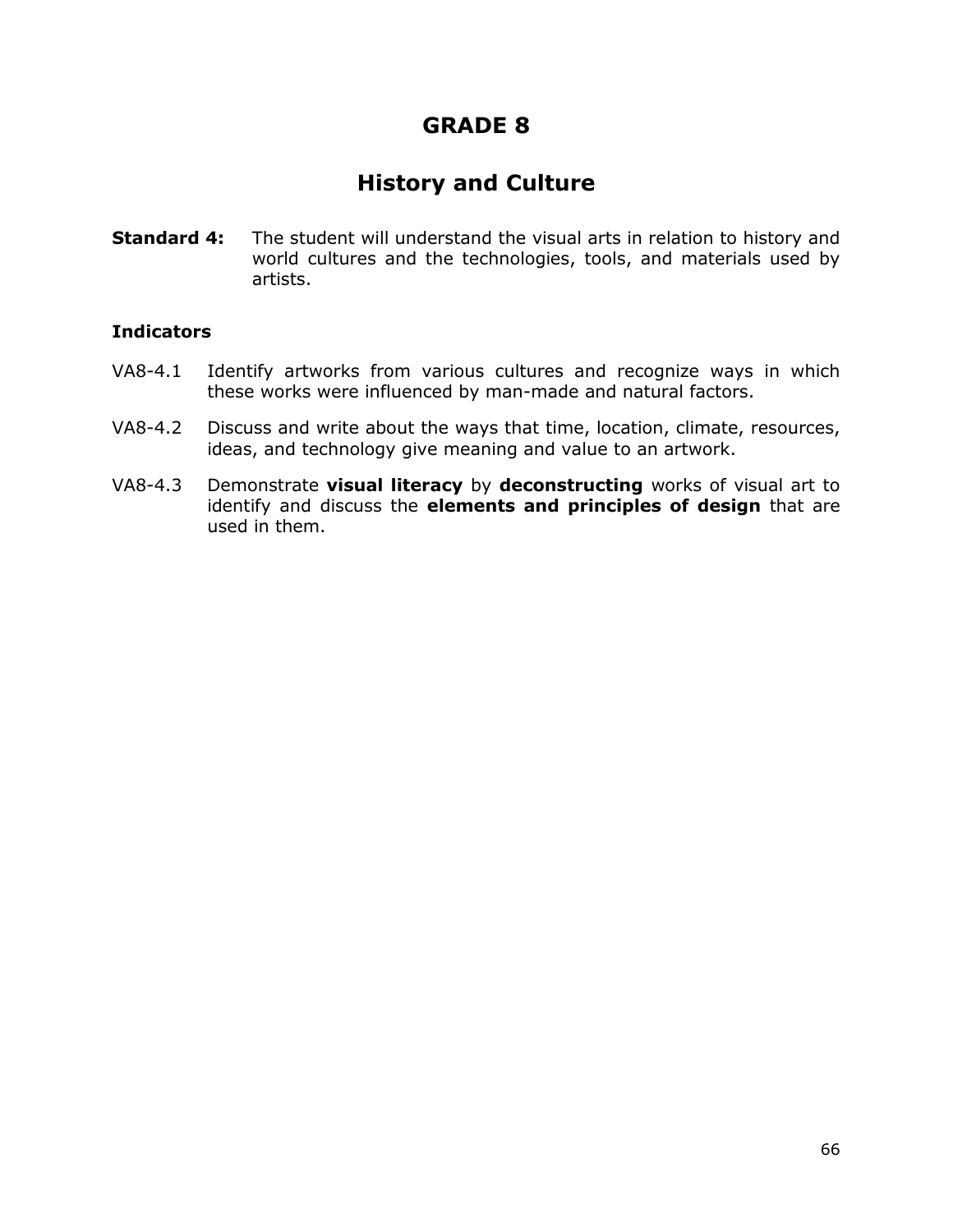## **Interpreting Works of Visual Art**

**Standard 5:** The student will analyze and assess the characteristics and qualities of his or her own works of visual art and those of others.

- VA8-5.1 Compare various purposes for the creation of works of visual art.
- VA8-5.2 Describe, discuss, and evaluate, both orally and in writing, the different qualities and characteristics of his or her own artwork and that of others, including works by South Carolina artists.
- VA8-5.3 Maintain a portfolio of his or her artwork.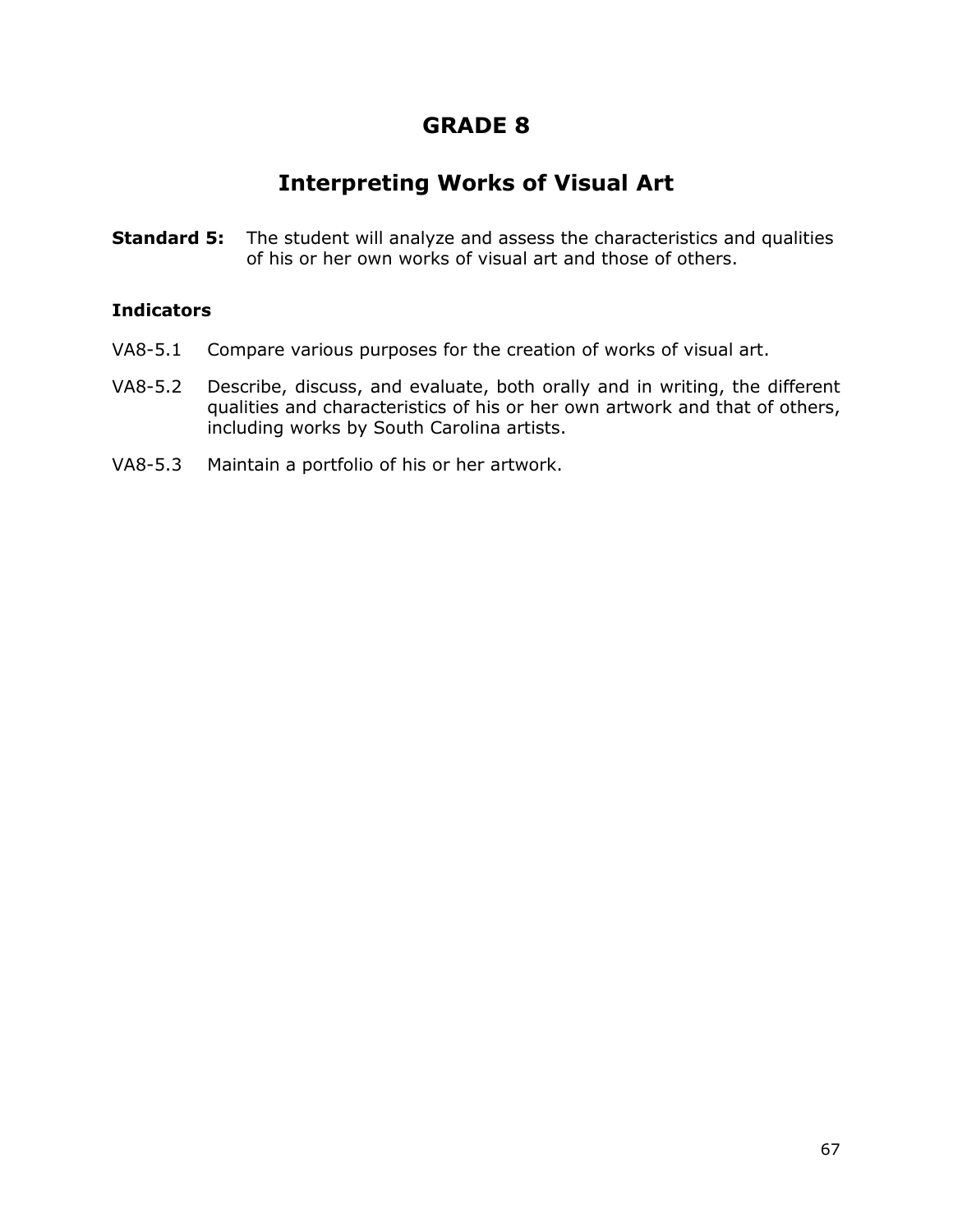### **Making Connections**

**Standard 6:** The student will make connections between the visual arts and other arts disciplines, other content areas, and the world.

- VA8-6.1 Analyze the similarities and differences between the visual arts and other arts disciplines.
- VA8-6.2 Compare and contrast concepts, issues, and themes in the visual arts and other subjects in the school curriculum.
- VA8-6.3 Identify specific visual arts careers and describe the knowledge and skills that one needs for these careers.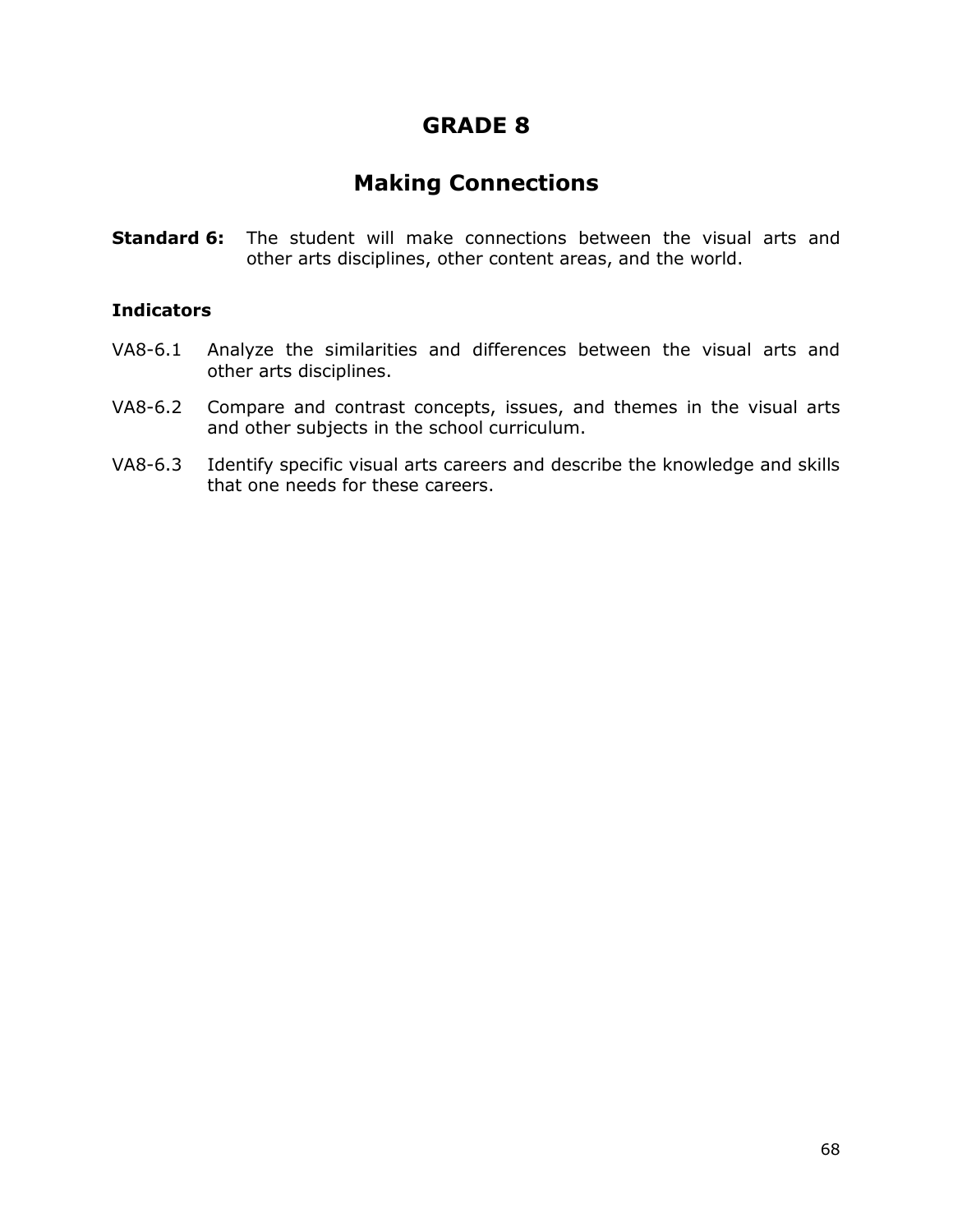### **LEVEL 1**

### **Creating Works of Visual Art**

**Standard 1:** The student will demonstrate competence in the use of ideas, materials, **techniques**, and processes in the creation of works of visual art.

- VAH1-1.1 Recognize and analyze the similarities and differences between materials, **techniques**, and processes in works of visual art.
- VAH1-1.2 Describe ways that different materials, **techniques**, and processes evoke different responses in one who is creating or viewing artworks.
- VAH1-1.3 Communicate ideas through the effective use of a variety of materials, **techniques**, and processes in works of visual art.
- VAH1-1.4 Apply materials, **techniques**, and processes with skill, confidence, and sensitivity sufficient to make his or her intentions observable in the artwork that he or she creates.
- VAH1-1.5 Use a variety of art materials, tools, and equipment in a skillful, safe, and responsible manner.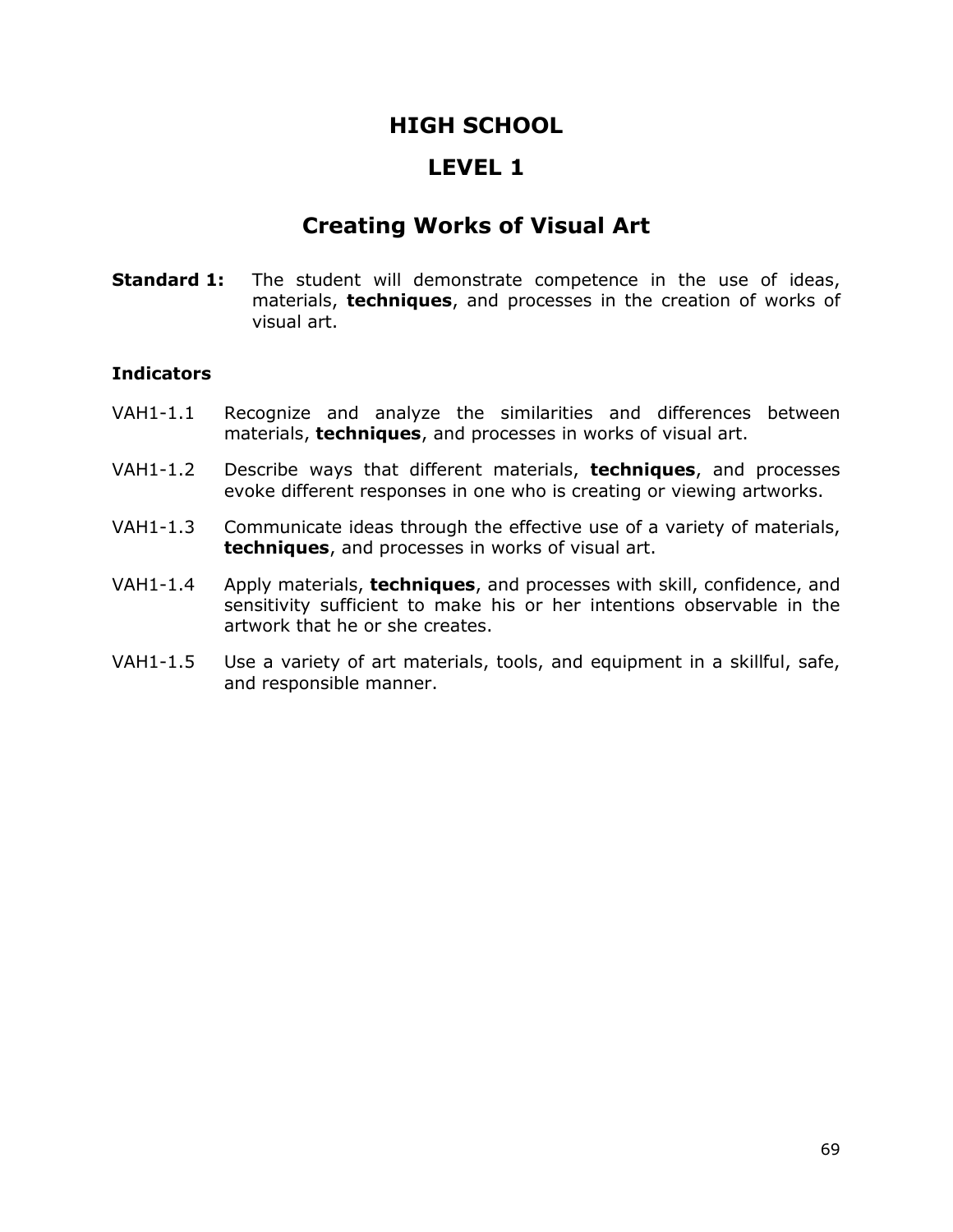### **LEVEL 1**

### **Using Structures and Functions**

**Standard 2:** The student will use composition and the **elements and principles of design** to communicate ideas.

- VAH1-2.1 Recognize, describe, and analyze the **elements and principles of design** and other **compositional** structures and strategies used in the visual arts to communicate ideas.
- VAH1-2.2 Create works of visual art that use the **elements and principles of design** and other **compositional** strategies.
- VAH1-2.3 Evaluate the effectiveness of artworks by analyzing the use of the **elements and principles of design** and other **compositional** structures and strategies.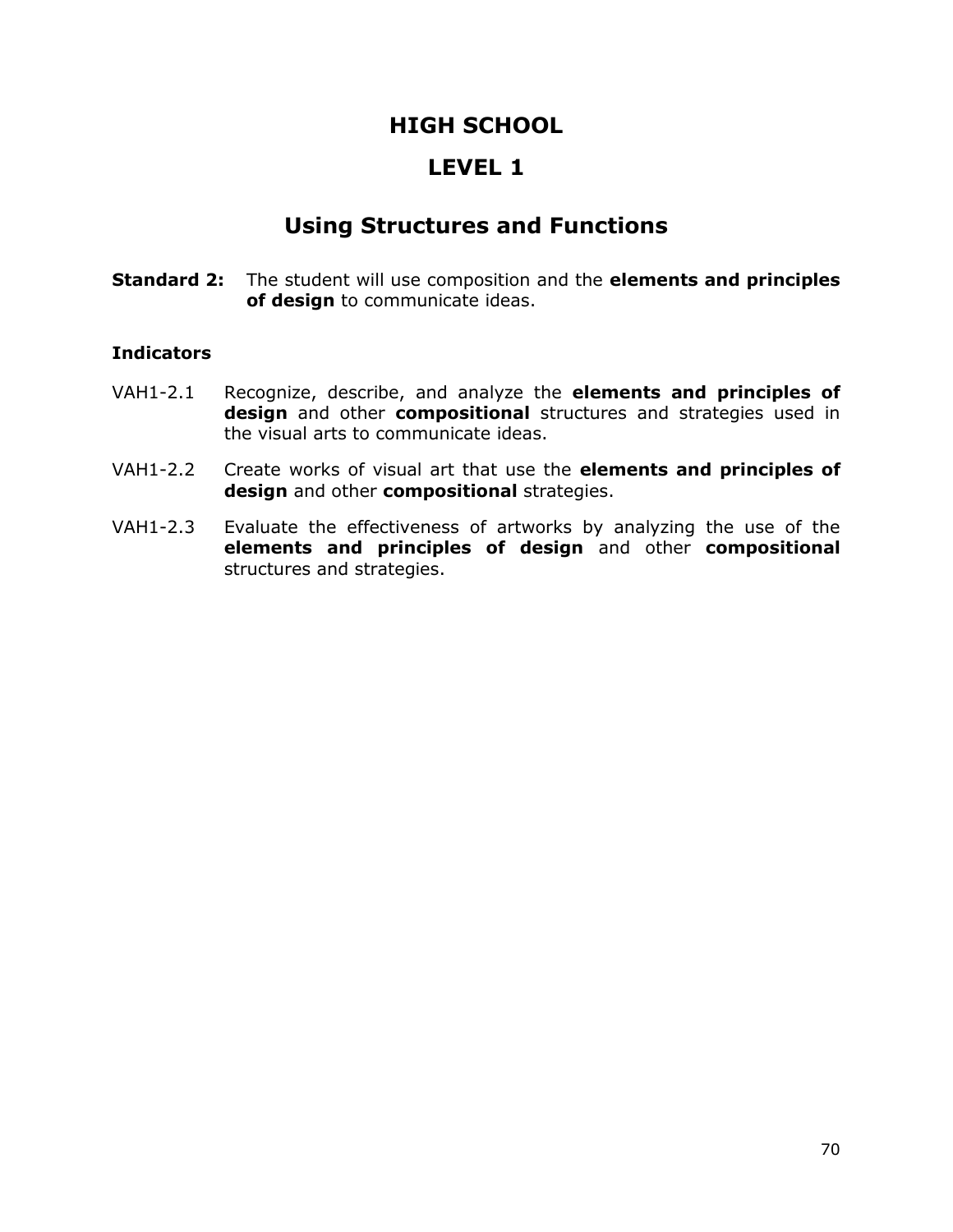### **LEVEL 1**

# **Exploring Content**

**Standard 3:** The student will examine the content of works of visual art and use elements from them in creating his or her own works.

- VAH1-3.1 Explore the sources of the **subject matter** and the ideas in a variety of works of visual art.
- VAH1-3.2 Analyze and describe the relationships among **subject matter**, symbols, and themes in communicating intended meaning in his or her own artworks and in those of others.
- VAH1-3.3 Select and effectively use **subject matter**, symbols, and ideas to communicate meaning through his or her artworks.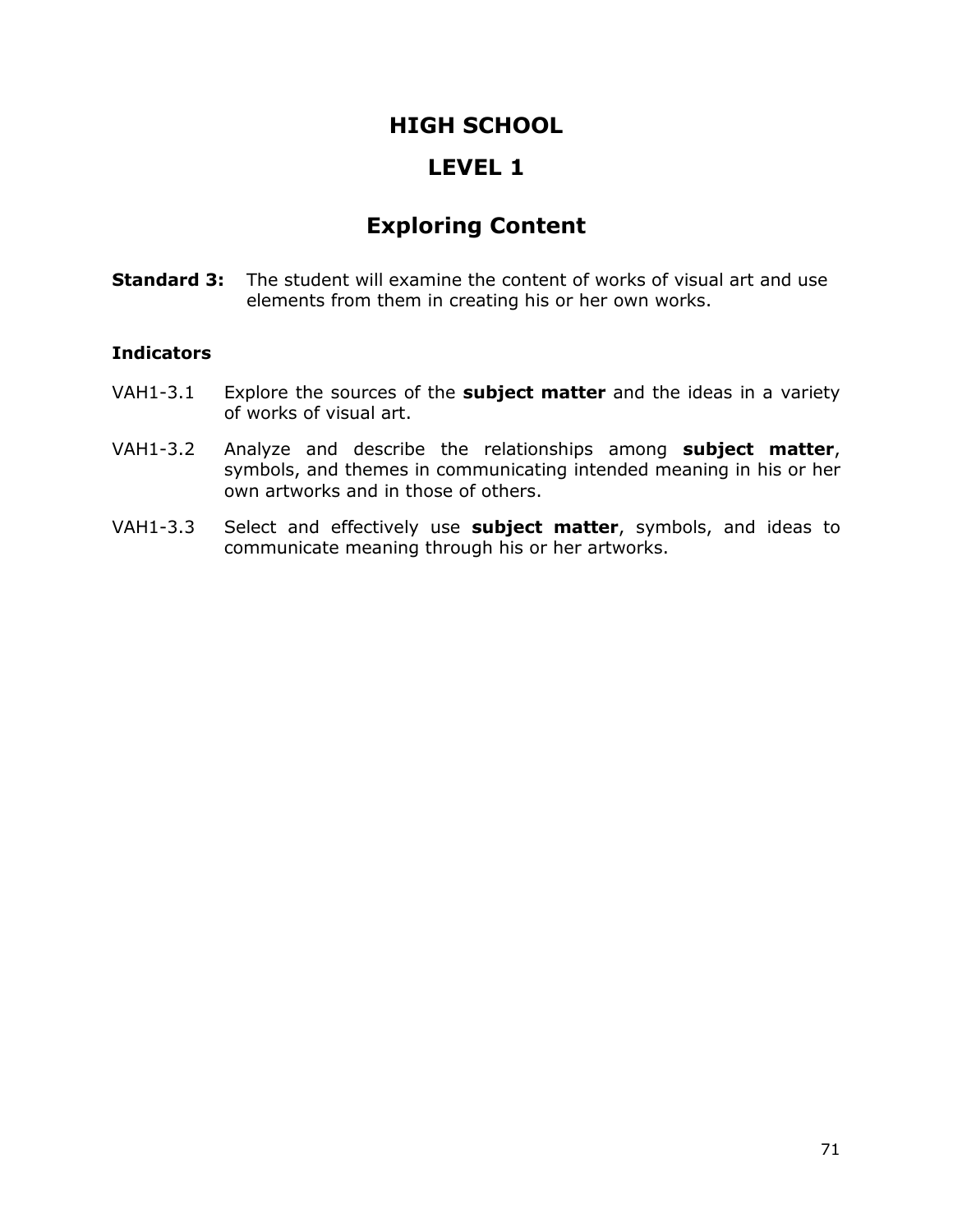### **LEVEL 1**

## **History and Culture**

**Standard 4:** The student will understand the visual arts in relation to history and world cultures and the technologies, tools, and materials used by artists.

- VAH1-4.1 Describe ways that the **subject matter**, symbols, ideas, and technologies in various artworks are related to history and culture.
- VAH1-4.2 Identify specific artworks as belonging to a particular culture or historical period and explain the characteristics that led him or her to make that identification.
- VAH1-4.3 Describe and discuss the function and meaning of specific artworks from various world cultures and historical periods.
- VAH1-4.4 Demonstrate **visual literacy** by **deconstructing** images in a variety of contexts.
- VAH1-4.5 Apply a knowledge of art history, various cultures, and technologies in the creation of original works of visual art.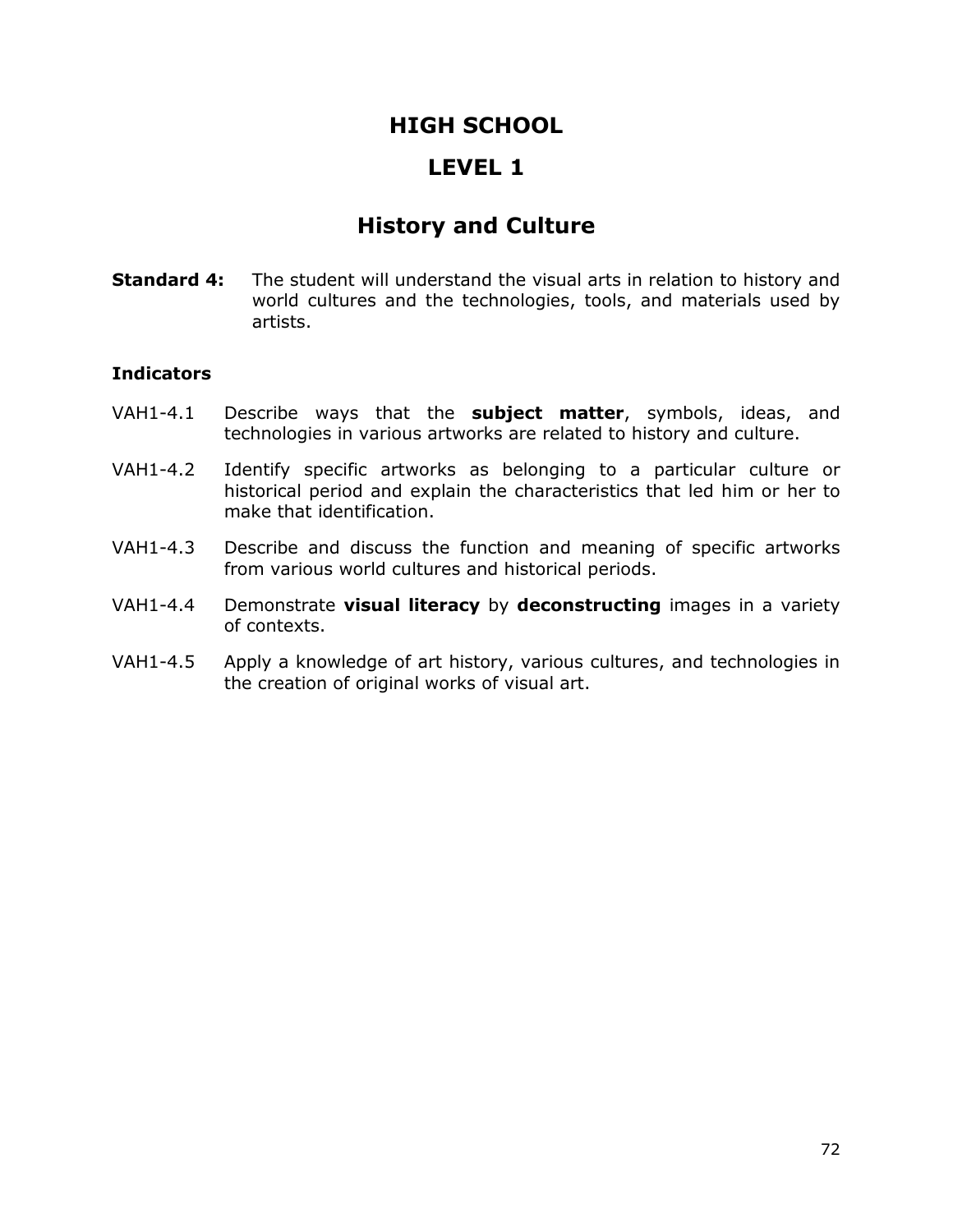## **LEVEL 1**

# **Interpreting Works of Visual Art**

**Standard 5:** The student will analyze and assess the characteristics and qualities of his or her own works of visual art and those of others.

- VAH1-5.1 Analyze the intention of the artist in a specific artwork and justify his or her interpretation.
- VAH1-5.2 Make complex, descriptive, interpretative, and evaluative judgments about his or her own artworks and those of others.
- VAH1-5.3 Formulate criteria for interpreting and evaluating his or her artworks and those of others.
- VAH1-5.4 Maintain a personal portfolio of his or her artworks.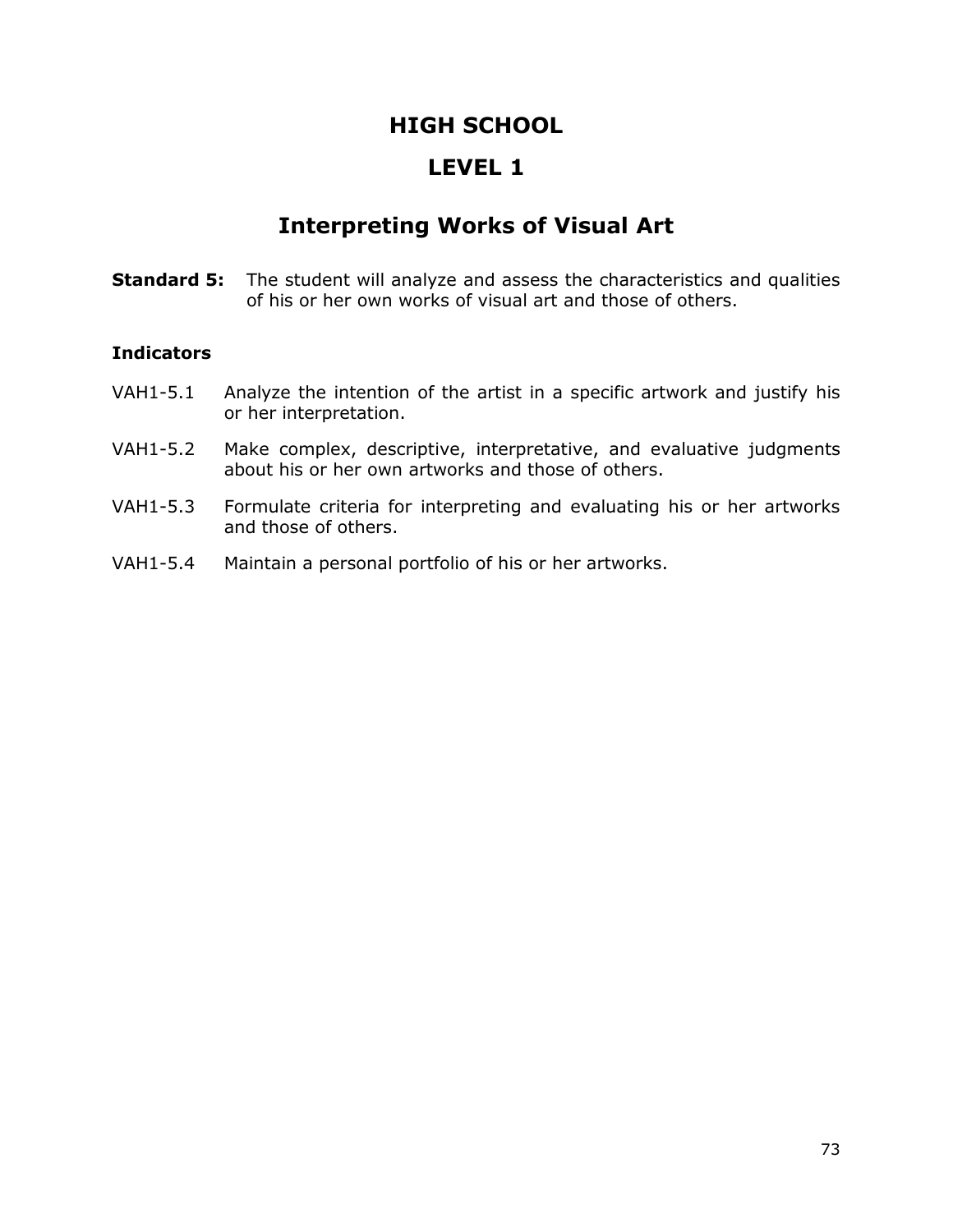## **LEVEL 1**

# **Making Connections**

**Standard 6:** The student will make connections between the visual arts and other arts disciplines, other content areas, and the world.

- VAH1-6.1 Analyze the similarities and differences between the visual arts and other arts disciplines.
- VAH1-6.2 Compare and contrast concepts, issues, and themes in the visual arts and other subjects in the school curriculum.
- VAH1-6.3 Identify specific visual arts careers and describe the knowledge and skills that one needs for these careers.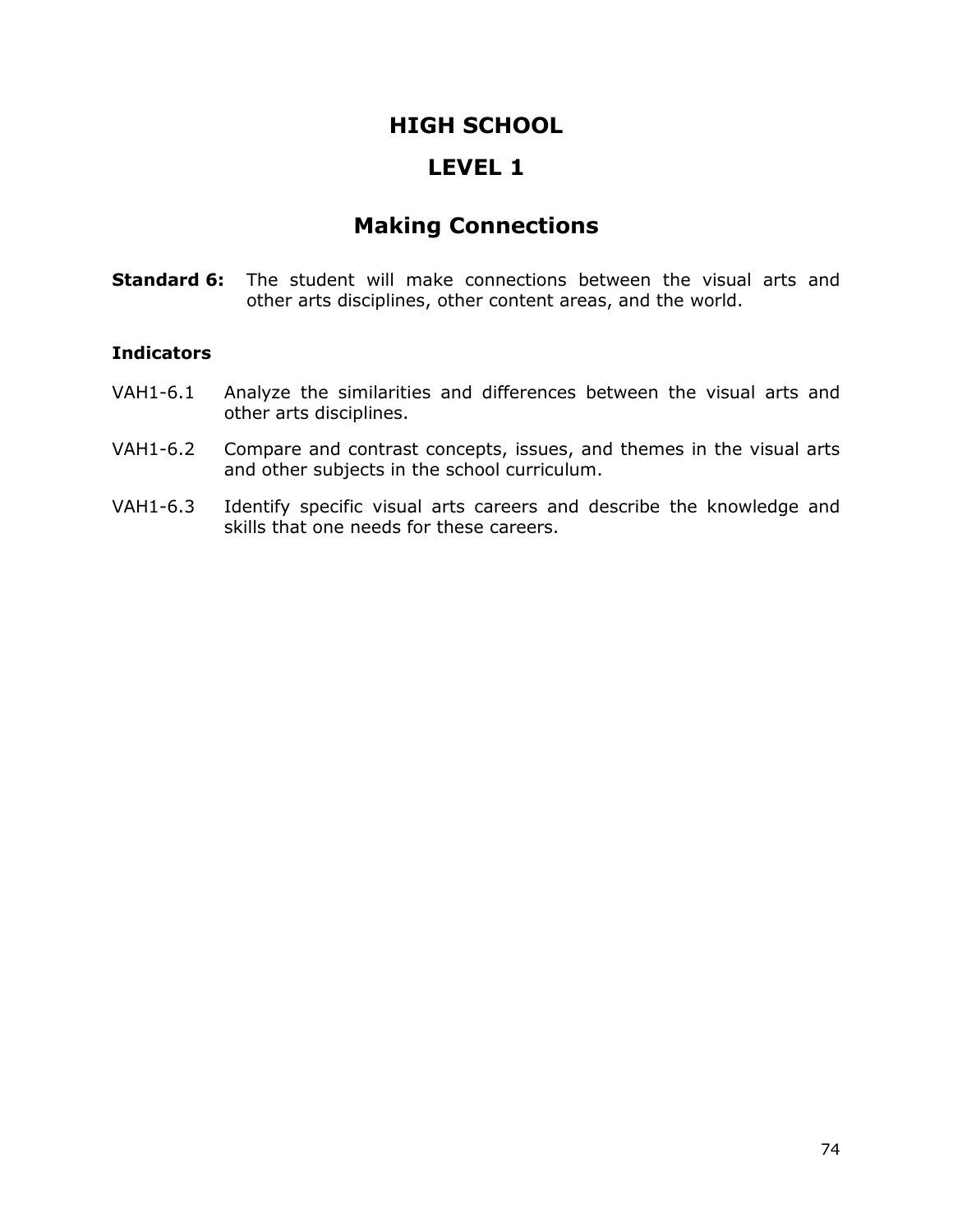## **LEVEL 2**

# **Creating Works of Visual Art**

**Standard 1:** The student will demonstrate competence in the use of ideas, materials, **techniques**, and processes in the creation of works of visual art.

- VAH2-1.1 Recognize and analyze the similarities and differences between materials, **techniques**, and processes in works of visual art.
- VAH2-1.2 Describe the ways that different materials, **techniques**, and processes evoke different responses in one who is creating or viewing artworks.
- VAH2-1.3 Communicate ideas through the effective use of a variety of materials, **techniques**, and processes in works of visual art.
- VAH2-1.4 Apply materials, **techniques**, and processes with skill, confidence, and sensitivity sufficient to make his or her intentions observable in the artwork that he or she creates.
- VAH2-1.5 Use a variety of art materials, tools, and equipment in a skillful, safe, and responsible manner.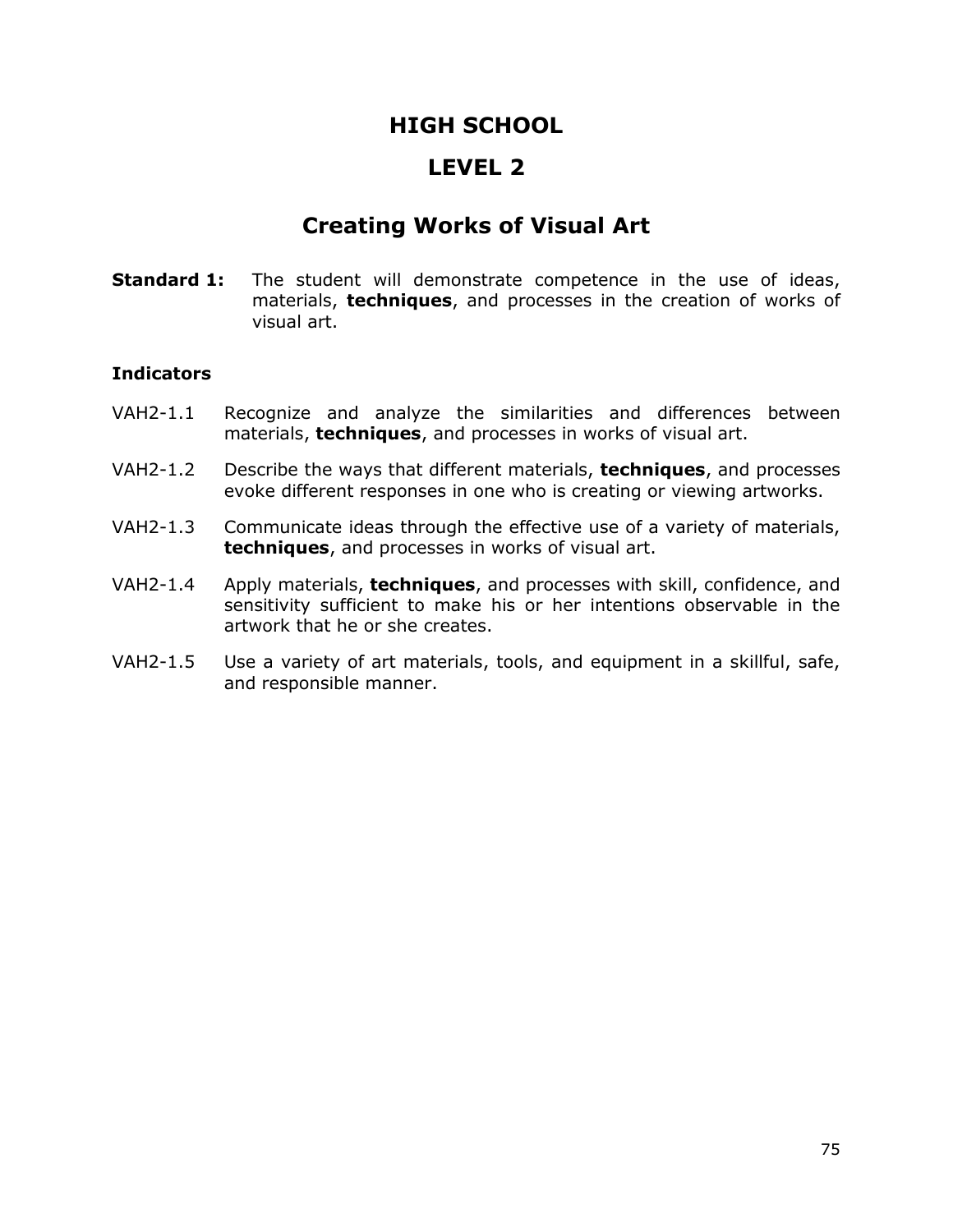## **LEVEL 2**

# **Using Structures and Functions**

**Standard 2:** The student will use composition and the **elements and principles of design** to communicate ideas.

- VAH2-2.1 Recognize, describe, and analyze the **elements and principles of design** and other **compositional** structures and strategies used in the visual arts to communicate ideas.
- VAH2-2.2 Create works of visual art that use the **elements and principles of design** and other **compositional** strategies.
- VAH2-2.3 Evaluate the effectiveness of artworks by analyzing the use of the **elements and principles of design** and other **compositional** structures and strategies to communicate ideas.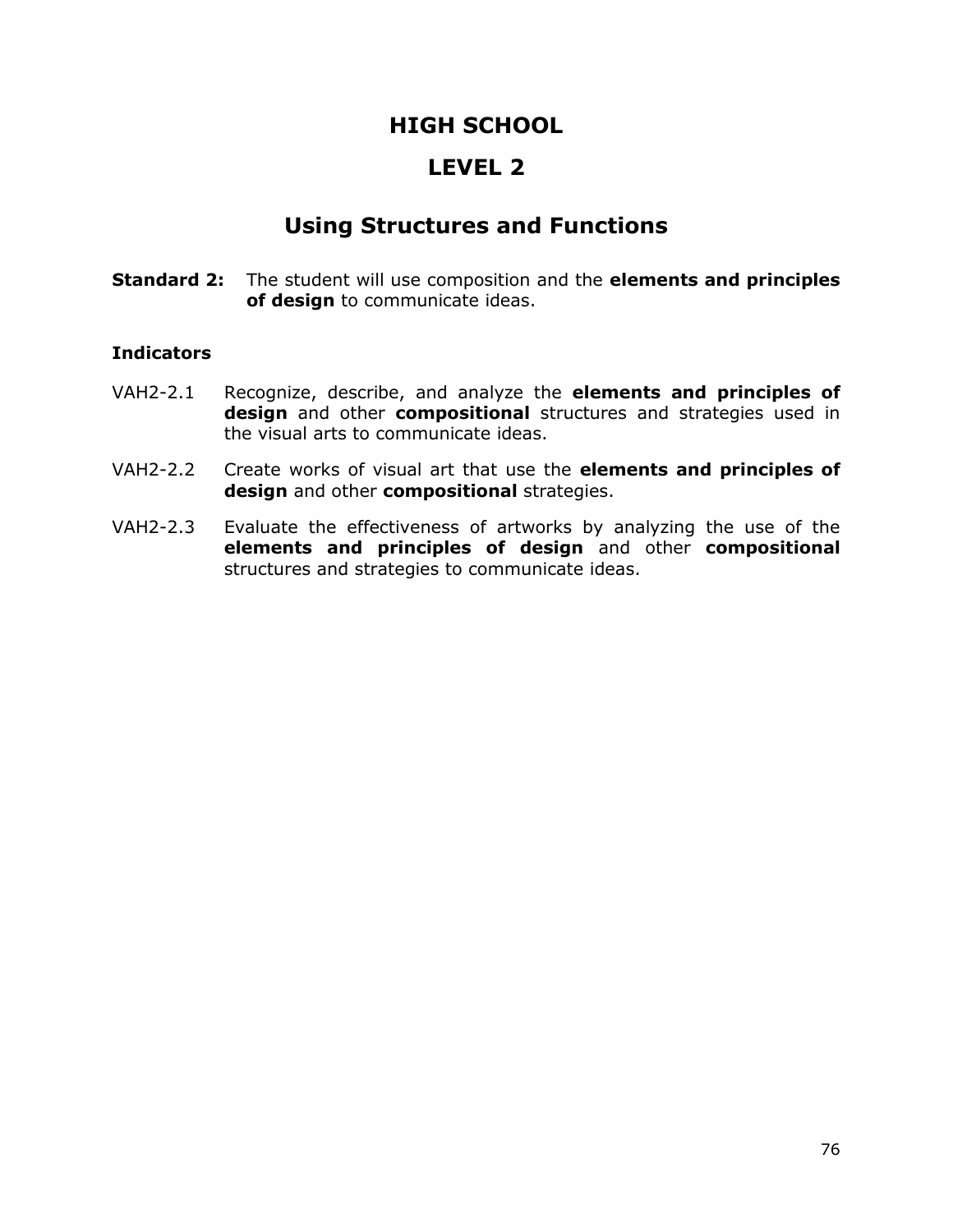# **LEVEL 2**

# **Exploring Content**

**Standard 3:** The student will examine the content of works of visual art and use elements from them in creating his or her own works.

- VAH2-3.1 Explore the sources of the **subject matter** and the ideas in variety of works of visual art.
- VAH2-3.2 Analyze and describe the relationships among **subject matter**, symbols, and themes in communicating intended meaning in his or her artworks and the works of others.
- VAH2-3.3 Select and effectively use **subject matter**, symbols, and ideas to communicate meaning through his or her artworks.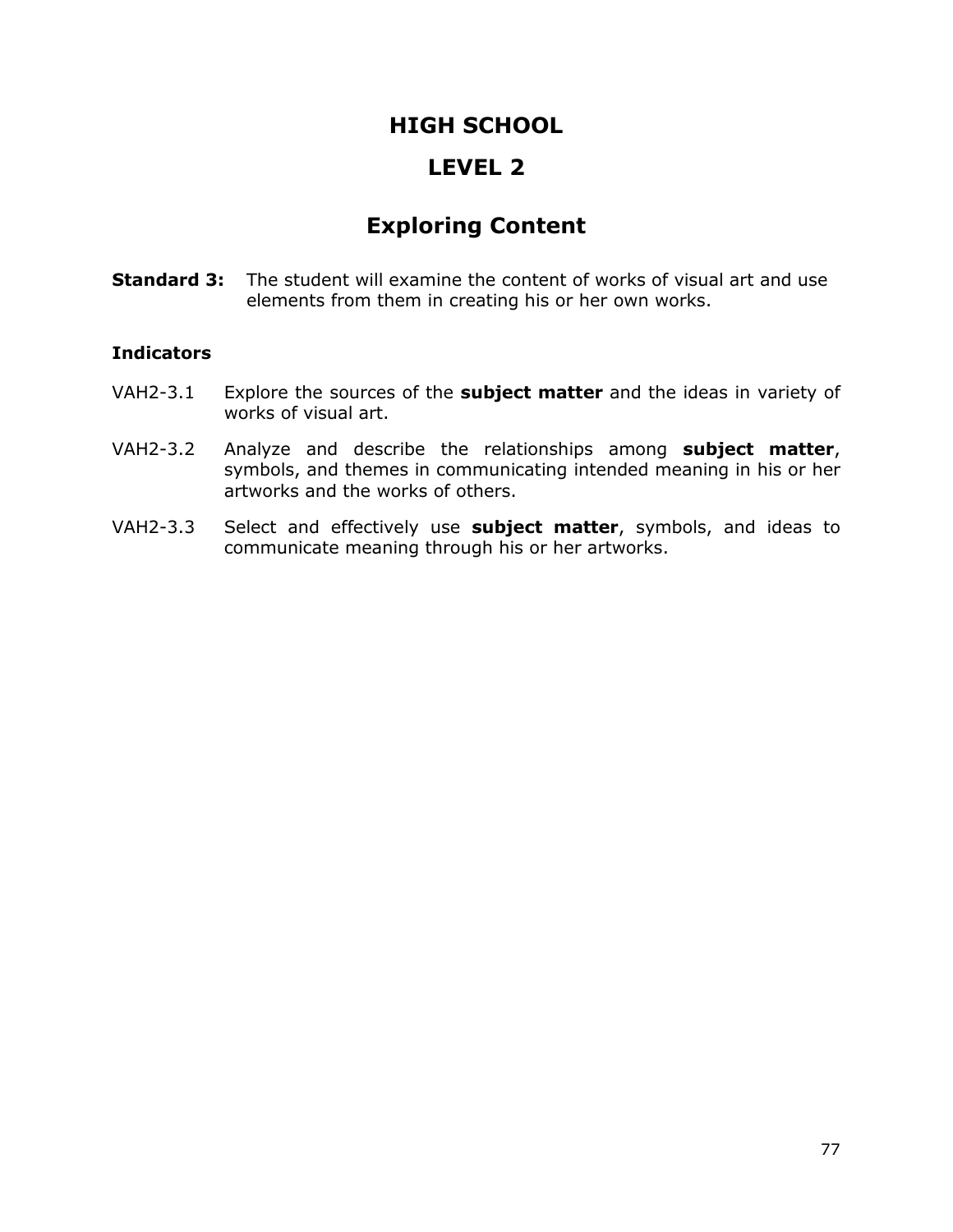## **LEVEL 2**

# **History and Culture**

**Standard 4:** The student will understand the visual arts in relation to history and world cultures and the technologies, tools, and materials used by artists.

- VAH2-4.1 Describe ways that the **subject matter**, symbols, ideas, and technologies in various artworks are related to history and culture.
- VAH2-4.2 Identify specific artworks as belonging to a particular culture or historical period and explain the characteristics that led him or her to make that identification.
- VAH2-4.3 Describe and discuss the function and meaning of specific artworks from various world cultures and historical periods.
- VAH2-4.4 Demonstrate **visual literacy** by **deconstructing** images in a variety of contexts.
- VAH2-4.5 Apply a knowledge of art history, various cultures, and technologies in the creation of original works of visual art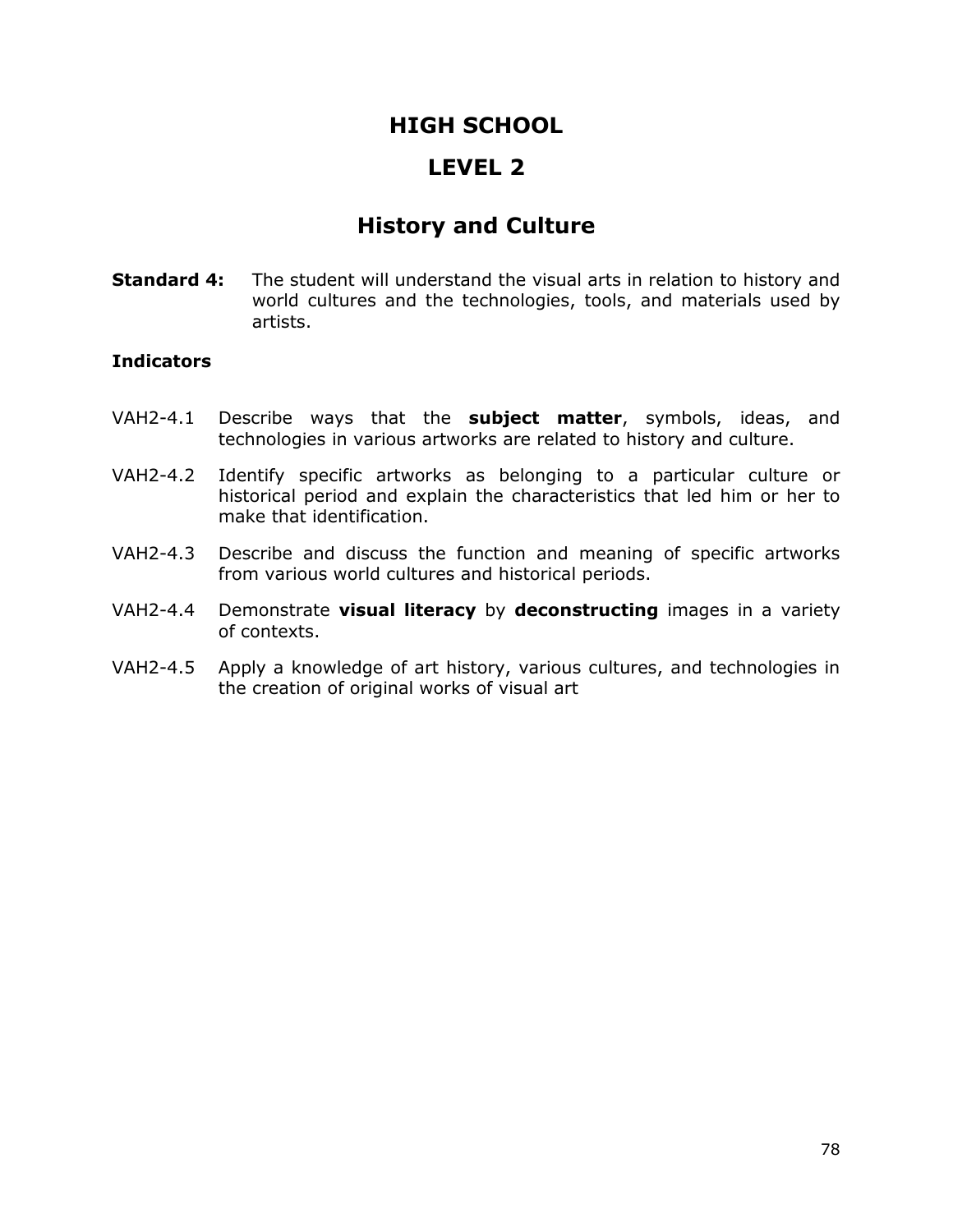## **LEVEL 2**

# **Interpreting Works of Visual Art**

**Standard 5:** The student will analyze and assess the characteristics and qualities of his or her own works of visual art and those of others.

- VAH2-5.1 Analyze the intention of the artist in a specific artwork and justify his or her interpretation.
- VAH2-5.2 Make complex, descriptive, interpretative, and evaluative judgments about his or her own artworks and those of others.
- VAH2-5.3 Formulate criteria for interpreting and evaluating his or her own artworks and those of others.
- VAH2-5.4 Maintain a portfolio of his or her artworks.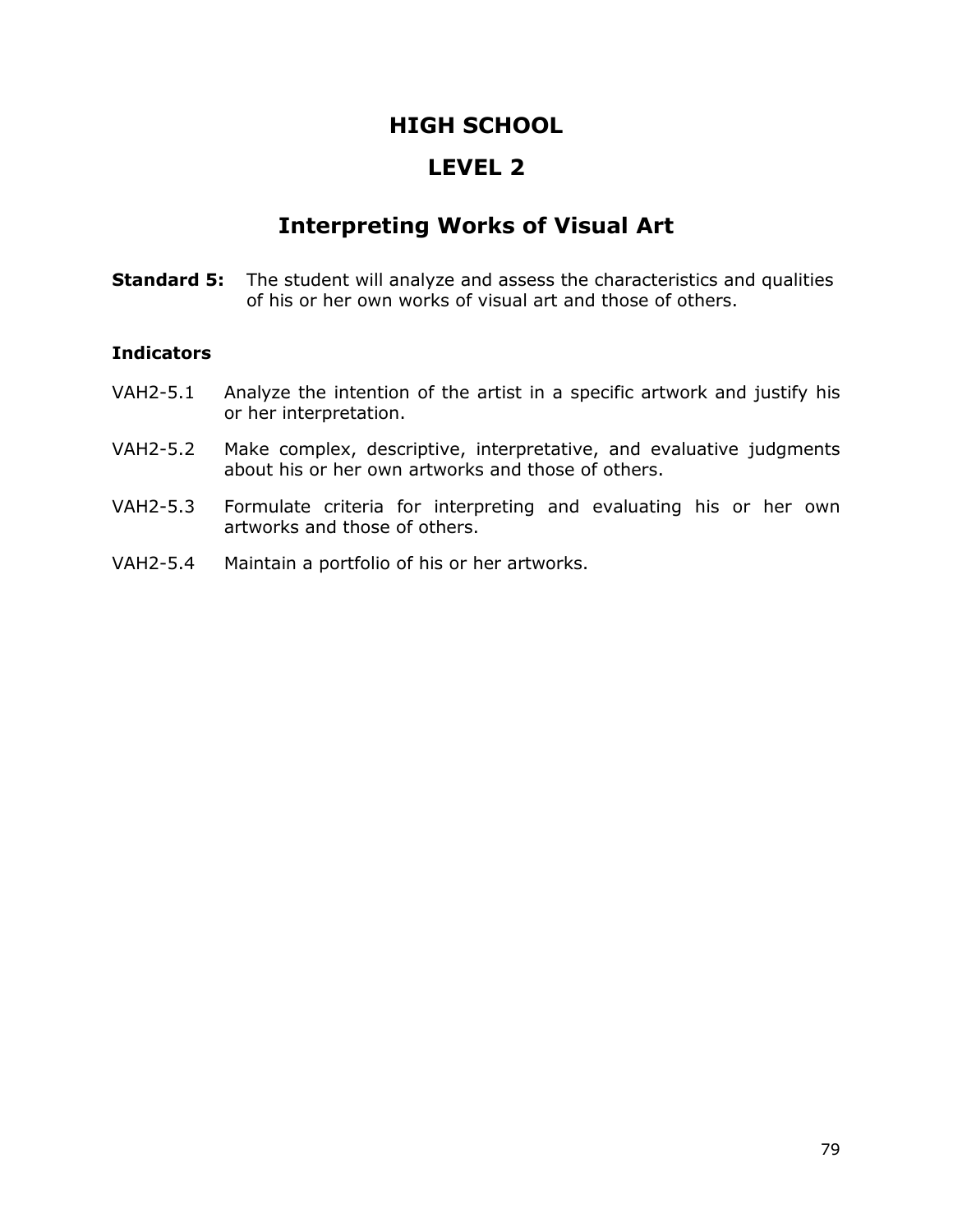## **LEVEL 2**

# **Making Connections**

**Standard 6:** The student will make connections between the visual arts and other arts disciplines, other content areas, and the world.

- VAH2-6.1 Analyze the similarities and differences between the visual arts and other arts disciplines.
- VAH2-6.2 Compare and contrast concepts, issues, and themes in the visual arts and other subjects in the school curriculum.
- VAH2-6.3 Identify specific visual arts careers and describe the knowledge and skills that one needs for these careers.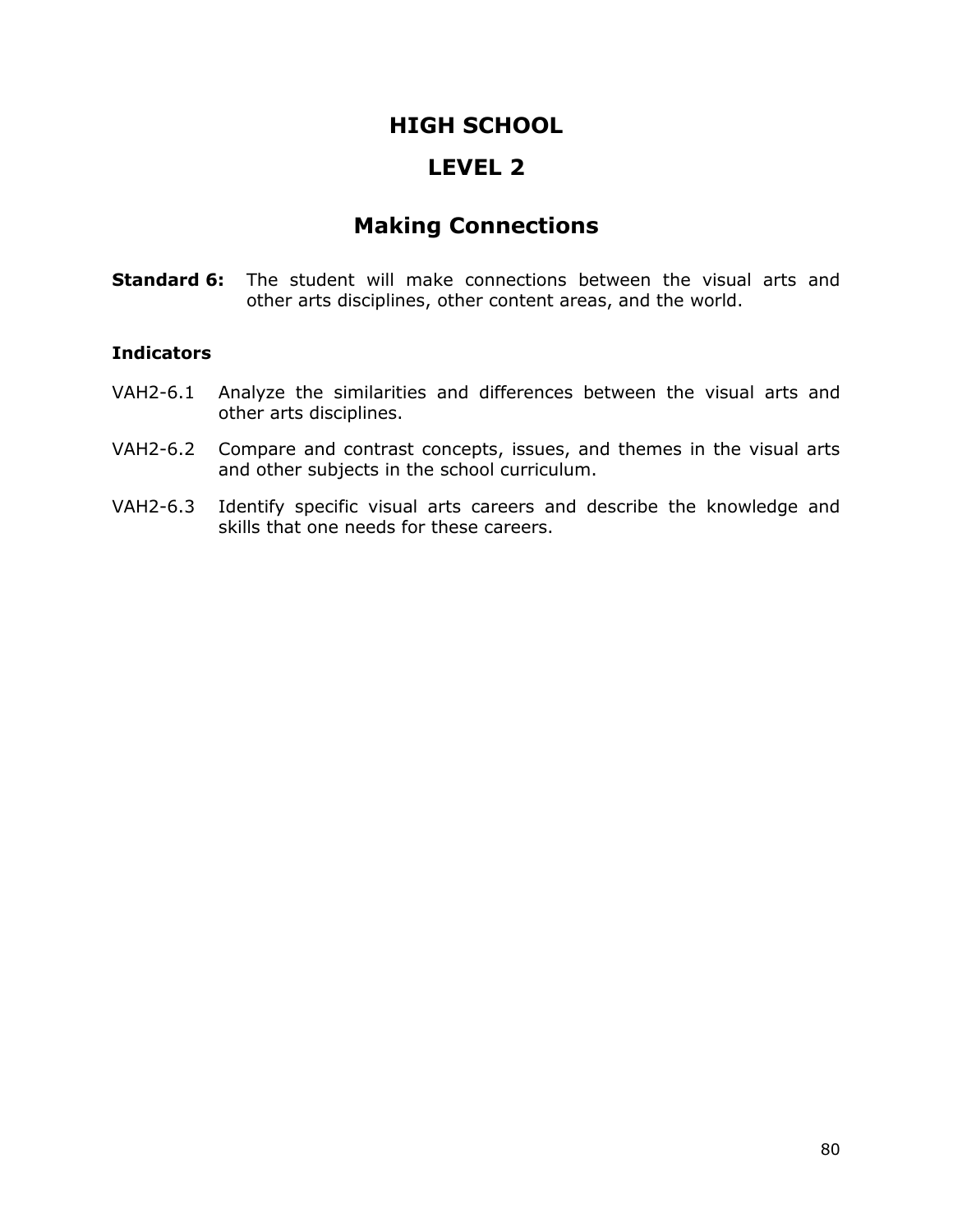## **LEVEL 3**

# **Creating Works of Visual Art**

**Standard 1:** The student will demonstrate competence in the use of ideas, materials, **techniques**, and processes in the creation of works of visual art.

- VAH3-1.1 Recognize and analyze the similarities and differences between materials, **techniques**, and processes in works of visual art.
- VAH3-1.2 Describe ways that different materials, **techniques**, and processes evoke different responses in one who is creating or viewing artworks.
- VAH3-1.3 Communicate ideas through the effective use of a variety of materials, **techniques**, and processes in works of visual art.
- VAH3-1.4 Apply materials, **techniques**, and processes with skill, confidence, and sensitivity sufficient to make his or her intentions observable in the artwork that he or she creates.
- VAH3-1.5 Use a variety of art materials, tools, and equipment in a skillful, safe, and responsible manner.
- VAH3-1.6 Demonstrate proficiency in a specific visual arts genre (for example, painting, photography, sculpture, ceramics).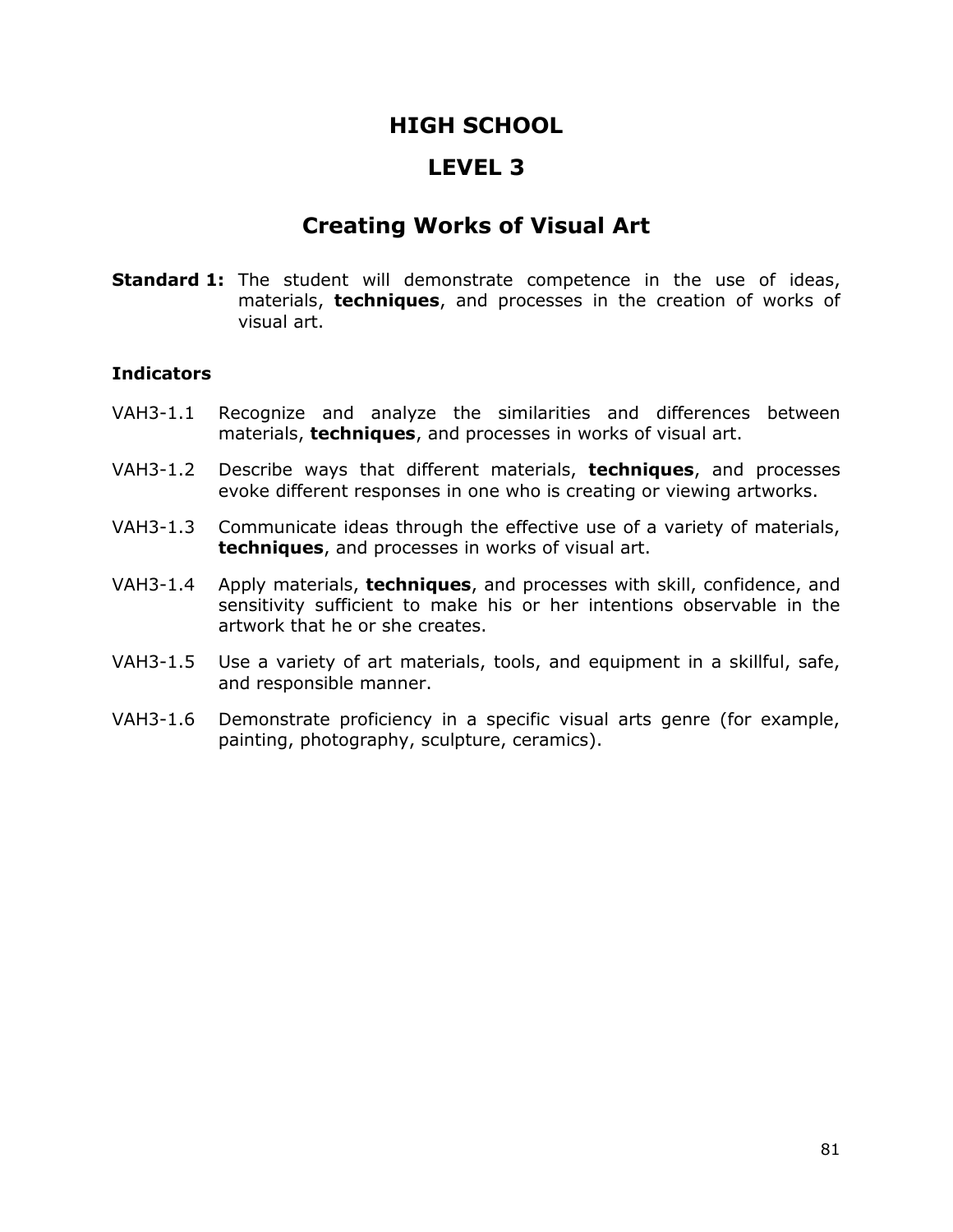## **LEVEL 3**

# **Using Structures and Functions**

**Standard 2:** The student will use composition and the **elements and principles of design** to communicate ideas.

- VAH3-2.1 Recognize, describe, and analyze the **elements and principles of design** and other **compositional** structures and strategies used in the visual arts to communicate ideas.
- VAH3-2.2 Create works of visual art that use the **elements and principles of design** and other **compositional** strategies.
- VAH3-2.3 Evaluate the effectiveness of artworks by analyzing the use of the **elements and principles of design** and other **compositional** structures and strategies to communicate ideas.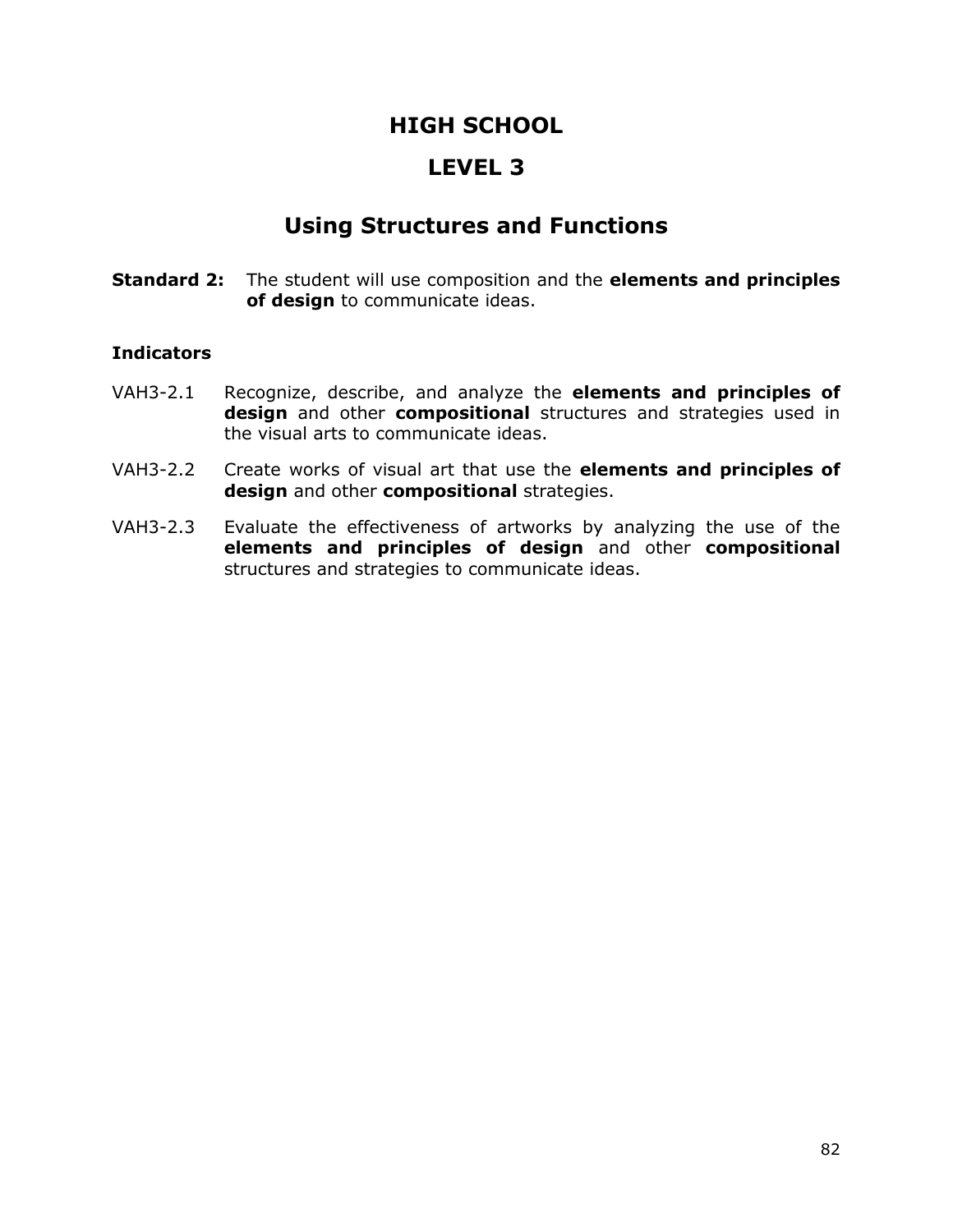## **LEVEL 3**

# **Exploring Content**

**Standard 3:** The student will examine the content of works of visual art and use elements from them in creating his or her own works.

- VAH3-3.1 Explore the sources of the **subject matter** and the ideas in variety of works of visual art.
- VAH3-3.2 Analyze and describe the relationships among **subject matter**, symbols, and themes in communicating intended meaning in his or her own artworks and in those of others.
- VAH3-3.3 Select and effectively use **subject matter**, symbols, and ideas to communicate meaning through his or her artworks.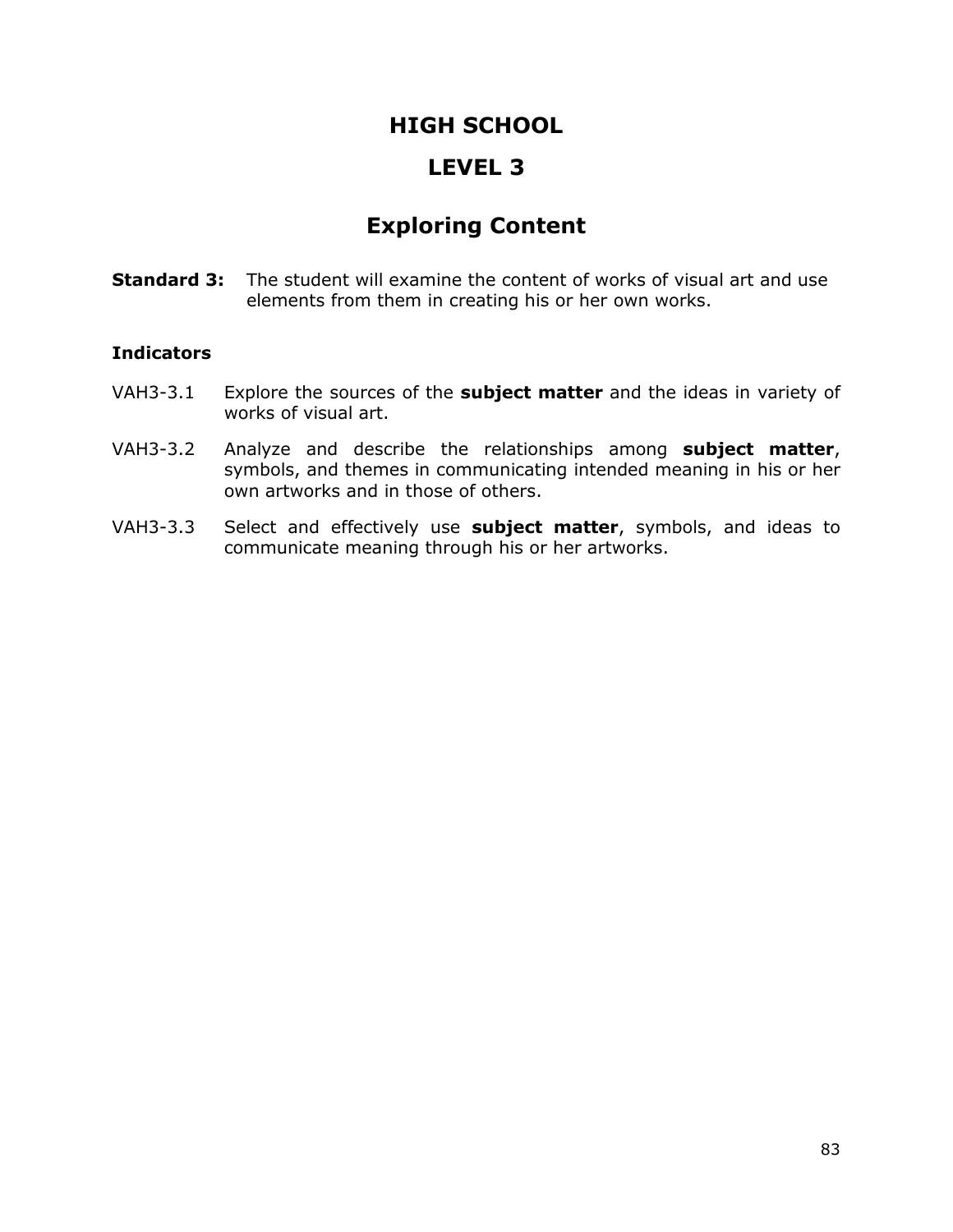## **LEVEL 3**

# **History and Culture**

**Standard 4:** The student will understand the visual arts in relation to history and world cultures and the technologies, tools, and materials used by artists.

- VAH3-4.1 Describe ways that the **subject matter**, symbols, ideas, and technologies in various artworks are related to history and culture.
- VAH3-4.2 Identify specific artworks as belonging to a particular culture or historical period and explain the characteristics that led him or her to make that identification.
- VAH3-4.3 Describe and discuss the function and meaning of specific artworks from various world cultures and historical periods.
- VAH3-4.4 Demonstrate **visual literacy** by **deconstructing** images in a variety of contexts.
- VAH3-4.5 Apply a knowledge of art history, various cultures, and technologies in the creation of original artworks.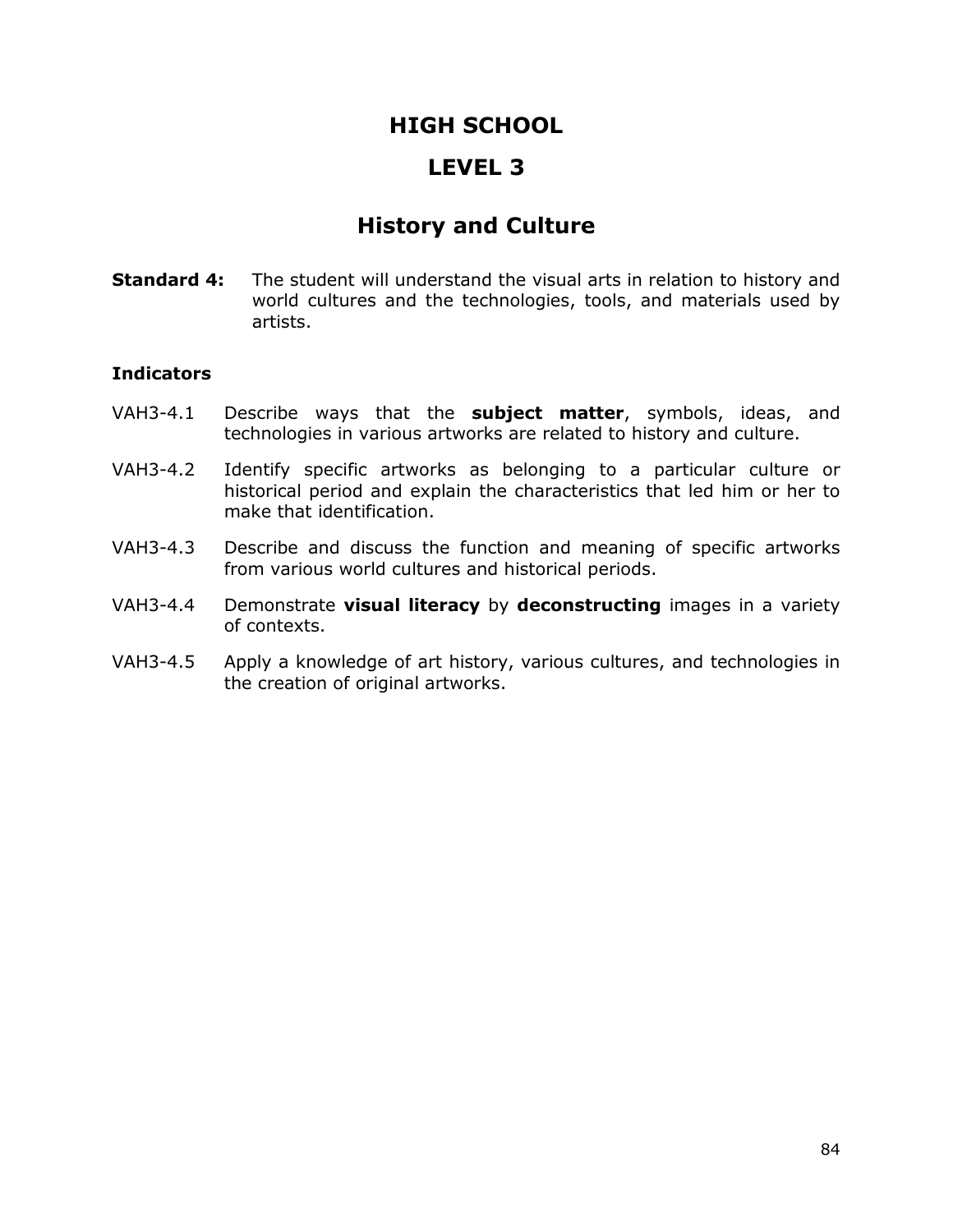## **LEVEL 3**

# **Interpreting Works of Visual Art**

**Standard 5:** The student will analyze and assess the characteristics and qualities of his or her own works of visual art and those of others.

- VAH3-5.1 Analyze the intention of the artist in a specific artwork and justify his or her interpretation.
- VAH3-5.2 Make complex, descriptive, interpretative, and evaluative judgments about his or her own artworks and those of others.
- VAH3-5.3 Formulate criteria for interpreting and evaluating his or her own artworks and those of others.
- VAH3-5.4 Maintain and exhibit a portfolio of his or her artworks.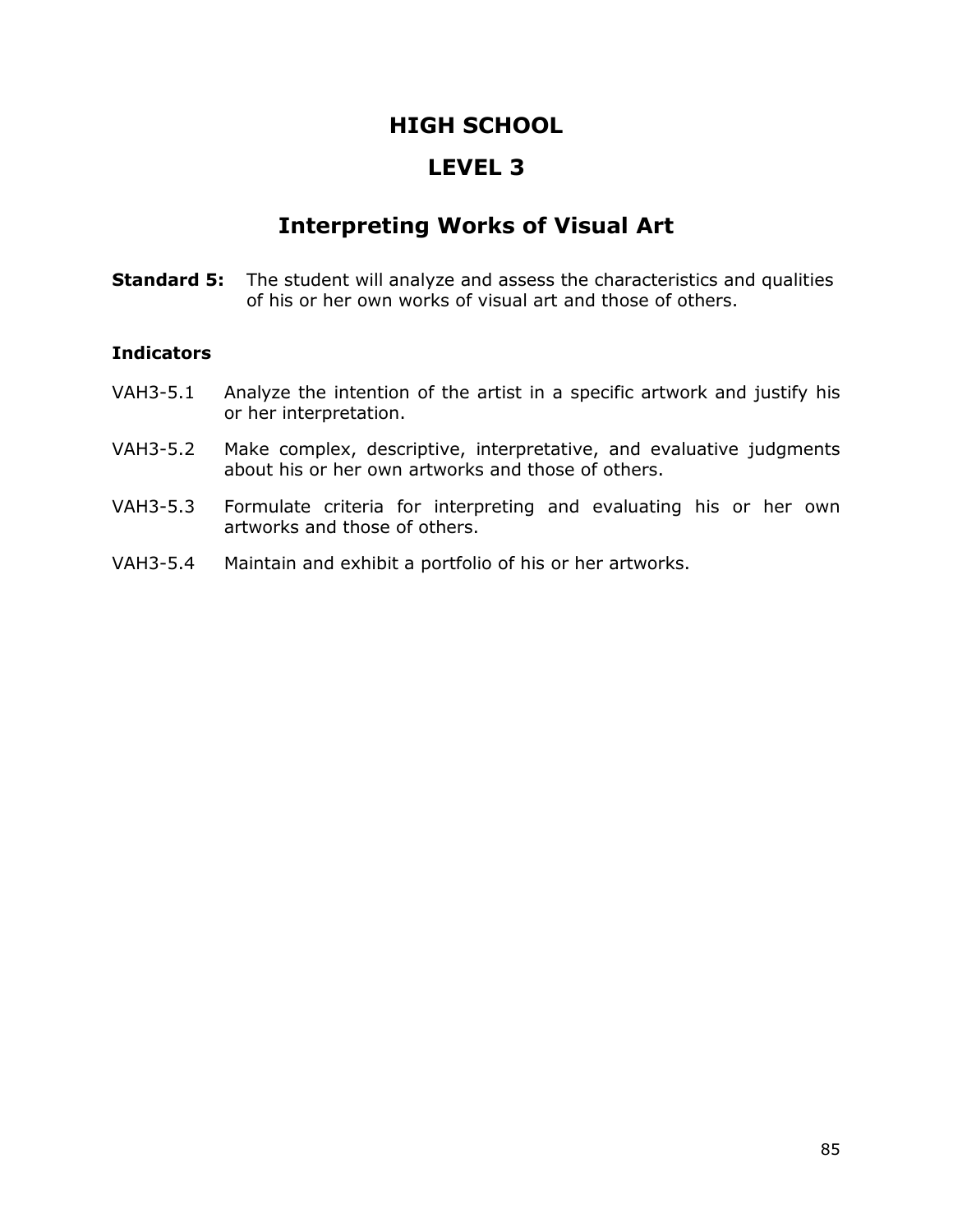## **LEVEL 3**

# **Making Connections**

**Standard 6:** The student will make connections between the visual arts and other arts disciplines, other content areas, and the world.

- VAH3-6.1 Analyze the similarities and differences between the visual arts and other arts disciplines.
- VAH3-6.2 Compare and contrast concepts, issues, and themes in the visual arts and other subjects in the school curriculum.
- VAH3-6.3 Identify specific visual arts careers and describe the knowledge and skills that one needs for these careers.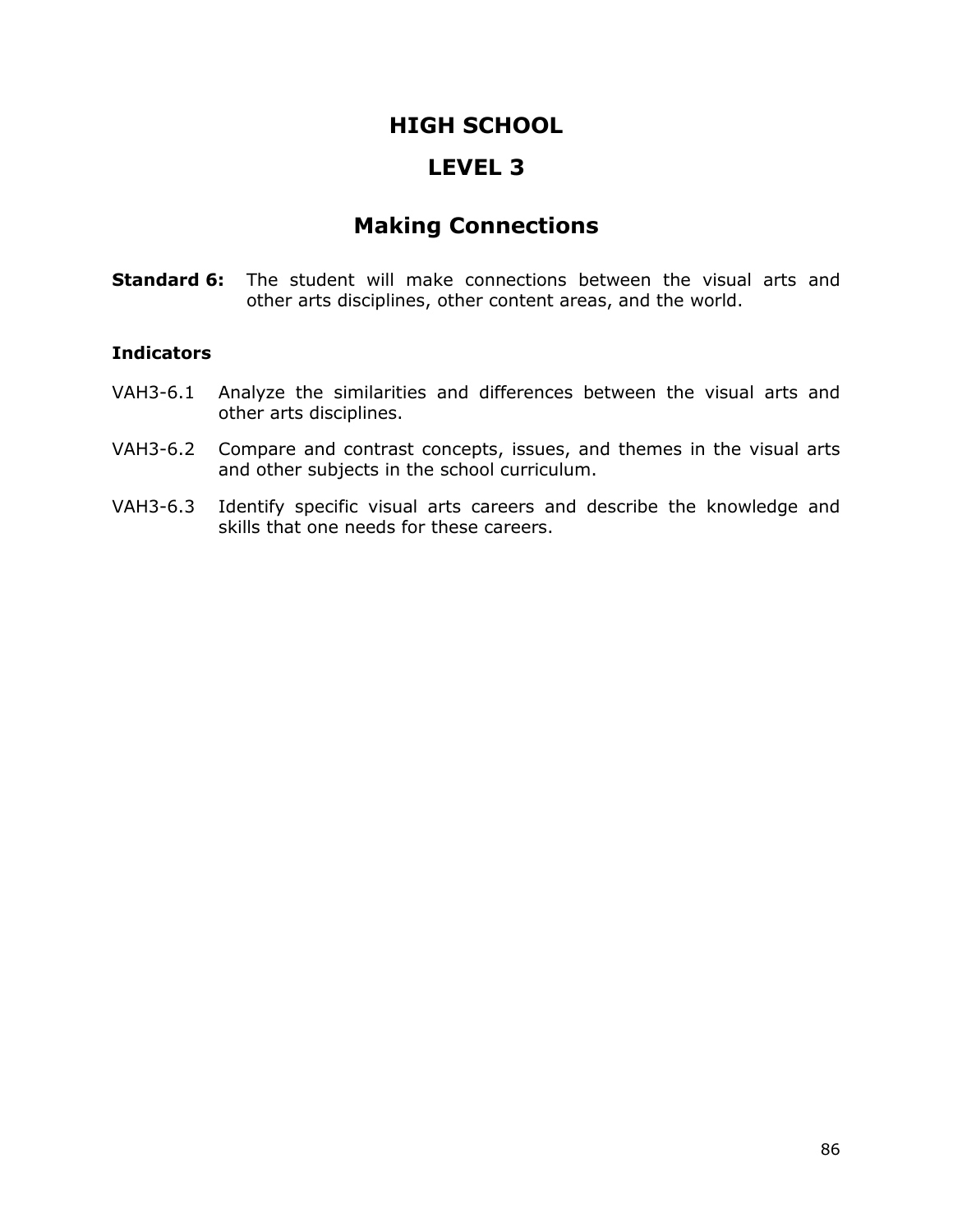## **LEVEL 4**

# **Creating Works of Visual Art**

**Standard 1:** The student will demonstrate competence in the use of ideas, materials, **techniques**, and processes in the creation of works of visual art.

- VAH4-1.1 Recognize and analyze the similarities and differences among the materials, **techniques**, and processes in works of visual art.
- VAH4-1.2 Describe ways that different materials, **techniques**, and processes evoke different responses in one who is creating or viewing artworks.
- VAH4-1.3 Communicate ideas through the effective use of a variety of materials, **techniques**, and processes in works of visual art.
- VAH4-1.4 Apply materials, **techniques**, and processes with skill, confidence, and sensitivity sufficient to make his or her intentions observable in the artwork that he or she creates.
- VAH4-1.5 Use a variety of art materials, tools, and equipment in a skillful, safe, and responsible manner.
- VAH4-1.6 Demonstrate proficiency in creating a body of work in a specific visual arts genre, such as painting, drawing, printmaking, photography, sculpture, ceramics, graphic design, or fiber arts.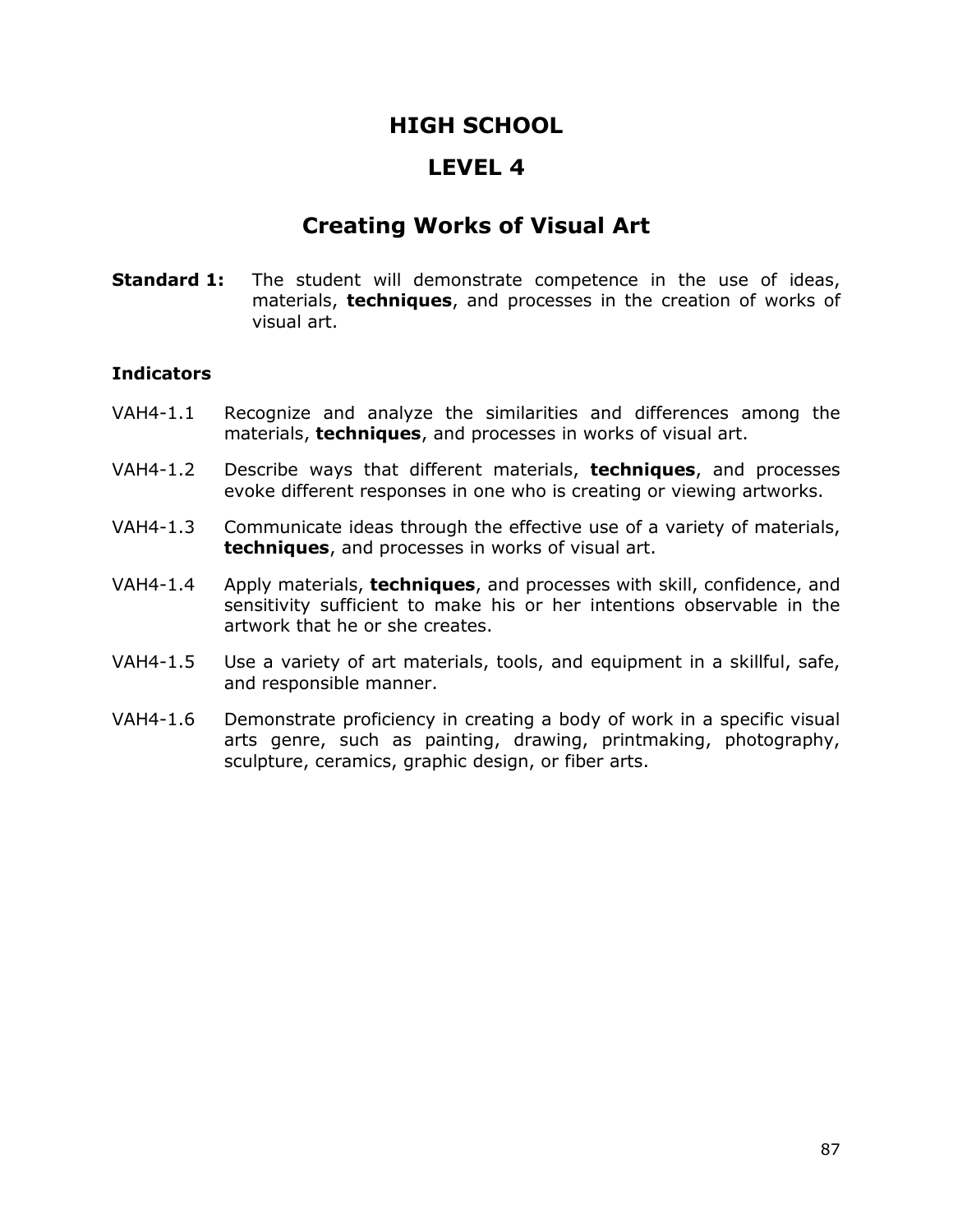## **LEVEL 4**

# **Using Structures and Functions**

**Standard 2:** The student will use composition and the **elements and principles of design** to communicate ideas.

- VAH4-2.1 Recognize, describe, and analyze the **elements and principles of design** and other **compositional** structures and strategies used in the visual arts to communicate ideas.
- VAH4-2.2 Create works of visual art that use the **elements and principles of design** and other **compositional** strategies.
- VAH4-2.3 Evaluate the effectiveness of artworks by analyzing the use of **elements and principles of design** and other **compositional** structures and strategies to communicate ideas.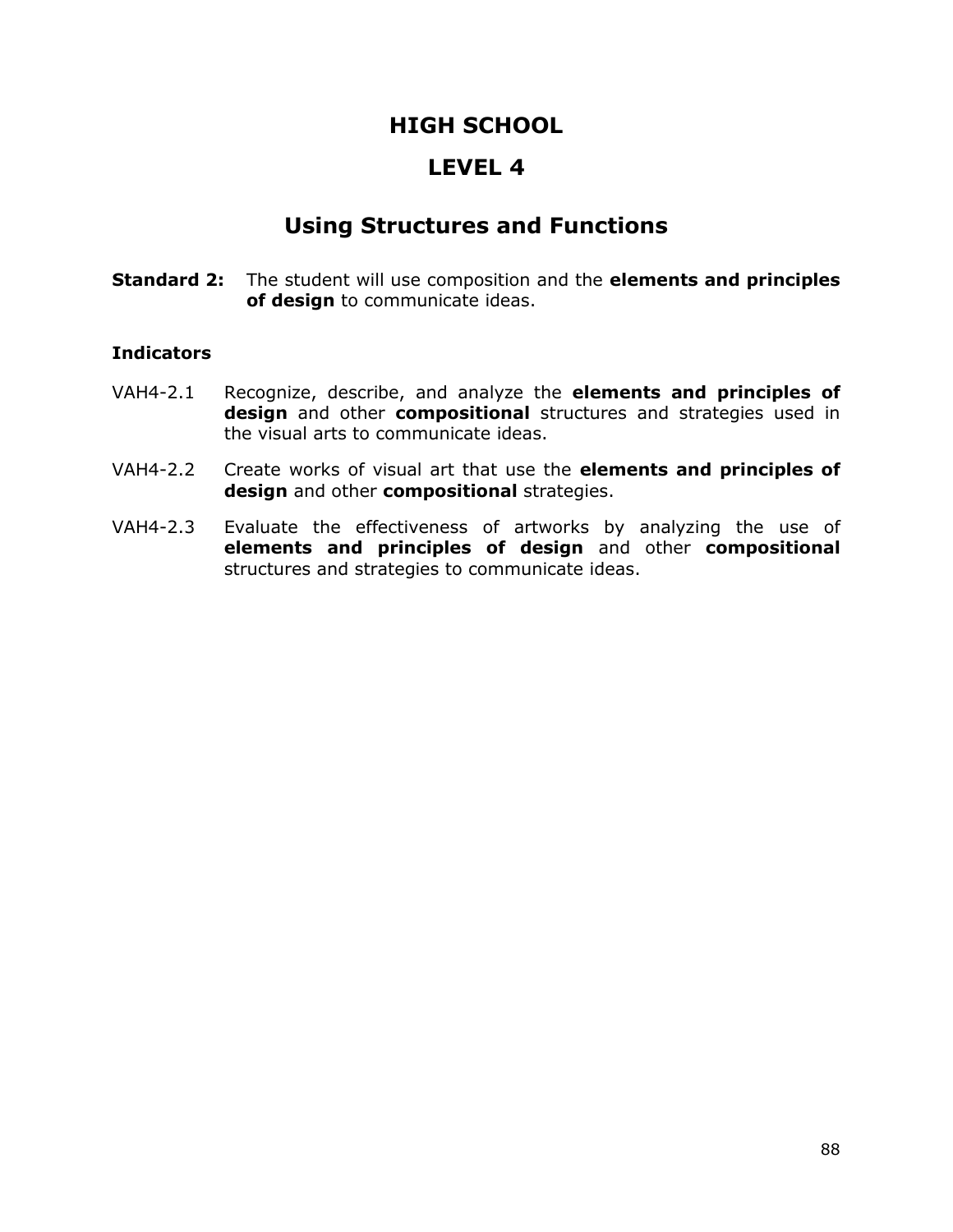## **LEVEL 4**

# **Exploring Content**

**Standard 3:** The student will examine the content of works of visual art and use elements from them in creating his or her own works.

- VAH4-3.1 Explore the sources of the **subject matter** and the ideas in variety of works of visual art.
- VAH4-3.2 Analyze and describe the relationships among **subject matter**, symbols, and themes in communicating intended meaning in his or her own artworks and in those of others.
- VAH4-3.3 Select and effectively use **subject matter**, symbols, and ideas to communicate meaning through his or her artworks.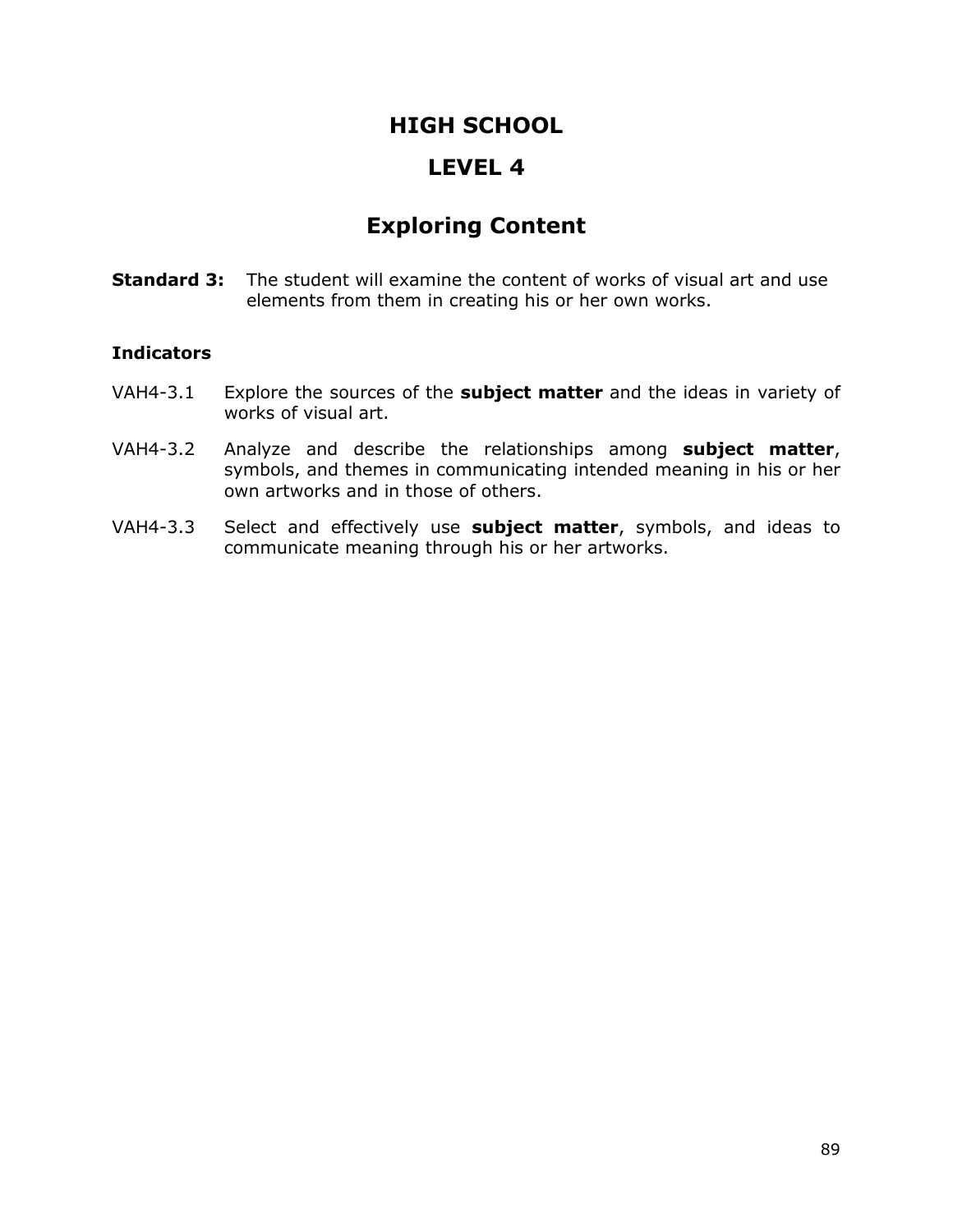## **LEVEL 4**

# **History and Culture**

**Standard 4:** The student will understand the visual arts in relation to history and world cultures and the technologies, tools, and materials used by artists.

- VAH4-4.1 Describe ways that the **subject matter**, symbols, ideas, and technologies in various artworks are related to history and culture.
- VAH4-4.2 Identify specific artworks as belonging to a particular culture or historical period and explain the characteristics that led him or her to make that identification.
- VAH4-4.3 Describe and discuss the function and meaning of specific artworks from various world cultures and historical periods.
- VAH4-4.4 Demonstrate **visual literacy** by **deconstructing** images in a variety of contexts.
- VAH4-4.5 Apply a knowledge of art history, various cultures, and technologies in the creation of original artworks.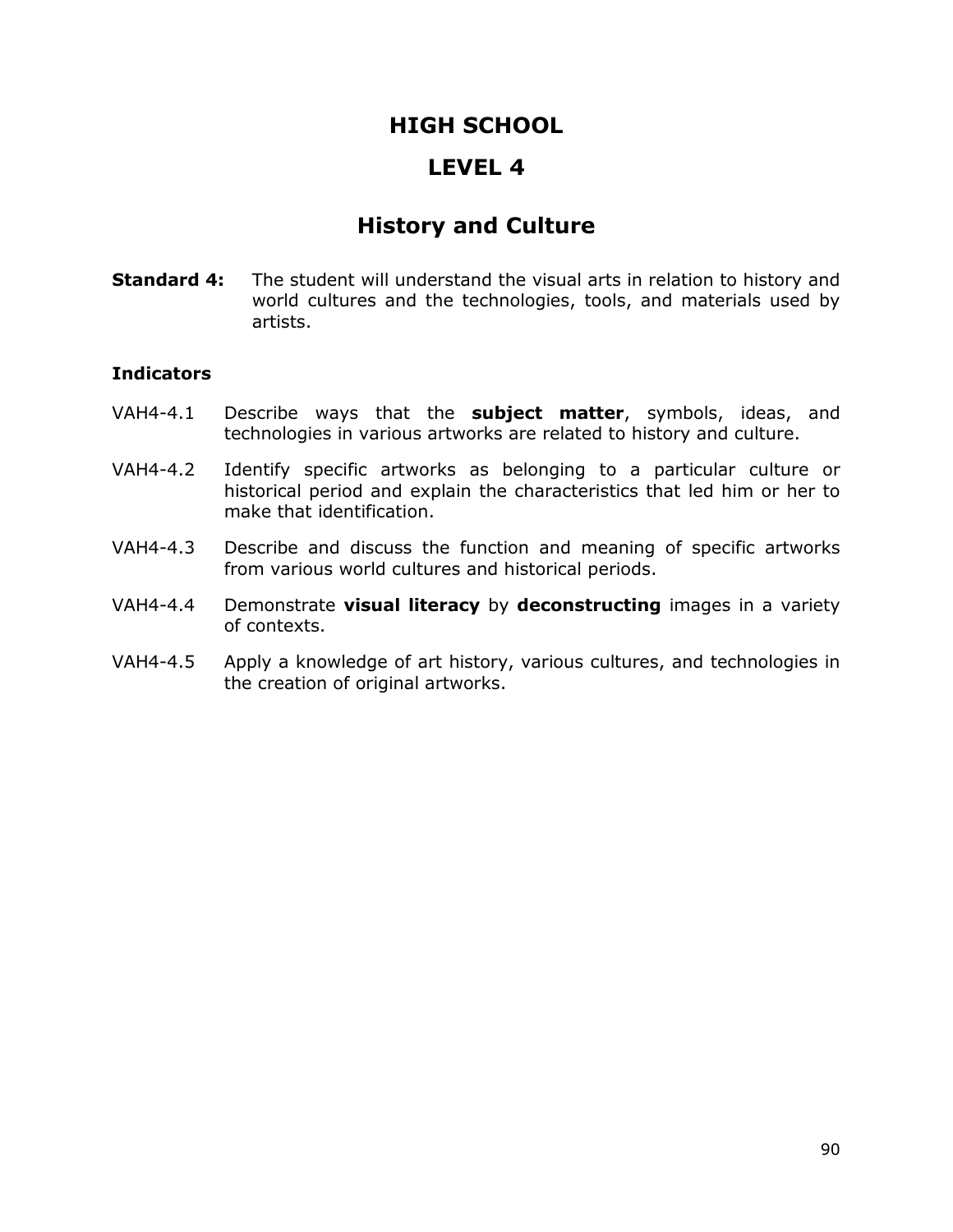## **LEVEL 4**

# **Interpreting Works of Visual Art**

**Standard 5:** The student will analyze and assess the characteristics and qualities of his or her own works of visual art and those of others.

- VAH4-5.1 Analyze the intention of the artist in a specific artwork and justify his or her interpretation.
- VAH4-5.2 Make complex, descriptive, interpretative, and evaluative judgments about his or her own artworks and those of others.
- VAH4-5.3 Formulate criteria for interpreting and evaluating his or her own artworks and those of others.
- VAH4-5.4 Maintain and exhibit a portfolio of his or her artworks that includes an artist's statement.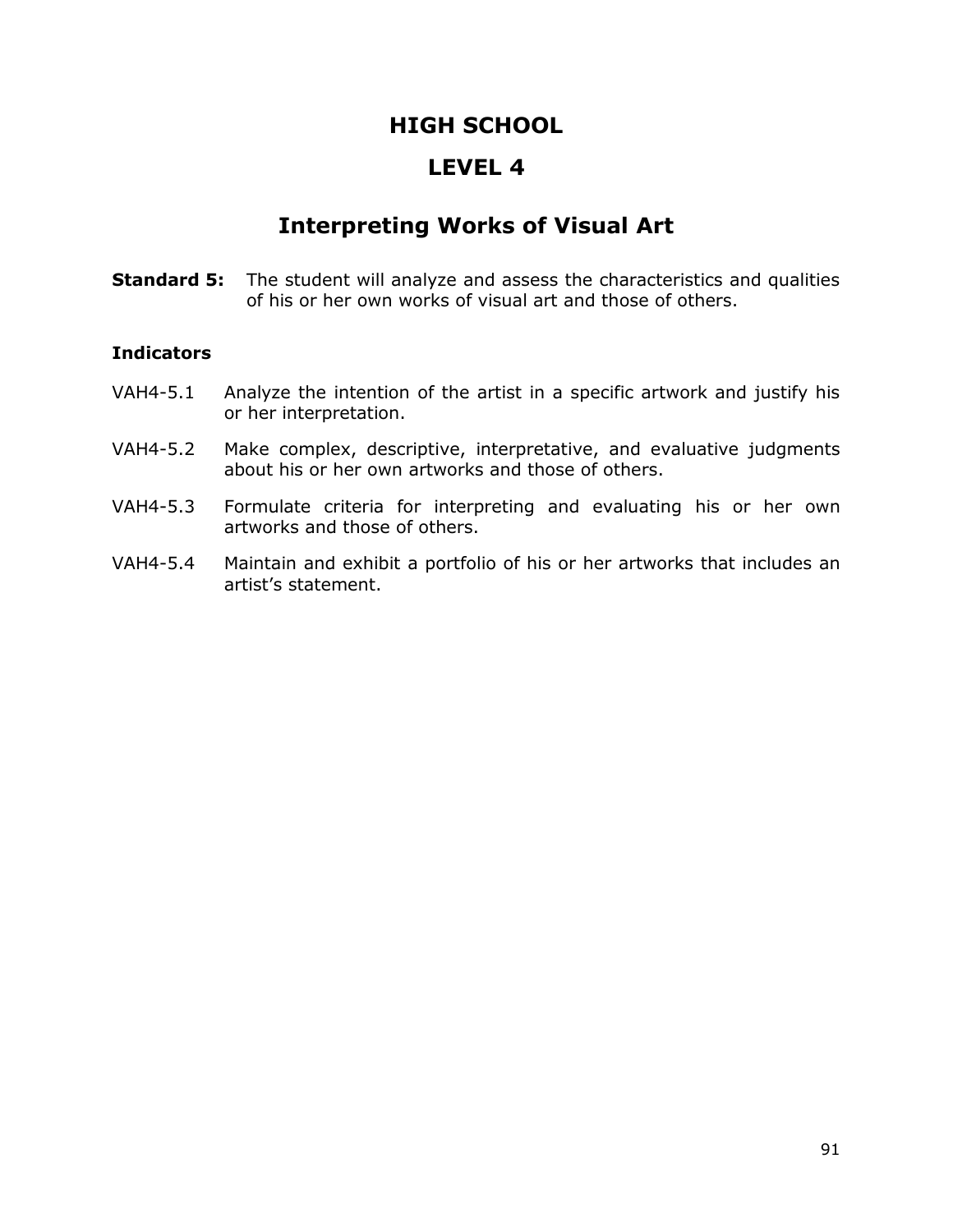## **LEVEL 4**

# **Making Connections**

**Standard 6:** The student will make connections between the visual arts and other arts disciplines, other content areas, and the world.

- VAH4-6.1 Analyze the similarities and differences between the visual arts and other arts disciplines.
- VAH4-6.2 Compare and contrast concepts, issues, and themes in the visual arts and other subjects in the school curriculum.
- VAH4-6.3 Identify specific visual arts careers and describe the knowledge and skills that one needs for these careers.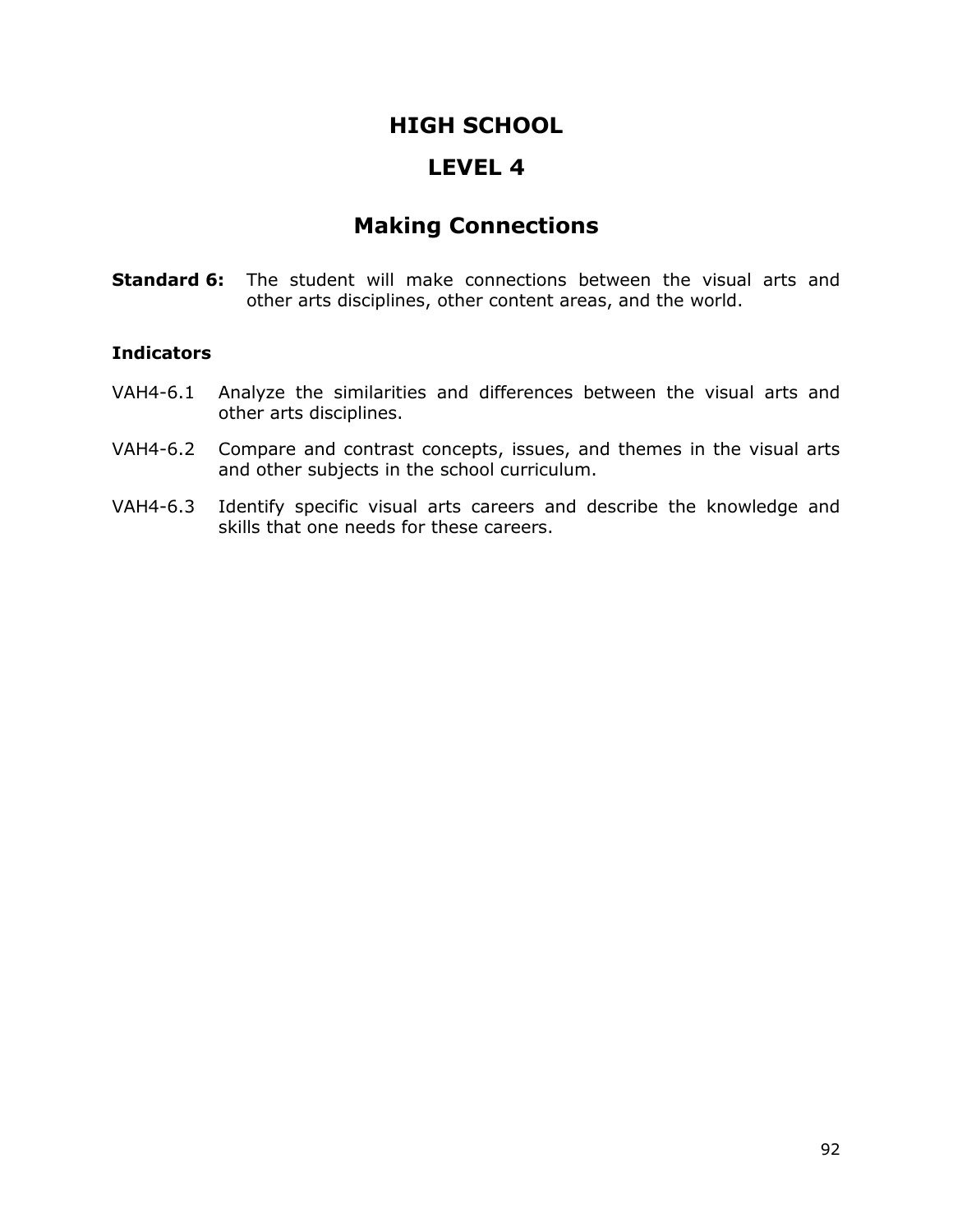### **Visual Arts Standards: Grades K – 12 Creating Works of Visual Art**

**Standard 1:** The student will demonstrate competence in the use of ideas, materials, **techniques**, and processes in the creation of works of visual art.

| Kindergarten                                                                                                               | 1 <sup>st</sup>                                                                                                                            | 2 <sup>nd</sup>                                                                                                                                                                                                  | 3 <sup>rd</sup>                                                                                                              | 4 <sup>th</sup>                                                                                                                                                                                       | 5 <sup>th</sup>                                                                                                                                                                    |
|----------------------------------------------------------------------------------------------------------------------------|--------------------------------------------------------------------------------------------------------------------------------------------|------------------------------------------------------------------------------------------------------------------------------------------------------------------------------------------------------------------|------------------------------------------------------------------------------------------------------------------------------|-------------------------------------------------------------------------------------------------------------------------------------------------------------------------------------------------------|------------------------------------------------------------------------------------------------------------------------------------------------------------------------------------|
| $VAK-1.1$<br>Use his or her<br>own ideas in the<br>creation of<br>works of visual<br>art.                                  | $VAI-1.1$<br>Use his or her<br>own ideas in the<br>creation of works<br>of visual art.                                                     | $VA2-1.1$<br>Identify the<br>materials,<br>techniques, and<br>processes used<br>in a variety of<br>artworks.                                                                                                     | $VA3-1.1$<br>Use his or her<br>own ideas in<br>creating works of<br>visual art.                                              | $VA4-1.1$<br>Identify the<br>materials,<br>techniques,<br>and processes<br>used in a variety<br>of artworks.                                                                                          | $V$ A5-1.1<br>Identify the<br>materials,<br>techniques,<br>and processes<br>used in a variety<br>of artworks.                                                                      |
| $VAK-1.2$<br>Identify the<br>materials,<br>techniques,<br>and processes<br>used in a variety<br>of works of<br>visual art. | $VA1-1.2$<br>Identify and<br>describe the<br>materials,<br>techniques, and<br>processes used<br>in a variety of<br>works of visual<br>art. | $VA2-1.2$<br>Discuss the<br>reasons that<br>different<br>elements and<br>principles of<br>design each<br>cause their own<br>distinct response<br>in one who is<br>creating or<br>viewing works of<br>visual art. | $VA3-1.2$<br>Identify and<br>describe the<br>materials,<br>techniques, and<br>processes used in<br>a variety of<br>artworks. | $VA4-1.2$<br>Explain the<br>reasons that<br>different<br>elements and<br>principles of<br>design each<br>cause their own<br>distinct response<br>in one who is<br>creating or<br>viewing<br>artworks. | $VA5-1.2$<br>Describe ways<br>that different<br>materials,<br>techniques,<br>and processes<br>evoke different<br>responses in<br>one who is<br>creating or<br>viewing<br>artworks. |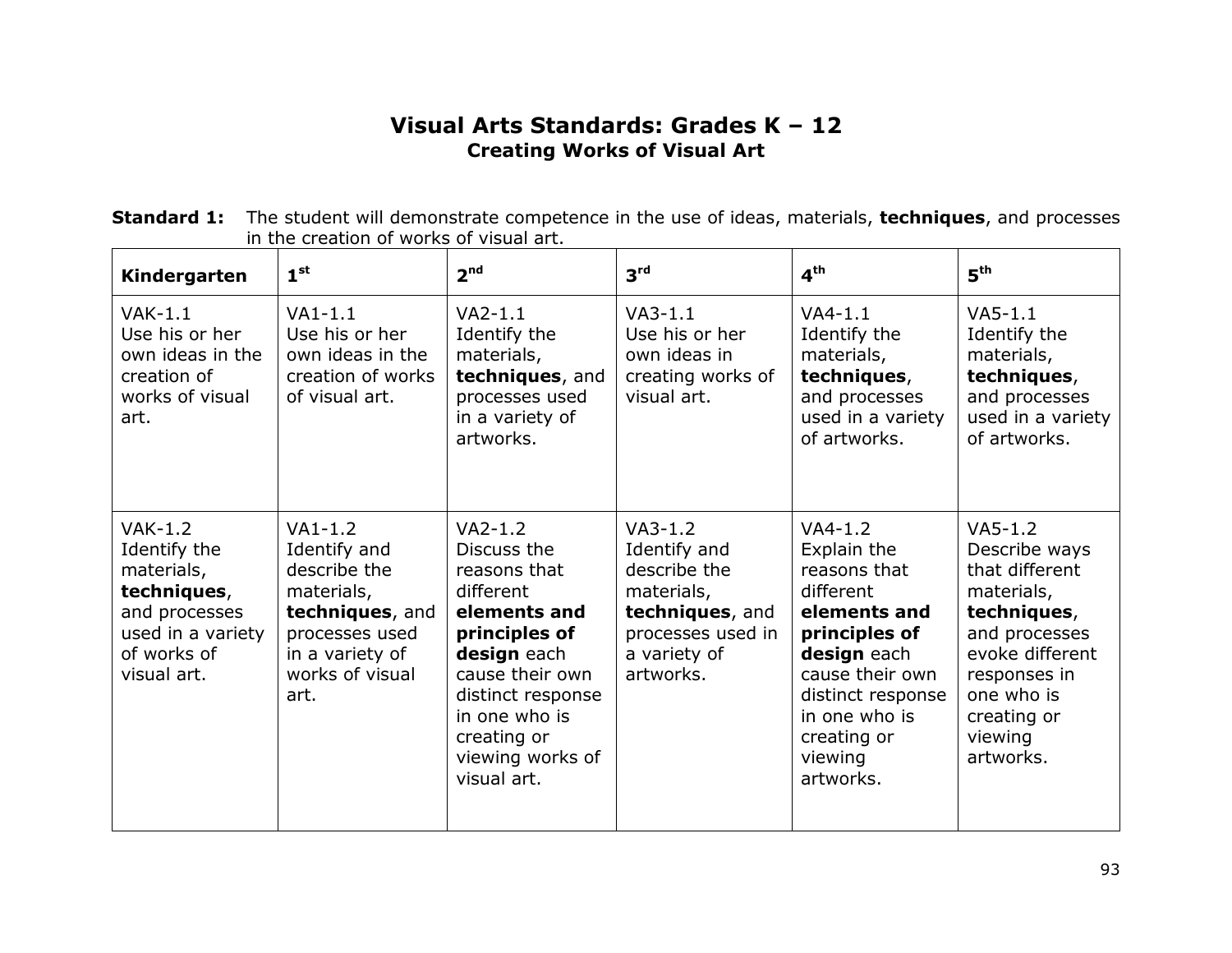| $VAK-1.3$<br>Use all art<br>materials and<br>tools in a safe<br>and responsible<br>manner. | $VA1-1.3$<br>Use a variety of<br>materials,<br>techniques, and<br>processes to<br>create works of<br>visual art. | $VA2-1.3$<br>Use and combine<br>a variety of<br>materials,<br>techniques, and<br>processes to<br>create works of<br>visual art. | $VA3-1.3$<br>Use and combine<br>a variety of<br>materials,<br>techniques, and<br>processes to<br>create works of<br>visual art.                                                                          | $VA4-1.3$<br>Use a variety of<br>media,<br>techniques,<br>and processes to<br>create works of<br>visual art.                                                                                                | $VA5-1.3$<br>Use a variety of<br>materials,<br>techniques,<br>and processes<br>to create<br>artworks.                                                                                                        |
|--------------------------------------------------------------------------------------------|------------------------------------------------------------------------------------------------------------------|---------------------------------------------------------------------------------------------------------------------------------|----------------------------------------------------------------------------------------------------------------------------------------------------------------------------------------------------------|-------------------------------------------------------------------------------------------------------------------------------------------------------------------------------------------------------------|--------------------------------------------------------------------------------------------------------------------------------------------------------------------------------------------------------------|
|                                                                                            | $VA1-1.4$<br>Use all art<br>materials and<br>tools in a safe<br>and responsible<br>manner.                       | $VA2-1.4$<br>Use all art<br>materials and<br>tools in a safe<br>and responsible<br>manner.                                      | $VA3-1.4$<br>Select and use<br>the most effective<br>materials,<br>techniques, and<br>processes to<br>communicate his<br>or her ideas,<br>experiences, and<br>stories through<br>works of visual<br>art. | $VA4-1.4$<br>Select and use<br>the most<br>effective<br>materials,<br>techniques,<br>and processes to<br>communicate his<br>or her ideas,<br>experiences, and<br>stories through<br>works of visual<br>art. | $V$ A5-1.4<br>Select and use<br>the most<br>effective<br>materials,<br>techniques,<br>and processes<br>to communicate<br>his or her ideas,<br>experiences,<br>and stories<br>through works<br>of visual art. |
|                                                                                            |                                                                                                                  |                                                                                                                                 | $VA3-1.5$<br>Use all art<br>materials and<br>tools in a safe<br>and responsible<br>manner.                                                                                                               | $VA4-1.5$<br>Use all art<br>materials and<br>tools in a safe<br>and responsible<br>manner.                                                                                                                  | $VA5-1.5$<br>Use all art<br>materials and<br>tools in a safe<br>and responsible<br>manner.                                                                                                                   |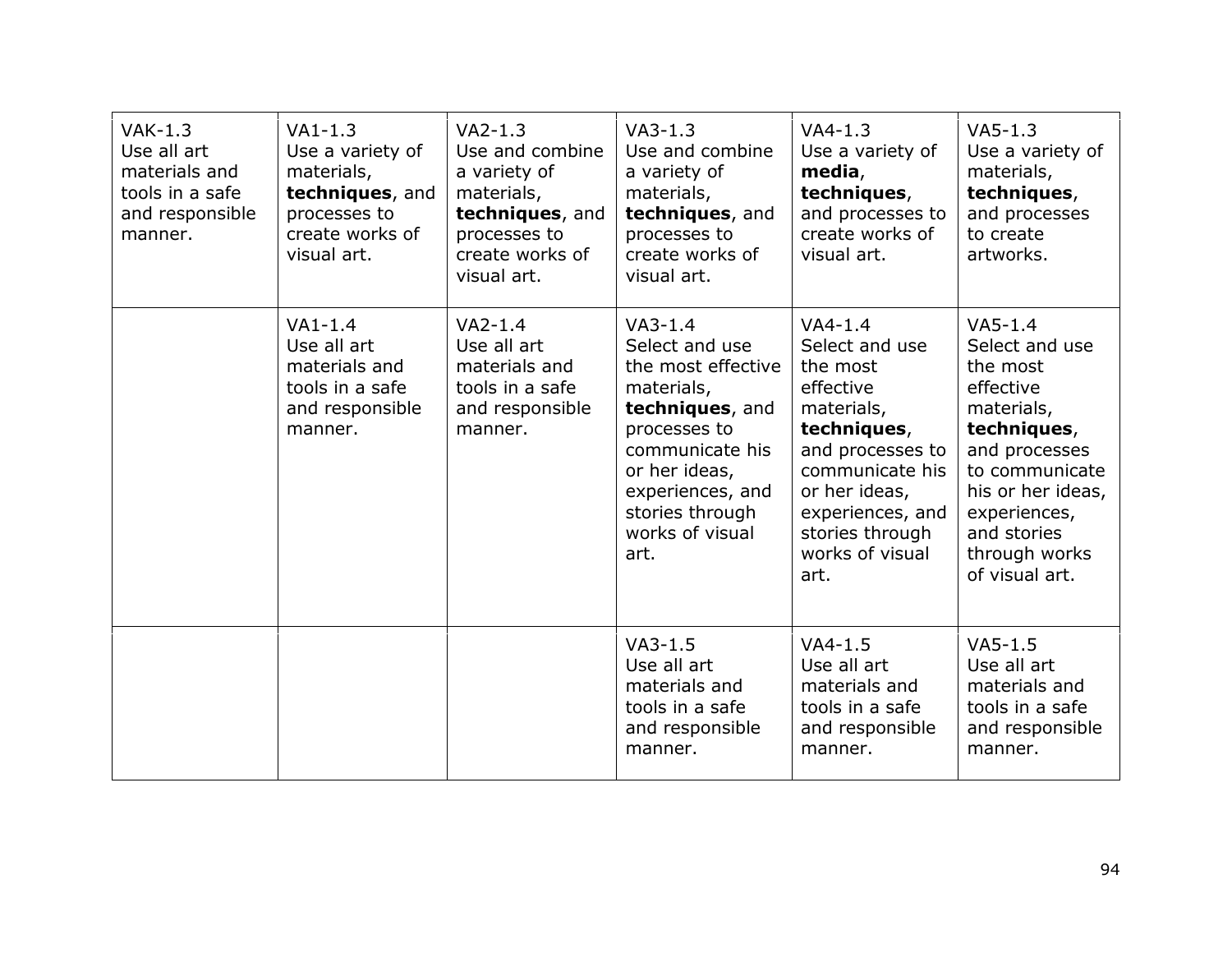| 6 <sup>th</sup>                       | 7 <sup>th</sup>                       | 8 <sup>th</sup>                       |
|---------------------------------------|---------------------------------------|---------------------------------------|
| $VAG-1.1$                             | $V$ A7-1.1                            | $VAB-1.1$                             |
| Identify the materials, techniques,   | Identify the materials, techniques,   | Identify the materials, techniques,   |
| and processes used in a variety of    | and processes used in a variety of    | and processes used in a variety of    |
| artworks.                             | artworks.                             | artworks.                             |
| $VA6-1.2$                             | $VA7-1.2$                             | $VAS-1.2$                             |
| Describe the ways that different      | Describe the ways that different      | Describe ways that different          |
| materials, techniques, and            | materials, techniques, and            | materials, techniques, and            |
| processes evoke different responses   | processes evoke different responses   | processes evoke different responses   |
| in one who is creating or viewing     | in one who is creating or viewing     | in one who is creating or viewing     |
| artworks.                             | artworks.                             | artworks.                             |
| $VA6-1.3$                             | $VA7-1.3$                             | $VAB-1.3$                             |
| Select and apply the most effective   | Select and apply the most effective   | Select and apply the most effective   |
| materials, techniques, and            | materials, techniques, and            | materials, techniques, and            |
| processes to communicate his or       | processes to communicate his or her   | processes to communicate his or       |
| her experiences and ideas through     | experiences and ideas through the     | her experiences and ideas through     |
| artworks.                             | artworks.                             | artworks.                             |
| $VAG-1.4$                             | $VA7-1.4$                             | $VAB-1.4$                             |
| Use art materials and tools in a safe | Use art materials and tools in a safe | Use art materials and tools in a safe |
| and responsible manner.               | and responsible manner.               | and responsible manner.               |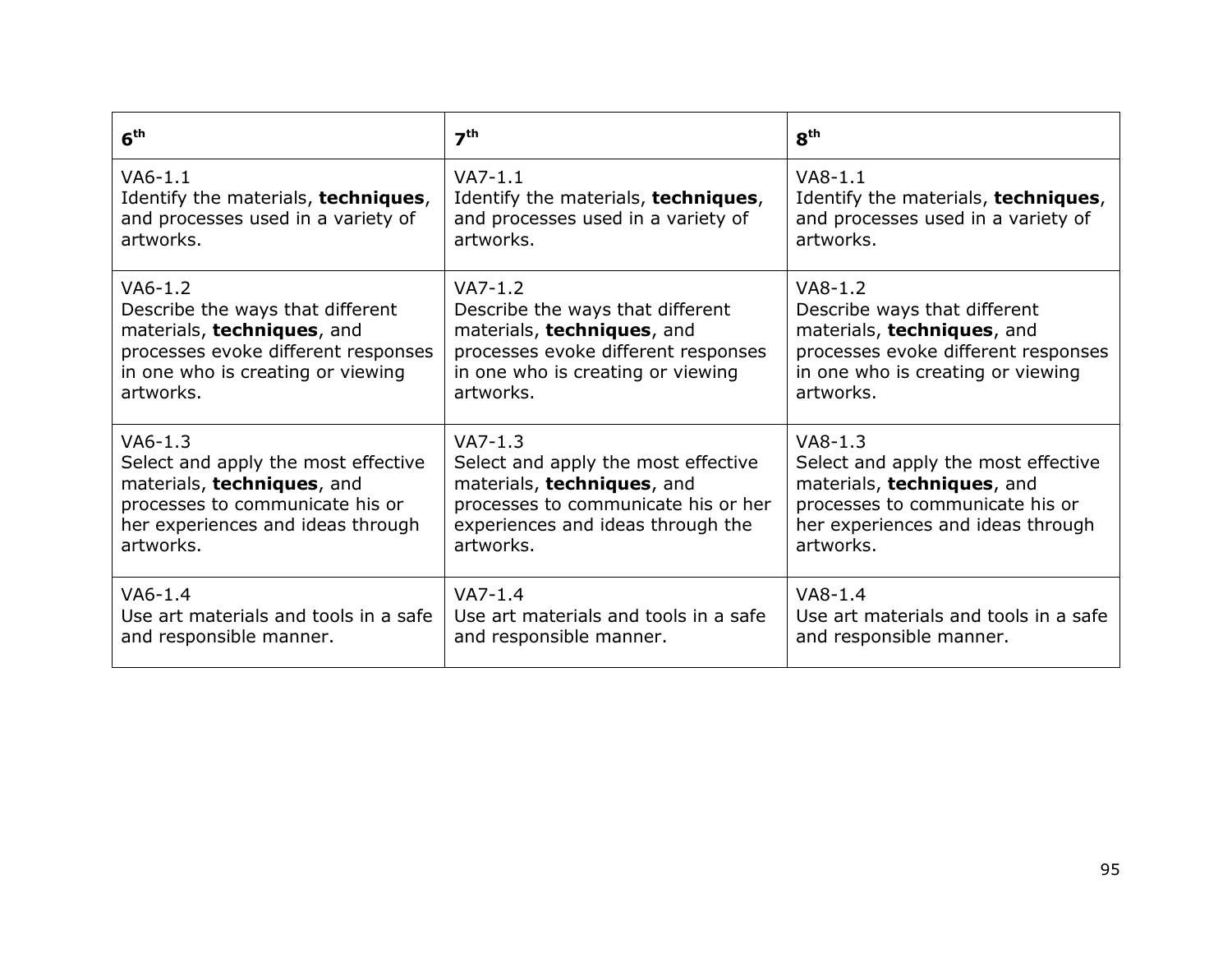| H1                         | H <sub>2</sub>               | H <sub>3</sub>               | H4                         |
|----------------------------|------------------------------|------------------------------|----------------------------|
| VAH1-1.1                   | <b>VAH2-1.1</b>              | $VAH3-1.1$                   | VAH4-1.1                   |
| Recognize and analyze      | Recognize and analyze the    | Recognize and analyze the    | Recognize and analyze      |
| the similarities and       | similarities and differences | similarities and differences | the similarities and       |
| differences between        | between materials,           | between materials,           | differences among the      |
| materials, techniques,     | techniques, and              | techniques, and              | materials, techniques,     |
| and processes in works of  | processes in works of        | processes in works of        | and processes in works of  |
| visual art.                | visual art.                  | visual art.                  | visual art.                |
| $VAH1-1.2$                 | <b>VAH2-1.2</b>              | <b>VAH3-1.2</b>              | <b>VAH4-1.2</b>            |
| Describe ways that         | Describe the ways that       | Describe ways that           | Describe ways that         |
| different materials,       | different materials,         | different materials,         | different materials,       |
| techniques, and            | techniques, and              | techniques, and              | techniques, and            |
| processes evoke different  | processes evoke different    | processes evoke different    | processes evoke different  |
| responses in one who is    | responses in one who is      | responses in one who is      | responses in one who is    |
| creating or viewing        | creating or viewing          | creating or viewing          | creating or viewing        |
| artworks.                  | artworks.                    | artworks.                    | artworks.                  |
| VAH1-1.3                   | <b>VAH2-1.3</b>              | <b>VAH3-1.3</b>              | <b>VAH4-1.3</b>            |
| Communicate ideas          | Communicate ideas            | Communicate ideas            | Communicate ideas          |
| through the effective use  | through the effective use    | through the effective use    | through the effective use  |
| of a variety of materials, | of a variety of materials,   | of a variety of materials,   | of a variety of materials, |
| techniques, and            | techniques, and              | techniques, and              | techniques, and            |
| processes in works of      | processes in works of        | processes in works of        | processes in works of      |
| visual art.                | visual art.                  | visual art.                  | visual art.                |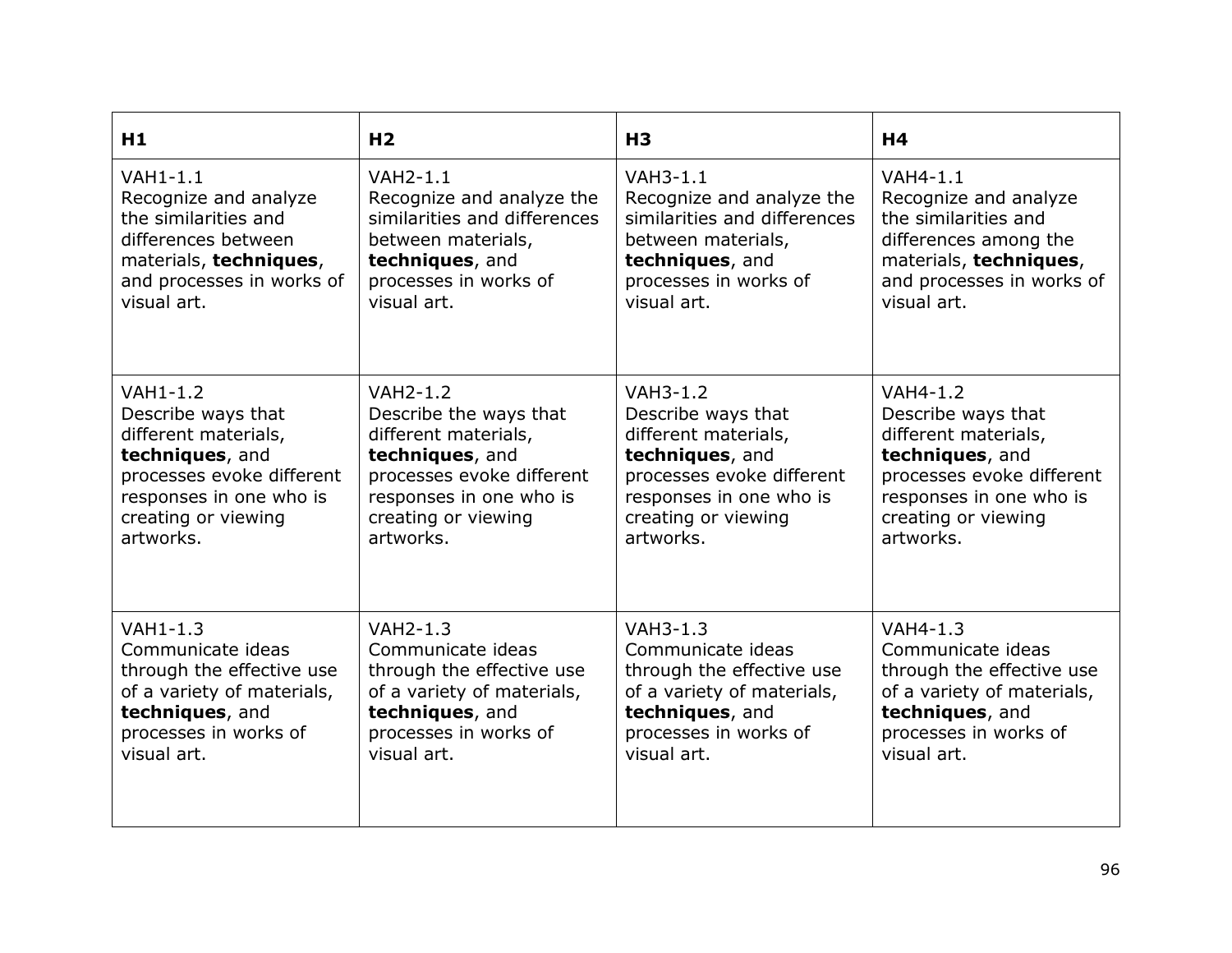| $VAH1-1.4$                  | <b>VAH2-1.4</b>             | <b>VAH3-1.4</b>                                                                                                                            | <b>VAH4-1.4</b>                                                                                                                                                                                                               |
|-----------------------------|-----------------------------|--------------------------------------------------------------------------------------------------------------------------------------------|-------------------------------------------------------------------------------------------------------------------------------------------------------------------------------------------------------------------------------|
| Apply materials,            | Apply materials,            | Apply materials,                                                                                                                           | Apply materials,                                                                                                                                                                                                              |
| techniques, and             | techniques, and             | techniques, and                                                                                                                            | techniques, and                                                                                                                                                                                                               |
| processes with skill,       | processes with skill,       | processes with skill,                                                                                                                      | processes with skill,                                                                                                                                                                                                         |
| confidence, and sensitivity | confidence, and sensitivity | confidence, and sensitivity                                                                                                                | confidence, and sensitivity                                                                                                                                                                                                   |
| sufficient to make his or   | sufficient to make his or   | sufficient to make his or                                                                                                                  | sufficient to make his or                                                                                                                                                                                                     |
| her intentions observable   | her intentions observable   | her intentions observable                                                                                                                  | her intentions observable                                                                                                                                                                                                     |
| in the artwork that he or   | in the artwork that he or   | in the artwork that he or                                                                                                                  | in the artwork that he or                                                                                                                                                                                                     |
| she creates.                | she creates.                | she creates.                                                                                                                               | she creates.                                                                                                                                                                                                                  |
| VAH1-1.5                    | <b>VAH2-1.5</b>             | <b>VAH3-1.5</b>                                                                                                                            | <b>VAH4-1.5</b>                                                                                                                                                                                                               |
| Use a variety of art        | Use a variety of art        | Use a variety of art                                                                                                                       | Use a variety of art                                                                                                                                                                                                          |
| materials, tools, and       | materials, tools, and       | materials, tools, and                                                                                                                      | materials, tools, and                                                                                                                                                                                                         |
| equipment in a skillful,    | equipment in a skillful,    | equipment in a skillful,                                                                                                                   | equipment in a skillful,                                                                                                                                                                                                      |
| safe, and responsible       | safe, and responsible       | safe, and responsible                                                                                                                      | safe, and responsible                                                                                                                                                                                                         |
| manner.                     | manner.                     | manner.                                                                                                                                    | manner.                                                                                                                                                                                                                       |
|                             |                             | VAH3-1.6<br>Demonstrate proficiency in<br>a specific visual arts genre<br>(for example, painting,<br>photography, sculpture,<br>ceramics). | VAH4-1.6<br>Demonstrate proficiency<br>in creating a body of work<br>in a specific visual arts<br>genre, such as painting,<br>drawing, printmaking,<br>photography, sculpture,<br>ceramics, graphic design,<br>or fiber arts. |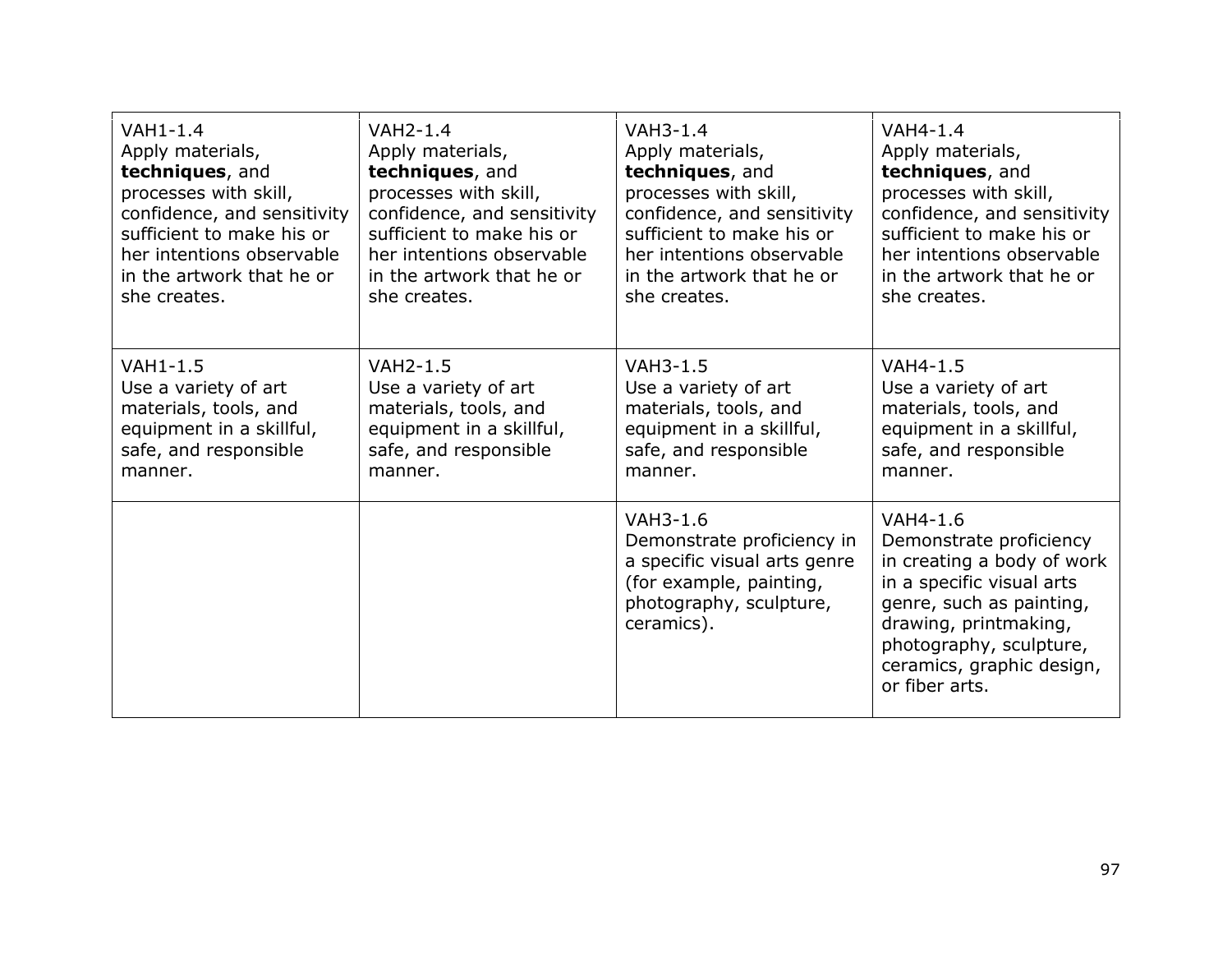## **Visual Arts Standards: Grades K – 12 Using Structures and Functions**

| <b>Standard 2:</b> The student will use composition and the elements and principles of design to communicate |  |  |  |  |  |  |
|--------------------------------------------------------------------------------------------------------------|--|--|--|--|--|--|
| ideas.                                                                                                       |  |  |  |  |  |  |

| Kindergarten                                                                                                                | 1 <sup>st</sup>                                                                                                                                                                                    | 2 <sup>nd</sup>                                                                                                                                                                                    | 3 <sup>rd</sup>                                                                                                                                                                                    | $\mathbf{A}^{\text{th}}$                                                                                                                                                                           | 5 <sup>th</sup>                                                                                                                                                      |
|-----------------------------------------------------------------------------------------------------------------------------|----------------------------------------------------------------------------------------------------------------------------------------------------------------------------------------------------|----------------------------------------------------------------------------------------------------------------------------------------------------------------------------------------------------|----------------------------------------------------------------------------------------------------------------------------------------------------------------------------------------------------|----------------------------------------------------------------------------------------------------------------------------------------------------------------------------------------------------|----------------------------------------------------------------------------------------------------------------------------------------------------------------------|
| $VAK-2.1$<br>Recognize<br>similarities and<br>differences<br>among various<br>works of visual<br>art.                       | $VA1-2.1$<br>Recognize and<br>describe the<br>differences in the<br>composition and<br>design of various<br>works of visual<br>art.                                                                | $VA2-2.1$<br>Recognize and<br>describe the<br>differences in the<br>composition and<br>design of various<br>works of visual<br>art and the ideas<br>they convey.                                   | $VA3-2.1$<br>Recognize and<br>describe the<br>differences in the<br>composition and<br>design of various<br>works of visual<br>art and the ideas<br>they convey.                                   | $VA4-2.1$<br>Explain the<br>differences in the<br>composition and<br>design of various<br>works of visual<br>art and the ideas<br>they convey.                                                     | $VAS-2.1$<br>Select a work of<br>art, analyze its<br>composition,<br>and discuss<br>which elements<br>of art and<br>principles of<br>design are used<br>in the work. |
| <b>VAK-2.2</b><br>Identify the<br>elements and<br>principles of<br>design used in<br>a particular<br>work of visual<br>art. | $VA1-2.2$<br>Discuss the<br>reasons that<br>different<br>elements and<br>principles of<br>design each<br>cause their own<br>distinct response<br>in one who is<br>creating or<br>viewing artworks. | $VA2-2.2$<br>Discuss the<br>reasons that<br>different<br>elements and<br>principles of<br>design each<br>cause their own<br>distinct response<br>in one who is<br>creating or<br>viewing artworks. | $VA3-2.2$<br>Discuss the<br>reasons that<br>different<br>elements and<br>principles of<br>design each<br>cause their own<br>distinct response<br>in one who is<br>creating or<br>viewing artworks. | $VA4-2.2$<br>Explain the<br>reasons that<br>different<br>elements and<br>principles of<br>design each<br>cause their own<br>distinct response<br>in one who is<br>creating or<br>viewing artworks. | $VA5-2.2$<br>Discuss the<br>ways that the<br>various<br>elements and<br>principles of<br>design are<br>used to<br>communicate<br>ideas.                              |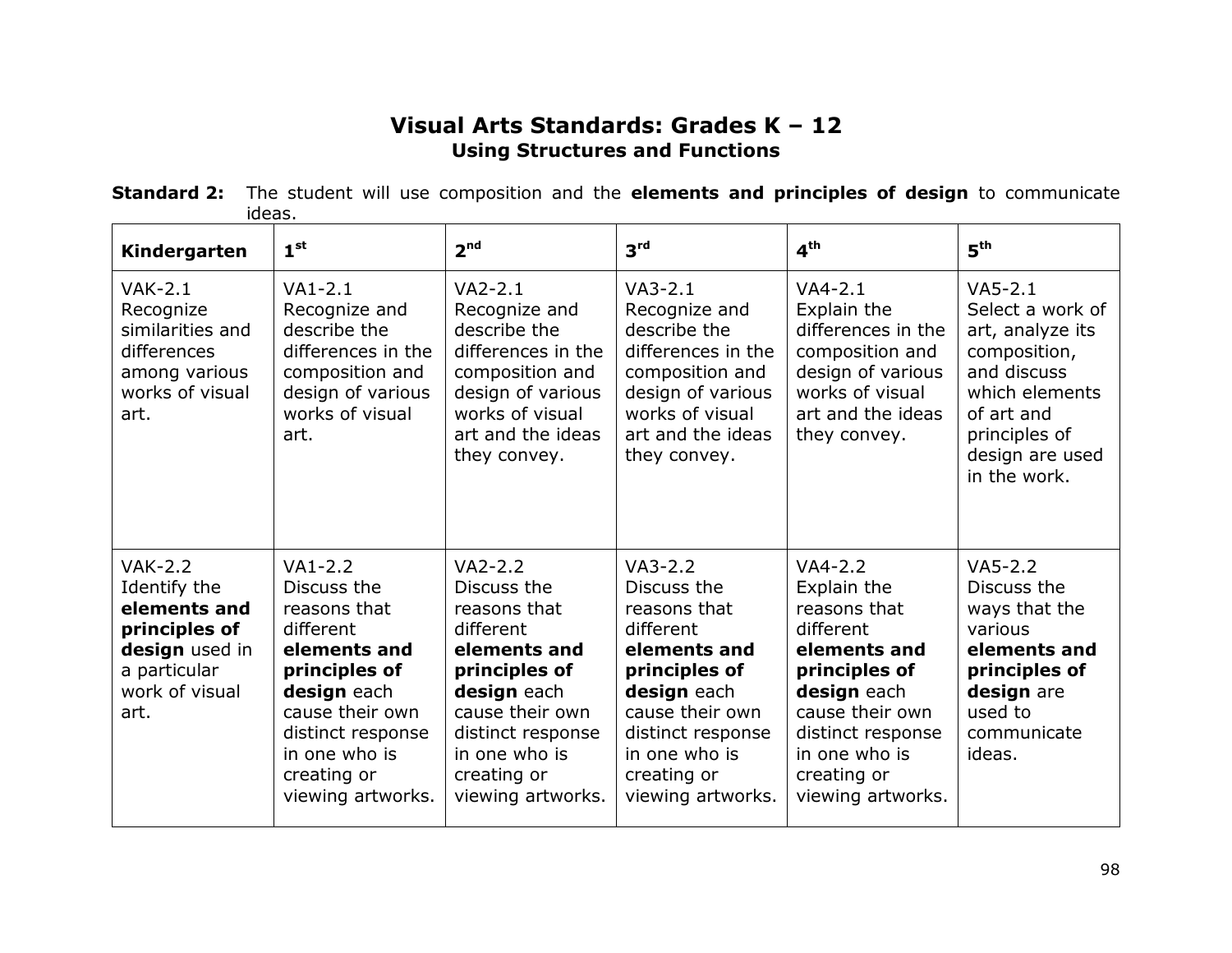| $VA1-2.3$<br>Select and use<br>various<br>elements and<br>principles of<br>design to<br>communicate his<br>or her ideas,<br>feelings, and<br>stories through<br>works of visual<br>art. | $VA2-2.3$<br>Select and use<br>various<br>elements and<br>principles of<br>design to<br>communicate his<br>or her ideas,<br>feelings, and<br>stories through<br>works of visual<br>art. | $VA3-2.3$<br>Select and use<br>various<br>elements and<br>principles of<br>design to<br>communicate his<br>or her ideas and<br>feelings in works<br>of visual art.                                                                            | $VA4-2.3$<br>Use visual<br>structures and<br>functions of art<br>to create<br>artworks that<br>communicate<br>ideas.                                                                                        | $VA5-2.3$<br><b>Select</b><br>elements and<br>principles of<br>design to<br>create artworks<br>with a personal<br>meaning.                                                            |
|-----------------------------------------------------------------------------------------------------------------------------------------------------------------------------------------|-----------------------------------------------------------------------------------------------------------------------------------------------------------------------------------------|-----------------------------------------------------------------------------------------------------------------------------------------------------------------------------------------------------------------------------------------------|-------------------------------------------------------------------------------------------------------------------------------------------------------------------------------------------------------------|---------------------------------------------------------------------------------------------------------------------------------------------------------------------------------------|
| $VA1-2.4$<br>Discuss the<br>elements and<br>principles of<br>design found in<br>works of visual<br>art.                                                                                 |                                                                                                                                                                                         | $VA3-2.4$<br>Describe both<br>orally and in<br>writing, the ways<br>that his or her<br>use of<br>organizational<br>principles and<br>expressive<br>features evoke<br>the ideas he or<br>she intended to<br>convey in a work<br>of visual art. | $VA4-2.4$<br>Describe the<br>ways that his or<br>her use of<br>organizational<br>principles and<br>expressive<br>features evoke<br>the ideas he or<br>she intended to<br>convey in a work<br>of visual art. | $VA5-2.4$<br>Discuss the<br>ways that<br>specific<br>elements and<br>principles of<br>design are<br>used to<br>communicate<br>meaning in his<br>or her own<br>works of visual<br>art. |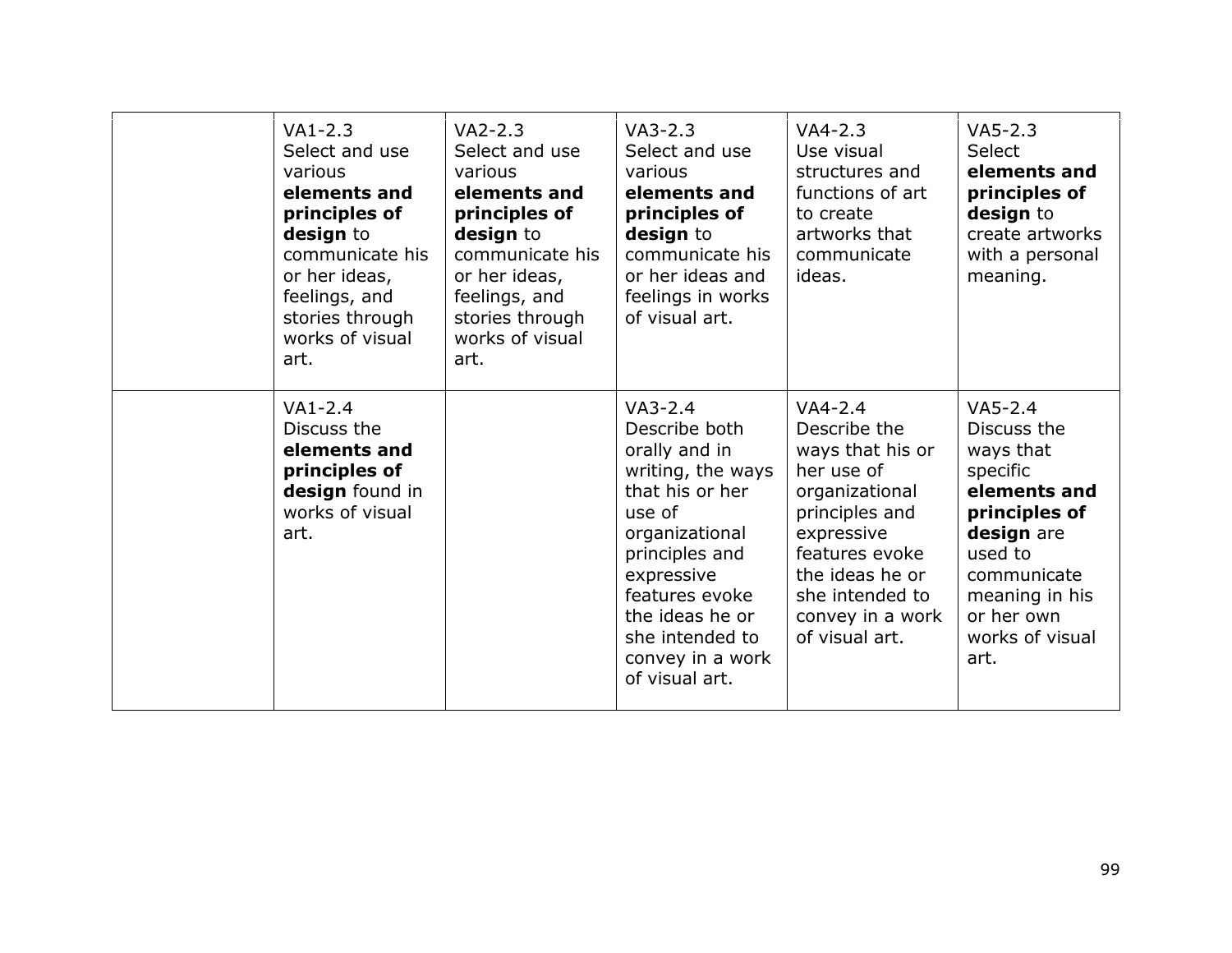| 6 <sup>th</sup>                                                                                                                                                                                                           | 7 <sup>th</sup>                                                                                                                                                                                                           | $R^{Tth}$                                                                                                                                                                                                                 |
|---------------------------------------------------------------------------------------------------------------------------------------------------------------------------------------------------------------------------|---------------------------------------------------------------------------------------------------------------------------------------------------------------------------------------------------------------------------|---------------------------------------------------------------------------------------------------------------------------------------------------------------------------------------------------------------------------|
| $VAG-2.1$<br>Select a work of art, analyze its<br>composition, and discuss which<br>elements of art and principles of<br>design are used in the work.                                                                     | $VA7-2.1$<br>Discuss similarities and differences in<br>the composition and in the use of the<br>elements and principles of design<br>in two contrasting works of visual<br>art.                                          | $VAB-2.1$<br>Identify the elements and<br>principles of design used in a<br>particular work of visual art and<br>describe the ways in which these<br>characteristics express the artist's<br>ideas and affect the viewer. |
| $VAG-2.2$<br>Describe the ways in which the<br>elements and principles of<br>design are used in a particular<br>work of art and the ways in which<br>their use expresses the artist's<br>ideas.                           | $VA7-2.2$<br>Compare and contrast several artists'<br>use of the elements and principles<br>of design and describe the ways in<br>which these characteristics express<br>the artists' ideas.                              | $VAB-2.2$<br>Discuss the ways that the visual<br>arts are able to communicate ideas.                                                                                                                                      |
| $VA6-2.3$<br>Select elements and principles of<br>design to create artworks with a<br>personal meaning.                                                                                                                   | $VA7-2.3$<br>Select the elements and principles<br>of design to create artworks with a<br>personal meaning.                                                                                                               | $VAB-2.3$<br>Select elements and principles of<br>design to create artworks with a<br>personal meaning.                                                                                                                   |
| $VAG-2.4$<br>Describe, both orally and in writing,<br>the ways that his or her use of<br>organizational principles and<br>expressive features evoke the ideas<br>he or she intended to convey in a<br>work of visual art. | $VA7-2.4$<br>Describe, both orally and in writing,<br>the ways that his or her use of<br>organizational principles and<br>expressive features evoke the ideas<br>he or she intended to convey in a<br>work of visual art. | $VAB-2.4$<br>Describe the ways that his or her<br>use of organizational principles and<br>expressive features evoke the ideas<br>he or she intended to convey in a<br>work of visual art.                                 |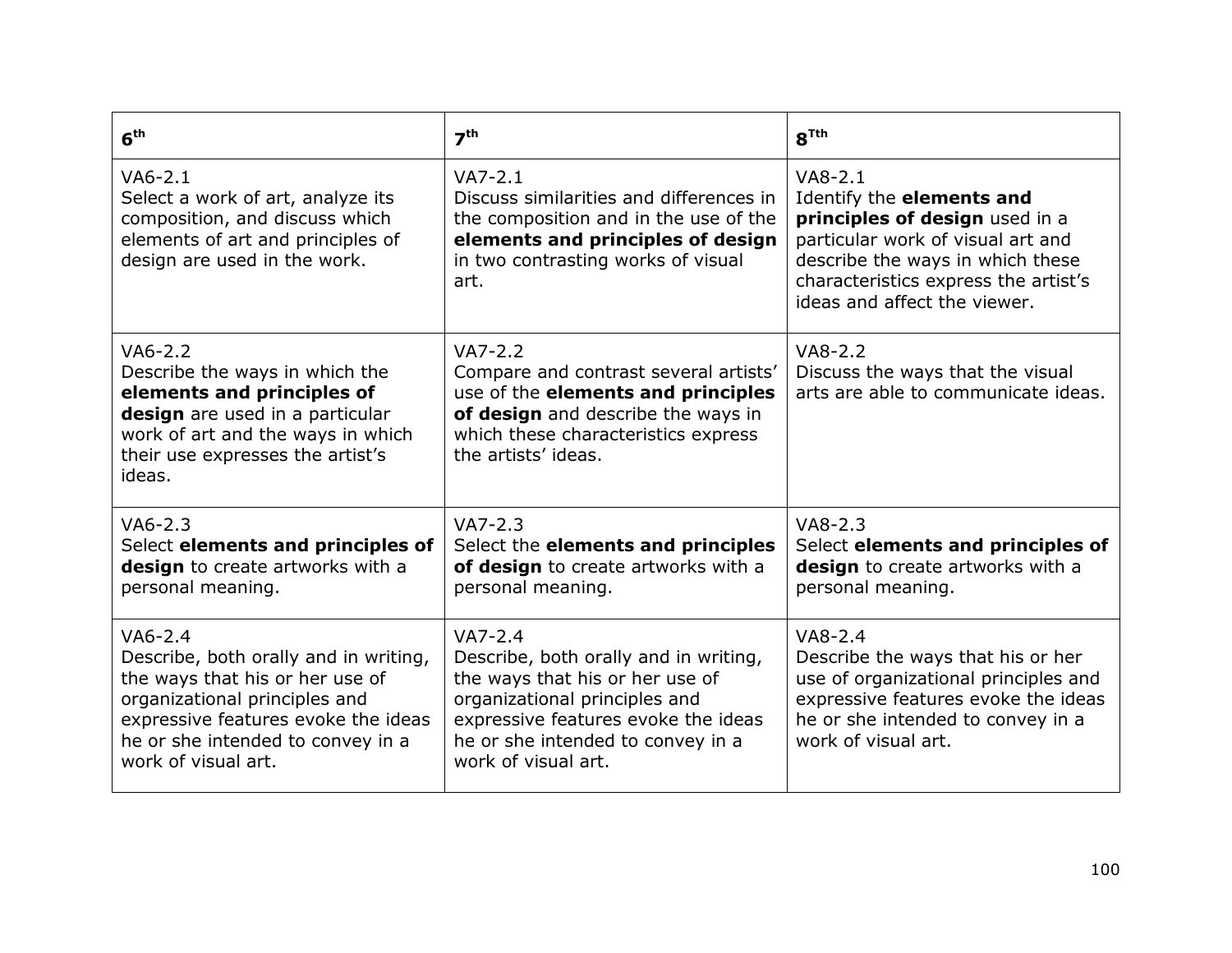| H1                                                                                                                                                                                        | H <sub>2</sub>                                                                                                                                                                                                           | H <sub>3</sub>                                                                                                                                                                                                           | H4                                                                                                                                                                                                                   |
|-------------------------------------------------------------------------------------------------------------------------------------------------------------------------------------------|--------------------------------------------------------------------------------------------------------------------------------------------------------------------------------------------------------------------------|--------------------------------------------------------------------------------------------------------------------------------------------------------------------------------------------------------------------------|----------------------------------------------------------------------------------------------------------------------------------------------------------------------------------------------------------------------|
| <b>VAH1-2.1</b>                                                                                                                                                                           | <b>VAH2-2.1</b>                                                                                                                                                                                                          | <b>VAH3-2.1</b>                                                                                                                                                                                                          | <b>VAH4-2.1</b>                                                                                                                                                                                                      |
| Recognize, describe, and                                                                                                                                                                  | Recognize, describe, and                                                                                                                                                                                                 | Recognize, describe, and                                                                                                                                                                                                 | Recognize, describe, and                                                                                                                                                                                             |
| analyze the elements                                                                                                                                                                      | analyze the elements and                                                                                                                                                                                                 | analyze the elements and                                                                                                                                                                                                 | analyze the elements                                                                                                                                                                                                 |
| and principles of design                                                                                                                                                                  | principles of design and                                                                                                                                                                                                 | principles of design and                                                                                                                                                                                                 | and principles of design                                                                                                                                                                                             |
| and other compositional                                                                                                                                                                   | other compositional                                                                                                                                                                                                      | other compositional                                                                                                                                                                                                      | and other compositional                                                                                                                                                                                              |
| structures and strategies                                                                                                                                                                 | structures and strategies                                                                                                                                                                                                | structures and strategies                                                                                                                                                                                                | structures and strategies                                                                                                                                                                                            |
| used in the visual arts to                                                                                                                                                                | used in the visual arts to                                                                                                                                                                                               | used in the visual arts to                                                                                                                                                                                               | used in the visual arts to                                                                                                                                                                                           |
| communicate ideas.                                                                                                                                                                        | communicate ideas.                                                                                                                                                                                                       | communicate ideas.                                                                                                                                                                                                       | communicate ideas.                                                                                                                                                                                                   |
| <b>VAH1-2.2</b>                                                                                                                                                                           | <b>VAH2-2.2</b>                                                                                                                                                                                                          | <b>VAH3-2.2</b>                                                                                                                                                                                                          | <b>VAH4-2.2</b>                                                                                                                                                                                                      |
| Create works of visual art                                                                                                                                                                | Create works of visual art                                                                                                                                                                                               | Create works of visual art                                                                                                                                                                                               | Create works of visual art                                                                                                                                                                                           |
| that use the <b>elements</b>                                                                                                                                                              | that use the <b>elements</b>                                                                                                                                                                                             | that use the <b>elements</b>                                                                                                                                                                                             | that use the <b>elements</b>                                                                                                                                                                                         |
| and principles of design                                                                                                                                                                  | and principles of design                                                                                                                                                                                                 | and principles of design                                                                                                                                                                                                 | and principles of design                                                                                                                                                                                             |
| and other compositional                                                                                                                                                                   | and other compositional                                                                                                                                                                                                  | and other compositional                                                                                                                                                                                                  | and other compositional                                                                                                                                                                                              |
| strategies.                                                                                                                                                                               | strategies.                                                                                                                                                                                                              | strategies.                                                                                                                                                                                                              | strategies.                                                                                                                                                                                                          |
| VAH1-2.3<br>Evaluate the effectiveness<br>of artworks by analyzing<br>the use of the <b>elements</b><br>and principles of design<br>and other compositional<br>structures and strategies. | <b>VAH2-2.3</b><br>Evaluate the effectiveness<br>of artworks by analyzing<br>the use of the <b>elements</b><br>and principles of design<br>and other compositional<br>structures and strategies to<br>communicate ideas. | <b>VAH3-2.3</b><br>Evaluate the effectiveness<br>of artworks by analyzing<br>the use of the <b>elements</b><br>and principles of design<br>and other compositional<br>structures and strategies to<br>communicate ideas. | <b>VAH4-2.3</b><br>Evaluate the effectiveness<br>of artworks by analyzing<br>the use of <b>elements and</b><br>principles of design and<br>other compositional<br>structures and strategies<br>to communicate ideas. |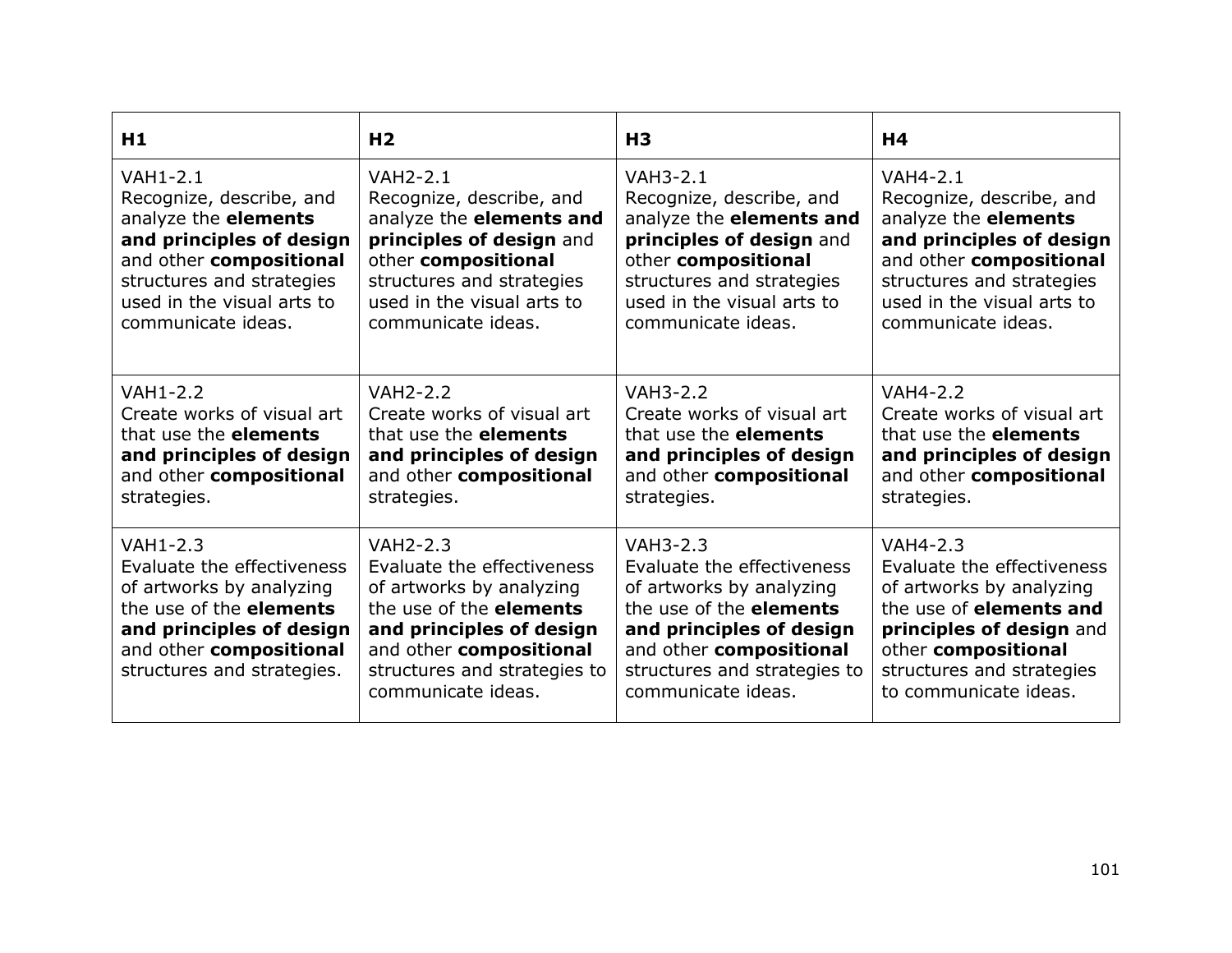# **Visual Arts Standards: Grades K – 12 Exploring Content**

| <b>Standard 3:</b> The student will examine the content of works of visual art and use elements from them in creating |
|-----------------------------------------------------------------------------------------------------------------------|
| his or her own works.                                                                                                 |

| Kindergarten                                                                                                                                                            | 1 <sup>st</sup>                                                                                                                         | 2 <sup>nd</sup>                                                                                                                         | 3 <sup>rd</sup>                                                                                                                         | $4^{\text{th}}$                                                                                                                                                                            | 5 <sup>TH</sup>                                                                                                                                                                              |
|-------------------------------------------------------------------------------------------------------------------------------------------------------------------------|-----------------------------------------------------------------------------------------------------------------------------------------|-----------------------------------------------------------------------------------------------------------------------------------------|-----------------------------------------------------------------------------------------------------------------------------------------|--------------------------------------------------------------------------------------------------------------------------------------------------------------------------------------------|----------------------------------------------------------------------------------------------------------------------------------------------------------------------------------------------|
| $VAK-3.1$<br>Identify and<br>describe content<br>used by artists.                                                                                                       | $VA1-3.1$<br>Recognize and<br>describe the<br>content in a work<br>of visual art.                                                       | $VA2-3.1$<br>Describe the<br>content in a work<br>of visual art.                                                                        | $VA3-3.1$<br>Recognize and<br>describe the<br>content in a work<br>of visual art.                                                       | $VA4-3.1$<br>Identify and<br>describe the<br>content in a work<br>of visual art.                                                                                                           | $VAS-3.1$<br>Identify and<br>describe the<br>content in a<br>work of visual<br>art.                                                                                                          |
| <b>VAK-3.2</b><br>Select and use<br>appropriate<br>subject<br>matter,<br>symbols, and<br>ideas to<br>communicate his<br>or her ideas<br>through works of<br>visual art. | $VA1-3.2$<br>Select and use<br>subject matter,<br>symbols, and<br>ideas to<br>communicate<br>meaning through<br>his or her<br>artworks. | $VA2-3.2$<br>Select and use<br>subject matter,<br>symbols, and<br>ideas to<br>communicate<br>meaning through<br>his or her<br>artworks. | $VA3-3.2$<br>Select and use<br>subject matter,<br>symbols, and<br>ideas to<br>communicate<br>meaning through<br>his or her<br>artworks. | $VA4-3.2$<br>Select and use<br>subject matter,<br>symbols, ideas,<br>and the<br>elements and<br>principles of<br>design to<br>communicate<br>meaning through<br>his or her art-<br>making. | $VA5-3.2$<br>Select and use<br>subject<br>matter,<br>symbols, ideas,<br>and the<br>elements and<br>principles of<br>design to<br>communicate<br>meaning<br>through his or<br>her art-making. |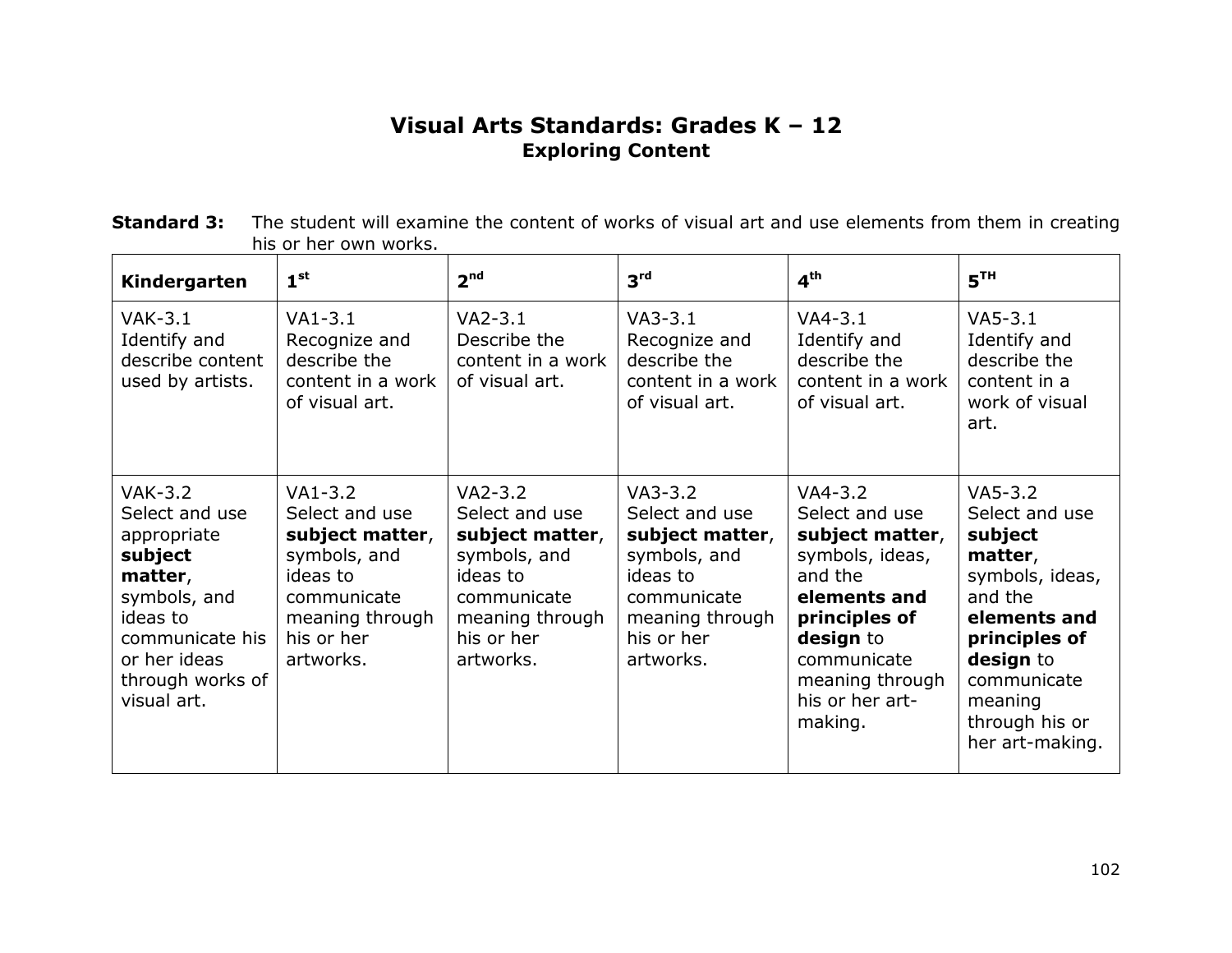| VA1-3.3<br>Discuss the ways<br>that choices of<br>subject matter,<br>symbols, and<br>ideas combine to<br>communicate<br>meaning in his or<br>her works of<br>visual art. | $VA2-3.3$<br>Discuss the ways<br>that choices of<br>subject matter,<br>symbols, and<br>ideas combine to<br>communicate<br>meaning in his or<br>her works of<br>visual art. | $VA3-3.3$<br>Discuss the ways<br>that choices of<br>subject matter,<br>symbols, and<br>ideas combine to<br>communicate<br>meaning in his or<br>her works of<br>visual art. | $VA4 - 3.3$<br>Discuss the ways<br>that choices of<br>subject matter,<br>symbols, and<br>ideas combine to<br>communicate<br>meaning in his or<br>her works of<br>visual art. | $VA5-3.3$<br>Discuss the<br>ways that<br>choices of<br>subject<br>matter,<br>symbols, and<br>ideas combine<br>to communicate<br>meaning in his<br>or her works of<br>visual art. |
|--------------------------------------------------------------------------------------------------------------------------------------------------------------------------|----------------------------------------------------------------------------------------------------------------------------------------------------------------------------|----------------------------------------------------------------------------------------------------------------------------------------------------------------------------|------------------------------------------------------------------------------------------------------------------------------------------------------------------------------|----------------------------------------------------------------------------------------------------------------------------------------------------------------------------------|
|                                                                                                                                                                          |                                                                                                                                                                            |                                                                                                                                                                            |                                                                                                                                                                              | $VA5-3.4$<br>Write a<br>statement that<br>lists the ways<br>that specific<br>elements of art<br>convey the<br>intended<br>meaning in his<br>or her works of<br>visual art.       |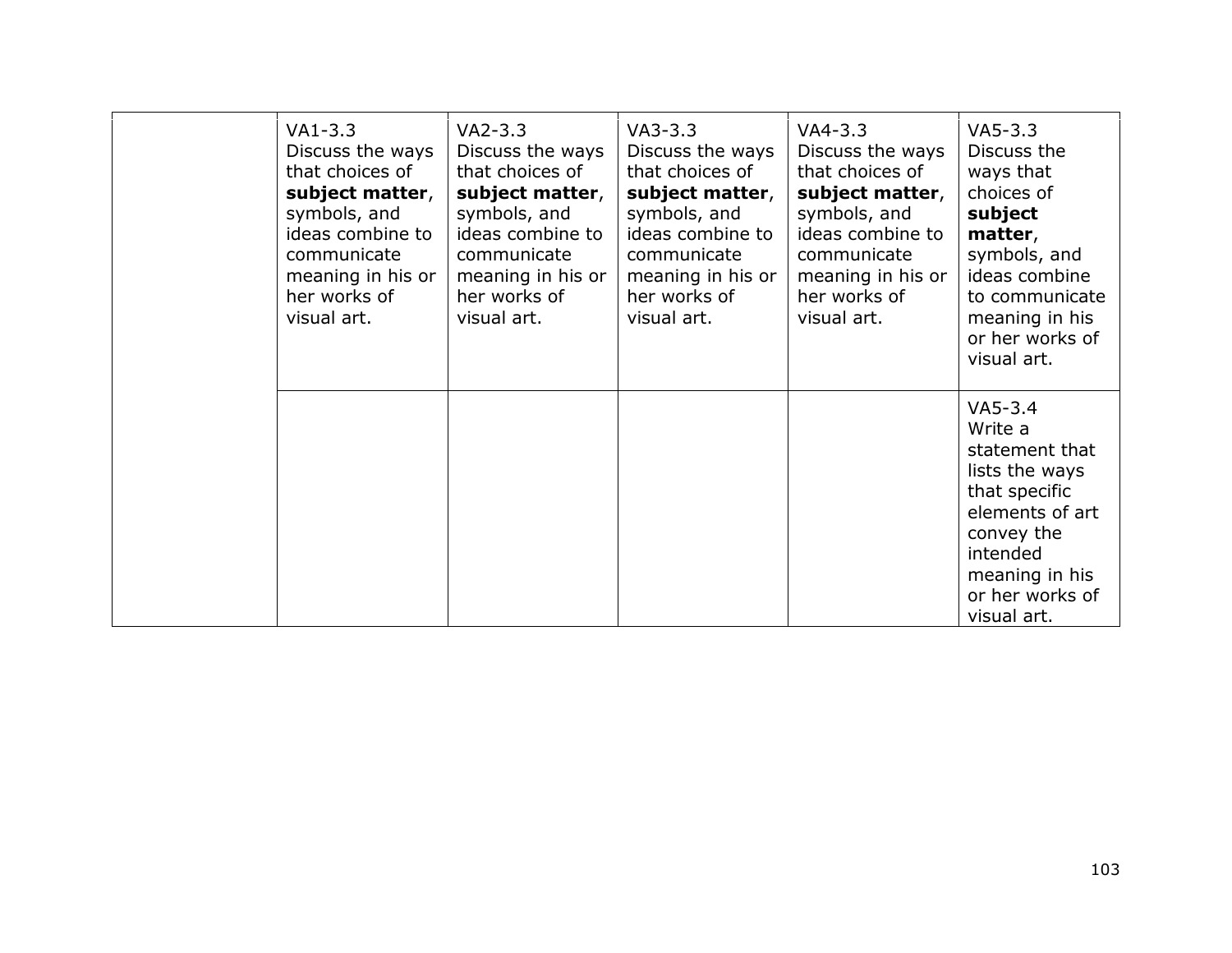| 6 <sup>th</sup>                                                                                                                                                         | 7 <sup>th</sup>                                                                                                                                                         | 8 <sup>TH</sup>                                                                                                                                                         |
|-------------------------------------------------------------------------------------------------------------------------------------------------------------------------|-------------------------------------------------------------------------------------------------------------------------------------------------------------------------|-------------------------------------------------------------------------------------------------------------------------------------------------------------------------|
| $VAG-3.1$<br>Identify and describe the content in<br>works of visual art.                                                                                               | $VA7-3.1$<br>Compare and contrast the content in<br>two works of visual art.                                                                                            | $VAB-3.1$<br>Compare and contrast the content<br>in several works of visual art.                                                                                        |
| $VAG-3.2$<br>Select and use subject matter,<br>symbols, ideas, and the elements<br>and principles of design to<br>communicate meaning through his<br>or her art-making. | $VA7-3.2$<br>Select and use subject matter,<br>symbols, ideas, and the elements<br>and principles of design to<br>communicate meaning through his or<br>her art-making. | $VAB-3.2$<br>Select and use subject matter,<br>symbols, ideas, and the elements<br>and principles of design to<br>communicate meaning through his<br>or her art-making. |
| $VA6-3.3$<br>Discuss the ways that choices of<br>subject matter, symbols, and<br>ideas combine to communicate<br>meaning in his or her works of<br>visual art.          | $VA7-3.3$<br>Discuss the ways that choices of<br>subject matter, symbols, and ideas<br>combine to communicate meaning in<br>his or her works of visual art.             | $VAB-3.3$<br>Discuss the ways that choices of<br>subject matter, symbols, and<br>ideas combine to communicate<br>meaning in his or her works of<br>visual art.          |
|                                                                                                                                                                         | $VA7-3.4$<br>Compare and contrast his or her<br>works of visual art with those of an<br>established artist.                                                             | $VAB-3.4$<br>Compare and contrast his or her<br>works of visual art with those of<br>established artists.                                                               |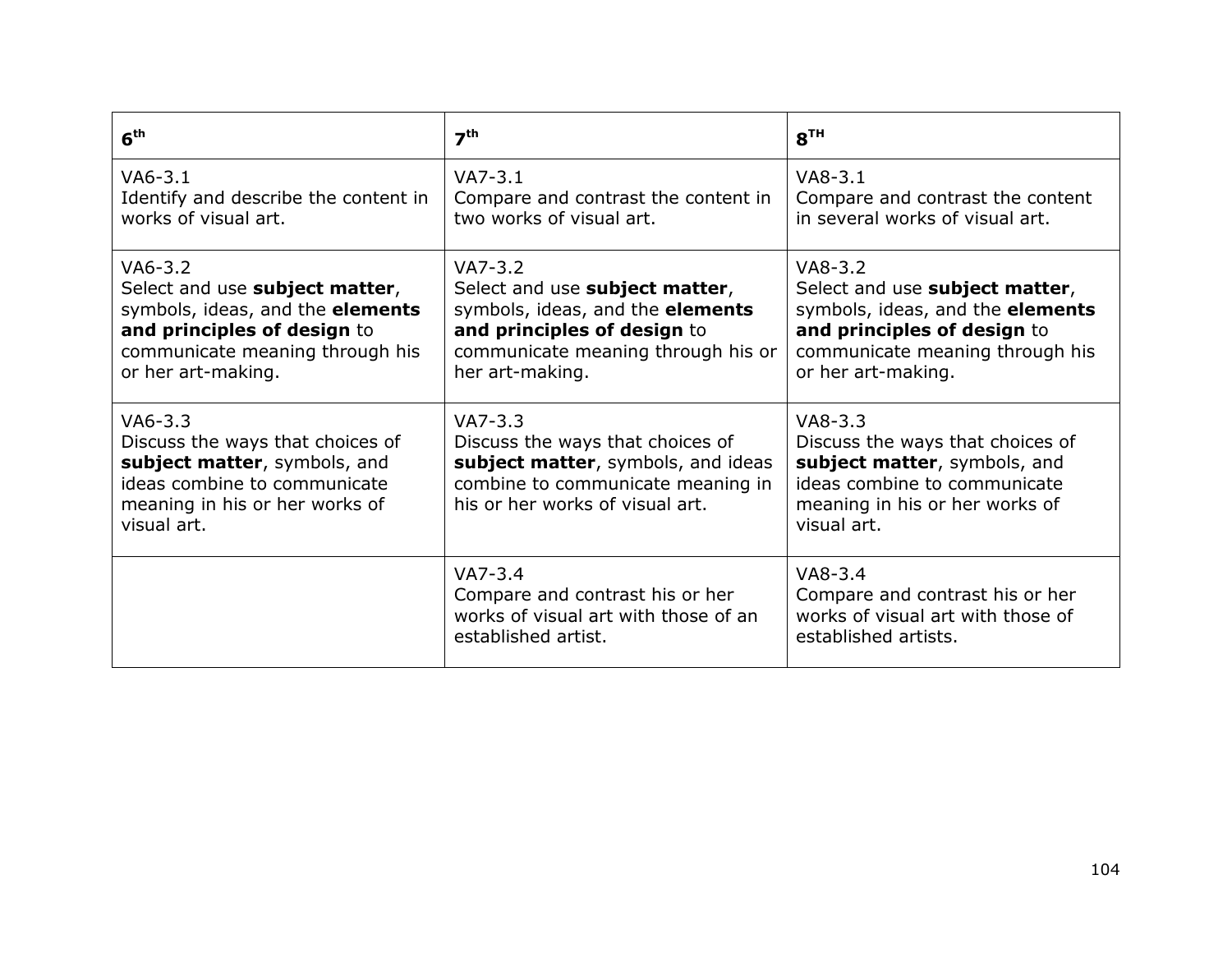| H1                                                                                                                                             | H <sub>2</sub>                                                                                                                                   | H <sub>3</sub>                                                                                                                                   | H <sub>4</sub>                                                                                                                               |
|------------------------------------------------------------------------------------------------------------------------------------------------|--------------------------------------------------------------------------------------------------------------------------------------------------|--------------------------------------------------------------------------------------------------------------------------------------------------|----------------------------------------------------------------------------------------------------------------------------------------------|
| <b>VAH1-3.1</b>                                                                                                                                | <b>VAH2-3.1</b>                                                                                                                                  | <b>VAH3-3.1</b>                                                                                                                                  | <b>VAH4-3.1</b>                                                                                                                              |
| Explore the sources of the                                                                                                                     | Explore the sources of the                                                                                                                       | Explore the sources of the                                                                                                                       | Explore the sources of the                                                                                                                   |
| subject matter and the                                                                                                                         | subject matter and the                                                                                                                           | subject matter and the                                                                                                                           | subject matter and the                                                                                                                       |
| ideas in a variety of works                                                                                                                    | ideas in variety of works of                                                                                                                     | ideas in variety of works of                                                                                                                     | ideas in variety of works                                                                                                                    |
| of visual art.                                                                                                                                 | visual art.                                                                                                                                      | visual art.                                                                                                                                      | of visual art.                                                                                                                               |
| <b>VAH1-3.2</b>                                                                                                                                | <b>VAH2-3.2</b>                                                                                                                                  | <b>VAH3-3.2</b>                                                                                                                                  | <b>VAH4-3.2</b>                                                                                                                              |
| Analyze and describe the                                                                                                                       | Analyze and describe the                                                                                                                         | Analyze and describe the                                                                                                                         | Analyze and describe the                                                                                                                     |
| relationships among                                                                                                                            | relationships among                                                                                                                              | relationships among                                                                                                                              | relationships among                                                                                                                          |
| subject matter,                                                                                                                                | subject matter, symbols,                                                                                                                         | subject matter, symbols,                                                                                                                         | subject matter,                                                                                                                              |
| symbols, and themes in                                                                                                                         | and themes in                                                                                                                                    | and themes in                                                                                                                                    | symbols, and themes in                                                                                                                       |
| communicating intended                                                                                                                         | communicating intended                                                                                                                           | communicating intended                                                                                                                           | communicating intended                                                                                                                       |
| meaning in his or her own                                                                                                                      | meaning in his or her                                                                                                                            | meaning in his or her own                                                                                                                        | meaning in his or her own                                                                                                                    |
| artworks and in those of                                                                                                                       | artworks and the works of                                                                                                                        | artworks and in those of                                                                                                                         | artworks and in those of                                                                                                                     |
| others.                                                                                                                                        | others.                                                                                                                                          | others.                                                                                                                                          | others.                                                                                                                                      |
| $VAH1-3.3$<br>Select and effectively use<br>subject matter,<br>symbols, and ideas to<br>communicate meaning<br>through his or her<br>artworks. | <b>VAH2-3.3</b><br>Select and effectively use<br>subject matter, symbols,<br>and ideas to communicate<br>meaning through his or her<br>artworks. | <b>VAH3-3.3</b><br>Select and effectively use<br>subject matter, symbols,<br>and ideas to communicate<br>meaning through his or her<br>artworks. | VAH4-3.3<br>Select and effectively use<br>subject matter,<br>symbols, and ideas to<br>communicate meaning<br>through his or her<br>artworks. |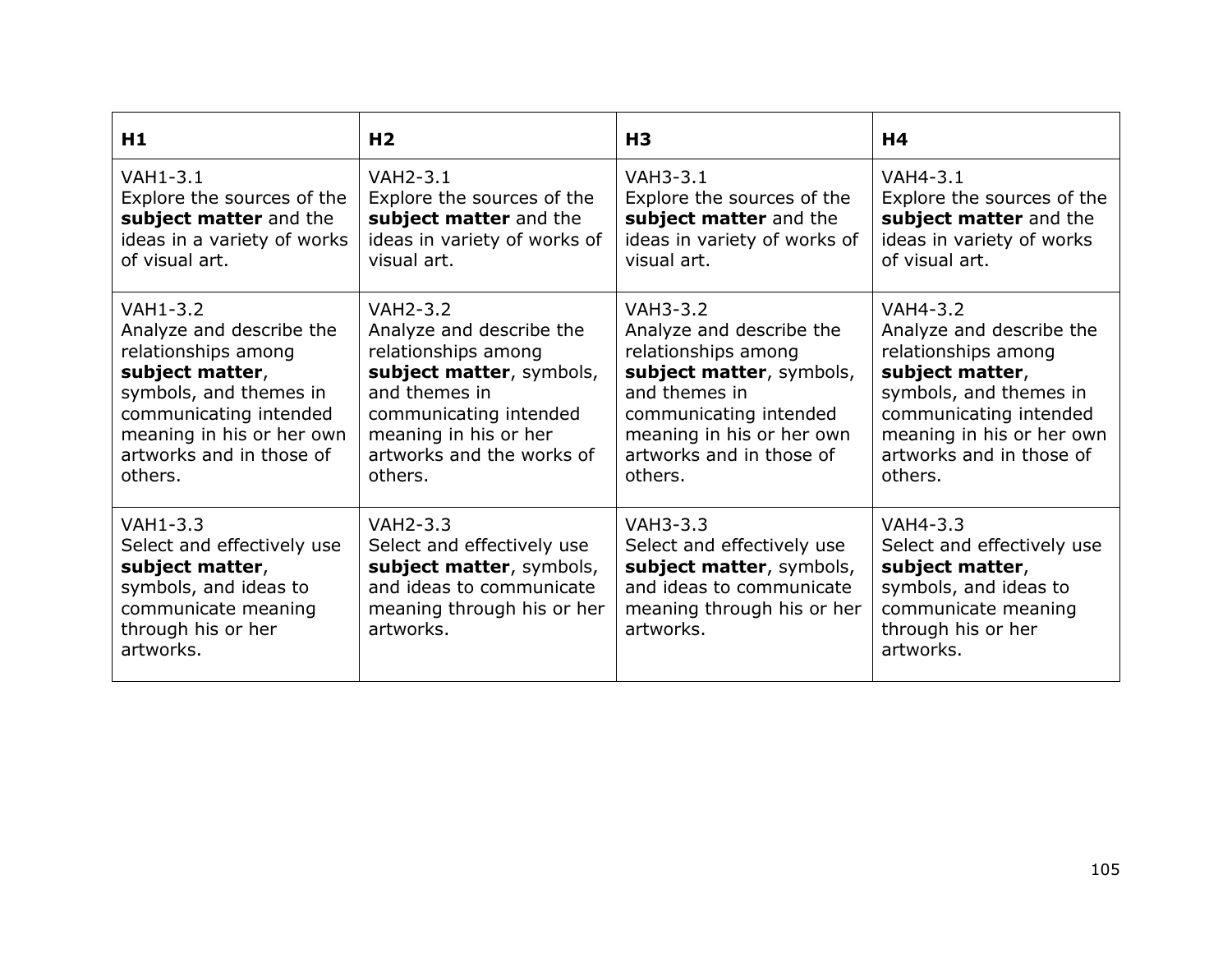## **Visual Arts Standards: Grades K – 12 History and Culture**

| <b>Standard 4:</b> The student will understand the visual arts in relation to history and world cultures and the |                                                     |  |  |  |  |  |  |  |
|------------------------------------------------------------------------------------------------------------------|-----------------------------------------------------|--|--|--|--|--|--|--|
|                                                                                                                  | technologies, tools, and materials used by artists. |  |  |  |  |  |  |  |
|                                                                                                                  |                                                     |  |  |  |  |  |  |  |

| Kindergarten                                                                                                                                     | 1 <sup>st</sup>                                                                                                                                 | 2 <sup>nd</sup>                                                                                                                                       | 3 <sup>rd</sup>                                                                                                                                                                         | 4 <sup>th</sup>                                                                                                                                                      | 5 <sup>th</sup>                                                                                                                                                                                              |
|--------------------------------------------------------------------------------------------------------------------------------------------------|-------------------------------------------------------------------------------------------------------------------------------------------------|-------------------------------------------------------------------------------------------------------------------------------------------------------|-----------------------------------------------------------------------------------------------------------------------------------------------------------------------------------------|----------------------------------------------------------------------------------------------------------------------------------------------------------------------|--------------------------------------------------------------------------------------------------------------------------------------------------------------------------------------------------------------|
| $VAK-4.1$<br>Identify works of<br>visual art as<br>belonging to a<br>particular time,<br>culture, and<br>place.                                  | $VA1-4.1$<br>Identify works of<br>visual art as<br>belonging to a<br>particular time,<br>culture, and<br>place.                                 | $VA2-4.1$<br>Identify and<br>discuss specific<br>works of visual<br>art as belonging<br>to a particular<br>time, culture,<br>and place.               | $VA3-4.1$<br>Identify and<br>discuss specific<br>works of visual<br>art created by<br>artists from<br>South Carolina as<br>belonging to a<br>particular time,<br>culture, and<br>place. | $VA4-4.1$<br>Identify and<br>discuss specific<br>works of visual<br>art as belonging<br>to a particular<br>time, culture,<br>and place.                              | $V$ A5-4.1<br>Identify specific<br>artworks and<br>styles as<br>belonging to<br>particular<br>artists,<br>cultures,<br>periods, and<br>places.                                                               |
| $VAK-4.2$<br>Discuss the<br>works of visual<br>art in<br>relationship to<br>the technologies,<br>tools, and<br>materials used<br>by the artists. | $VA1-4.2$<br>Discuss the<br>works of visual<br>art in relationship<br>to the<br>technologies,<br>tools, and<br>materials used<br>by the artists | $VA2-4.2$<br>Discuss specific<br>works of visual<br>art in relationship<br>to the<br>technologies,<br>tools, and<br>materials used<br>by the artists. | $VA3-4.2$<br>Discuss specific<br>works of visual<br>art in relationship<br>to the<br>technologies,<br>tools, and<br>materials used<br>by the artists.                                   | $VA4-4.2$<br>Discuss the<br>qualities of<br>specific works by<br>artists who have<br>had a diverse<br>access to various<br>technologies,<br>tools, and<br>materials. | $VA5-4.2$<br>Write an<br>analysis of the<br>ways in which<br>his or her<br>artwork was<br>influenced by<br>another artist<br>and conduct<br>research on<br>that artist to<br>support his or<br>her analysis. |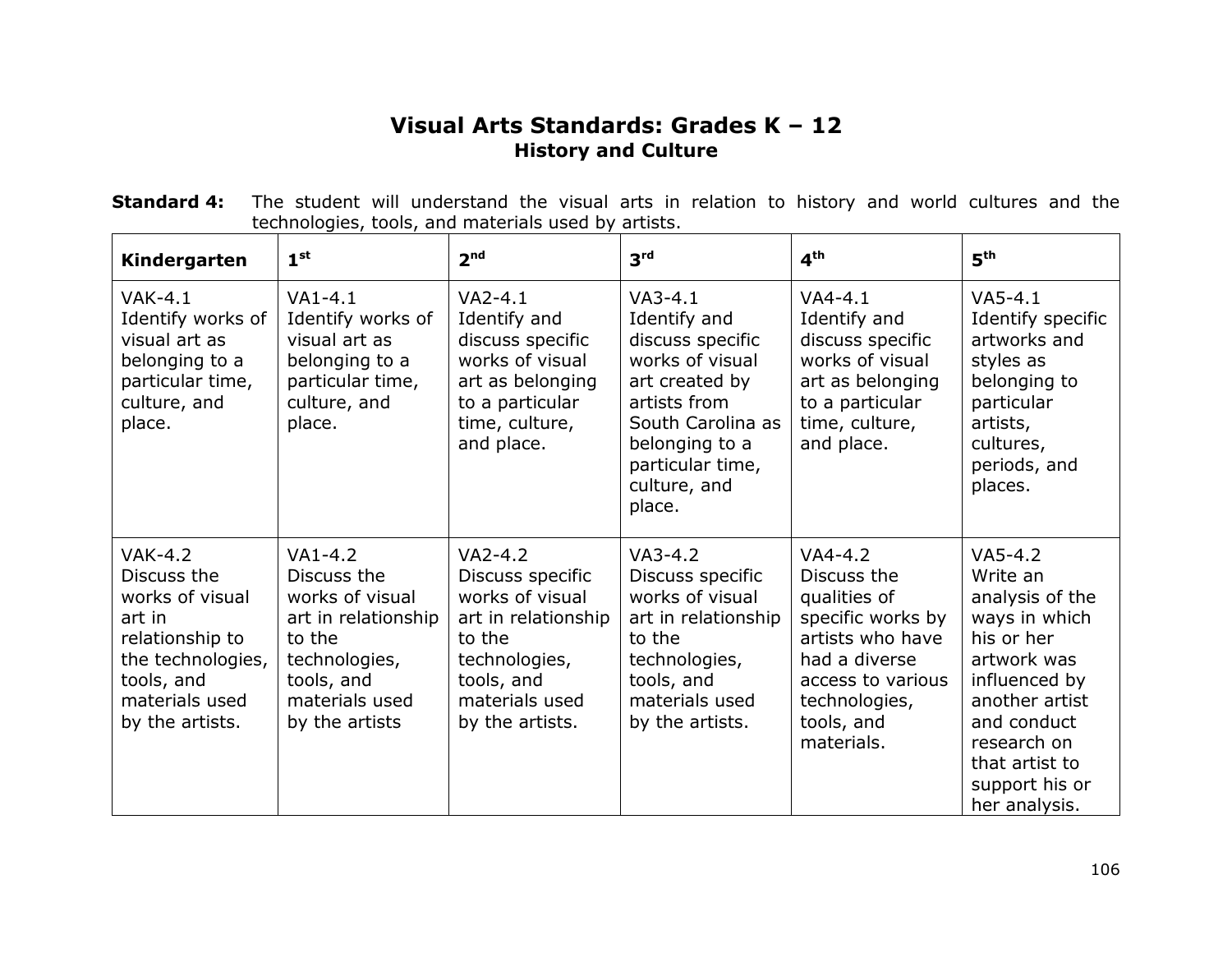|  |  | $VA5-4.3$<br>Discuss and<br>write about the<br>ways that |
|--|--|----------------------------------------------------------|
|  |  | history, culture,<br>technology, and                     |
|  |  | the visual arts                                          |
|  |  | can influence<br>each other.                             |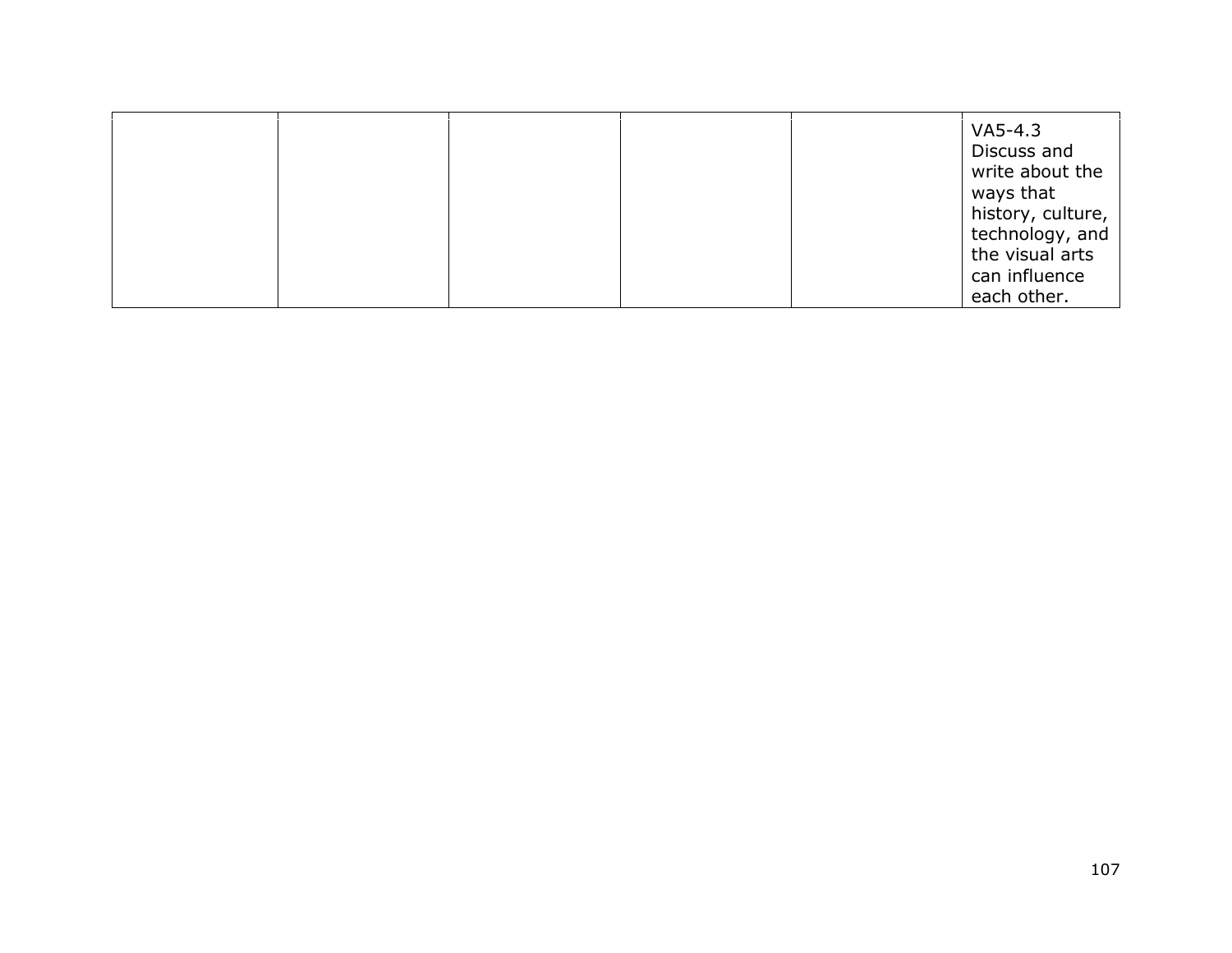| 6 <sup>th</sup>                                                                                                                                         | 7 <sup>th</sup>                                                                                                                                                | 8 <sup>TH</sup>                                                                                                                                                |
|---------------------------------------------------------------------------------------------------------------------------------------------------------|----------------------------------------------------------------------------------------------------------------------------------------------------------------|----------------------------------------------------------------------------------------------------------------------------------------------------------------|
| $VAG-4.1$                                                                                                                                               | $VA7-4.1$                                                                                                                                                      | $V$ A8-4.1                                                                                                                                                     |
| Identify artworks from various                                                                                                                          | Identify artworks from various                                                                                                                                 | Identify artworks from various                                                                                                                                 |
| cultures and recognize ways in                                                                                                                          | cultures and recognize ways in which                                                                                                                           | cultures and recognize ways in                                                                                                                                 |
| which those works were influenced                                                                                                                       | those works were influenced by man-                                                                                                                            | which these works were influenced                                                                                                                              |
| by man-made and natural factors.                                                                                                                        | made and natural factors.                                                                                                                                      | by man-made and natural factors.                                                                                                                               |
| $VAG-4.2$<br>Discuss and write about ways that<br>time, location, climate, resources,<br>ideas, and technology give meaning<br>and value to an artwork. | $VA7-4.2$<br>Discuss and write about the ways<br>that time, location, climate,<br>resources, ideas, and technology<br>give meaning and value to an<br>artwork. | $VAB-4.2$<br>Discuss and write about the ways<br>that time, location, climate,<br>resources, ideas, and technology<br>give meaning and value to an<br>artwork. |
| $VA6-4.3$                                                                                                                                               | $VA7-4.3$                                                                                                                                                      | $V$ A8-4.3                                                                                                                                                     |
| Demonstrate visual literacy by                                                                                                                          | Demonstrate visual literacy by                                                                                                                                 | Demonstrate visual literacy by                                                                                                                                 |
| deconstructing artworks to                                                                                                                              | deconstructing works of visual art                                                                                                                             | deconstructing works of visual art                                                                                                                             |
| identify and discuss the elements                                                                                                                       | to identify and discuss the elements                                                                                                                           | to identify and discuss the                                                                                                                                    |
| and principles of design that are                                                                                                                       | and principles of design that are                                                                                                                              | elements and principles of                                                                                                                                     |
| used in those works.                                                                                                                                    | used in them.                                                                                                                                                  | design that are used in them.                                                                                                                                  |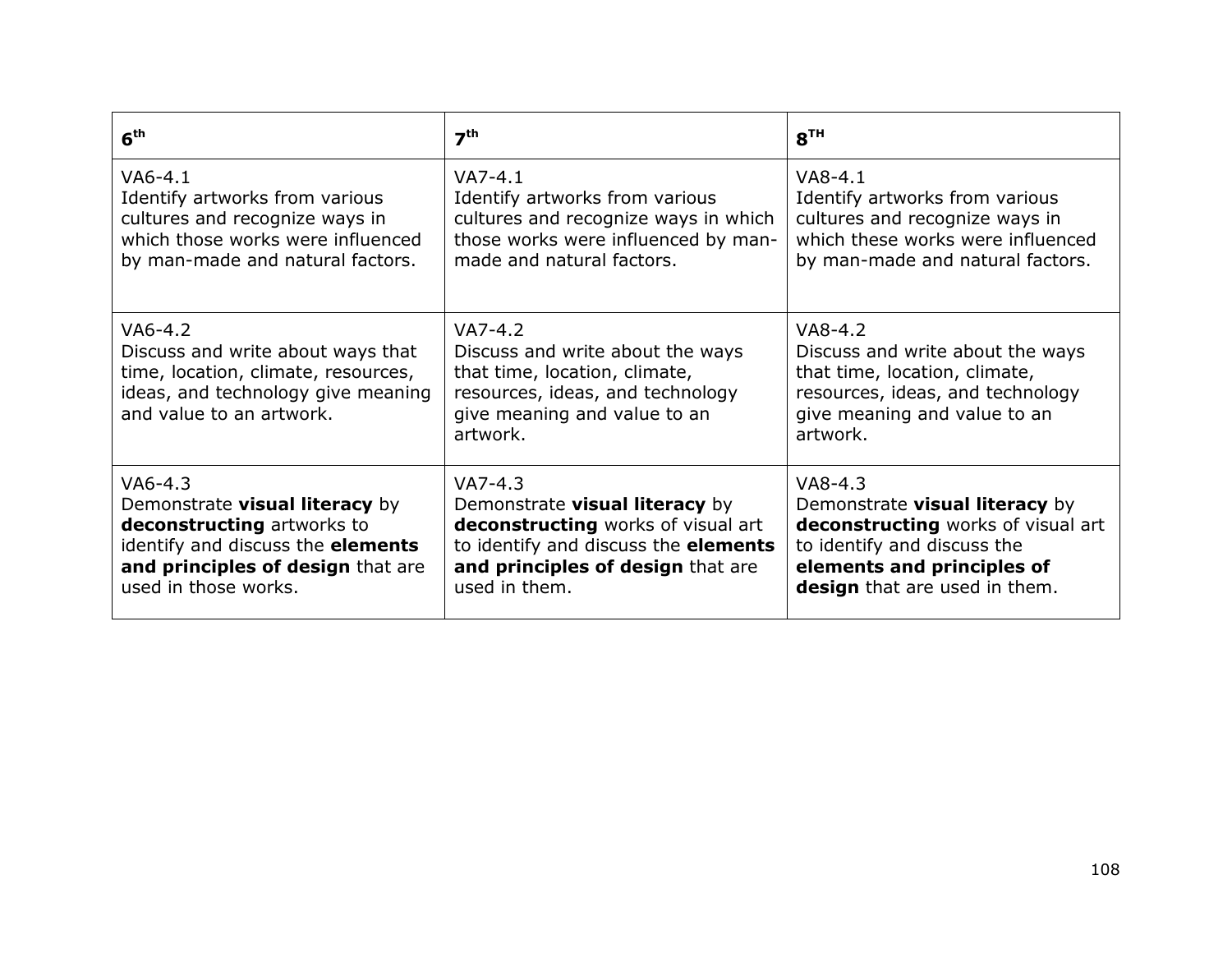| H1                          | H <sub>2</sub>               | H <sub>3</sub>               | H <sub>4</sub>              |
|-----------------------------|------------------------------|------------------------------|-----------------------------|
| <b>VAH1-4.1</b>             | <b>VAH2-4.1</b>              | <b>VAH3-4.1</b>              | <b>VAH4-4.1</b>             |
| Describe ways that the      | Describe ways that the       | Describe ways that the       | Describe ways that the      |
| subject matter,             | subject matter, symbols,     | subject matter, symbols,     | subject matter,             |
| symbols, ideas, and         | ideas, and technologies in   | ideas, and technologies in   | symbols, ideas, and         |
| technologies in various     | various artworks are         | various artworks are         | technologies in various     |
| artworks are related to     | related to history and       | related to history and       | artworks are related to     |
| history and culture.        | culture.                     | culture.                     | history and culture.        |
| <b>VAH1-4.2</b>             | <b>VAH2-4.2</b>              | <b>VAH3-4.2</b>              | <b>VAH4-4.2</b>             |
| Identify specific artworks  | Identify specific artworks   | Identify specific artworks   | Identify specific artworks  |
| as belonging to a           | as belonging to a particular | as belonging to a particular | as belonging to a           |
| particular culture or       | culture or historical period | culture or historical period | particular culture or       |
| historical period and       | and explain the              | and explain the              | historical period and       |
| explain the characteristics | characteristics that led him | characteristics that led him | explain the characteristics |
| that led him or her to      | or her to make that          | or her to make that          | that led him or her to      |
| make that identification.   | identification.              | identification.              | make that identification.   |
| $VAH1-4.3$                  | <b>VAH2-4.3</b>              | VAH3-4.3                     | VAH4-4.3                    |
| Describe and discuss the    | Describe and discuss the     | Describe and discuss the     | Describe and discuss the    |
| function and meaning of     | function and meaning of      | function and meaning of      | function and meaning of     |
| specific artworks from      | specific artworks from       | specific artworks from       | specific artworks from      |
| various world cultures and  | various world cultures and   | various world cultures and   | various world cultures and  |
| historical periods.         | historical periods.          | historical periods.          | historical periods.         |
| $VAH1-4.4$                  | <b>VAH2-4.4</b>              | VAH3-4.4                     | VAH4-4.4                    |
| Demonstrate visual          | Demonstrate visual           | Demonstrate visual           | Demonstrate visual          |
| <b>literacy</b> by          | <b>literacy</b> by           | <b>literacy</b> by           | <b>literacy</b> by          |
| deconstructing images       | deconstructing images in     | deconstructing images in     | deconstructing images       |
| in a variety of contexts.   | a variety of contexts.       | a variety of contexts.       | in a variety of contexts.   |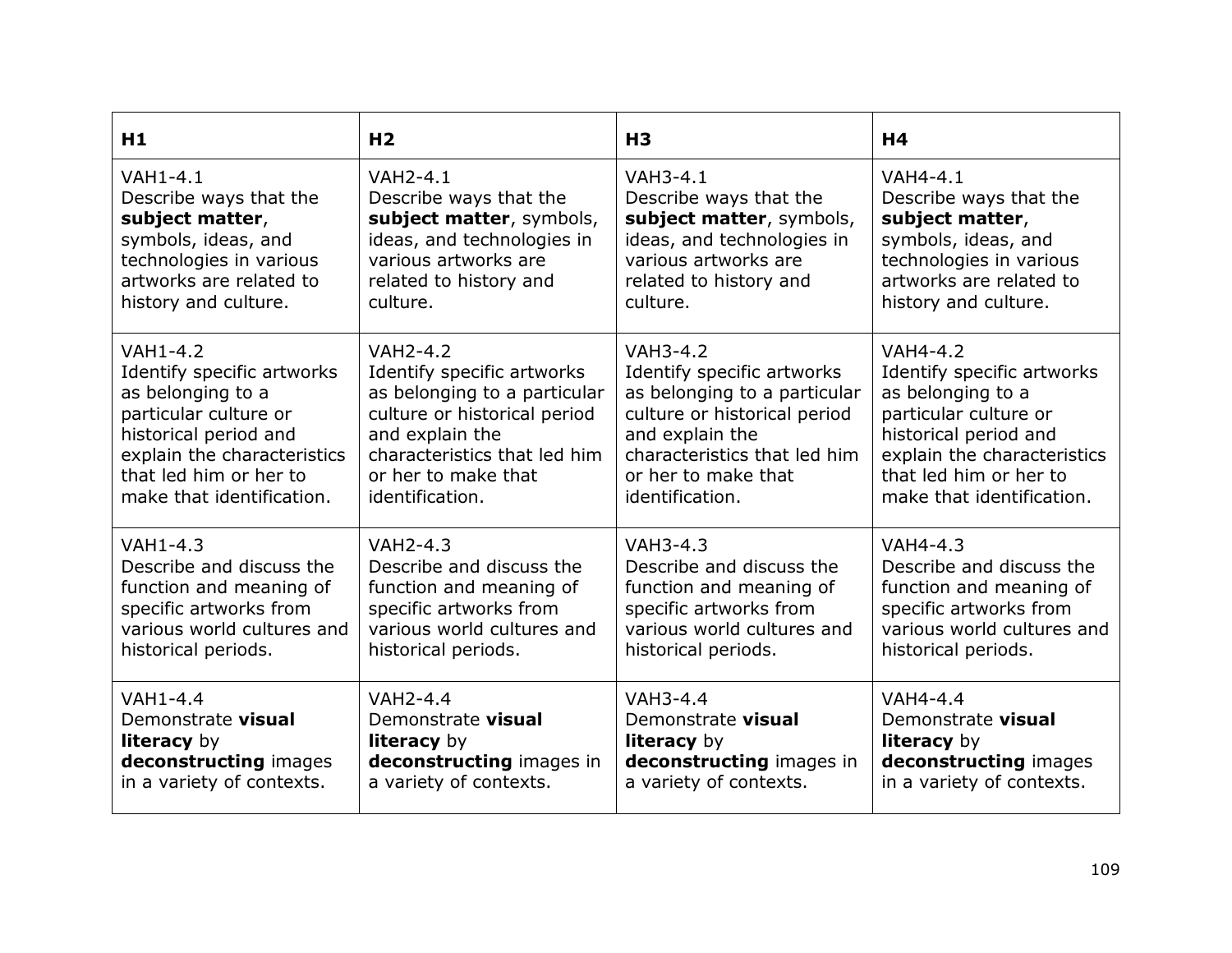| VAH1-4.5                   | <b>VAH2-4.5</b>            | VAH3-4.5                   | VAH4-4.5                   |
|----------------------------|----------------------------|----------------------------|----------------------------|
| Apply a knowledge of art   | Apply a knowledge of art   | Apply a knowledge of art   | Apply a knowledge of art   |
| history, various cultures, | history, various cultures, | history, various cultures, | history, various cultures, |
| and technologies in the    | and technologies in the    | and technologies in the    | and technologies in the    |
| creation of original works | creation of original works | creation of original       | creation of original       |
| of visual art.             | of visual artworks.        | artworks.                  | artworks.                  |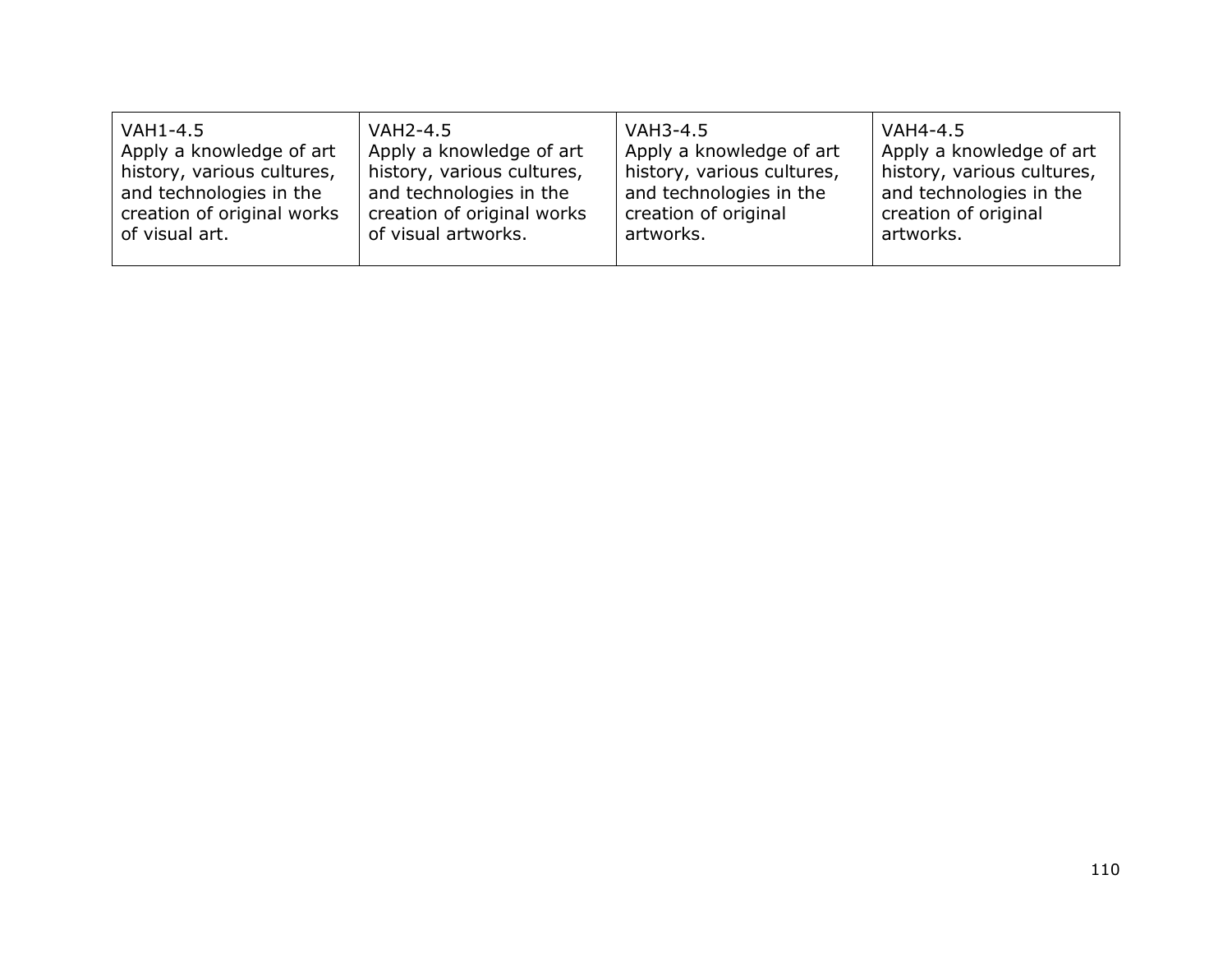## **Visual Arts Standards: Grades K – 12 Interpreting Works of Visual Art**

| <b>Standard 5:</b> The student will analyze and assess the characteristics and qualities of his or her own works of |
|---------------------------------------------------------------------------------------------------------------------|
| visual art and those of others.                                                                                     |

| Kindergarten                                                                                    | 1 <sup>st</sup>                                                                                                         | 2 <sup>nd</sup>                                                                                                                                 | 3 <sup>rd</sup>                                                                                                                                                                                                      | 4 <sup>th</sup>                                                                                                                                                                                                                                     | 5 <sup>TH</sup>                                                                                                                                                                                                                                         |
|-------------------------------------------------------------------------------------------------|-------------------------------------------------------------------------------------------------------------------------|-------------------------------------------------------------------------------------------------------------------------------------------------|----------------------------------------------------------------------------------------------------------------------------------------------------------------------------------------------------------------------|-----------------------------------------------------------------------------------------------------------------------------------------------------------------------------------------------------------------------------------------------------|---------------------------------------------------------------------------------------------------------------------------------------------------------------------------------------------------------------------------------------------------------|
| $VAK-5.1$<br>Identify some of<br>the purposes for<br>the creation of<br>works of visual<br>art. | $VA1-5.1$<br>Identify some of<br>the purposes for<br>the creation of<br>works of visual<br>art.                         | $VA2-5.1$<br>Identify purposes<br>for the creation<br>of works of visual<br>art.                                                                | $VA3-5.1$<br>Identify purposes<br>for the creation<br>of works of visual<br>art.                                                                                                                                     | $VA4-5.1$<br>Identify and<br>discuss some of<br>the purposes for<br>the creation of<br>works of visual<br>art.                                                                                                                                      | $VA5-5.1$<br>Identify and<br>discuss<br>purposes for the<br>creation of<br>works of visual<br>art.                                                                                                                                                      |
| <b>VAK-5.2</b><br>Describe the<br>different<br>qualities and<br>characteristics<br>of artworks. | $VA1-5.2$<br>Describe and<br>discuss the<br>different qualities<br>and<br>characteristics of<br>works of visual<br>art. | $VA2-5.2$<br>Describe and<br>discuss the<br>different qualities<br>and<br>characteristics of<br>his or her own<br>artworks and<br>those others. | $VA3-5.2$<br>Describe,<br>discuss, and<br>evaluate the<br>different qualities<br>and<br>characteristics of<br>his or her own<br>artworks and<br>those of others,<br>including works<br>by South<br>Carolina artists. | $VA4-5.2$<br>Describe,<br>discuss, and<br>evaluate, both<br>orally and in<br>writing, the<br>different qualities<br>and<br>characteristics of<br>his or her<br>artworks and<br>those of others,<br>including works<br>by South<br>Carolina artists. | $VA5-5.2$<br>Describe,<br>discuss, and<br>evaluate, both<br>orally and in<br>writing, the<br>different<br>qualities and<br>characteristics<br>of his or her<br>own artworks<br>and those of<br>others, including<br>works by South<br>Carolina artists. |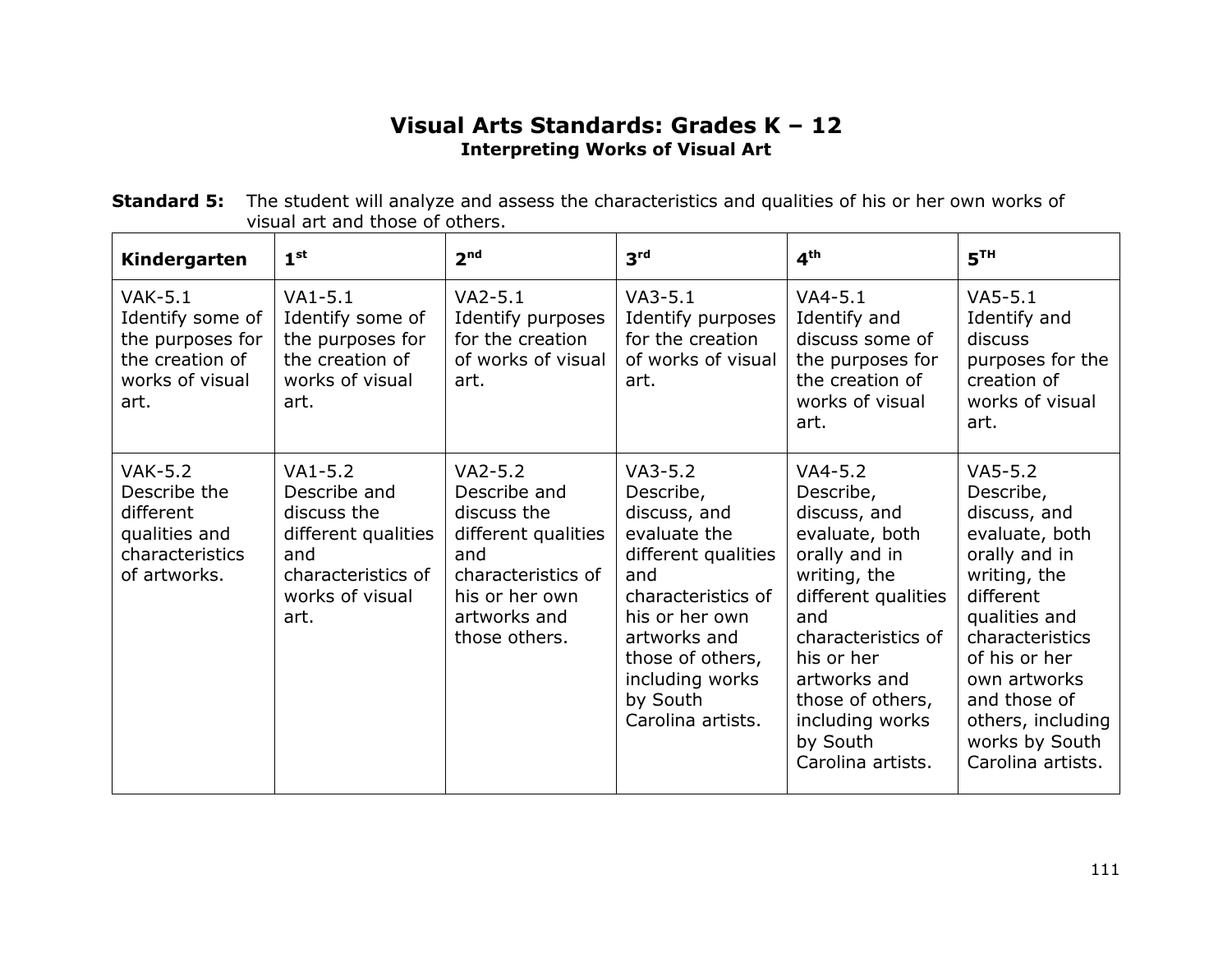| 6 <sup>th</sup>                                                                                                                                                                                                                  | 7 <sup>th</sup>                                                                                                                                                                                                                 | 8 <sup>TH</sup>                                                                                                                                                                                                                  |
|----------------------------------------------------------------------------------------------------------------------------------------------------------------------------------------------------------------------------------|---------------------------------------------------------------------------------------------------------------------------------------------------------------------------------------------------------------------------------|----------------------------------------------------------------------------------------------------------------------------------------------------------------------------------------------------------------------------------|
| VA6-5.1                                                                                                                                                                                                                          | $VA7-5.1$                                                                                                                                                                                                                       | $VAB-5.1$                                                                                                                                                                                                                        |
| Compare various purposes for the                                                                                                                                                                                                 | Compare various purposes for the                                                                                                                                                                                                | Compare various purposes for the                                                                                                                                                                                                 |
| creation of works of visual art.                                                                                                                                                                                                 | creation of works of visual art.                                                                                                                                                                                                | creation of works of visual art.                                                                                                                                                                                                 |
| VA6-5.2<br>Describe, discuss, and evaluate,<br>both orally and in writing, the<br>different qualities and<br>characteristics of his or her own<br>artworks and those of others,<br>including works by South Carolina<br>artists. | $VA7-5.2$<br>Describe, discuss, and evaluate, both<br>orally and in writing, the different<br>qualities and characteristics of his or<br>her own artworks and those of<br>others, including works by South<br>Carolina artists. | $VAB-5.2$<br>Describe, discuss, and evaluate,<br>both orally and in writing, the<br>different qualities and<br>characteristics of his or her own<br>artwork and that of others,<br>including works by South Carolina<br>artists. |
| $VA6-5.3$                                                                                                                                                                                                                        | $VA7-5.3$                                                                                                                                                                                                                       | $VAB-5.3$                                                                                                                                                                                                                        |
| Maintain a portfolio of his or her                                                                                                                                                                                               | Maintain a portfolio of his or her                                                                                                                                                                                              | Maintain a portfolio of his or her                                                                                                                                                                                               |
| artworks.                                                                                                                                                                                                                        | artworks.                                                                                                                                                                                                                       | artwork.                                                                                                                                                                                                                         |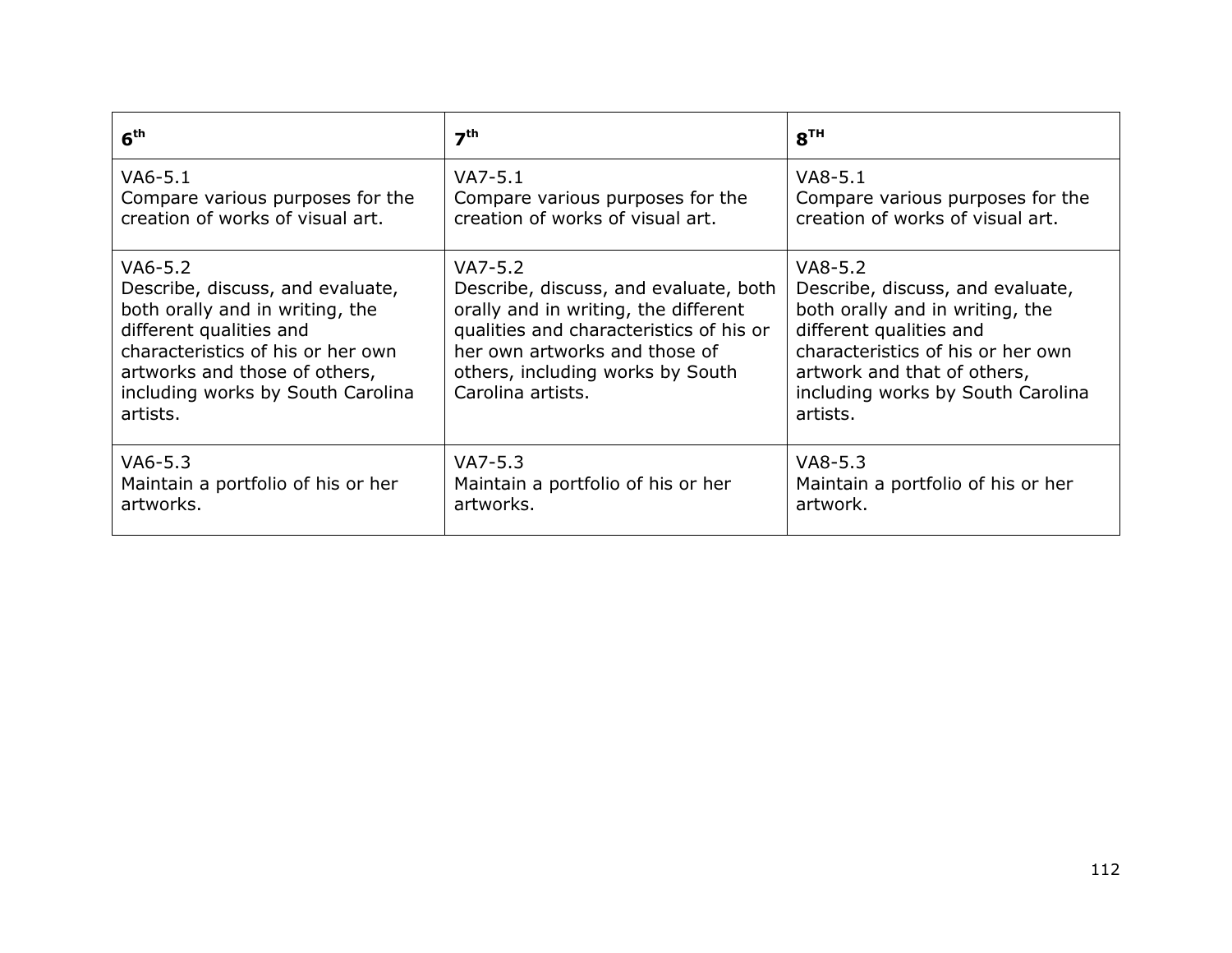| H1                                                                                                                                                       | H <sub>2</sub>                                                                                                                                           | H <sub>3</sub>                                                                                                                                           | H <sub>4</sub>                                                                                                                                           |
|----------------------------------------------------------------------------------------------------------------------------------------------------------|----------------------------------------------------------------------------------------------------------------------------------------------------------|----------------------------------------------------------------------------------------------------------------------------------------------------------|----------------------------------------------------------------------------------------------------------------------------------------------------------|
| <b>VAH1-5.1</b><br>Analyze the intention of<br>the artist in a specific<br>artwork and justify his or<br>her interpretation.                             | <b>VAH2-5.1</b><br>Analyze the intention of<br>the artist in a specific<br>artwork and justify his or<br>her interpretation.                             | <b>VAH3-5.1</b><br>Analyze the intention of<br>the artist in a specific<br>artwork and justify his or<br>her interpretation.                             | <b>VAH4-5.1</b><br>Analyze the intention of<br>the artist in a specific<br>artwork and justify his or<br>her interpretation.                             |
| <b>VAH1-5.2</b><br>Make complex,<br>descriptive, interpretative,<br>and evaluative judgments<br>about his or her own<br>artworks and those of<br>others. | <b>VAH2-5.2</b><br>Make complex, descriptive,<br>interpretative, and<br>evaluative judgments<br>about his or her own<br>artworks and those of<br>others. | <b>VAH3-5.2</b><br>Make complex, descriptive,<br>interpretative, and<br>evaluative judgments<br>about his or her own<br>artworks and those of<br>others. | <b>VAH4-5.2</b><br>Make complex,<br>descriptive, interpretative,<br>and evaluative judgments<br>about his or her own<br>artworks and those of<br>others. |
| VAH1-5.3<br>Formulate criteria for<br>interpreting and<br>evaluating his or her<br>artworks and those of<br>others.                                      | <b>VAH2-5.3</b><br>Formulate criteria for<br>interpreting and evaluating<br>his or her own artworks<br>and those of others.                              | <b>VAH3-5.3</b><br>Formulate criteria for<br>interpreting and evaluating<br>his or her own artworks<br>and those of others.                              | <b>VAH4-5.3</b><br>Formulate criteria for<br>interpreting and<br>evaluating his or her own<br>artworks and those of<br>others.                           |
| <b>VAH1-5.4</b><br>Maintain a personal<br>portfolio of his or her<br>artworks.                                                                           | <b>VAH2-5.4</b><br>Maintain a portfolio of his<br>or her artworks.                                                                                       | <b>VAH3-5.4</b><br>Maintain and exhibit a<br>portfolio of his or her<br>artworks.                                                                        | <b>VAH4-5.4</b><br>Maintain and exhibit a<br>portfolio of his or her<br>artworks that includes an<br>artist's statement.                                 |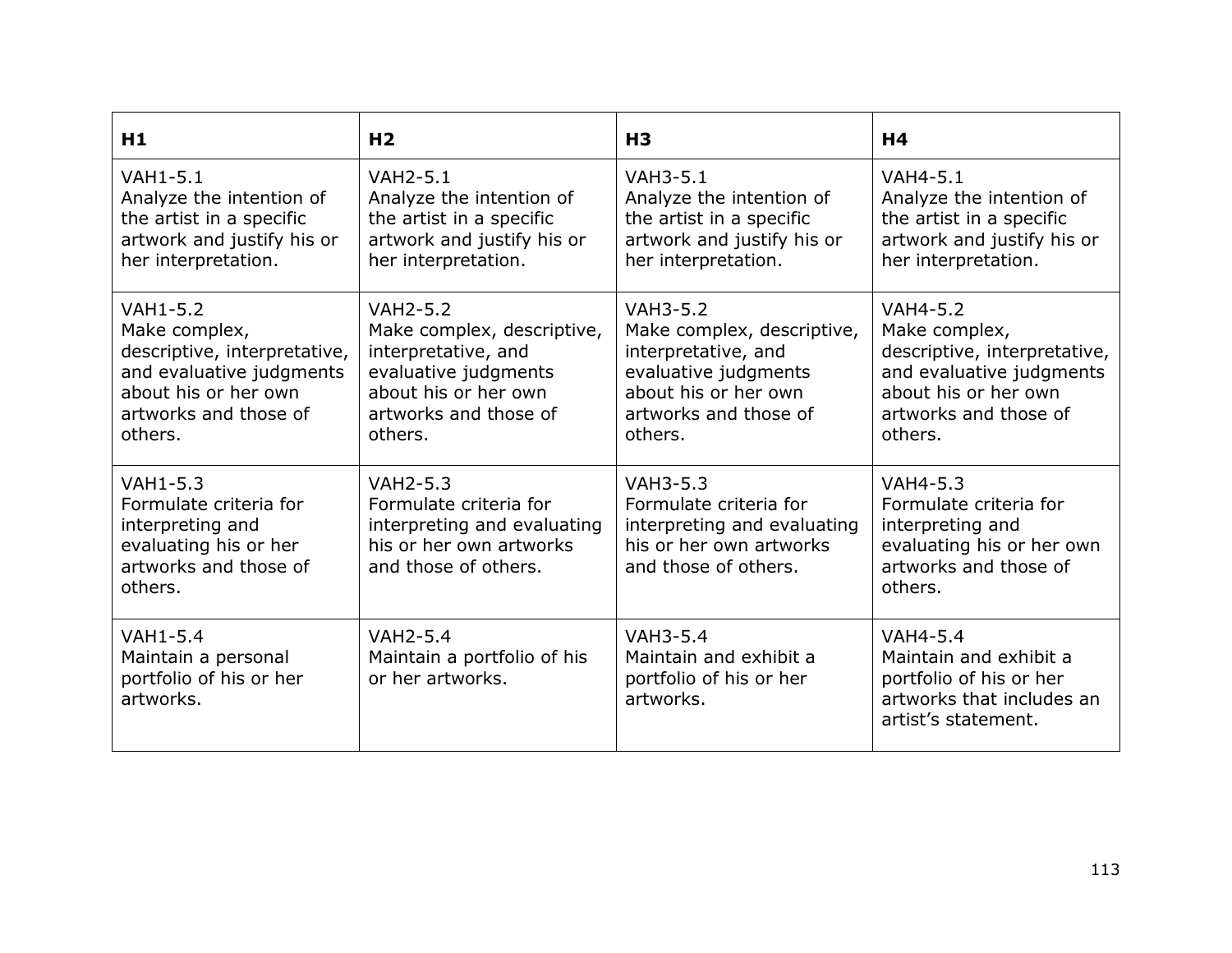## **Visual Arts Standards: Grades K – 12 Making Connections**

| <b>Standard 6:</b> The student will make connections between the visual arts and other arts disciplines, other content |  |
|------------------------------------------------------------------------------------------------------------------------|--|
| areas, and the world.                                                                                                  |  |

| Kindergarten                                                                                                          | 1 <sup>st</sup>                                                                                                                              | 2 <sup>nd</sup>                                                                                                                              | 3 <sup>rd</sup>                                                                                                                              | 4 <sup>th</sup>                                                                                                                              | 5 <sup>TH</sup>                                                                                                       |
|-----------------------------------------------------------------------------------------------------------------------|----------------------------------------------------------------------------------------------------------------------------------------------|----------------------------------------------------------------------------------------------------------------------------------------------|----------------------------------------------------------------------------------------------------------------------------------------------|----------------------------------------------------------------------------------------------------------------------------------------------|-----------------------------------------------------------------------------------------------------------------------|
| $VAK-6.1$<br>Identify<br>connections<br>between the<br>visual arts and<br>content areas<br>across the<br>curriculum.  | $VA1-6.1$<br>Identify<br>similarities and<br>connections<br>between the<br>visual arts and<br>other subjects in<br>the school<br>curriculum. | $VA2-6.1$<br>Identify<br>similarities and<br>connections<br>between the<br>visual arts and<br>other subjects in<br>the school<br>curriculum. | $VA3-6.1$<br>Identify<br>similarities and<br>connections<br>between the<br>visual arts and<br>other subjects in<br>the school<br>curriculum. | $VA4-6.1$<br>Identify<br>similarities and<br>connections<br>between the<br>visual arts and<br>other subjects in<br>the school<br>curriculum. | $V$ A5-6.1<br>Identify<br>connections<br>between the<br>visual arts and<br>content areas<br>across the<br>curriculum. |
| <b>VAK-6.2</b><br>Discuss the<br>relationship<br>between visual<br>art and language<br>as a means of<br>storytelling. | $VA1-6.2$<br>Discuss and<br>compare the<br>similarities and<br>differences<br>between the<br>visual arts and<br>other arts<br>disciplines.   | $VA2-6.2$<br>Discuss and<br>compare the<br>similarities and<br>differences<br>between the<br>visual arts and<br>other arts<br>disciplines.   | $VA3-6.2$<br>Discuss and<br>compare the<br>similarities and<br>differences<br>between the<br>visual arts and<br>other arts<br>disciplines.   | $VA4-6.2$<br>Discuss and<br>compare the<br>similarities and<br>differences<br>between the<br>visual arts and<br>other arts<br>disciplines.   | $VA5-6.2$<br>Discuss the<br>relationship<br>between visual<br>art and<br>language as a<br>means of<br>storytelling.   |
|                                                                                                                       | $VA1-6.3$<br>Discuss the ways<br>that skills from<br>other areas of                                                                          | $VA2-6.3$<br>Discuss ways<br>that skills from<br>other areas of                                                                              | $VA3-6.3$<br>Discuss and write<br>about the ways<br>that skills from                                                                         | $VA4-6.3$<br>Discuss and write<br>about the ways<br>that skills from                                                                         | $VA5-6.3$<br>Practice the<br>usage of<br>aesthetic                                                                    |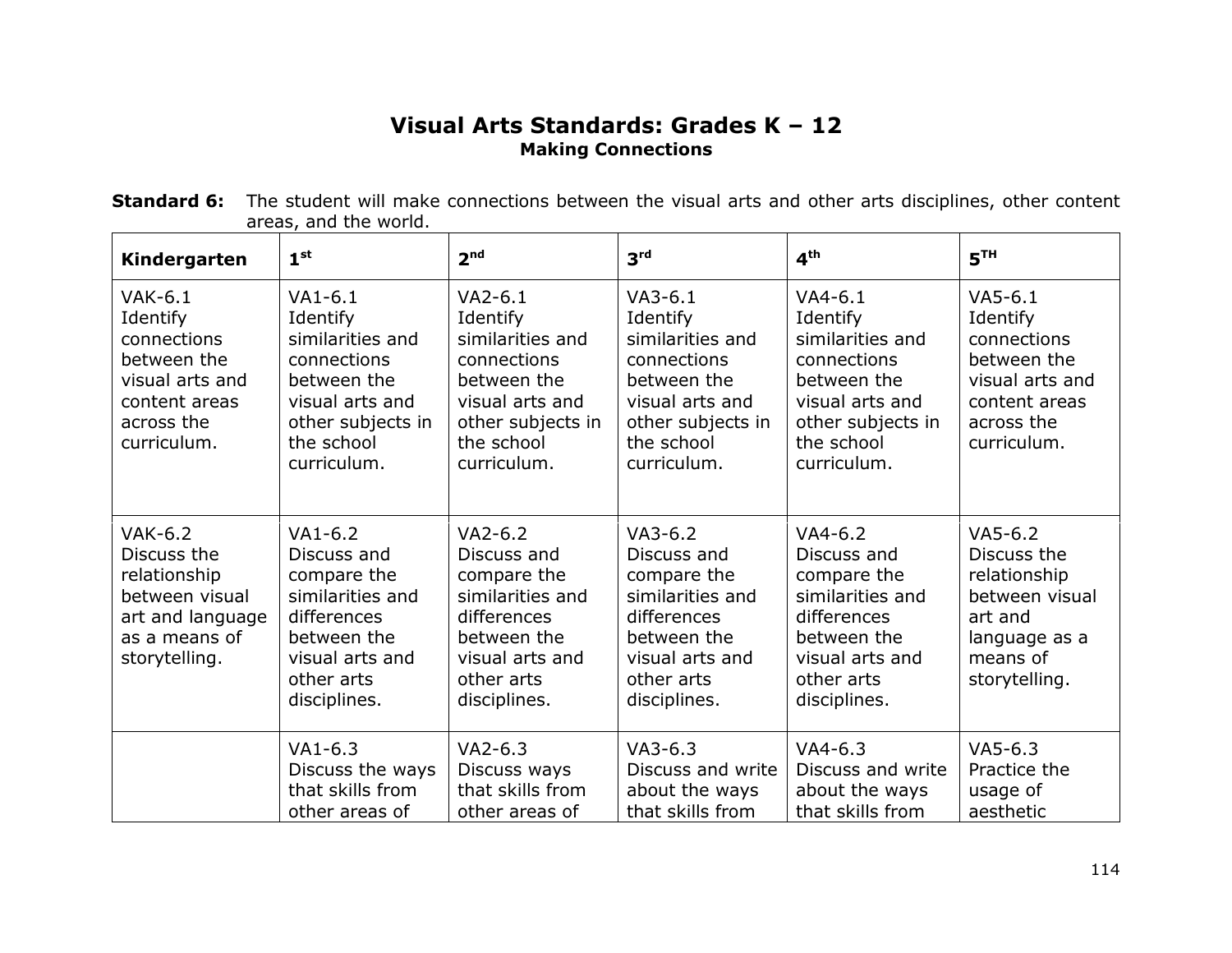| the curriculum<br>are used in the<br>visual arts. | the curriculum<br>are used in the<br>visual arts. | another area of<br>the curriculum<br>are used in the<br>visual arts. | another area of<br>the curriculum<br>are used in the<br>visual arts.  | terminology<br>when discussing<br>other areas of<br>learning.                                                                                            |
|---------------------------------------------------|---------------------------------------------------|----------------------------------------------------------------------|-----------------------------------------------------------------------|----------------------------------------------------------------------------------------------------------------------------------------------------------|
|                                                   |                                                   |                                                                      | $VA4-6.4$<br>Determine career<br>opportunities in<br>the visual arts. | $V$ A5-6.4<br>Discuss and<br>write about the<br>ways that skills<br>from another<br>area of the<br>curriculum<br>might be used<br>in the visual<br>arts. |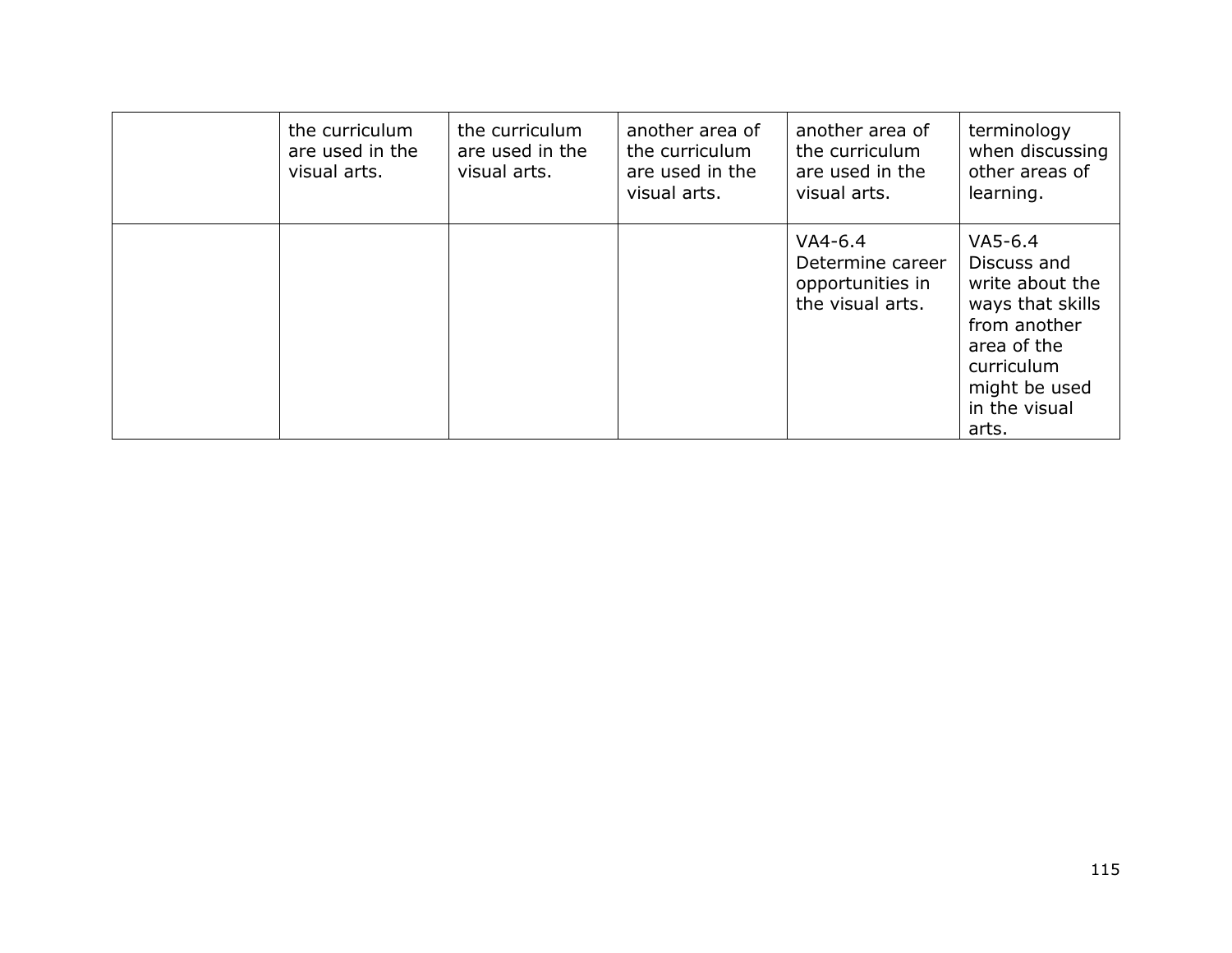| 6 <sup>th</sup>                                                                                                        | 7 <sup>th</sup>                                                                                                 | 8 <sup>TH</sup>                                                                                                  |
|------------------------------------------------------------------------------------------------------------------------|-----------------------------------------------------------------------------------------------------------------|------------------------------------------------------------------------------------------------------------------|
| VA6-6.1<br>Analyze<br>the<br>similarities<br>and<br>differences between the visual arts<br>and other arts disciplines. | $VA7-6.1$<br>Analyze the similarities and<br>differences between the visual arts<br>and other arts disciplines. | $V$ A8-6.1<br>Analyze the similarities and<br>differences between the visual arts<br>and other arts disciplines. |
| VA6-6.2                                                                                                                | $VA7-6.2$                                                                                                       | $V$ A8-6.2                                                                                                       |
| Compare and contrast concepts,                                                                                         | Compare and contrast concepts,                                                                                  | Compare and contrast concepts,                                                                                   |
| issues, and themes in the visual                                                                                       | issues, and themes in the visual arts                                                                           | issues, and themes in the visual                                                                                 |
| arts and other subjects in the school                                                                                  | and other subjects in the school                                                                                | arts and other subjects in the school                                                                            |
| curriculum.                                                                                                            | curriculum.                                                                                                     | curriculum.                                                                                                      |
| VA6-6.3                                                                                                                | $VA7-6.3$                                                                                                       | $V$ A8-6.3                                                                                                       |
| Identify specific visual arts careers                                                                                  | Identify specific visual arts careers                                                                           | Identify specific visual arts careers                                                                            |
| and describe the knowledge and                                                                                         | and describe the knowledge and                                                                                  | and describe the knowledge and                                                                                   |
| skills that one needs for these                                                                                        | skills that one needs for these                                                                                 | skills that one needs for these                                                                                  |
| careers.                                                                                                               | careers.                                                                                                        | careers.                                                                                                         |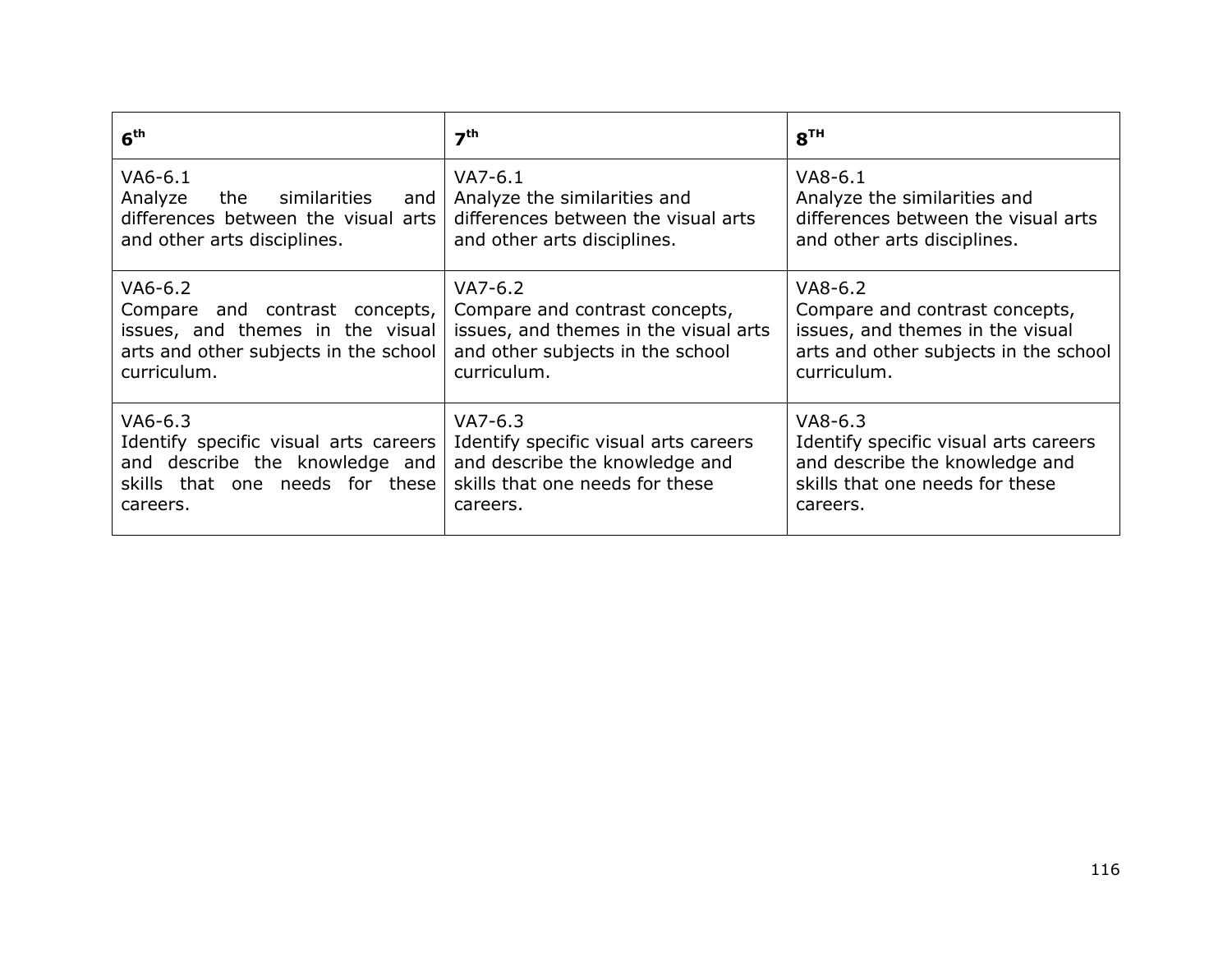| H1                        | H <sub>2</sub>                | H <sub>3</sub>                | H4                        |
|---------------------------|-------------------------------|-------------------------------|---------------------------|
| VAH1-6.1                  | VAH2-6.1                      | VAH3-6.1                      | VAH4-6.1                  |
| Analyze the similarities  | Analyze the similarities and  | Analyze the similarities and  | Analyze the similarities  |
| and differences between   | differences between the       | differences between the       | and differences between   |
| the visual arts and other | visual arts and other arts    | visual arts and other arts    | the visual arts and other |
| arts disciplines.         | disciplines.                  | disciplines.                  | arts disciplines.         |
| VAH1-6.2                  | VAH2-6.2                      | VAH3-6.2                      | VAH4-6.2                  |
| Compare and contrast      | Compare and contrast          | Compare and contrast          | Compare and contrast      |
| concepts, issues, and     | concepts, issues, and         | concepts, issues, and         | concepts, issues, and     |
| themes in the visual arts | themes in the visual arts     | themes in the visual arts     | themes in the visual arts |
| and other subjects in the | and other subjects in the     | and other subjects in the     | and other subjects in the |
| school curriculum.        | school curriculum.            | school curriculum.            | school curriculum.        |
| VAH1-6.3                  | VAH2-6.3                      | VAH3-6.3                      | VAH4-6.3                  |
| Identify specific visual  | Identify specific visual arts | Identify specific visual arts | Identify specific visual  |
| arts careers and describe | careers and describe the      | careers and describe the      | arts careers and describe |
| the knowledge and skills  | knowledge and skills that     | knowledge and skills that     | the knowledge and skills  |
| that one needs for these  | one needs for these           | one needs for these           | that one needs for these  |
| careers.                  | careers.                      | careers.                      | careers.                  |